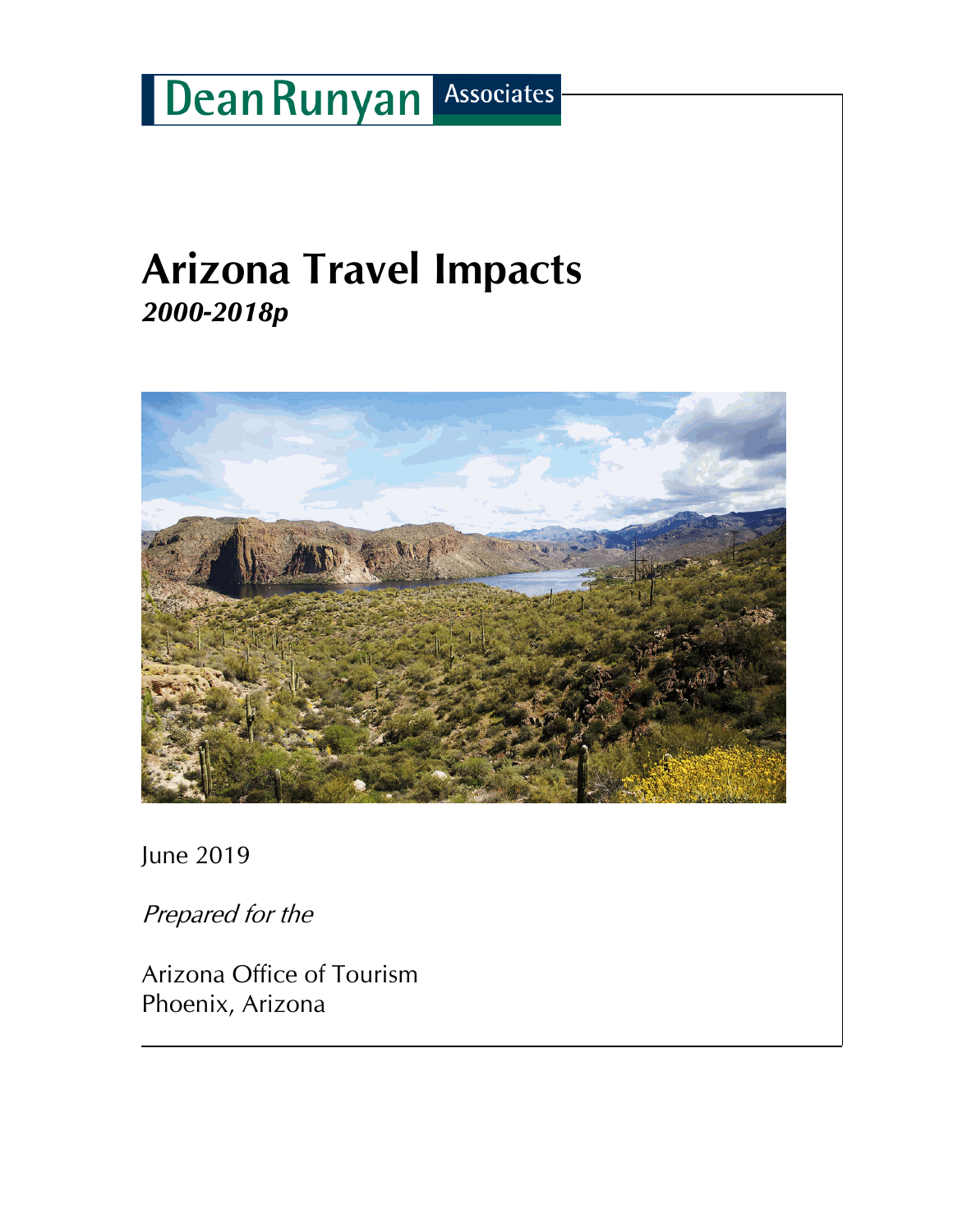## **Arizona Travel Impacts 2000-2018p**

Arizona Office of Tourism

Primary Research Conducted By Dean Runyan Associates Portland, Oregon

**June 2019**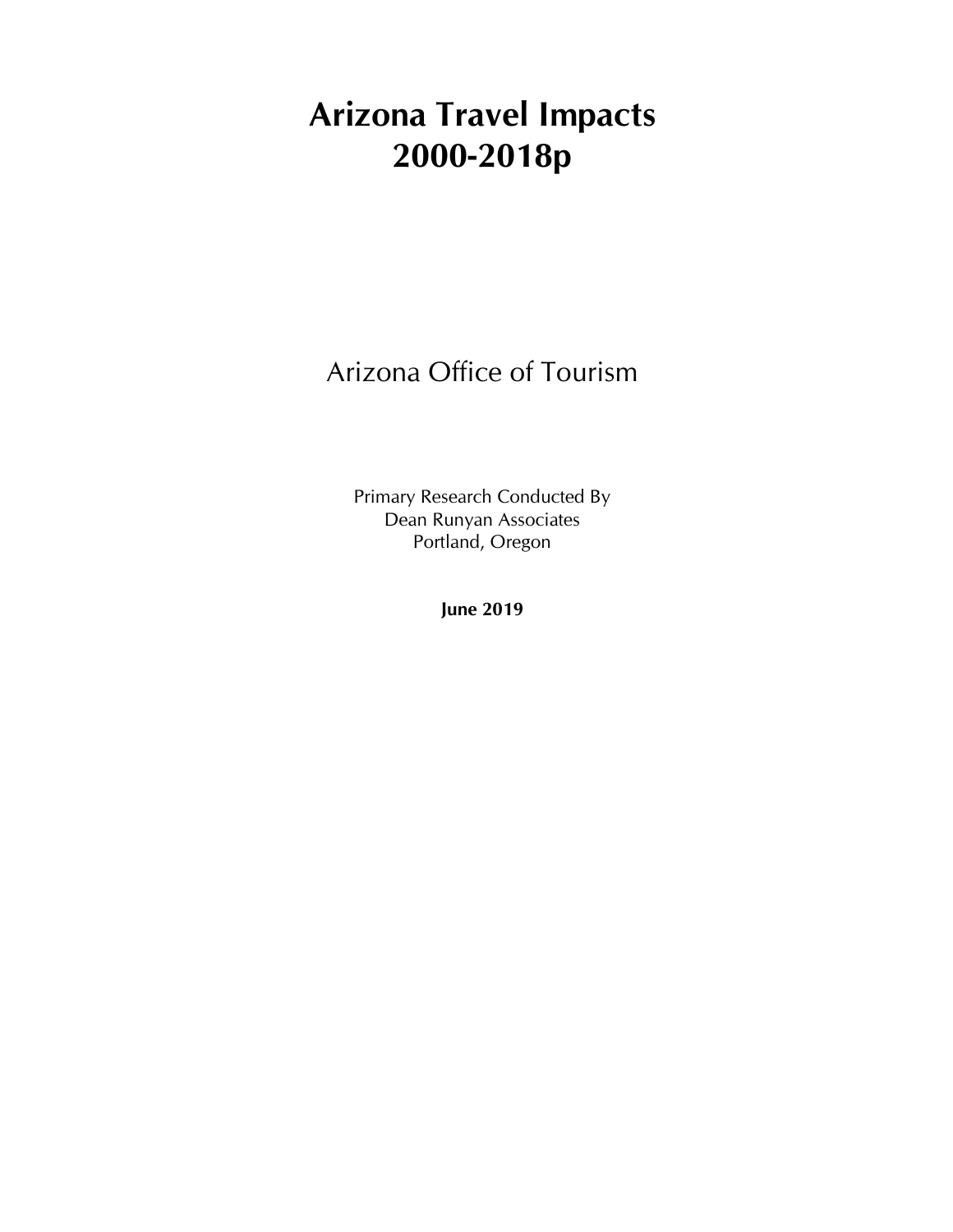## **Executive Summary**

This report describes the economic impacts of travel to and through Arizona and the state's fifteen counties. The estimates of the direct impacts associated with traveler spending in Arizona were produced using the Regional Travel Impact Model (RTIM) developed by Dean Runyan Associates. The estimates for Arizona are generally comparable to the U.S. Travel and Tourism Satellite Accounts produced by the Bureau of Economic Analysis. The estimates of spending, earnings, employment and tax receipts are also used as input data to derive estimates of other economic measures, including gross domestic product (GDP) and secondary effects of the travel industry. The estimates for 2018 are *preliminary*, symbolized by "p" where appropriate. These estimates supersede all prior reports.

## **Another Consecutive Year of Strong Growth for the Arizona Travel Industry**

The Arizona travel industry had its fourth consecutive year of exceptionally strong growth, following mostly modest increases in spending and related impacts since the recession of 2007 to 2009. This is the ninth consecutive year of industry growth.

- · *Spending.* Total direct travel spending in Arizona was \$24.4 billion in 2018p. Non-transportation visitor spending increased by 7.1 percent, following a 6.3 percent increase from 2016 to 2017. Real travel spending increased by 5.3 percent in 2018p.
- · *Travel Activity.* Visitor air travel on domestic flights to Arizona destinations increased by 4.4 percent in 2018p, following a 5.8 percent increase the preceding year.[1] Room demand increased by 4.1 percent for 2018, following a 2.8 percent increase the preceding year.[2]
- · *Employment.* Direct travel-generated employment was 192,300 in 2018p. This represents an addition of 4,100 jobs, an increase of 2.3 percent.
- **Secondary Impacts.** The re-spending of travel-related revenues by businesses and employees creates secondary impacts. In 2018p, the secondary impacts were 165,300 jobs with \$7.8 billion in earnings.
- · *GDP.* The Gross Domestic Product of the travel industry was \$10.5 billion in 2018p. The travel industry and the microelectronics industry have been the top two export-oriented industries in the state in recent years.

<sup>[1].</sup> U.S. Department of Transportation Origin and Destination Survey. [2]. STR, Inc.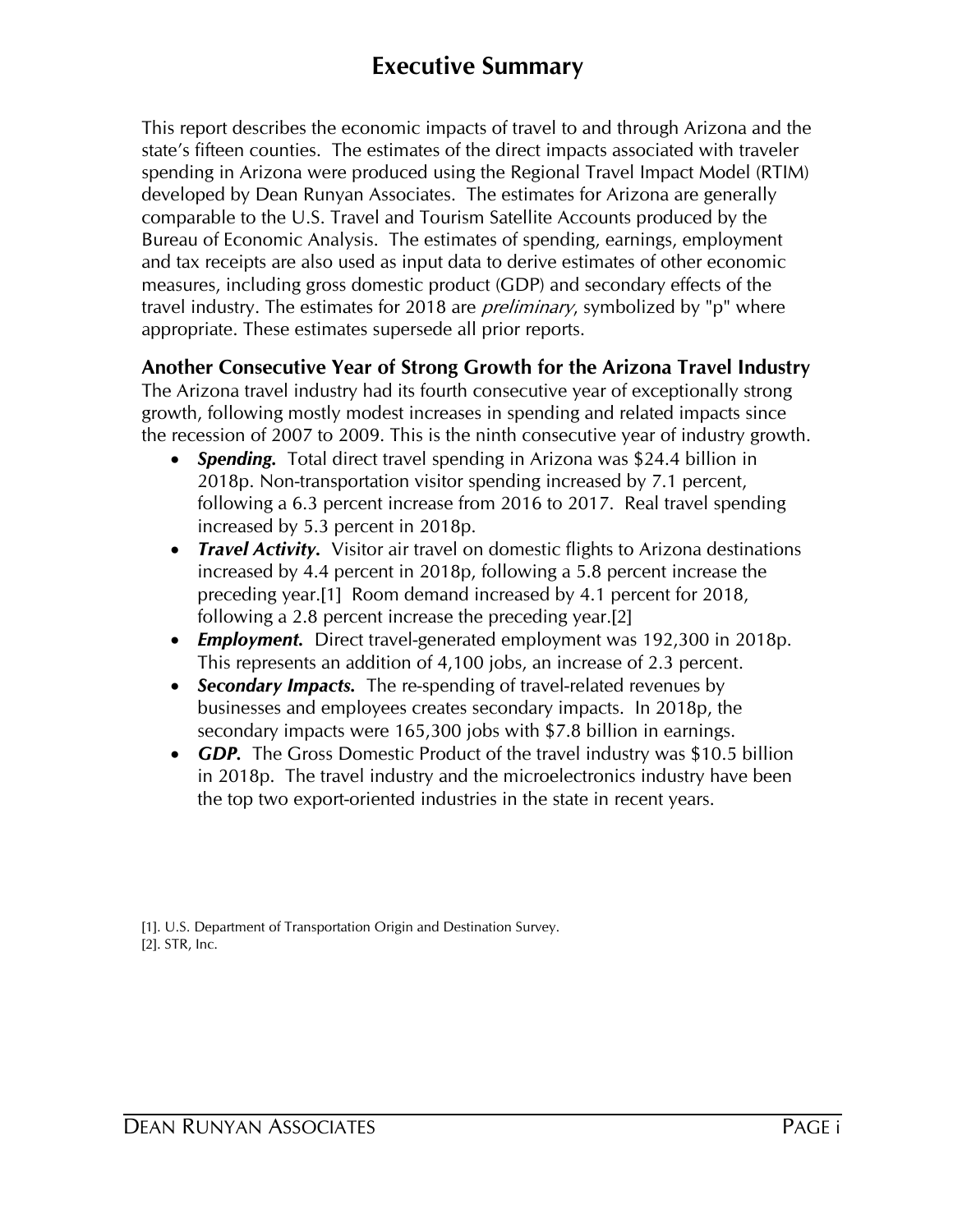## **The Arizona Travel Industry is a Leading Export Oriented Industry**

Travel and tourism is one of the most important *"export-oriented"* industries in Arizona. Spending by visitors generates sales in lodging, food services, recreation, transportation and retail businesses - the "travel industry." These sales support jobs for Arizona residents and contribute tax revenue to local and state governments. Travel is especially important in the non-metropolitan areas of the state, where manufacturing and traded services are less prevalent.



**Selected Arizona Export Oriented Industries**

## **The Travel Industry Generates Tax Benefits for Arizona Residents**

In 2018p, the travel industry generated \$1,360 in local (\$417 tax receipts), state (\$378 tax receipts), and federal (\$565 tax receipts) taxes for each Arizona household. In 2018p, more than 6.5 percent of all local and state tax revenues were generated by the travel industry. The tax revenue impacts are relatively more important in non-urban counties (see graph, urban counties in orange).



Note: Preliminary 2018 estimates by Dean Runyan Associates. Agriculture includes food and beverage processing industries.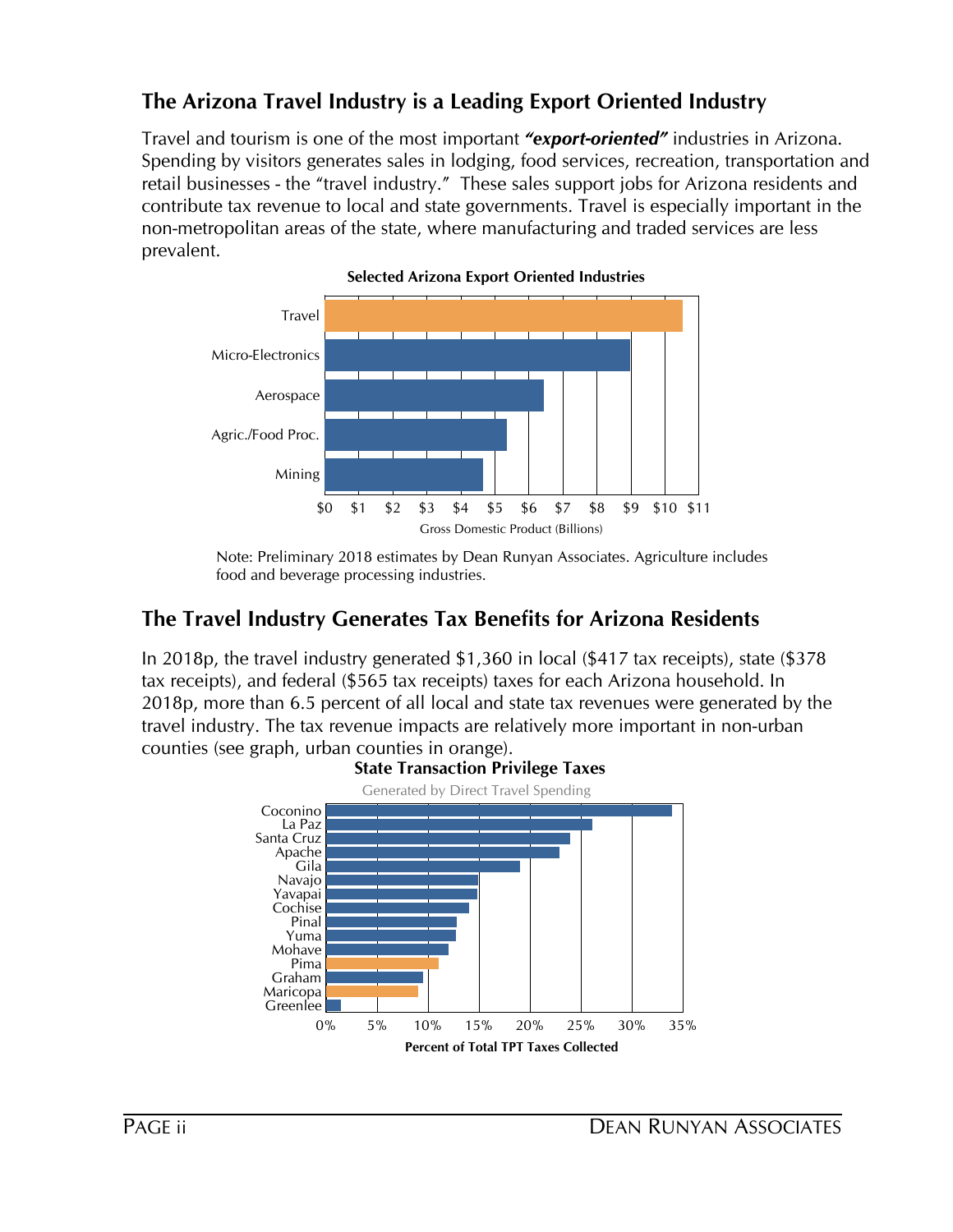## **Preface**

The purpose of this study is to document the economic significance of the travel industry in Arizona from 2000 to 2018. These findings show the level of travel spending by visitors traveling to and within the state, and the impact this spending had on the economy in terms of earnings, employment and tax revenue.

Dean Runyan Associates prepared this study for the Arizona Office of Tourism. Dean Runyan Associates has specialized in research and planning services for the travel, tourism and recreation industry since 1984. With respect to economic impact analysis, the firm developed and currently maintains the Regional Travel Impact Model (RTIM), a proprietary computer model for analyzing travel economic impacts at the state, regional and local level. Dean Runyan Associates also has extensive experience in project feasibility analysis, market evaluation, survey research and travel and tourism planning.

Many individuals and organizations provided data and assistance for this report. State agencies include the Department of Revenue, Commerce Authority, Gaming Commission and State Parks. Information was also provided by the Eller College of Management at the University of Arizona and the Arizona Hospitality Research and Resource Center, a unit of Alliance Bank Economic Policy Institute at Northern Arizona University. Federal agencies that provided essential data for this report include the Bureau of Economic Analysis, the Department of Labor, the Department of Transportation, the U.S. Forest Service, and the National Park Service.

Special thanks are due to Colleen Floyd, Director of Research, and Kari Roberg, Research Manager for the Arizona Office of Tourism. Without their support and assistance, this report would not have been possible.

> Dean Runyan Associates 833 SW 11th Ave., Suite 920 Portland, OR 97205

> > (503) 226-2973 info@deanrunyan.com www.deanrunyan.com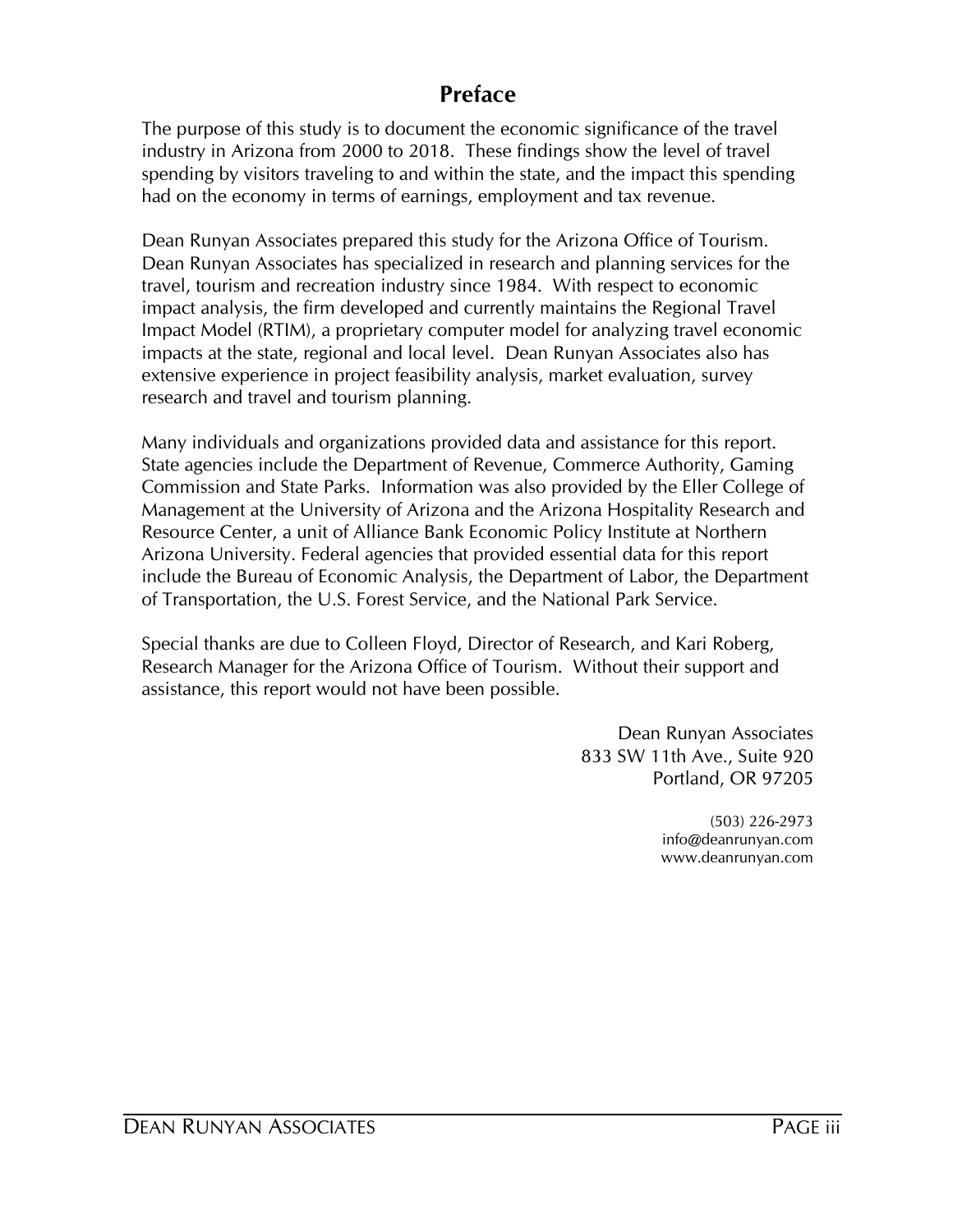## **TABLE OF CONTENTS Arizona Travel Impacts, 2000-2018p**

|    |                                                              | page |
|----|--------------------------------------------------------------|------|
| I. | <b>Arizona Travel</b>                                        | 1    |
|    | Summary of Arizona Travel                                    | 2    |
|    | <b>Travel Trends</b>                                         | 3    |
|    | Seasonal and Regional Travel Impacts                         | 5    |
|    | Visitor Origin                                               | 6    |
|    | Arizona Travel Industry Gross Domestic Product               | 7    |
|    | Gross Domestic Product of Arizona Export-Oriented Industries | 8    |
|    | Direct, Secondary & Total Impacts                            | 9    |
|    | <b>Travel Impact Details</b>                                 | 13   |
| Н. | <b>State and Local Government Revenue</b>                    | 14   |
|    | <b>Industry Gross Domestic Product and Taxes</b>             | 14   |
|    | Arizona Tax Structure                                        | 15   |
|    | <b>Travel Industry Tax Revenue</b>                           | 16   |
|    | <b>III. Regional Travel Impacts</b>                          | 19   |
|    | <b>IV. County Travel Impacts</b>                             | 28   |
|    | <b>Appendices</b>                                            | 53   |
|    | A. 2018 Travel Impact Estimates                              | 54   |
| B. | Key Terms and Definitions                                    | 57   |
|    | C. Regional Travel Impact Model                              | 58   |
|    | D. Travel Industry Accounts                                  | 59   |
|    | E. Arizona Earnings and Employment by Industry Sector        | 70   |
|    | F. Secondary Impacts Industry Groups                         | 71   |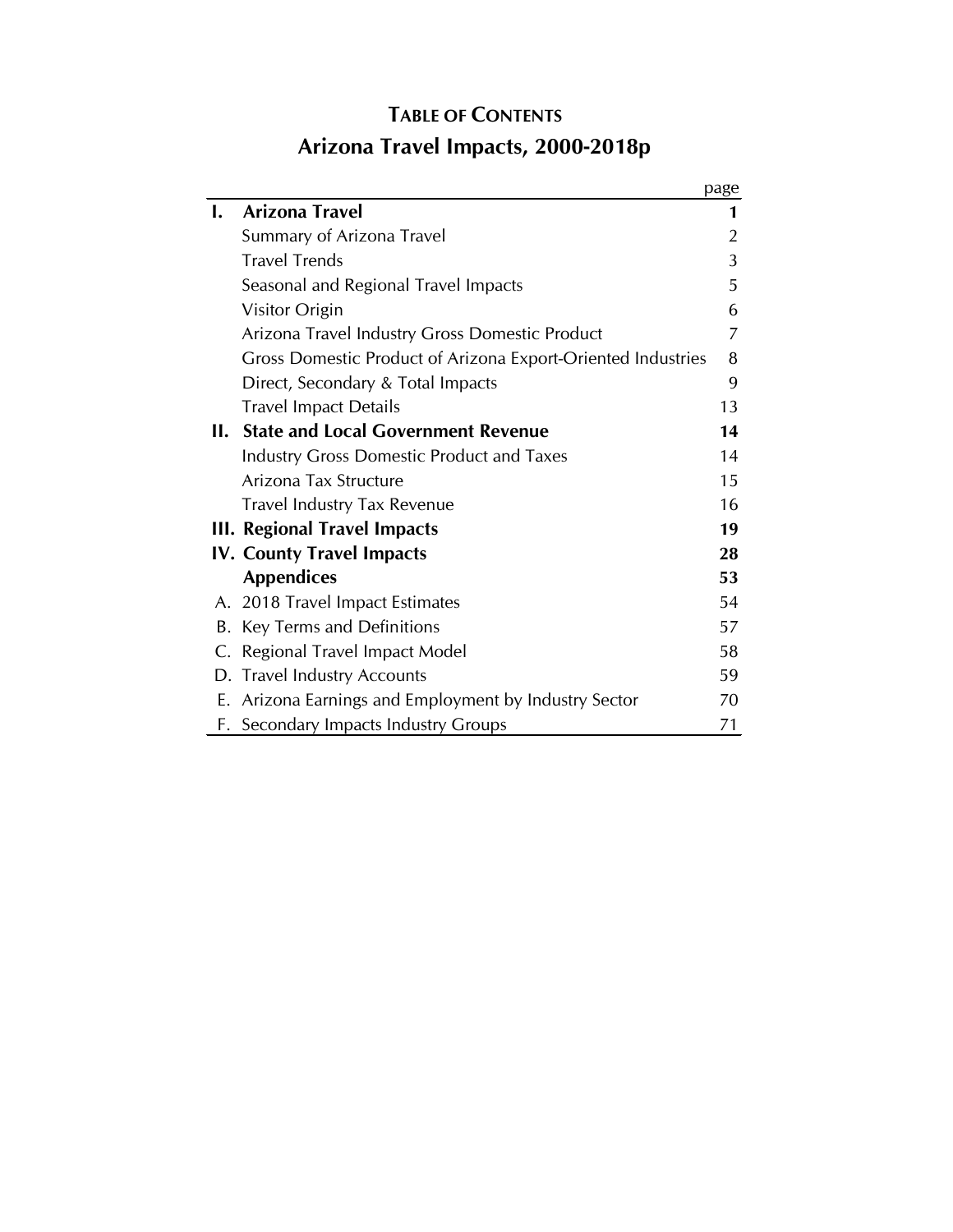## **LIST OF TABLES AND FIGURES**

| I. Arizona Travel Impacts                                                       |                  |
|---------------------------------------------------------------------------------|------------------|
| Direct Travel Impacts, 2000-2018p                                               | 3                |
| Arizona Direct Travel Spending, Real and Current Dollars, 2000-2018p            | 4                |
| Air Passenger Visitor Arrivals to Arizona, US Air Carriers, 2000-2018           | $\overline{4}$   |
| Arizona Taxable Lodging Sales, 2000-2018                                        | $\overline{4}$   |
| Regional Shares of Arizona Taxable Lodging Sales, 2018                          | 5                |
| Taxable Lodging Sales by Region and Quarter, 2018                               | 5                |
| Arizona Taxable Lodging Sales by Quarter, 2007-2018                             | 5                |
| Arizona Visitor Spending by Origin of Visitor, 2018p                            | $\boldsymbol{6}$ |
| International Visitor Spending in Arizona, 2000-2018p                           | $\boldsymbol{6}$ |
| Arizona Travel Industry Gross Domestic Product, 2018p                           | $\overline{7}$   |
| Arizona Gross Domestic Product, 2018 (Selected Export-Oriented Industries)      | 8                |
| Total Employment and Earnings Generated by Travel Spending in Arizona, 2018p    | 10               |
| Direct & Secondary Employment Generated by Travel Spending, 2018p (graph)       | 11               |
| Direct & Secondary Earnings Generated by Travel Spending, 2018p (graph)         | 11               |
| Direct & Secondary Employment Generated by Travel Spending, 2018p (table)       | 12               |
| Direct & Secondary Earnings Generated by Travel Spending, 2018p (table)         | 12               |
| Arizona Travel Impacts, 2008-2018p (detail)                                     | 13               |
| <b>II. State and Local Government Revenue</b>                                   |                  |
| Production & Import Taxes as a Percent of Gross Domestic Product                | 14               |
| Arizona State & Local Government Tax Revenues, 2017-18 FY                       | 15               |
| Arizona Travel Industry State & Local Government Tax Revenues, 2017-18 FY       | 16               |
| Arizona State & Local Tax Revenues, 2017-18 FY (table)                          | 17               |
| State Transaction Privilege Taxes Generated by Travel Spending, 2018 FY (graph) | 17               |
| State Transaction Privilege Taxes Generated by Travel Spending, 2018 FY (table) | 18               |
| State and Local Travel-Generated Tax Revenue per Household, 2018                | 18               |
| <b>III. Regional Travel Impacts</b>                                             |                  |
| <b>Regional Impact Summary Tables</b>                                           | $20 - 22$        |
| Regional Impact Detail Tables, 2008-2018p                                       | 23               |
| IV. County Travel Impacts                                                       |                  |
| Distribution of Travel-Generated Employment, 2018p                              | 29               |
| Percent of Total Area Employment that is Travel-Generated, 2018p                | 30               |
| Travel-Generated Employment and Earnings Shares by County, 2018p                | 31               |
| <b>County Impact Summary Tables</b>                                             | 32-37            |
| County Impact Detail Tables, 2008-2018p                                         | 38-52            |

page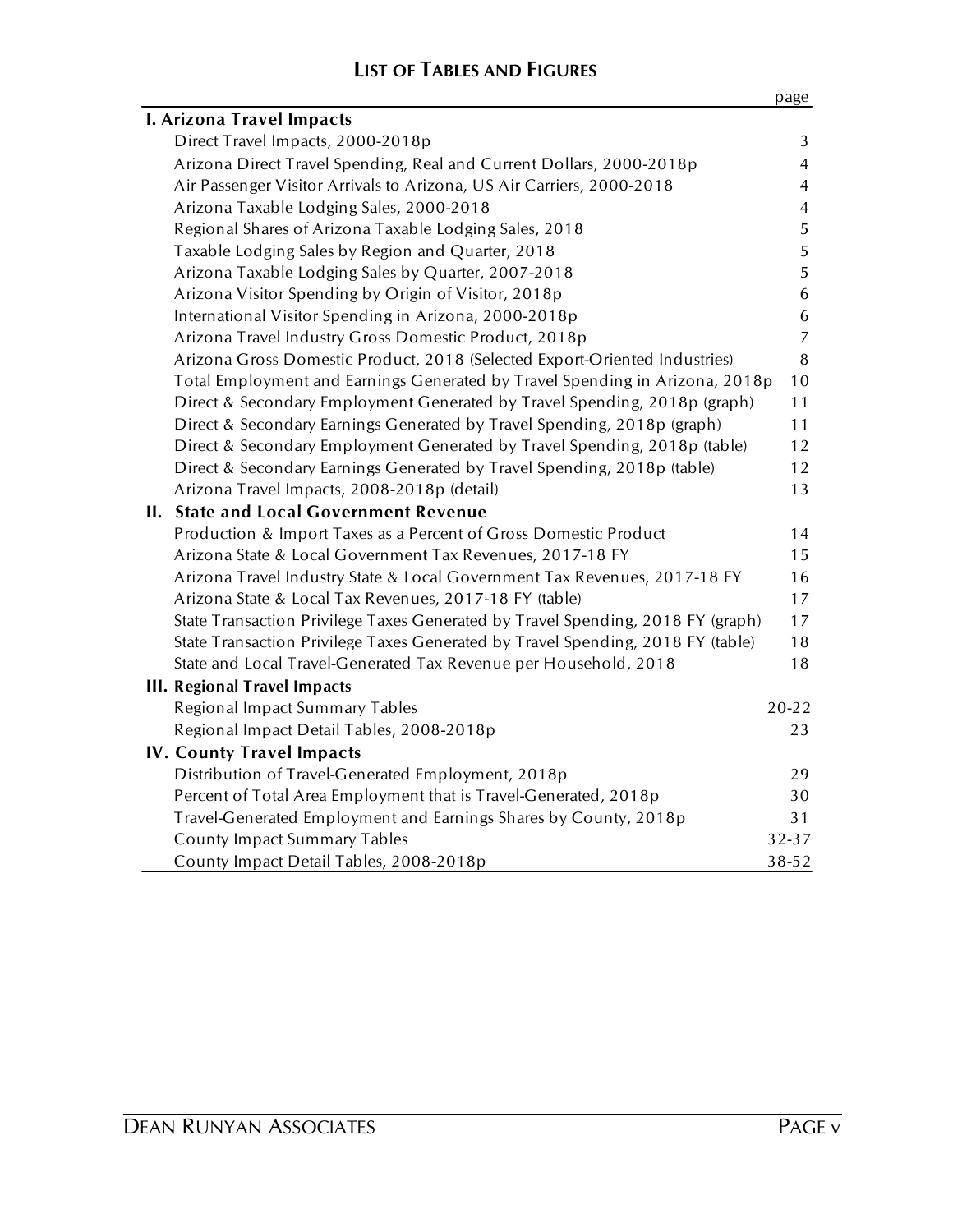*This page intentionally blank*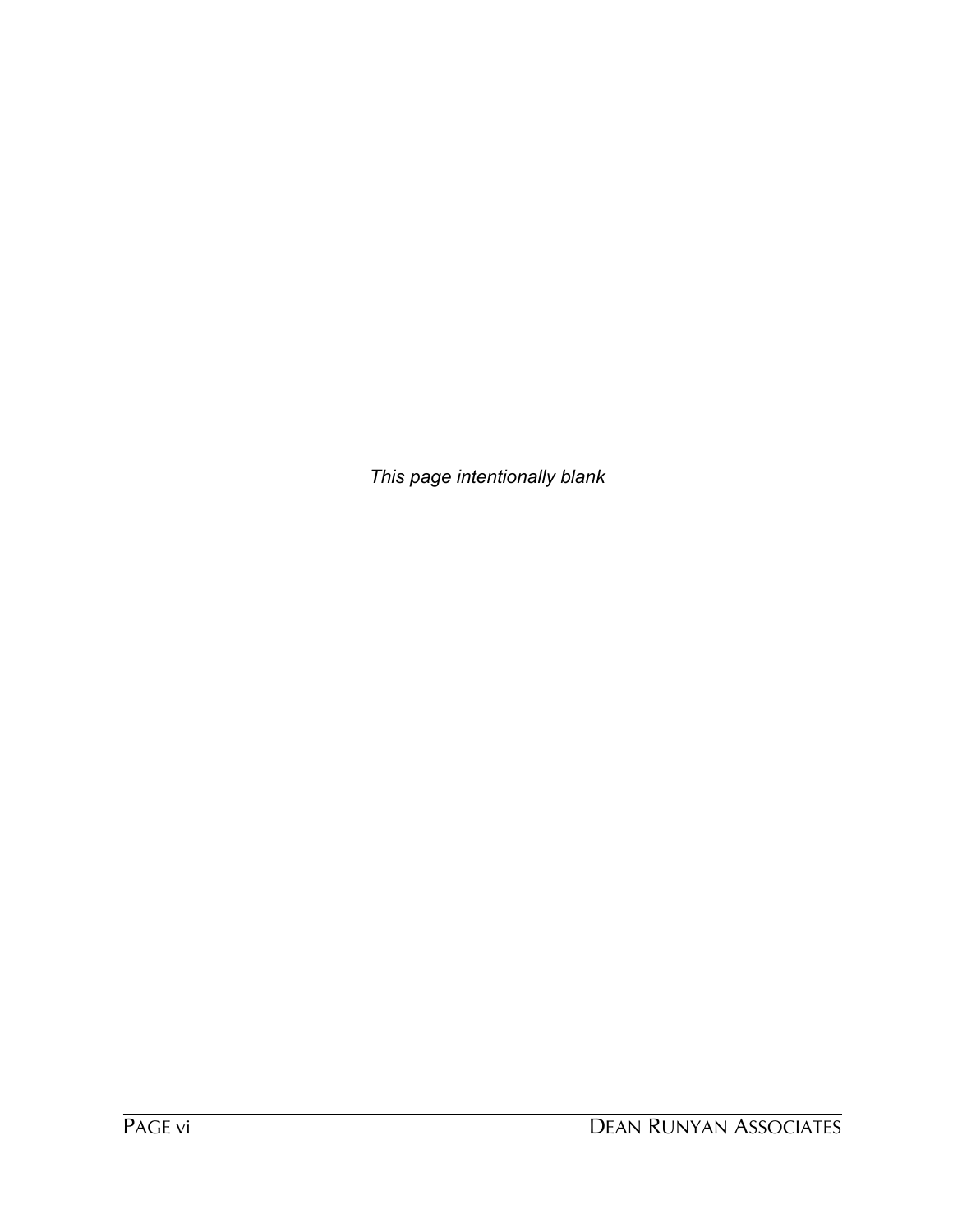## **I. ARIZONA TRAVEL**

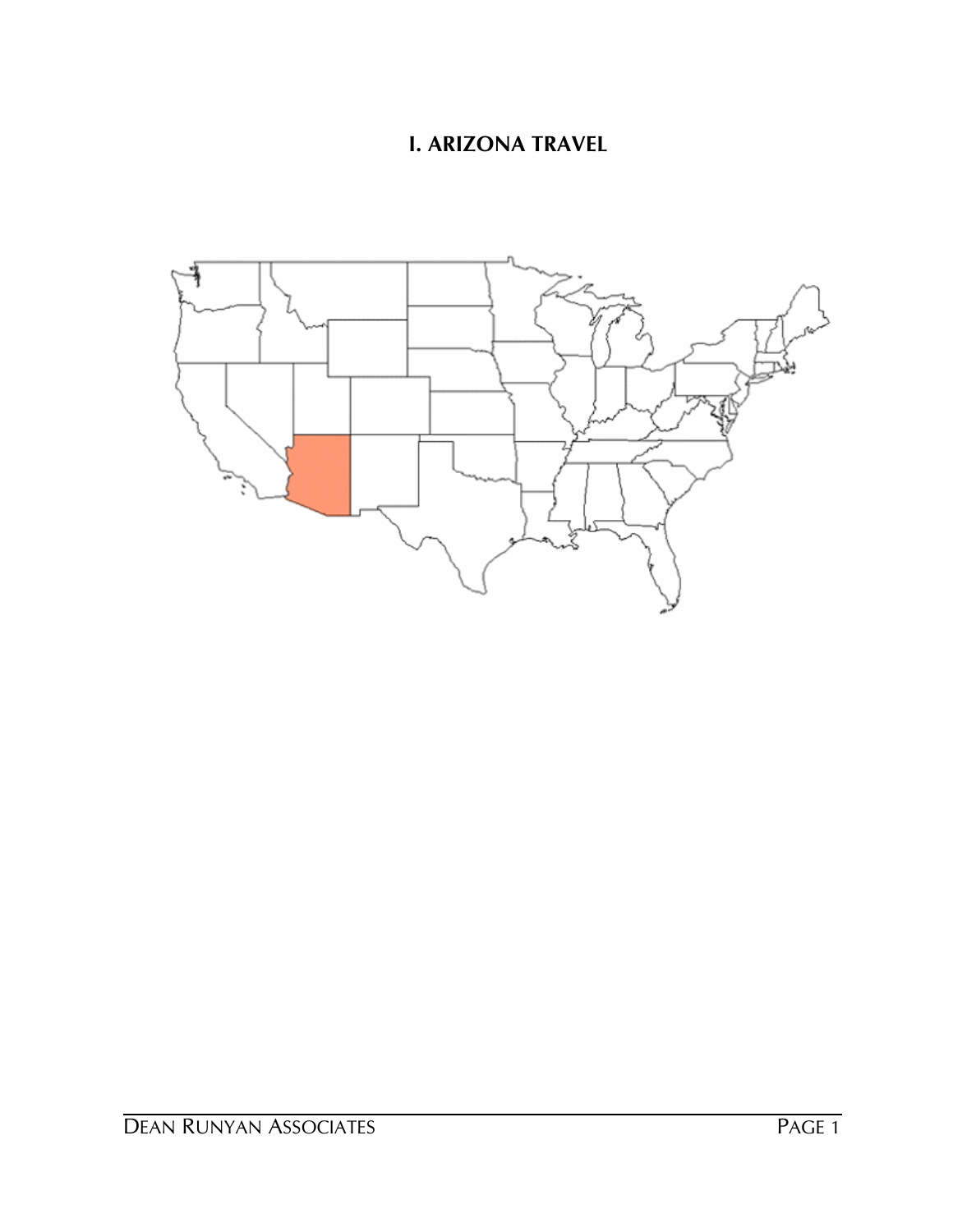The multi-billion dollar travel industry in Arizona is an important part of the state and local economies. The industry is represented primarily by businesses in the leisure and hospitality sector, transportation, and retail. The money that visitors spend on various goods and services while in Arizona produces business receipts at these firms, which in turn generate earnings and employment for Arizona residents. In addition, state and local governments collect taxes that are generated from visitor spending. Most of these taxes are imposed on the sale of goods and services to visitors, thus avoiding a tax burden on local residents.

The economic impacts directly generated by visitor spending also contribute to significant secondary impacts. A portion of the business receipts generated by visitor spending is spent by businesses within Arizona for other goods and services (indirect impacts). Visitor generated earnings are also spent by employees for goods and services produced in Arizona (induced impacts).

## **Summary of Arizona Travel**

- · Total direct travel spending in Arizona was \$24.4 billion in 2018p. The increase of 7.8 percent was due to the increase in motor fuel prices and strong growth in commercial lodging spending. Non-transportation visitor spending increased by 7.1 percent, following a 6.3 percent increase from 2016 to 2017. Travel spending in real (inflation-adjusted) dollars has increased by 5.3 percent in 2018p.
- Lodging sales increased by 11 percent in 2018 following a 9.4 percent increase the preceding year. The strong growth in room sales over that past three years has been equally attributable to increased room rates and room demand (STR, Inc.).
- Visitor air travel on domestic flights to Arizona destinations increased by 4.4 percent in 2018p, following a 5.9 percent increase the preceding year. Visitor air arrivals to the state have increased an average of 5.7 percent per year since 2014.
- Direct travel-generated employment was 192,300 in 2018p. This represents an addition of 4,100 jobs, an increase of 2.3 percent. (See detailed employment estimates, page 9.)
- The Gross Domestic Product of the travel industry was \$10.5 billion in 2018p. The travel industry and the microelectronics industry have been the top two export-oriented industries in the state in recent years.
- The re-spending of travel-related revenues by businesses and employees creates secondary impacts. In 2018p, the secondary impacts were 165,300 jobs with \$7.8 billion in earnings.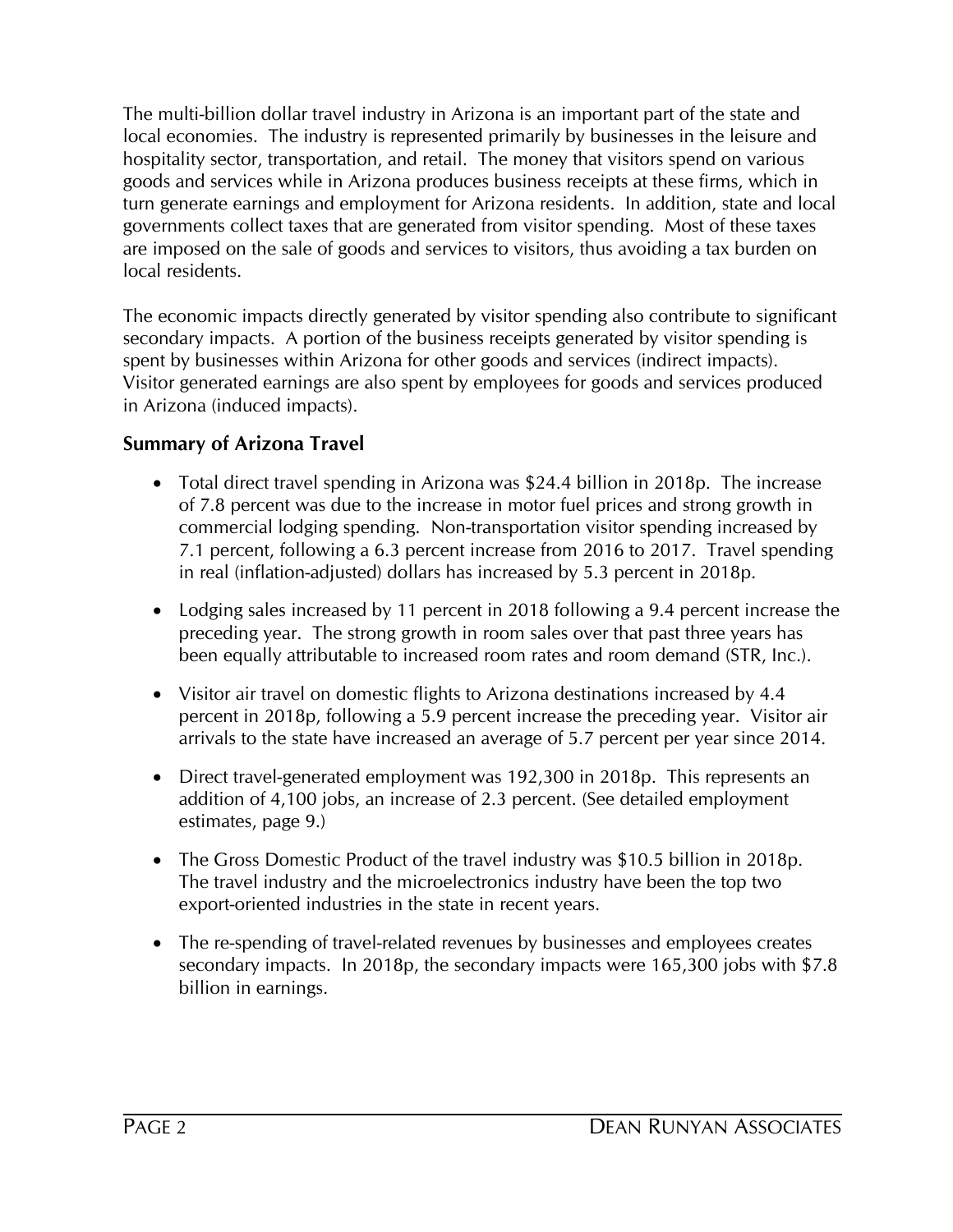## **Travel Trends**

The Arizona travel industry experienced strong growth in 2018. Travel spending increased by 7.8 percent from 2017 to 2018p, following a 6.7 percent increase the preceding year. The continued growth in motor fuel prices helped lift travel spending. Non-transportation visitor spending increased by 7.1 percent in 2018p, compared to a 6.3 percent increase the preceding year[1]. Earnings, employment and tax revenue have also experienced substantial growth over the past two years.

|                                 |       |       |       |       |       |            | Ave. Annual %Chg. |
|---------------------------------|-------|-------|-------|-------|-------|------------|-------------------|
| <b>Spending (\$Billions)</b>    | 2000  | 2005  | 2010  | 2017  | 2018  | $17 - 18p$ | $00-18p$          |
| Total (Current \$)              | 13.7  | 16.9  | 17.8  | 22.7  | 24.4  | 7.8%       | $3.3\%$           |
| Other                           | 1.7   | 1.9   | 2.0   | 2.8   | 2.9   | 6.7%       | 3.3%              |
| Visitor                         | 12.1  | 15.0  | 15.7  | 19.9  | 21.5  | 7.9%       | 3.3%              |
| Non-transportation              | 9.4   | 11.1  | 11.1  | 14.7  | 15.7  | 7.1%       | 2.9%              |
| <b>Transportation</b>           | 2.7   | 3.9   | 4.6   | 5.2   | 5.8   | 10.3%      | 4.3%              |
| Earnings (\$Billions)           |       |       |       |       |       |            |                   |
| Earnings (Current \$)           | 3.9   | 4.6   | 5.0   | 7.0   | 7.4   | 6.2%       | 3.6%              |
| <b>Employment (Thousands)</b>   |       |       |       |       |       |            |                   |
| Employment                      | 160.7 | 165.9 | 155.9 | 187.9 | 192.3 | 2.3%       | 1.0%              |
| <b>Tax Revenue (\$Millions)</b> |       |       |       |       |       |            |                   |
| Total (Current \$)              | 1,937 | 2,332 | 2,516 | 3,309 | 3,625 | $9.6\%$    | 3.5%              |
| Local                           | 549   | 652   | 698   | 953   | 1,111 | 16.6%      | 4.0%              |
| State                           | 534   | 694   | 738   | 933   | 1,010 | 8.2%       | 3.6%              |
| Federal                         | 854   | 987   | 1,079 | 1,423 | 1,505 | 5.8%       | 3.2%              |

#### **Direct Travel Impacts, 2000-2018p**

**Other spending** includes resident air travel, travel arrangement and reservation services, and convention and trade show organizers. **Non-transportation visitor spending** includes accommodations, food services, retail, food stores, and arts, entertainment & recreation. **Visitor transportation spending** includes private auto, auto rental, other local ground transportation and one-way airfares.

**Earnings** include wages & salaries, earned benefits and proprietor income.

**Employment** includes all full- and part-time employment of payroll employees and proprietors. **Local tax revenue** includes lodging taxes, sales taxes, auto rental taxes and airport passenger facility charges paid by visitors, and the property tax payments and sales tax payments attributable to the travel industry income of employees and businesses.

**State tax revenue** includes lodging, sales and motor fuel tax payments of visitors, and the income tax and sales tax payments attributable to the travel industry income of businesses and employees. **Federal tax revenue** includes motor fuel excise taxes and airline ticket taxes paid by visitors, and the payroll and income taxes attributable to the travel industry income of employees and businesses.

<sup>[1].</sup> Statewide travel trends for 2009 through 2018p are shown on pages 37 through 41 of the county section.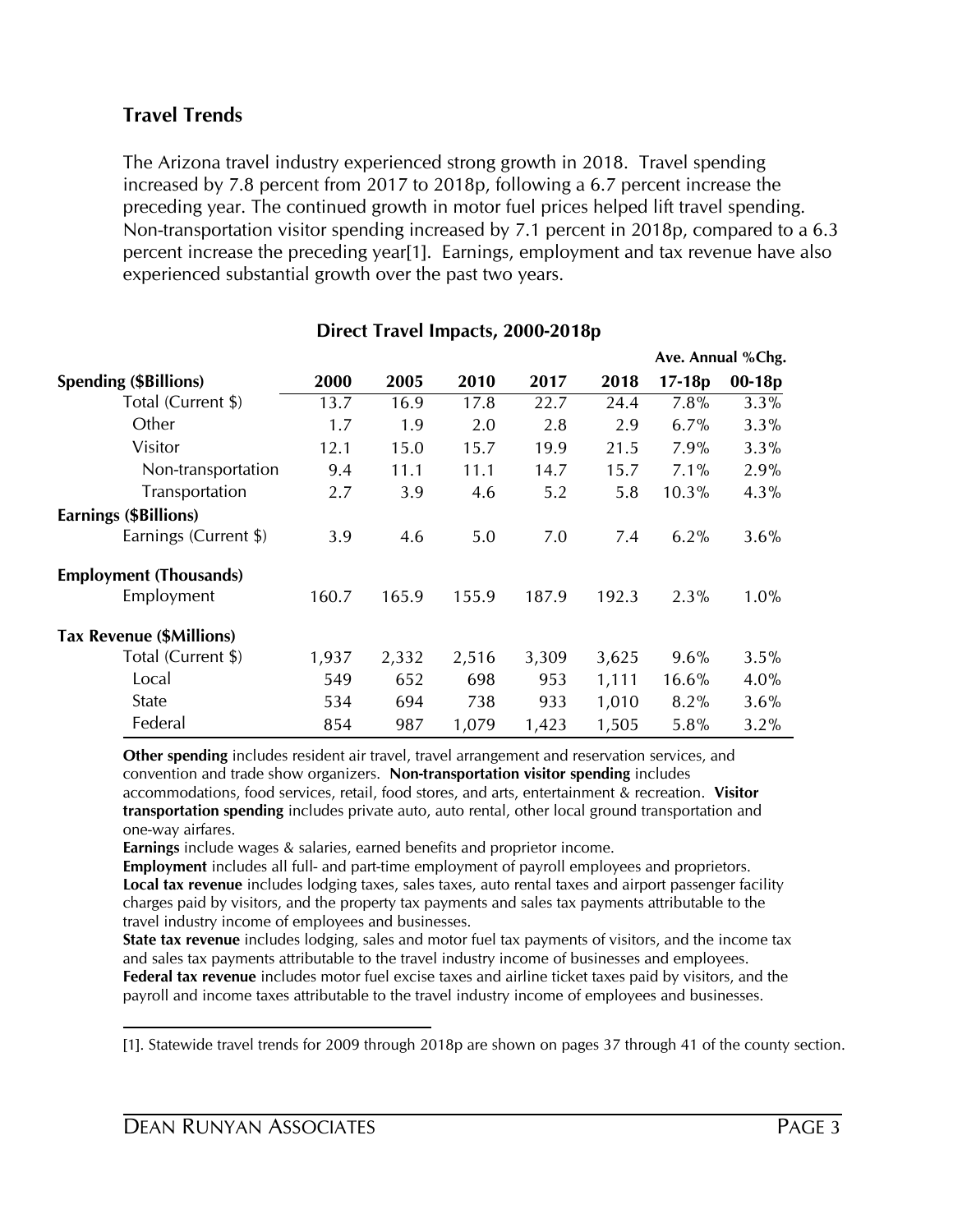

In real dollars (adjusted for inflation) Arizona travel spending increased by 5.3 percent over 2017. In current dollars, the increase was 7.8 percent.

Sources: STR, Inc., Energy Information Administration, U.S. Department of Transportation Origin and Destination Survey, and Bureau of Labor Statistics CPI-West Urban.



**Air Passenger Visitor Arrivals to Arizona**

Visitor air arrivals to Arizona increased by 4.4 percent from 2017 to 2018, following a 5.8 percent increase the preceding year. From 2009 through 2013, visitor air arrivals were essentially flat.

Sources: U.S. Department of Transportation Origin and Destination Survey and Dean Runyan Associates.



Lodging sales is another indicator of the strength of the travel industry as it reflects the profitability of one of its key sectors. Taxable lodging sales increased by 10.1 percent annually from 2017 to 2018 following a 9.3 percent increase the preceding year.

Sources: Arizona Department of Revenue and STR, Inc.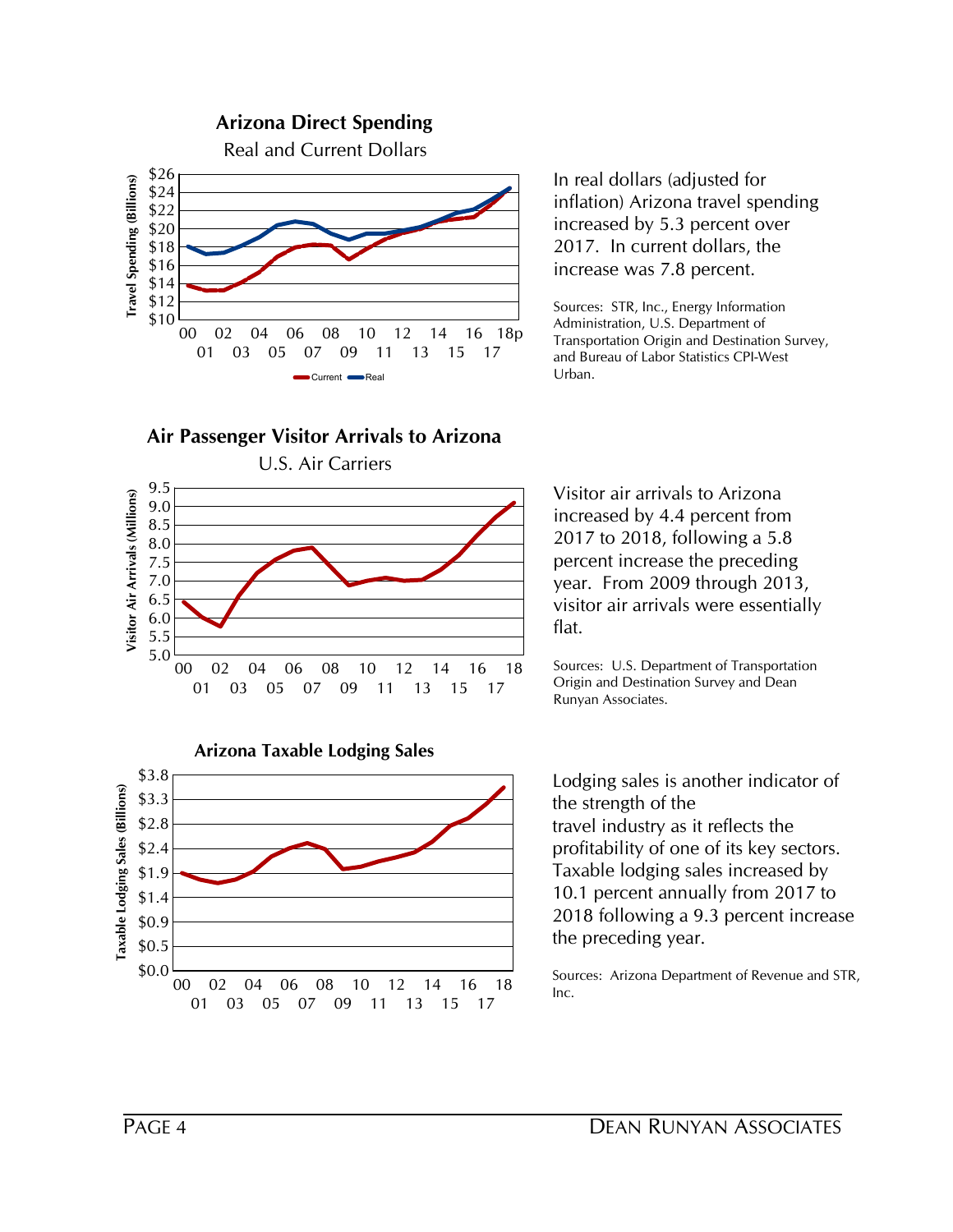## **Seasonal and Regional Travel Impacts**

Lodging sales are used in this section to document seasonal patterns in the Arizona tourism industry. (Lodging sales are used because travel spending and related impacts are estimated only on a calendar year basis.) The pie chart shows the annual distribution of lodging sales by region. The lodging sales of the Phoenix and Central Arizona region are greater than the four other regions combined.

The Northern Arizona region includes Apache, Coconino and Navajo counties. The West Coast region includes La Paz, Mohave and Yuma counties. The North Central region includes Gila and Yavapai counties. The Phoenix and Central Arizona region includes Maricopa and Pinal counties. The Tucson and Southern Arizona region includes Cochise, Graham, Greenlee, Pima and Santa Cruz counties.

The next two graphs provide quarterly breakouts for the regions and the state. Lodging sales are greatest in the first quarter for three of Arizona's tourism regions - the West Coast, Phoenix and Tucson. By contrast, spring and summer quarters are most important for the Northern and North Central regions.

The bottom column chart provides a statewide quarterly breakout of lodging sales in two year increments beginning in 2010. Lodging sales have increased in all four quarters since the prior 2007 peak.





**Arizona Taxable Lodging Sales by Quarter**

Source: Arizona Department of Revenue taxable hotel/motel sales.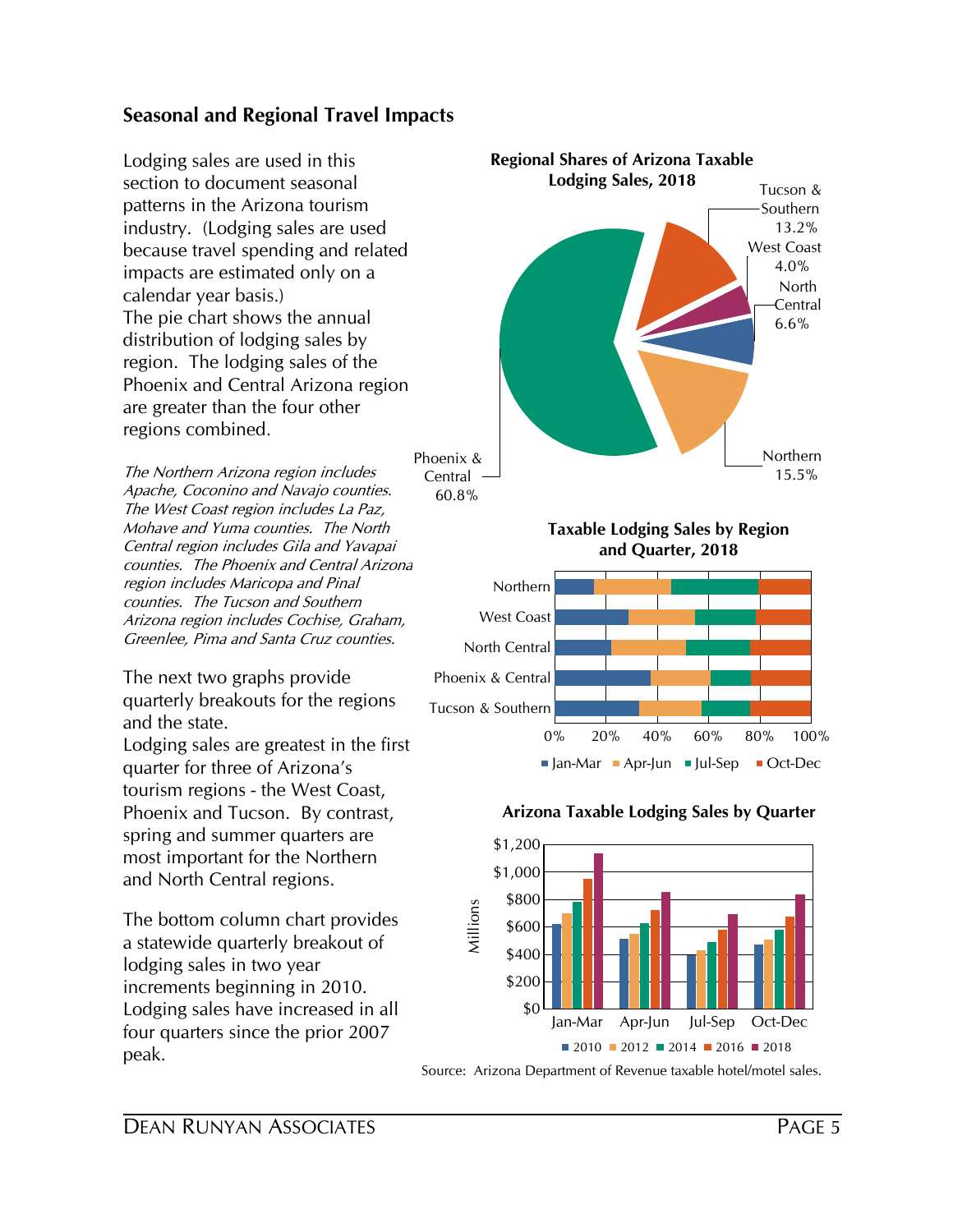## **Visitor Origin**

Out-of-state travelers generate more than three-fourths of the visitor impacts in Arizona. Visitors from other states are the largest segment (more than 56 percent of spending), while international travel, including day travel from Mexico, comprises approximately 20 percent of visitor impacts. The share has declined slightly in the past two years due to the decreased value of foreign currencies relative to the U.S. dollar. International data was revised in 2018, this specific breakout of economic impacts will not be comparable to prior reports.

|                     | Spending     | <b>Earnings</b> | Employment  | Tax Receipts (\$Millions) |         |
|---------------------|--------------|-----------------|-------------|---------------------------|---------|
| Origin              | (\$Billions) | (\$Billions)    | (Thousands) | Local/State               | Federal |
| <b>All Visitors</b> | 21.5         | 6.3             | 176.6       | 2,094                     | 1,325   |
| Arizona             | 4.4          | 1.1             | 33.1        | 408                       | 227     |
| Other U.S.          | 12.6         | 4.0             | 108.1       | 1,243                     | 898     |
| International       | 4.5          | 1.2             | 35.3        | 444                       | 200     |
| <b>Other Travel</b> | 2.9          | 1.1             | 15.7        | 26                        | 181     |
| <b>Total Travel</b> | 24.4         | 7.4             | 192.3       | 2,120                     | 1,506   |

### **Arizona Travel Impacts by Origin of Visitor, 2018p**

Sources: Dean Runyan Associates, Toursim Economics, OmniTrak TravelTrakAmerica visitor survey, Statistics Canada, Vera Pavlakovich-Kochi and Alberta H. Charney, "Mexican Visitors to Arizona: Visitor Characteristics and Economic Impacts, 2007-08" (Karl Eller College of Business and Public Administration, University of Arizona) and Bureau of Transportation Statistics Border Crossing/Entry Data.



### **International Visitor Spending in Arizona**

Sources: See above chart for source of international estimates. See first graph on preceding page for constant dollar estimates. Constant dollar visitor spending does not include "Other Travel."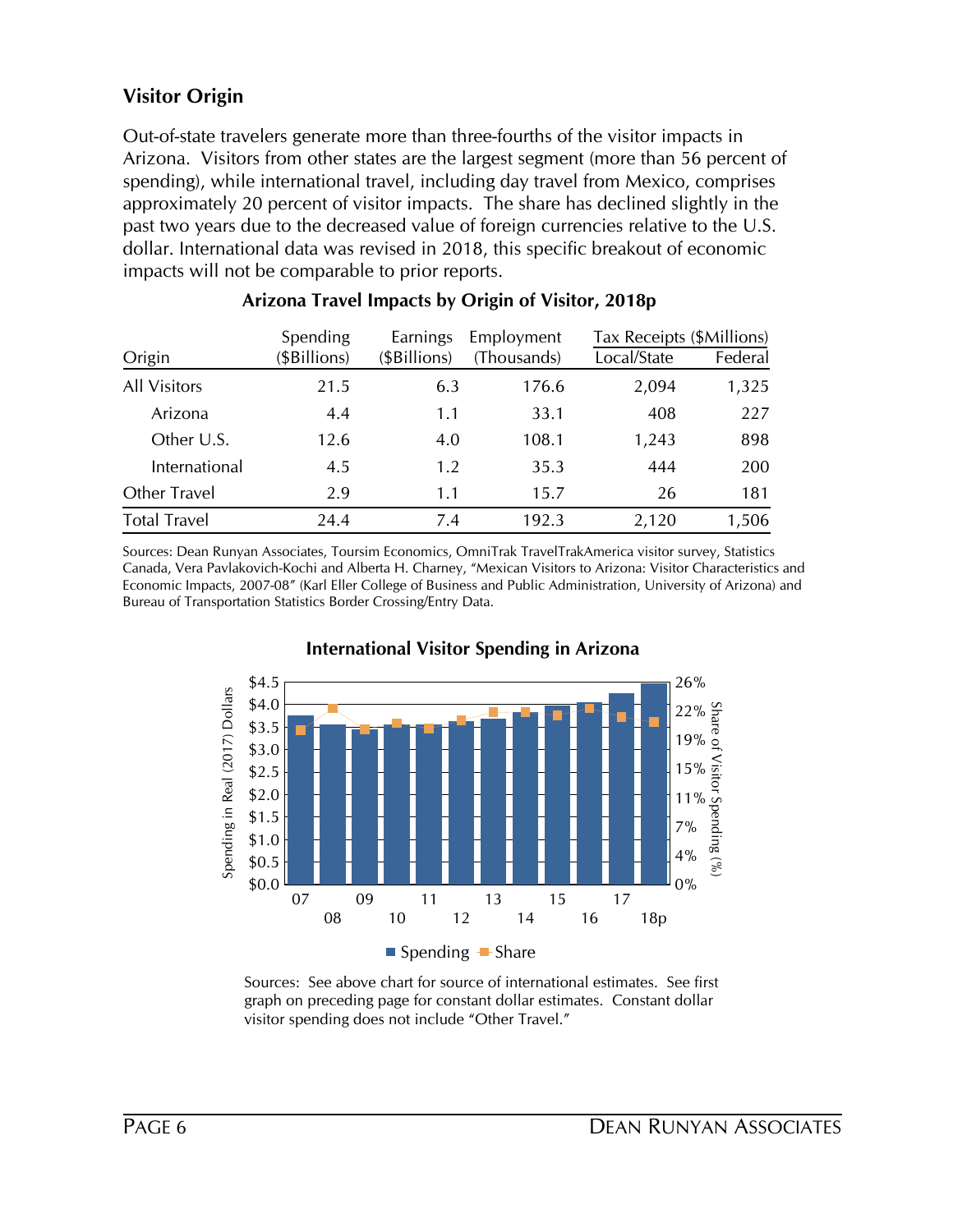## **Arizona Travel Industry Gross Domestic Product**

In concept, the Gross Domestic Product (GDP) of a particular industry is equal to gross output (sales or receipts) minus intermediate inputs (the goods and services purchased from other industries). GDP is always smaller than output or sales because GDP measures only the "value added" of an industry and does not include the cost of the inputs that are also necessary to produce a good or service. Alternatively, GDP can be thought of as the sum of earnings, indirect business taxes (primarily excise and property taxes) and other operating surplus (including profits). Estimates of travel spending and travel industry GDP are shown in the chart below. Arizona travel industry GDP amounted to \$10.5 billion in 2018p. Arizona travel industry GDP represents about 3.0 percent of total state GDP in recent years.

About 60 percent of all travel spending in Arizona is attributed to intermediate inputs and goods resold at retail. Intermediate inputs cover a range of goods and services that are purchased by travel industry businesses for the purpose of creating a product or service for the traveler. For example, lodging establishments purchase cable television services. Restaurants purchase food and beverages from vendors. In both cases, these inputs are classified as the GDP of other industries. In addition, travel spending occurs at many retail establishments where the goods purchased from the retailer are purchased as finished goods from suppliers. These resold goods are also counted as products of other industries. This would include motor fuel, groceries and most of the commodities sold at retail establishments[2].





Sources: Dean Runyan Associates, Bureau of Economic Analysis, and Implan Group, LLC. Details may not add to totals due to rounding.

<sup>[2].</sup> About 40 percent of the \$13.9 billion of inputs and goods resold are purchased from other Arizona businesses.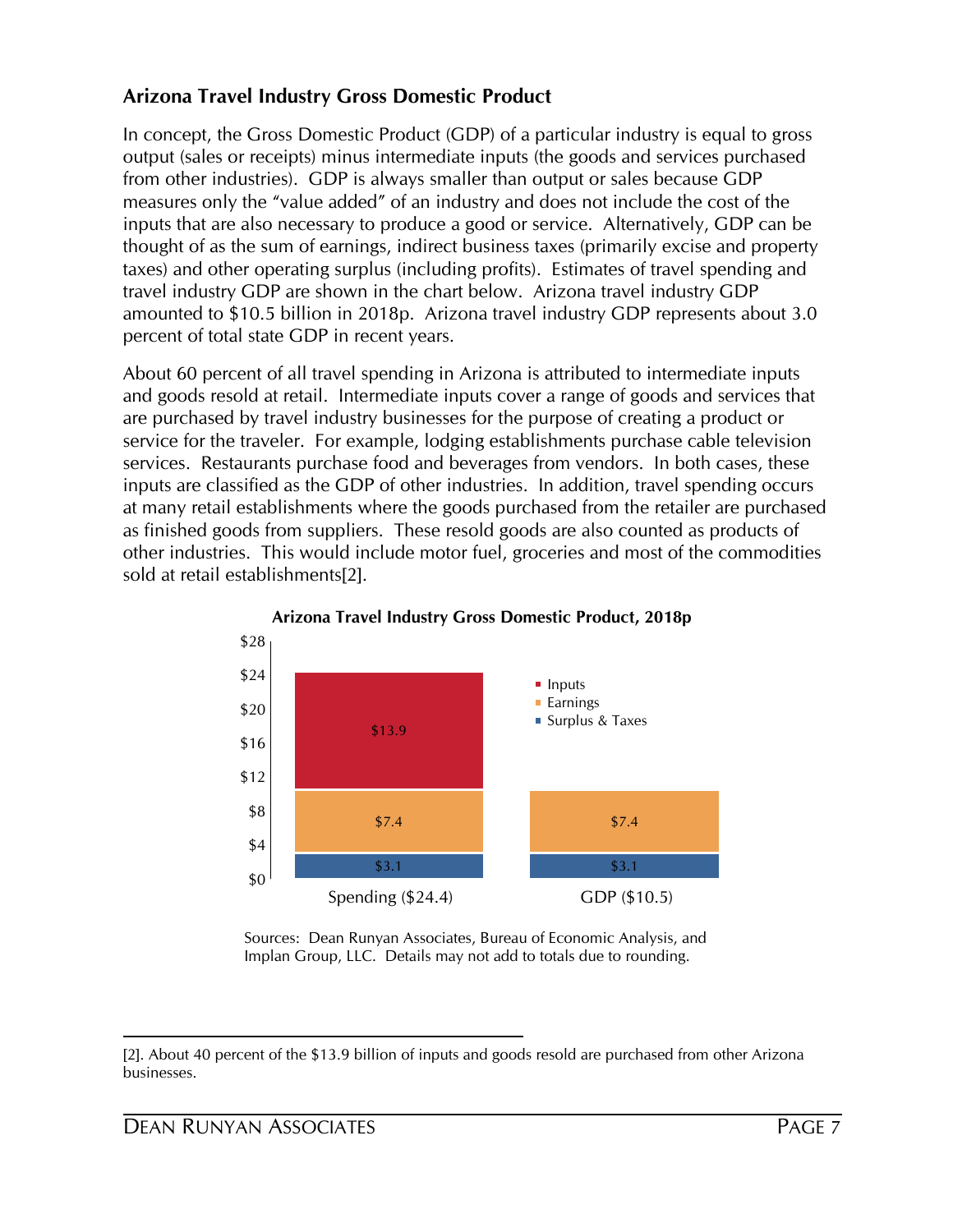## **Gross Domestic Product of Arizona Export-Oriented Industries**

Export-oriented industries are those industries that primarily market their products and services to other regions, states or nations. Agriculture, mining, and manufacturing are the best examples of export-oriented industries. Clearly, there are cases in each of these three sectors where the products are sold within the local or regional market. Nonetheless, in general most businesses within these industries depend on export markets. The travel industry is also an export-oriented industry because goods and services are sold to *visitors*, rather than residents. The travel industry injects money into the local economy, as do the exports of other industries.

Exports are not necessarily more important than locally traded goods and services. However, diverse export-oriented industries in any economy are a source of strength - in part because they generate income that contributes to the development of other local services and amenities. Such industries characterize the "comparative advantage" of the local economy within larger regional, national and global markets. A comparison of the GDP's of the leading export-oriented industries in Arizona is shown below.



**GDP of Major Arizona Export Industries**

Source: Bureau of Economic Analysis, Bureau of Labor Statistics and Dean Runyan Associates. 2018 estimates for non-travel industries based on 2017 GDP and 2018 three quarters of earnings and payroll.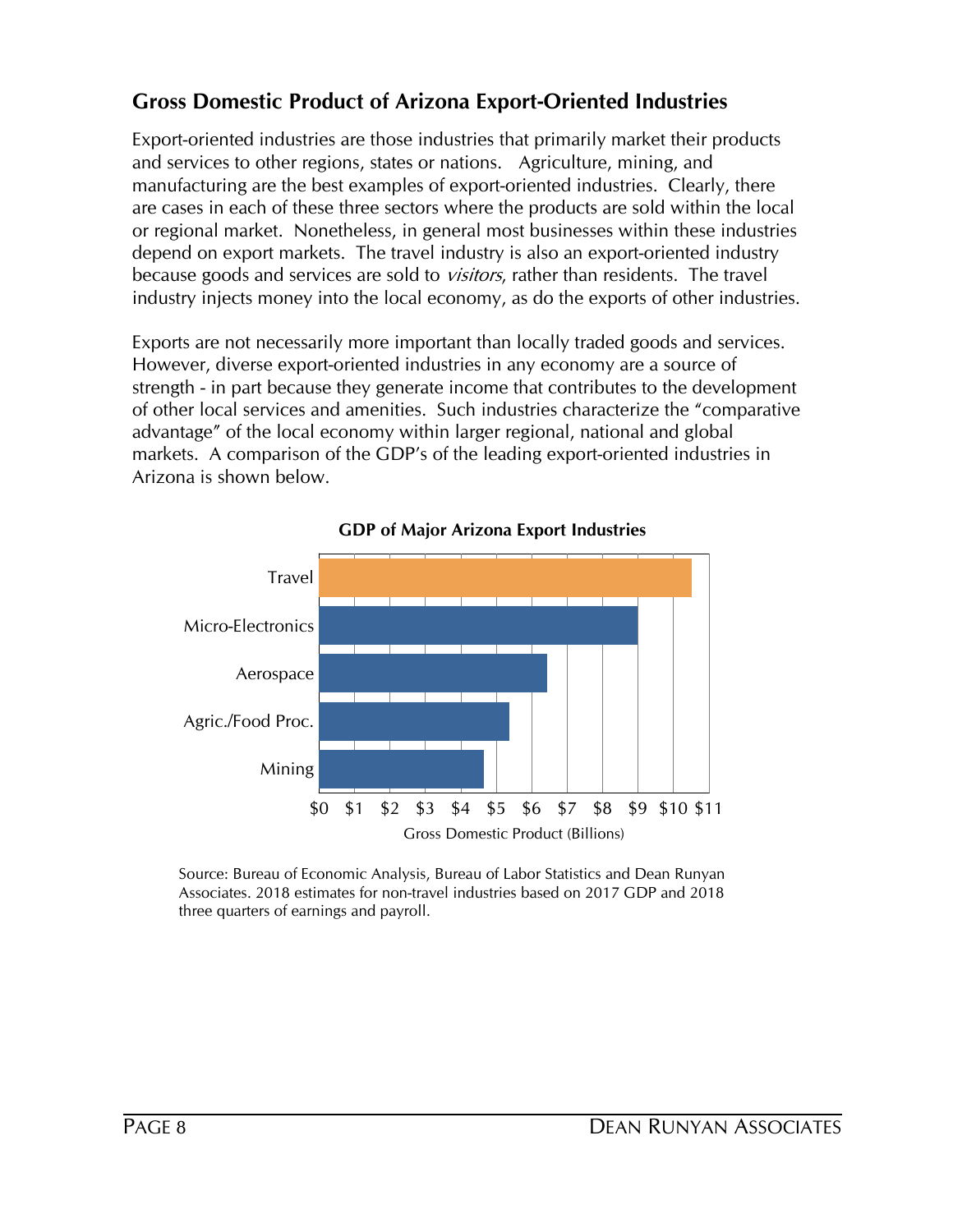## **Direct, Secondary and Total Impacts**

Travel spending within Arizona brings money into many Arizona communities in the form of business receipts. Portions of these receipts are spent within the state for labor and supplies. Employees, in turn, spend a portion of their earnings on goods and services in the state. This re-spending of travel-related revenues creates *indirect and* induced impacts. To summarize:

- · **Direct** impacts represent the employment and earnings attributable to travel expenditures made directly by travelers at businesses throughout the state.
- · **Indirect** impacts represent the employment and earnings associated with industries that supply goods and services to the direct businesses (i.e., those that receive money directly from travelers throughout the state).
- · **Induced** impacts represent the employment and earnings that result from purchases for food, housing, transportation, recreation, and other goods and services made by travel industry employees, and the employees of the indirectly affected industries.

The impacts in this section are presented in terms of the employment and earnings of eleven major industry groups. These industry groups are similar, but not identical to the business service (or commodity) categories presented elsewhere in this report. (The specific industries that comprise these major groups are listed in Appendix D.) Direct travel impacts, such as those discussed in the first part of this section and the regional and county impacts presented elsewhere in this report are found in the following industry groups:

- · **Accommodations & Food Services**
- · **Arts, Entertainment and Recreation**
- · **Trade**
- · **Transportation**

As is indicated in the following tables and graphs, the total direct employment and earnings of these four industry groups is identical to the total direct employment and earnings shown in the first part of this section. The only difference is that these industry groups represent industry groupings (firms) rather than commodity or business service groupings.

The indirect and induced impacts of travel spending are found in all thirteen industry groupings shown in the following tables and graphs. To summarize the primary secondary impacts: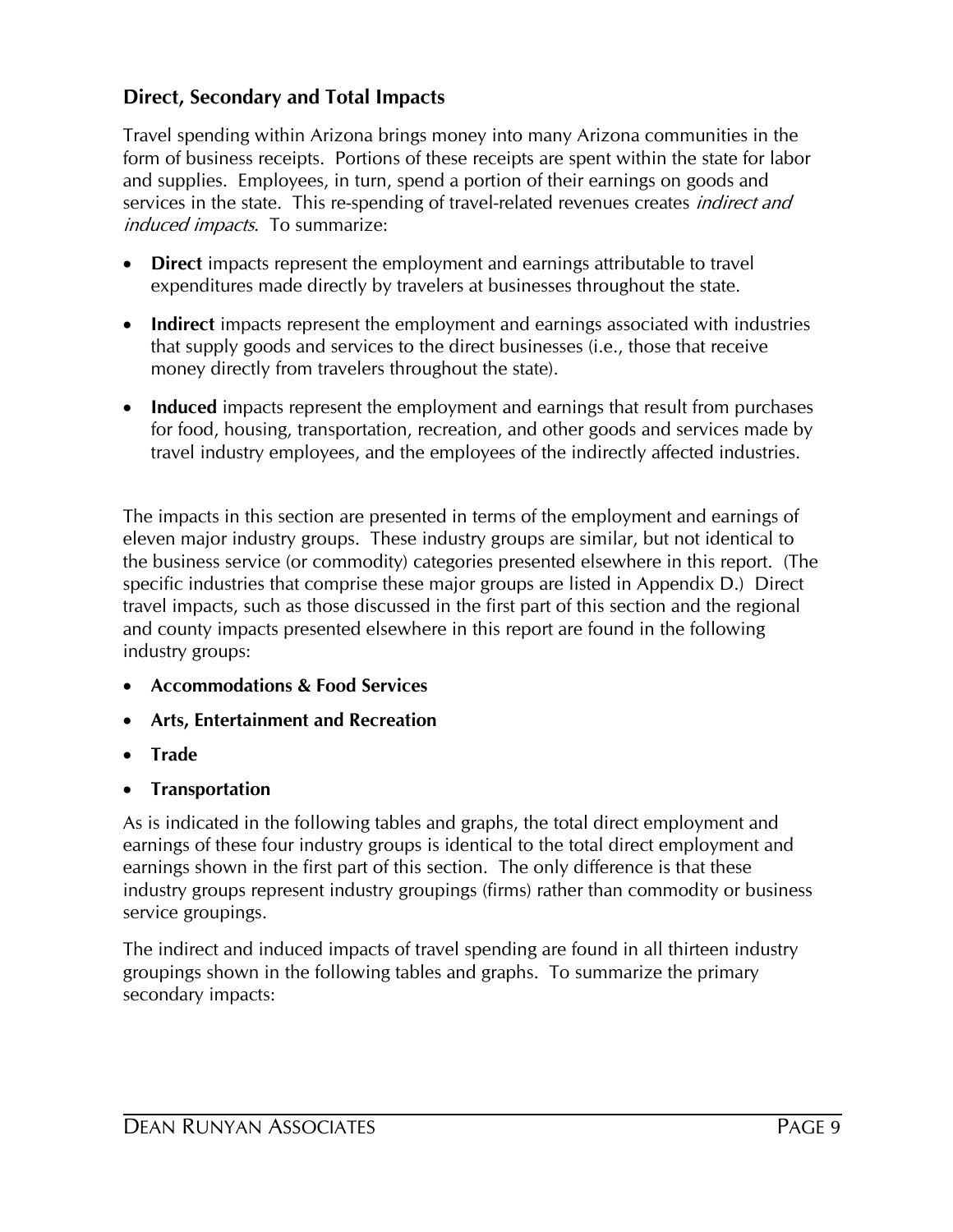- · **Professional & Business Services** (35,600 jobs and \$2.4 billion earnings). A variety of administrative services (e.g., accounting and advertising) are utilized by travel businesses (indirect effect). Employees of these firms also purchase professional services (induced effect).
- · **Other Services** (14,700 jobs and \$530 million earnings). Employees of travel-related businesses purchase services from various providers, such as dry cleaners and repair shops. Similarly, travel businesses utilize a number of service providers, such as laundry, maintenance and business services.
- · **Government** (26,600 jobs and \$1.7 billion earnings). Employees of travel-related businesses pay fees to attend public educational institutions and to operate motor vehicles.
- · **Finance, Insurance and Real Estate** (12,300 jobs and \$690 million earnings). Employees and businesses use the services of financial institutions, insurers and real estate businesses.



### **Total Employment and Earnings Generated by Travel Spending in Arizona, 2018p**

Sources: Dean Runyan Associates with IMPLAN GROUP, LLC. Total employment was 357,600 jobs. The employment multiplier for 2018 is 1.86 (357.64/192.32). Total earnings were \$15.19 Billion. The earnings multiplier is 2.05 (15.19/7.40).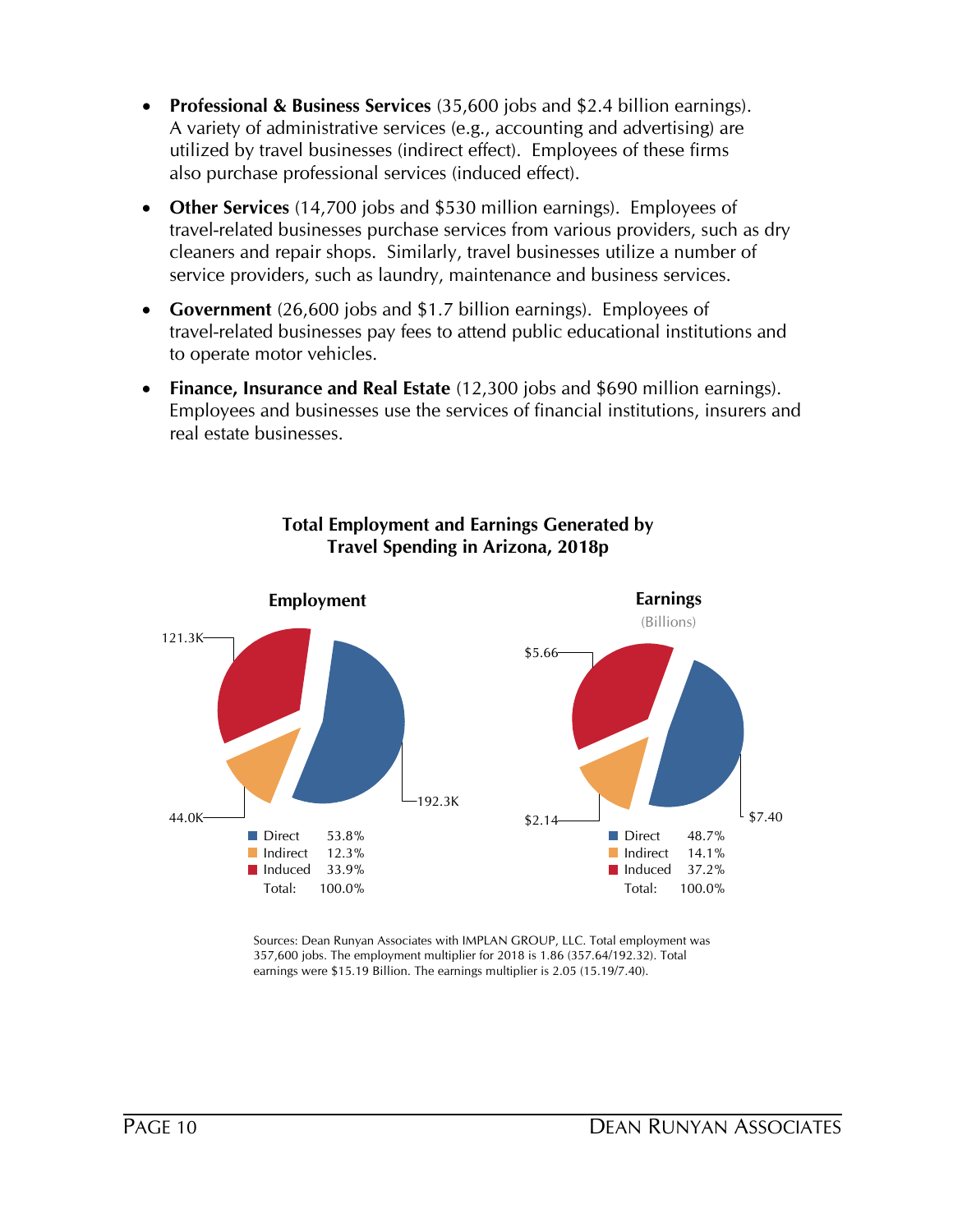

## **Direct and Secondary Employment**

Generated by Travel Spending in Arizona

## **Direct and Secondary Earnings**

Generated by Travel Spending in Arizona



Detailed estimates are reported in the following table. It should be emphasized that the estimates of indirect and induced impacts reported here apply to the entire state of Arizona and do not necessarily reflect economic patterns for individual counties, regions or sub-regions within the state. While total economic impacts can be calculated on a county or regional level, such a detailed analysis is not included in this study. In general, geographic areas with lower levels of aggregate economic activity will have smaller secondary impacts within those same geographic boundaries.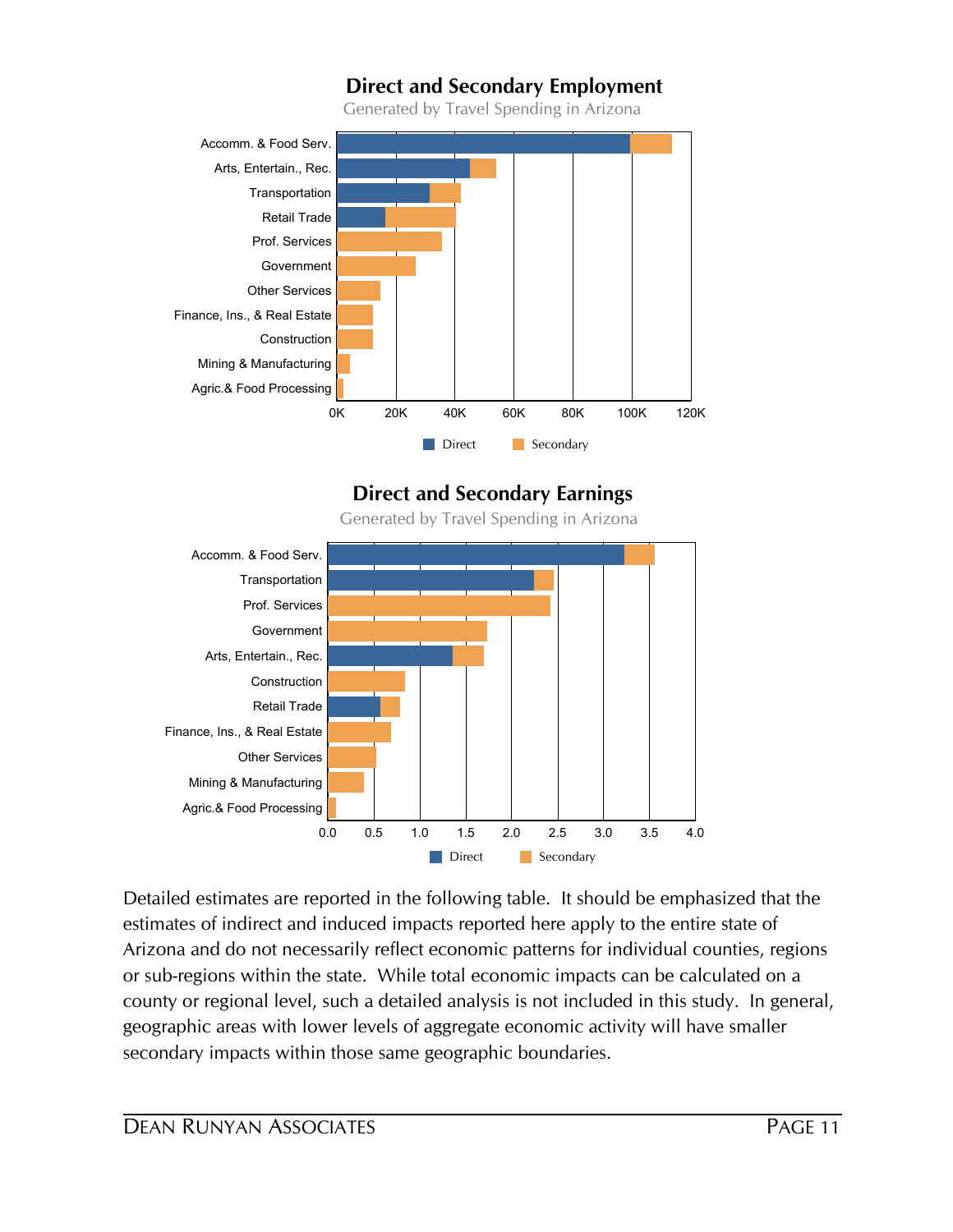|                              |               |                 | Secondary      |       |                          |
|------------------------------|---------------|-----------------|----------------|-------|--------------------------|
| <b>Industry Group</b>        | <b>Direct</b> | <b>Indirect</b> | <b>Induced</b> |       | <b>Total Grand Total</b> |
| Accomm. & Food Serv.         | 3,229         | 100             | 226            | 326   | 3,555                    |
| Arts, Entertain., Rec.       | 1,356         | 269             | 76             | 345   | 1,702                    |
| Retail Trade                 | 574           | 17              | 192            | 210   | 783                      |
| Transportation               | 2,238         | 169             | 50             | 219   | 2,457                    |
| Agric.& Food Processing      |               | 44              | 49             | 92    | 92                       |
| Construction                 |               | 66              | 771            | 837   | 837                      |
| Finance, Ins., & Real Estate |               | 240             | 448            | 688   | 688                      |
| Government                   |               | 116             | 1,618          | 1,734 | 1,734                    |
| Mining & Manufacturing       |               | 149             | 245            | 394   | 394                      |
| <b>Other Services</b>        |               | 255             | 275            | 530   | 530                      |
| Prof. Services               |               | 713             | 1,706          | 2,419 | 2,419                    |
| All Industries               | 7,397         | 2,139           | 5,656          | 7,795 | 15,191                   |

## **Direct and Secondary Travel-Generated Earnings in Arizona, 2018p** (\$Million)

#### **Direct and Secondary Travel-Generated Employment in Arizona, 2018p** (thousand jobs)

|                              |               |                 | Secondary      |              |                    |
|------------------------------|---------------|-----------------|----------------|--------------|--------------------|
| <b>Industry Group</b>        | <b>Direct</b> | <b>Indirect</b> | <b>Induced</b> | <b>Total</b> | <b>Grand Total</b> |
| Accomm. & Food Serv.         | 99.3          | 4.4             | 9.9            | 14.4         | 113.7              |
| Arts, Entertain., Rec.       | 45.0          | 6.3             | 2.6            | 8.9          | 53.9               |
| Retail Trade                 | 16.4          | 3.4             | 20.5           | 23.9         | 40.3               |
| Transportation               | 31.6          | 5.7             | 4.7            | 10.4         | 41.9               |
| Agric.& Food Processing      |               | 1.0             | 1.1            | 2.1          | 2.1                |
| Construction                 |               | 1.0             | 11.2           | 12.2         | 12.2               |
| Finance, Ins., & Real Estate |               | 4.5             | 7.8            | 12.3         | 12.3               |
| Government                   |               | 1.3             | 25.4           | 26.6         | 26.6               |
| Mining & Manufacturing       |               | 1.6             | 2.7            | 4.3          | 4.3                |
| <b>Other Services</b>        |               | 5.9             | 8.9            | 14.7         | 14.7               |
| Prof. Services               |               | 9.0             | 26.6           | 35.6         | 35.6               |
| All Industries               | 192.3         | 44.0            | 121.3          | 165.3        | 357.6              |

Source: Dean Runyan Associates and Minnesota Implan Group.

Note: These industry groups are not equivalent to the categories used in the direct impact tables used in this report. See Appendix G. Details may not add to totals due to rounding.

Detailed direct travel impacts for 2009 through 2018 follow: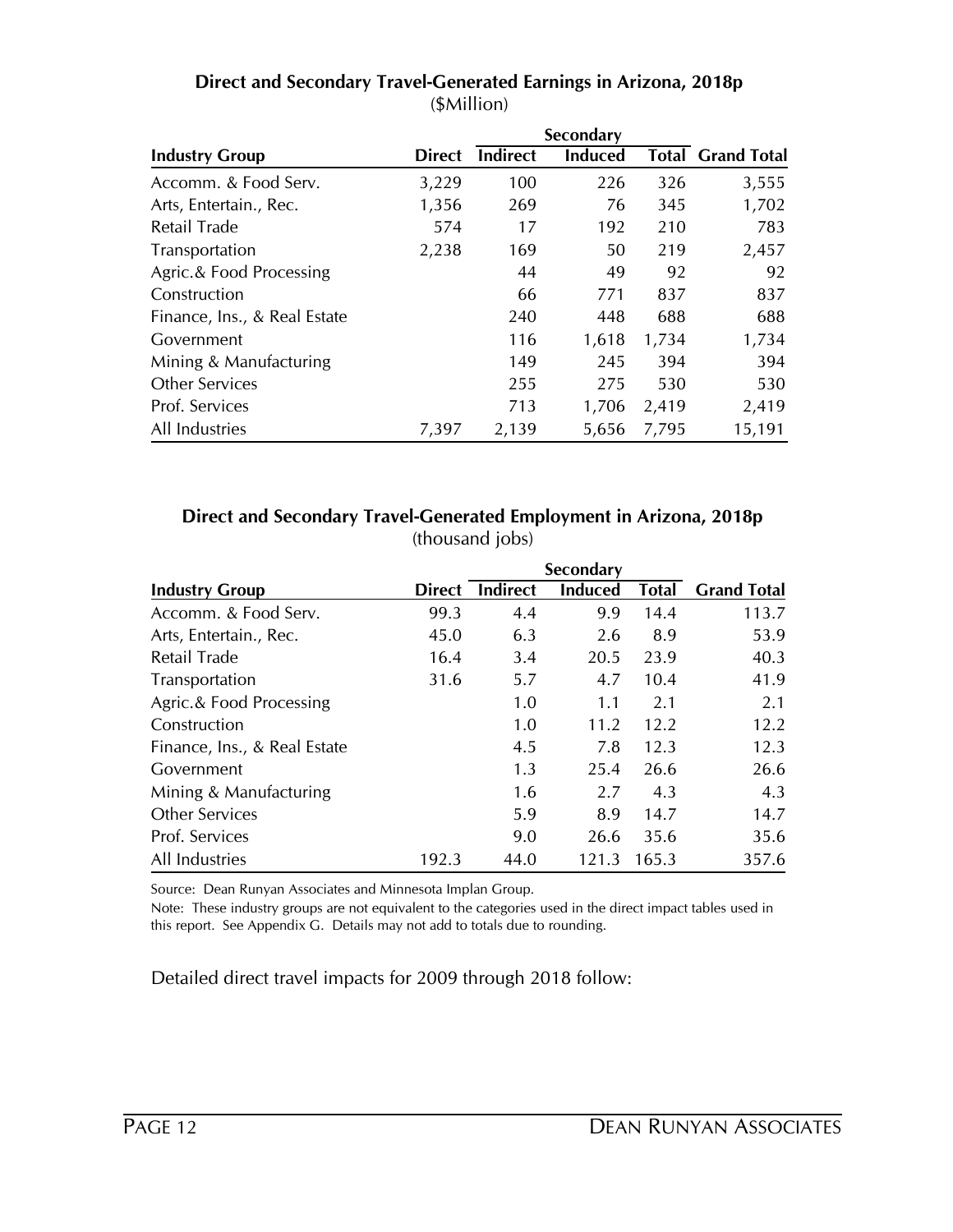| <b>Total Direct Travel Spending (\$Billion)</b>                   |                |                |                |                |                |                |                |                |                |  |  |
|-------------------------------------------------------------------|----------------|----------------|----------------|----------------|----------------|----------------|----------------|----------------|----------------|--|--|
|                                                                   | 2009           | 2011           | 2012           | 2013           | 2014           | 2015           | 2016           | 2017           | 2018           |  |  |
| <b>Destination Spending</b>                                       | 14.7           | 16.7           | 17.1           | 17.5           | 18.2           | 18.5           | 18.6           | 19.9           | 21.5           |  |  |
| Other Travel*                                                     | 1.9            | 2.1            | 2.4            | 2.5            | 2.6            | 2.6            | 2.6            | 2.8            | 2.9            |  |  |
| <b>Total</b>                                                      | 16.6           | 18.8           | 19.5           | 19.9           | 20.8           | 21.0           | 21.2           | 22.7           | 24.4           |  |  |
| Visitor Spending by Type of Traveler Accommodation (\$Billion)    |                |                |                |                |                |                |                |                |                |  |  |
|                                                                   | 2009           | 2011           | 2012           | 2013           | 2014           | 2015           | 2016           | 2017           | 2018           |  |  |
| Hotel, Motel, STVR***                                             | 6.5            | 7.4            | 7.7            | 7.9            | 8.4            | 8.9            | 9.2            | 9.9            | 10.9           |  |  |
| Private Home                                                      | 3.6            | 4.2            | 4.2            | 4.3            | 4.4            | 4.4            | 4.4            | 4.6            | 4.9            |  |  |
| Campground                                                        | 0.6            | 0.7            | 0.7            | 0.7            | 0.7            | 0.7            | 0.6            | 0.7            | 0.7            |  |  |
| Vacation Home                                                     | 0.6            | 0.7            | 0.7            | 0.7            | 0.7            | 0.7            | 0.7            | 0.8            | 0.8            |  |  |
| Day Travel                                                        | 3.4            | 3.6            | 3.8            | 3.8            | 3.9            | 3.7            | 3.6            | 3.9            | 4.1            |  |  |
| <b>Total</b>                                                      | 14.7           | 16.7           | 17.1           | 17.5           | 18.2           | 18.5           | 18.6           | 19.9           | 21.5           |  |  |
| <b>Visitor Spending by Commodity Purchased (\$Billion)</b>        |                |                |                |                |                |                |                |                |                |  |  |
|                                                                   | 2009           | 2011           | 2012           | 2013           | 2014           | 2015           | 2016           | 2017           | 2018           |  |  |
| Accommodations                                                    | 2.3            | 2.5            | 2.6            | 2.7            | 3.0            | 3.3            | 3.5            | 3.8            | 4.1            |  |  |
| Food Service                                                      | 3.2            | 3.5            | 3.6            | 3.7            | 3.9            | 4.2            | 4.4            | 4.7            | 5.1            |  |  |
| Food Stores                                                       | 0.9            | 0.9            | 0.9            | 0.9            | 1.0            | 1.0            | 1.0            | 1.0            | 1.0            |  |  |
| Local Tran. & Gas                                                 | 2.6            | 3.6            | $3.8\,$        | 3.7            | 3.8            | 3.2            | 2.9            | 3.2            | 3.6            |  |  |
| Arts, Ent. & Rec.                                                 | 2.0            | 2.1            | 2.1            | 2.2            | 2.2            | 2.3            | 2.4            | 2.5            | 2.6            |  |  |
| <b>Retail Sales</b>                                               | 2.4            | 2.4            | 2.5            | 2.5            | 2.6            | 2.6            | 2.6            | 2.7            | 2.8            |  |  |
| Visitor Air Tran.                                                 | 1.4            | 1.6            | 1.6            | 1.6            | 1.8            | 1.9            | 1.9            | 2.0            | 2.1            |  |  |
| <b>Total</b>                                                      | 14.7           | 16.7           | 17.1           | 17.5           | 18.2           | 18.5           | 18.6           | 19.9           | 21.5           |  |  |
| <b>Industry Earnings Generated by Travel Spending (\$Billion)</b> |                |                |                |                |                |                |                |                |                |  |  |
|                                                                   | 2009           | 2011           | 2012           | 2013           | 2014           | 2015           | 2016           | 2017           | 2018           |  |  |
| Accom. & Food Serv.                                               |                |                | 2.2            | 2.3            | 2.5            | 2.7            | 2.8            |                |                |  |  |
|                                                                   | 2.0            | 2.1            |                |                |                |                |                | 3.0            | 3.2            |  |  |
| Arts, Ent. & Rec.                                                 | 0.9            | 0.9            | 1.0            | 1.0            | 1.1            | 1.1            | 1.2            | 1.3            | 1.4            |  |  |
| Retail**                                                          | 0.5            | 0.5            | 0.5            | 0.5            | 0.5            | 0.6            | 0.6            | 0.6            | 0.6            |  |  |
| Ground Tran.                                                      | 0.1            | 0.1            | 0.1            | 0.1            | 0.2            | 0.2            | 0.2            | 0.2            | 0.2            |  |  |
| Visitor Air Tran.                                                 | 0.6            | 0.6            | 0.6            | 0.6            | 0.6            | 0.7            | 0.7            | 0.8            | 0.8            |  |  |
| Other Travel*                                                     | 0.7            | 0.8            | 0.9            | 1.0            | 1.0            | 1.0            | 1.0            | 1.1            | 1.1            |  |  |
| <b>Total</b>                                                      | 4.9            | 5.2            | 5.4            | 5.5            | 5.8            | 6.2            | 6.5            | 7.0            | 7.4            |  |  |
| Industry Employment Generated by Travel Spending (Thousand Jobs)  |                |                |                |                |                |                |                |                |                |  |  |
|                                                                   | 2009           | 2011           | 2012           | 2013           | 2014           | 2015           | 2016           | 2017           | 2018           |  |  |
| Accom. & Food Serv.                                               | 80.9           | 82.1           | 83.2           | 86.1           | 88.7           | 92.2           | 95.1           | 97.0           | 99.3           |  |  |
| Arts, Ent. & Rec.                                                 | 35.4           | 35.6           | 36.6           | 37.3           | 39.7           | 41.3           | 41.9           | 43.1           | 45.0           |  |  |
| Retail**                                                          | 17.3           | 16.8           | 16.6           | 16.9           | 17.6           | 18.1           | 18.4           | 18.4           | 18.4           |  |  |
| Ground Tran.                                                      | 3.6            | 3.6            | 3.7            | 3.8            | 3.9            | 4.1            | 4.4            | 4.9            | 5.1            |  |  |
| Visitor Air Tran.                                                 | 7.4            | 7.4            | 7.5            | 7.2            | 7.6            | 8.1            | 8.2            | 8.4            | 8.7            |  |  |
| Other Travel*                                                     | 13.0           | 13.2           | 14.9           | 14.3           | 15.3           | 15.7           | 16.1           | 16.1           | 15.7           |  |  |
| <b>Total</b>                                                      | 157.7          | 158.7          | 162.5          | 165.6          | 172.7          | 179.5          | 184.2          | 187.9          | 192.3          |  |  |
| <b>Tax Receipts Generated by Travel Spending (\$Million)</b>      |                |                |                |                |                |                |                |                |                |  |  |
|                                                                   | 2009           | 2011           | 2012           | 2013           | 2014           | 2015           | 2016           | 2017           | 2018           |  |  |
| Local Tax Receipts                                                | 676            | 727            | 735            | 756            | 787            | 856            | 893            | 953            | 1,111          |  |  |
| <b>State Tax Receipts</b>                                         | 685            | 801            | 825            | 805            | 796            | 839            | 859            | 933            | 1,010          |  |  |
| <b>Federal Tax Receipts</b><br><b>Total</b>                       | 1,044<br>2,405 | 1,028<br>2,556 | 1,057<br>2,617 | 1,172<br>2,733 | 1,230<br>2,814 | 1,304<br>2,999 | 1,341<br>3,093 | 1,423<br>3,309 | 1,505<br>3,625 |  |  |

## **Arizona Direct Travel Impacts, 2009-2018p**

Details may not add to totals due to rounding.

\*Other Travel includes resident air travel, travel arrangements & reservation services, and convention & trade organizers.

\*\*Retail includes gasoline.

\*\*\*STVR stands for Short Term Vacation Rentals.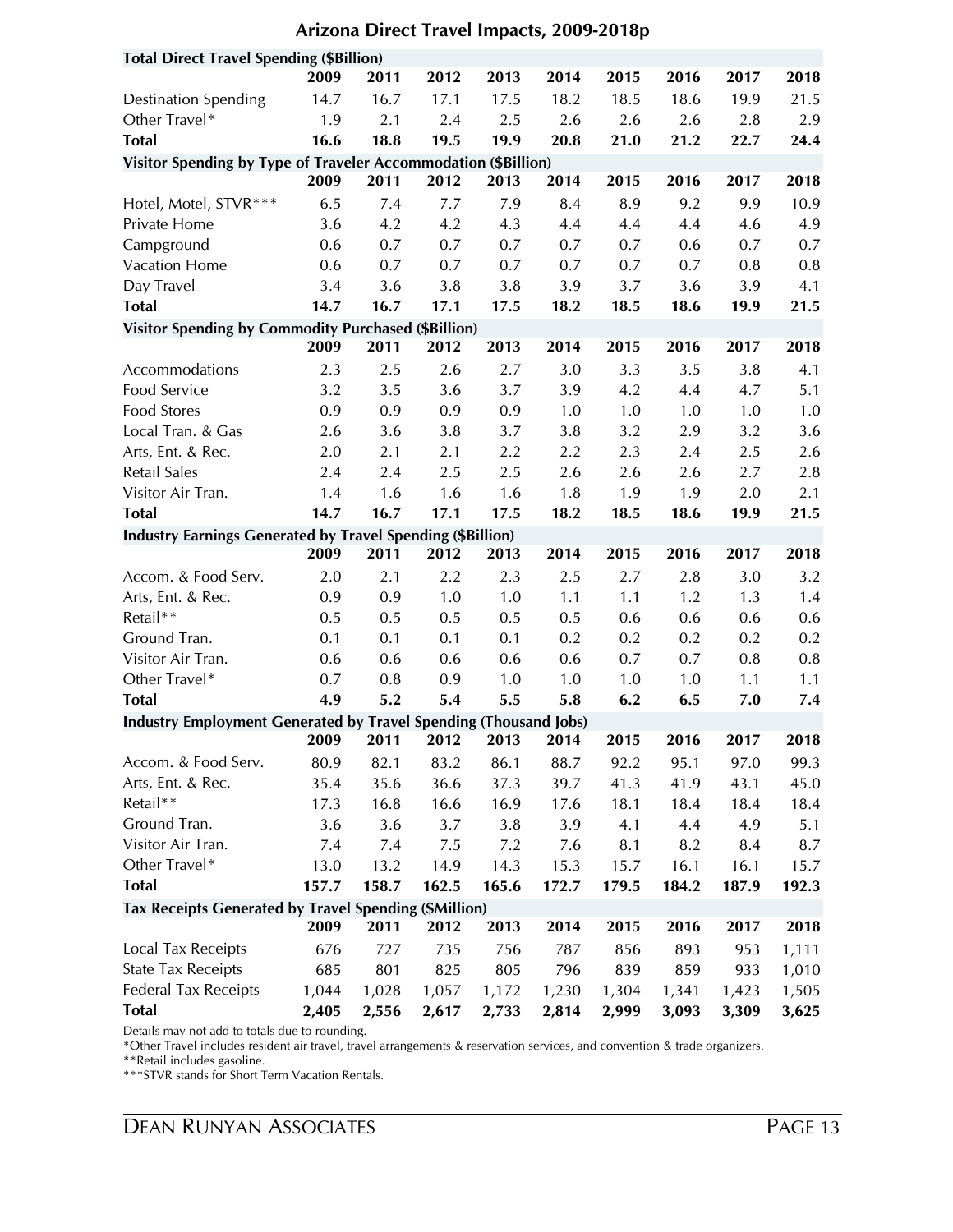## **II. STATE AND LOCAL GOVERNMENT REVENUE**

This section is concerned with the contribution of the Arizona travel industry to state and local government finance. The first part of the report compares the travel industry to various other sectors of the state economy. The remainder provides an overview of state and local finance and the revenue contribution of the travel industry.

## **Industry Gross Domestic Product and Taxes**

One way to consider the tax contributions of various sectors of the economy is to express the tax payments of businesses to government as a percentage of Gross Domestic Product. The bar chart and accompanying table show these tax payments (taxes on production and imports or TOPI) for a sample of goods-producing and service sectors in the state, including travel. TOPI include most of the taxes paid by the business firm to local, state and federal governments except for income taxes. This includes property taxes, licenses and fees and the sales and excise taxes collected from consumers. It is because of these later taxes that retail trade and travel have relatively high proportions of tax payments in relation to their gross domestic products.



**Production & Import Taxes as a Percent of GDP** Selected Arizona Industry Sectors, 2018p Calendar Year

> Sources: Bureau of Economic Analysis and Dean Runyan Associates.

\*TOPI denotes taxes on production and imports less subsidies.

GDP & TOPI expressed in \$Million.

For non travel industries TOPI estimated from 2017 data.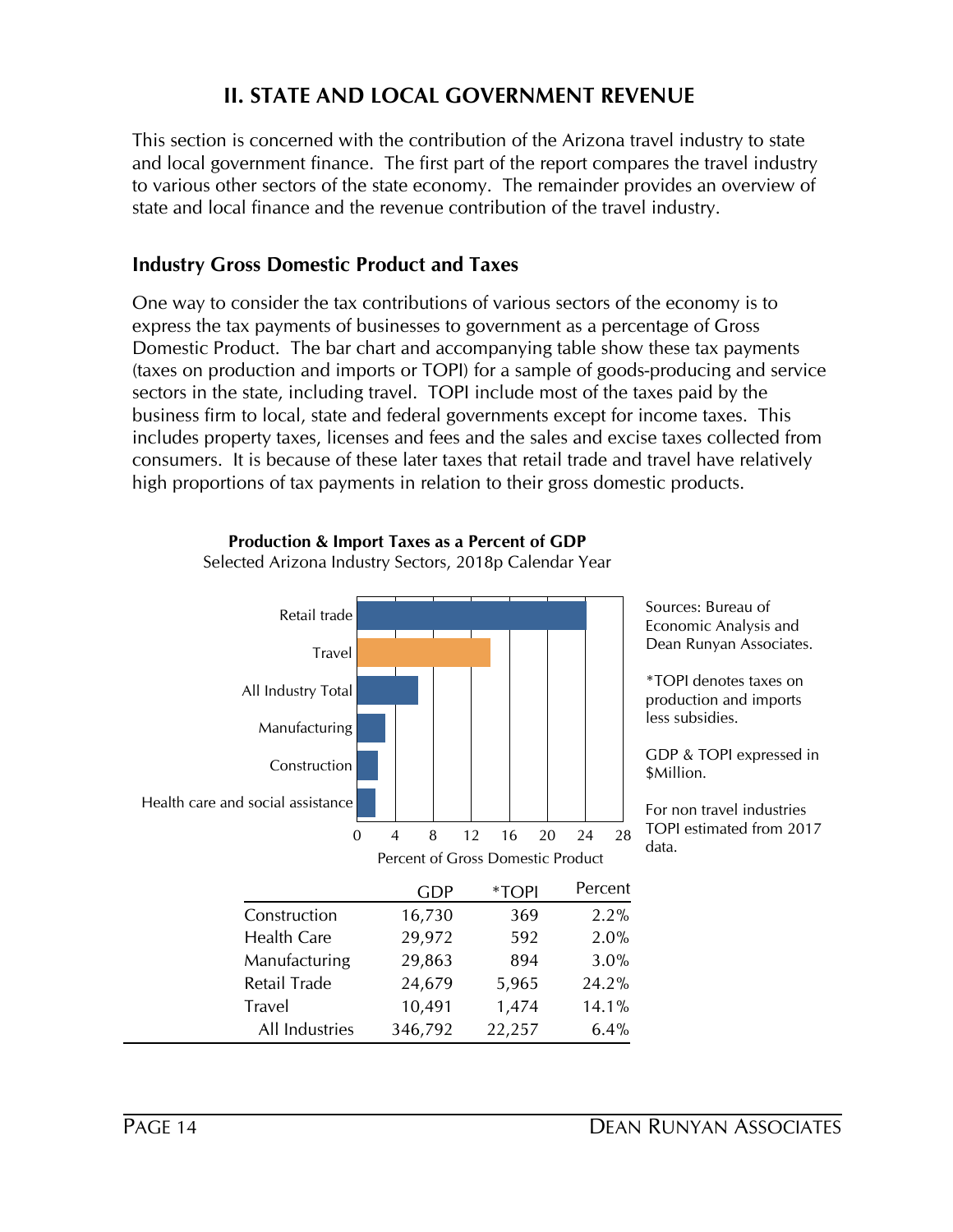The remainder of this report will focus on the travel industry and the specific tax contributions made to state and local government in Arizona. In addition to the taxes on production discussed in the previous section, the tax payments of travel industry employees derived from the income earned from travel industry businesses will be included.[1] The three primary sources of tax revenue generated by the travel industry are:

- Sales tax receipts generated by **visitor spending.** This includes local and state sales taxes, lodging taxes, alcoholic beverage taxes, motor vehicle rental taxes and motor fuel taxes.
- · Taxes paid by *travel industry businesses* attributable to travel generated business receipts (property and income taxes).
- · Taxes paid by *travel industry employees* attributable to travel generated earnings (sales and property taxes).

## **Arizona Tax Structure**

The pie chart below, adapted from the Bureau of the Census' State and Local Government Finance and other data sources, shows the main categories of tax revenue in Arizona. Approximately one-half of all tax revenue is derived from sales and gross receipts taxes. Property taxes, paid primarily by homeowners and businesses to local governments, constitute more than one-fourth of all tax revenue.



**Arizona State and Local Government Tax Revenues**

2017-2018 Fiscal Year (\$Millions)

Sources: The 2017-18 fiscal year estimates of state and local tax revenues in Arizona were prepared by Dean Runyan Associates from various sources, including the Bureau of the Census (State and Local Government Finance), the Arizona Department of Revenue, the Bureau of Economic Analysis and a selection of annual financial reports for cities and counties. Sales and gross receipts taxes include the state privilege tax, local sales taxes and a variety of selective taxes, such as those on motor fuel and lodging.

<sup>[1]</sup>In effect, this means re-allocating some of the sales and excise payments made by other industries to the travel industry because the payments are ultimately made by consumers that earned their income in the travel industry. [2]Businesses pay 68 percent of all property taxes in Arizona according to the Tax Foundation (Fiscal Fact No. 342, November 21, 2012).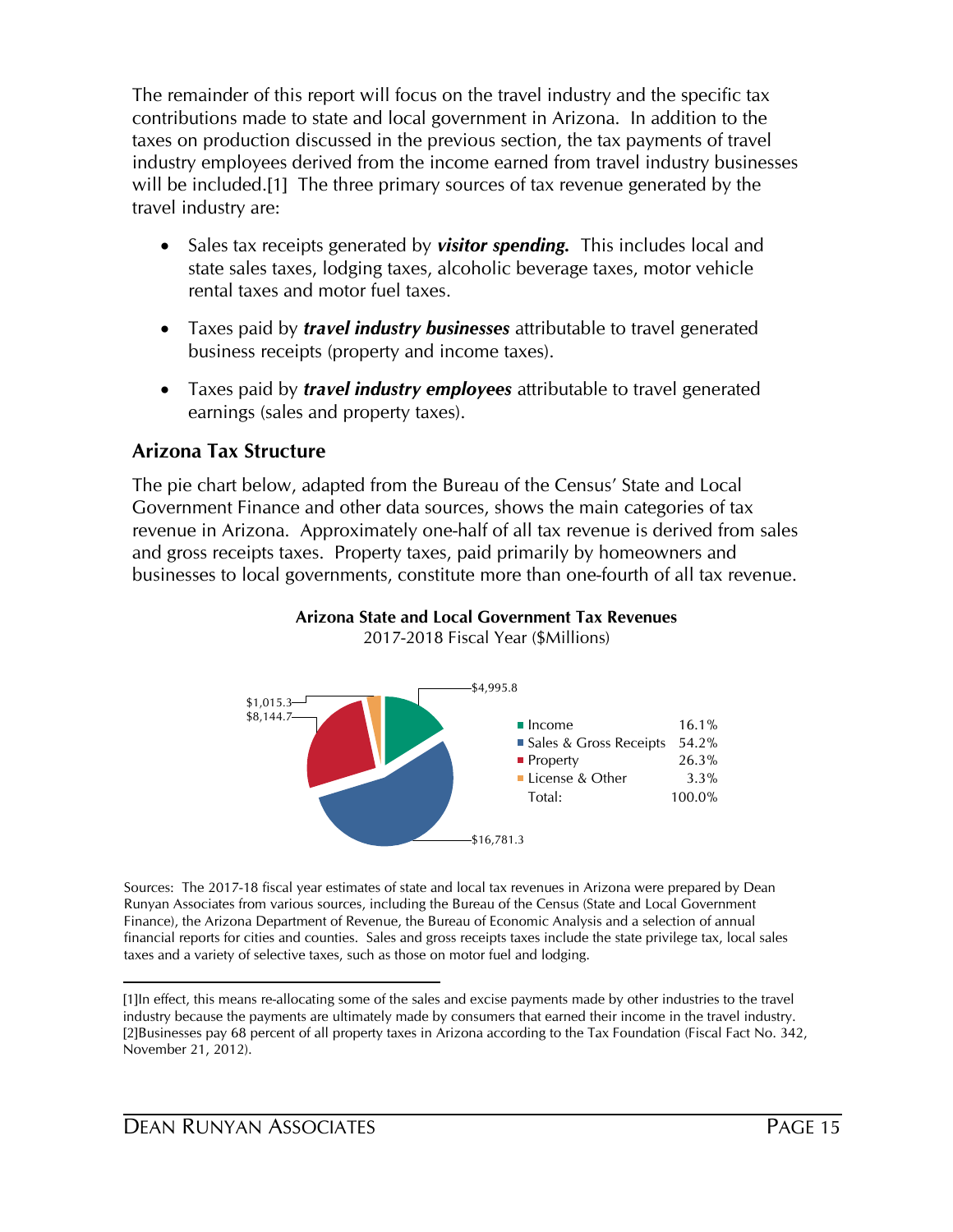## **Travel Industry Tax Revenue**

The distribution of taxes generated by the travel industry for the 2017-18 fiscal year (July 1 thru June 30) is shown in the following pie chart. The categories are the same as the preceding figure, with the exception that sales tax receipts are also distinguished between those that are generated by visitor spending and those that are generated by the spending of travel industry employees.



**Arizona Travel Industry State and Local Government Tax Revenues** 2017-2018 Fiscal Year (\$Million)

Whereas slightly about one-half of all state and local tax revenue in Arizona was attributable to sales tax collections in the 2017-18 fiscal year, 80 percent of all travel industry tax revenue was attributable to sales tax receipts from visitors (63 percent) and the purchases of employees in the travel industry (17 percent).

Travel industry state and local tax revenues are compared to total Arizona state and local tax revenues in the following table. Because the travel industry generates a relatively high proportion of sales tax revenues, it is associated with proportionately more tax revenues than would be expected given the size of the industry, as measured by earnings or gross domestic product. Whereas the earnings and GDP of the travel industry are in the range of two and one-half percent of the state totals, travel industry tax revenues represent 6.5 percent of all state and local tax revenues in Arizona (see table, following page). This is consistent with the initial analysis that compared different industries within the state.

Source: Dean Runyan Associates. "Other" travel generated tax revenue includes gaming taxes and passenger facility charges for visitors who travel to Arizona Airports. It will not add to calendar year figures in the economic impact tables.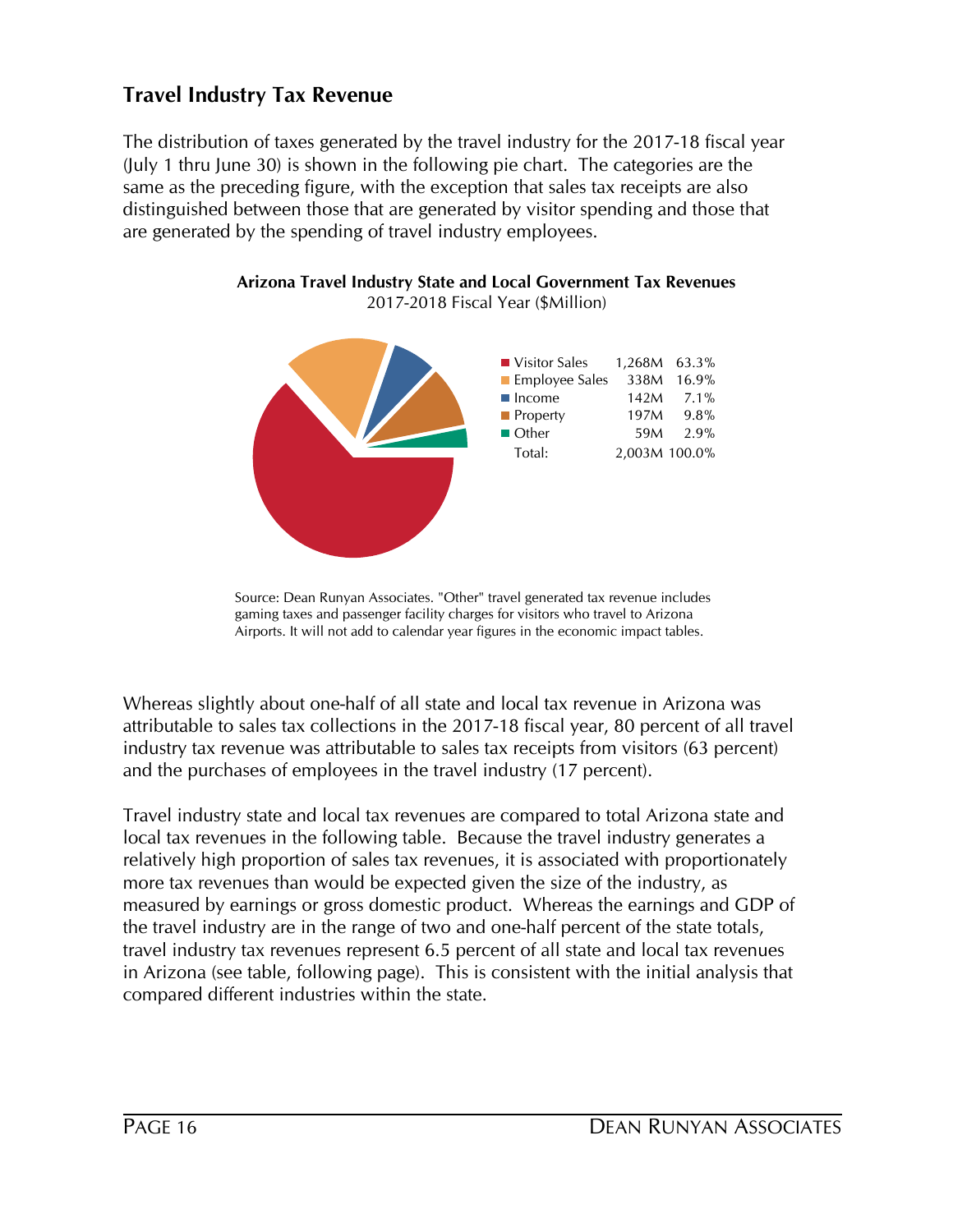#### **Arizona State and Local Tax Revenues**

|                           | (July 1 thru June 30) |               |               |  |  |  |
|---------------------------|-----------------------|---------------|---------------|--|--|--|
|                           |                       | <b>Travel</b> | Percent       |  |  |  |
| <b>Type</b>               | Total                 | Generated     | <b>Travel</b> |  |  |  |
| Sales & Gross Receipts    | \$16,781              | \$1,604       | 9.6%          |  |  |  |
| Property                  | \$8,145               | \$197         | 2.4%          |  |  |  |
| Income                    | \$4,996               | \$142         | 2.8%          |  |  |  |
| License & Other           | \$1,015               | \$59          | 5.8%          |  |  |  |
| <b>Total Tax Receipts</b> | \$30,937              | \$2,001       | 6.5%          |  |  |  |

## 2017-2018 Fiscal Year (\$Million)

Source: Dean Runyan Associates and Bureau of the Census, State and Local Government Finance.

#### **Summary**

This analysis of the tax revenue generated by the Arizona travel industry can be summarized as follows:

- The Arizona travel industry contributes more tax revenue to state and local governments than would be expected based on the size of the industry. Whereas the gross domestic product and employee earnings represent about three percent of the state economy, the travel industry generated 6.5 percent of tax revenue in the 2018 fiscal year (July 1 thru June 30).
- · Eighty percent of all travel-generated tax revenue is attributable to sales and gross receipts taxes.
- A majority of these tax revenues are borne by visitors who reside in other states and countries.

The tax impacts of the travel industry are generally greater for the less urbanized counties in the state, as illustrated in the graph below.



#### **State Transaction Privilege Tax**

The revenue contributions of Arizona's fifteen counties are detailed in the follow two tables.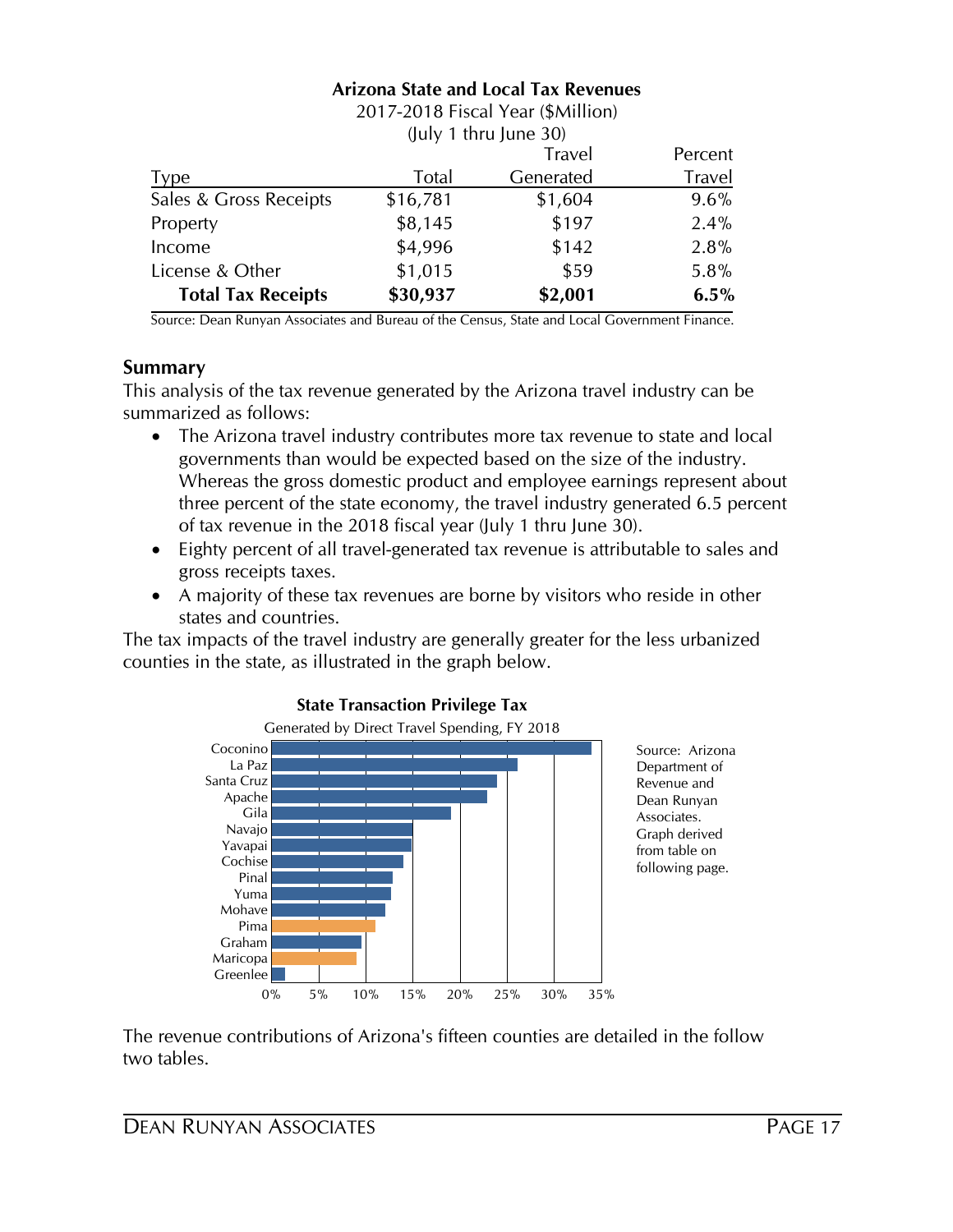|            | <b>Total</b> | <b>Travel</b> | Percent |
|------------|--------------|---------------|---------|
| Apache     | 14.7         | 3.4           | 22.9%   |
| Cochise    | 71.9         | 10.1          | 14.0%   |
| Coconino   | 168.9        | 57.4          | 34.0%   |
| Gila       | 33.8         | 6.4           | 19.1%   |
| Graham     | 21.6         | 2.1           | 9.5%    |
| Greenlee   | 29.8         | 0.4           | 1.4%    |
| La Paz     | 14.4         | 3.8           | 26.1%   |
| Maricopa   | 4,250.8      | 384.7         | 9.0%    |
| Mohave     | 152.0        | 18.3          | 12.0%   |
| Navajo     | 74.4         | 11.1          | 14.9%   |
| Pima       | 805.7        | 88.9          | 11.0%   |
| Pinal      | 171.4        | 22.0          | 12.8%   |
| Santa Cruz | 27.0         | 6.5           | 24.0%   |
| Yavapai    | 189.6        | 28.2          | 14.9%   |
| Yuma       | 132.6        | 16.9          | 12.7%   |
| Arizona    | 6,158.6      | 660.0         | 10.7%   |
|            |              |               |         |

#### **State Transaction Privilege Taxes Generated by Direct Travel Spending, FY 2018 (July 1 thru June 30)** (\$Millions)

#### **State and Local Travel-Generated Tax Revenue per Household** 2018p Calendar Year

|            |           | Tax Revenue (\$Millions) |           | Households  | Tax Revenue per |
|------------|-----------|--------------------------|-----------|-------------|-----------------|
|            | Local     | State                    | Total     | (Thousands) | Household       |
| Apache     | \$4.0     | \$5.9                    | \$9.9     | 22.8        | \$440           |
| Cochise    | \$14.0    | \$15.0                   | \$28.9    | 48.9        | \$590           |
| Coconino   | \$79.1    | \$67.9                   | \$147.0   | 49.6        | \$2,970         |
| Gila       | \$9.9     | \$13.7                   | \$23.6    | 22.1        | \$1,060         |
| Graham     | \$2.7     | \$3.0                    | \$5.7     | 11.4        | \$500           |
| Greenlee   | \$0.2\$   | \$0.7                    | \$0.9     | 3.6         | \$250           |
| La Paz     | \$6.2\$   | \$7.2                    | \$13.5    | 9.5         | \$1,420         |
| Maricopa   | \$773.0   | \$602.3                  | \$1,375.3 | 1,627.5     | \$850           |
| Mohave     | \$25.2    | \$29.4                   | \$54.6    | 86.3        | \$630           |
| Navajo     | \$14.8    | \$16.7                   | \$31.5    | 36.6        | \$860           |
| Pima       | \$76.6    | \$132.2                  | \$208.8   | 411.3       | \$510           |
| Pinal      | \$27.2    | \$35.3                   | \$62.5    | 148.0       | \$420           |
| Santa Cruz | \$7.8     | \$9.5                    | \$17.3    | 15.1        | \$1,140         |
| Yavapai    | \$46.4    | \$41.9                   | \$88.3    | 99.9        | \$880           |
| Yuma       | \$23.4    | \$28.9                   | \$52.2    | 69.7        | \$750           |
| Arizona    | \$1,110.7 | \$1,009.5                | \$2,120.2 | 2,662.4     | \$800           |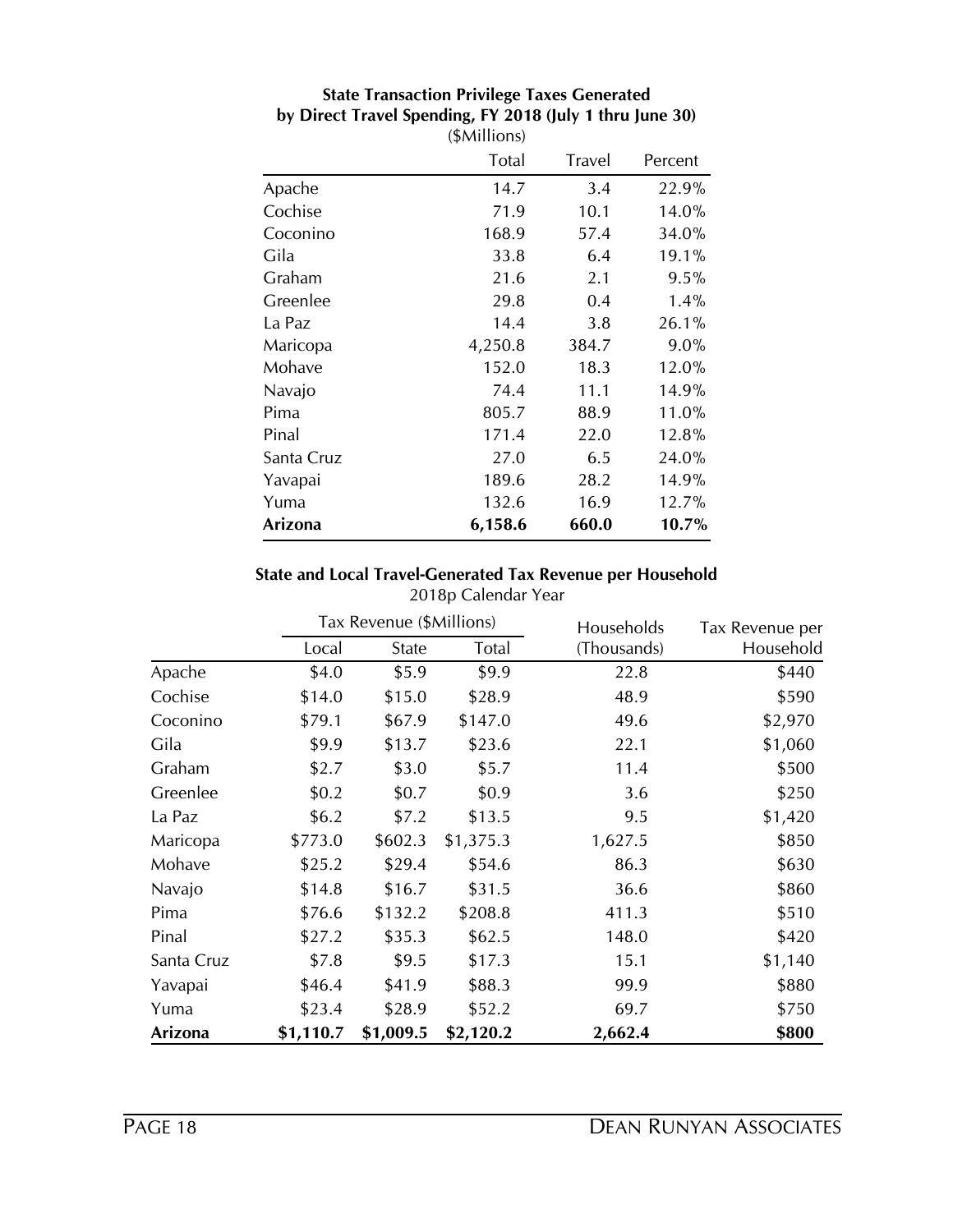## **III: REGIONAL TRAVEL IMPACTS 2009-2018p**



The *Northern Arizona* region includes Apache, Coconino and Navajo counties. *West Coast Arizona* includes La Paz, Mohave and Yuma counties. *North Central Arizona* includes Gila and Yavapai counties. *Phoenix and Central Arizona* includes Maricopa and Pinal counties. *Tucson and Southern Arizona* includes Cochise, Graham, Greenlee, Pima and Santa Cruz counties.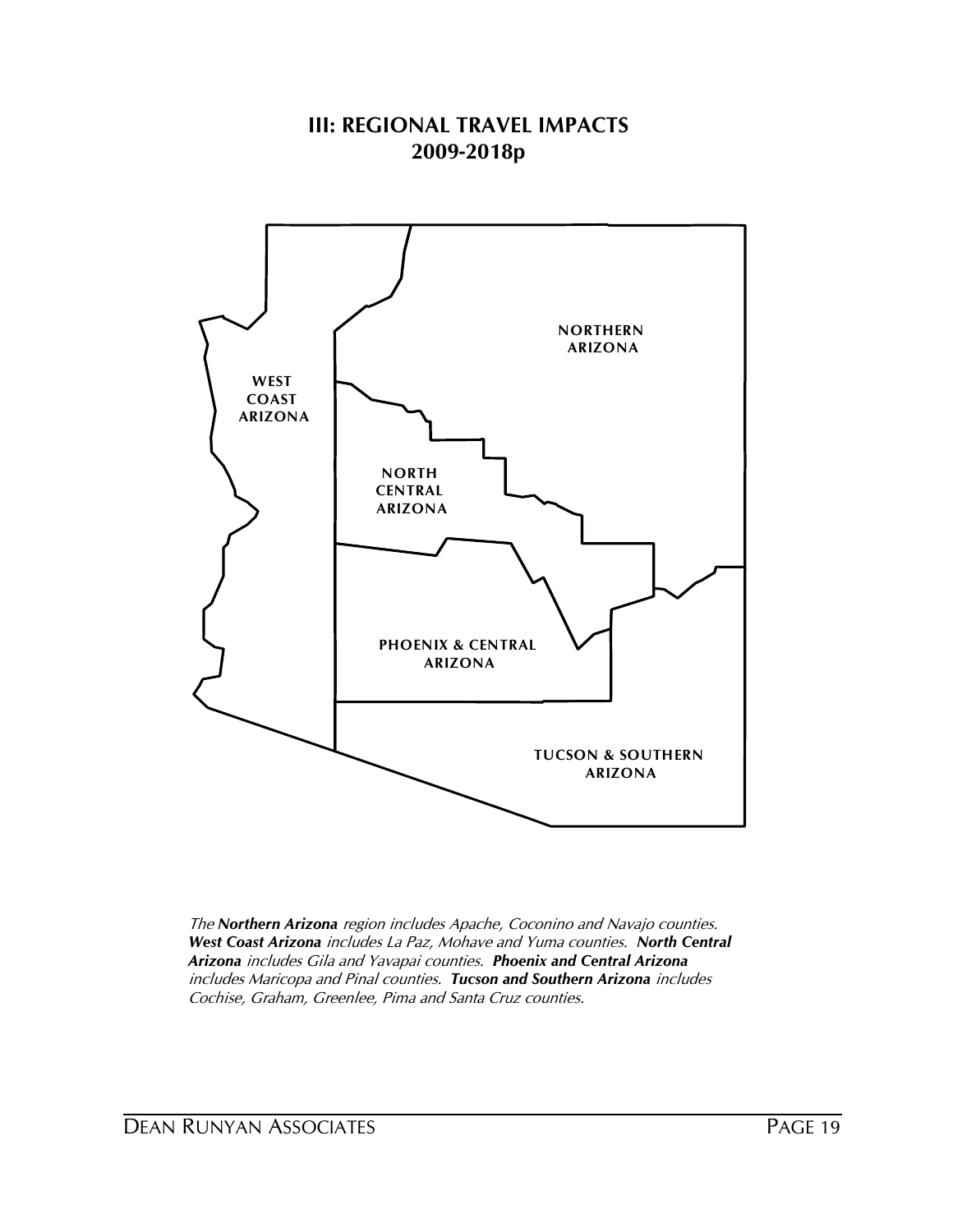### **Arizona Regional Travel Impacts, 2018p**

(\$Million)

|                           |          | <b>Travel Spending</b> |       |                 |       | Tax Revenue             |               |  |
|---------------------------|----------|------------------------|-------|-----------------|-------|-------------------------|---------------|--|
|                           | Total    | Visitor*               |       | Earn Employ.    | Local | State                   | Total         |  |
| Northern Arizona          | \$2,031  | \$1,940                | \$585 | 19,360          | \$98  | \$91                    | \$189         |  |
| West Coast Arizona        | \$1,444  | \$1,326                | \$406 | 14,710          | \$55  | \$65                    | \$120         |  |
| North Central Arizona     | \$1,246  | \$1,165                | \$351 | 12,790          | \$56  | \$56                    | \$112         |  |
| Phoenix & Central Arizona | \$16,067 | \$12,637               |       | \$5,148 114,370 | \$800 |                         | \$638 \$1,438 |  |
| Tucson & Southern Arizona | \$3,658  | \$3,060                | \$907 | 31,080          | \$101 | \$160                   | \$262         |  |
| Arizona                   | \$24,446 | \$20,128               |       | \$7,397 192,320 |       | \$1,111 \$1,010 \$2,120 |               |  |

Details may not add to totals due to rounding.

\*The sum of regional visitor spending is less than statewide visitor spending because a portion of ground transportation is allocated to "other travel" at the regional level.

|                           |         | Employment (Thousand) |                   |              | Earnings (\$Million) |                   |
|---------------------------|---------|-----------------------|-------------------|--------------|----------------------|-------------------|
|                           | Total   | Travel                | Percent<br>Travel | <b>Total</b> | Travel               | Percent<br>Travel |
| Northern Arizona          | 155.5   | 19.4                  | 12.5%             | \$6,260      | \$585                | $8.3\%$           |
| West Coast Arizona        | 170.5   | 14.7                  | $8.6\%$           | \$7,714      | \$406                | $4.6\%$           |
| North Central Arizona     | 124.5   | 12.8                  | 10.3%             | \$4,546      | \$351                | 6.8%              |
| Phoenix & Central Arizona | 2,784.1 | 114.4                 | 4.1%              | \$142,916    | \$5,148              | 3.2%              |
| Tucson & Southern Arizona | 611.7   | 31.1                  | 5.1%              | \$28,750     | \$907                | 2.8%              |
| Arizona                   | 3,846.2 | 192.3                 | $5.0\%$           | \$190,186    | \$7,397              | 3.4%              |

#### **Travel Generated Employment & Earnings, 2018p**

Source: Dean Runyan Associates, U.S. Bureau of Economic Analysis. Total and travel generated employment estimates by Dean Runyan Associates. Details may not add to totals due to rounding. Percentages calculated on unrounded numbers.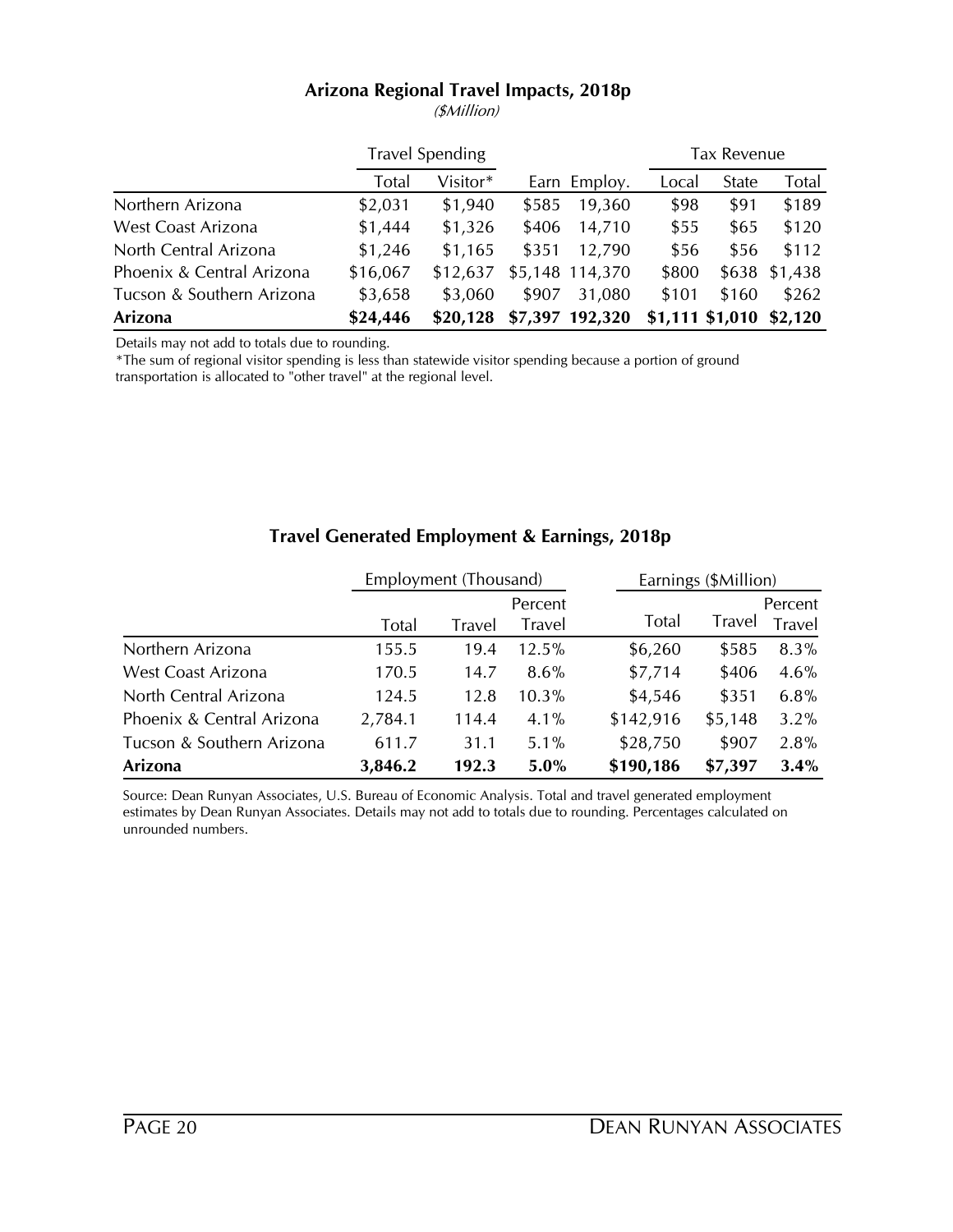### **Arizona Regional Direct Travel Spending, 2009-2018p** (\$Millions)

| Northern Arizona                     |       |       |       |       |       |                                                                |       |       |       |                    |      |  |
|--------------------------------------|-------|-------|-------|-------|-------|----------------------------------------------------------------|-------|-------|-------|--------------------|------|--|
|                                      | 2009  | 2011  | 2012  | 2013  | 2014  | 2015                                                           | 2016  | 2017  |       | 2018 17-18p 09-18p |      |  |
| <b>Total Spending</b>                | 1,261 | 1,411 | 1,483 | 1,510 | 1,598 | 1,653                                                          | 1,733 | 1,898 | 2,031 | 7.0%               | 5.4% |  |
| <b>Visitor Spending</b>              | 1,201 | 1,325 | 1,383 | 1,408 | 1,497 | 1,567                                                          | 1,658 | 1,815 | 1,940 | 6.9%               | 5.5% |  |
| Non-transportation                   | 1,071 | 1,131 | 1,180 | 1,209 | 1,294 | 1,397                                                          | 1,504 | 1,637 | 1,745 | 6.6%               | 5.6% |  |
| Transportation                       | 130   | 195   | 204   | 200   | 203   | 169                                                            | 154   | 178   | 194   | 9.2%               | 4.6% |  |
| <b>West Coast Arizona</b>            |       |       |       |       |       |                                                                |       |       |       |                    |      |  |
|                                      | 2009  | 2011  | 2012  | 2013  | 2014  | 2015                                                           | 2016  | 2017  |       | 2018 17-18p 09-18p |      |  |
| <b>Total Spending</b>                | 1,229 | 1,335 | 1,353 | 1,360 | 1,373 | 1,287                                                          | 1,275 | 1,381 | 1,444 | 4.5%               | 1.8% |  |
| Visitor Spending                     | 1,123 | 1,191 | 1,206 | 1,211 | 1,221 | 1,194                                                          | 1,191 | 1,272 | 1,326 | 4.3%               | 1.9% |  |
| Non-transportation                   | 986   | 991   | 1,003 | 1,011 | 1,027 | 1,038                                                          | 1,054 | 1,117 | 1,156 | 3.5%               | 1.8% |  |
| Transportation                       | 137   | 200   | 203   | 200   | 194   | 156                                                            | 136   | 155   | 170   | 9.8%               | 2.4% |  |
| <b>North Central Arizona</b>         |       |       |       |       |       |                                                                |       |       |       |                    |      |  |
|                                      | 2009  | 2011  | 2012  | 2013  | 2014  | 2015                                                           | 2016  | 2017  |       | 2018 17-18p 09-18p |      |  |
| <b>Total Spending</b>                | 831   | 923   | 973   | 996   | 1,024 | 1,026                                                          | 1,042 | 1,143 | 1,246 | 9.0%               | 4.6% |  |
| Visitor Spending                     | 776   | 850   | 898   | 920   | 947   | 975                                                            | 996   | 1,085 | 1,165 | 7.4%               | 4.6% |  |
| Non-transportation                   | 699   | 732   | 772   | 797   | 826   | 877                                                            | 911   | 988   | 1,056 | 7.0%               | 4.7% |  |
| Transportation                       | 78    | 118   | 126   | 123   | 121   | 98                                                             | 85    | 97    | 109   | 12.2%              | 3.8% |  |
| Phoenix & Central Arizona            |       |       |       |       |       |                                                                |       |       |       |                    |      |  |
|                                      | 2009  | 2011  | 2012  | 2013  | 2014  | 2015                                                           | 2016  | 2017  |       | 2018 17-18p 09-18p |      |  |
| <b>Total Spending</b>                |       |       |       |       |       | 10,155 11,863 12,219 12,638 13,264 13,636 13,891 14,711 16,067 |       |       |       | 9.2%               | 5.2% |  |
| Visitor Spending                     | 7,990 | 9,130 | 9,290 |       |       | 9,582 10,140 10,639 10,954 11,580 12,637                       |       |       |       | 9.1%               | 5.2% |  |
| Non-transportation                   | 5,881 | 6,500 | 6,641 | 6,858 | 7,269 | 7,783                                                          | 8,129 | 8,574 | 9,337 | 8.9%               | 5.3% |  |
| Transportation                       | 2,109 | 2,630 | 2,649 | 2,724 | 2,870 | 2,856                                                          | 2,825 | 3,006 | 3,300 | 9.8%               | 5.1% |  |
| <b>Tucson &amp; Southern Arizona</b> |       |       |       |       |       |                                                                |       |       |       |                    |      |  |
|                                      | 2009  | 2011  | 2012  | 2013  | 2014  | 2015                                                           | 2016  | 2017  |       | 2018 17-18p 09-18p |      |  |
| <b>Total Spending</b>                | 3,102 | 3,267 | 3,461 | 3,432 | 3,503 | 3,432                                                          | 3,305 | 3,545 | 3,658 | 3.2%               | 1.8% |  |
| Visitor Spending                     | 2,630 | 2,668 | 2,771 | 2,805 | 2,874 | 2,861                                                          | 2,756 | 2,957 | 3,060 | 3.5%               | 1.7% |  |
| Non-transportation                   | 2,137 | 2,071 | 2,161 | 2,206 | 2,266 | 2,299                                                          | 2,232 | 2,386 | 2,449 | 2.6%               | 1.5% |  |
| Transportation                       | 494   | 597   | 609   | 598   | 608   | 562                                                            | 524   | 571   | 611   | 7.0%               | 2.4% |  |

Details may not add to totals due to rounding.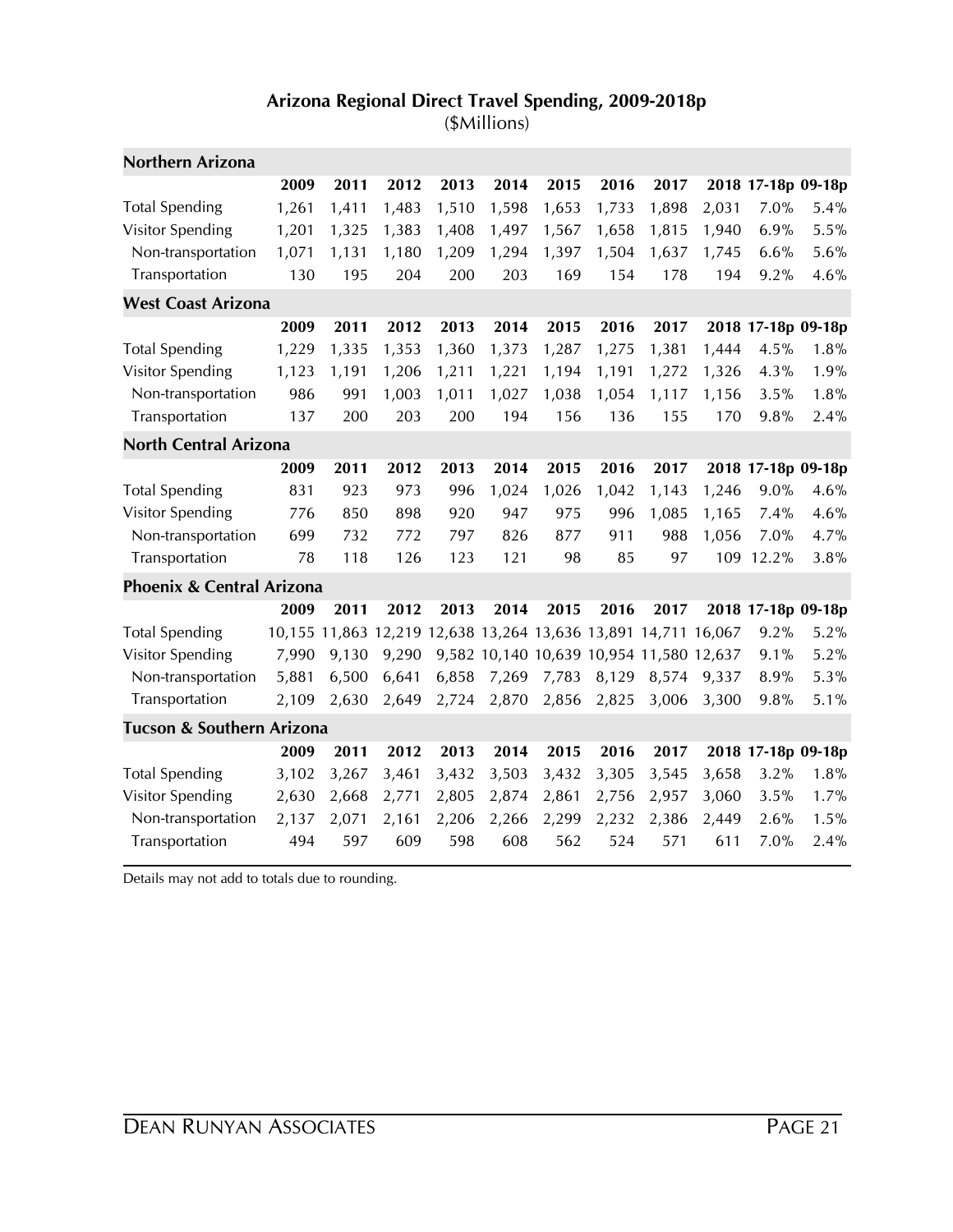| (\$Millions)              |      |     |     |     |     |     |     |     |                                                                 |               |  |
|---------------------------|------|-----|-----|-----|-----|-----|-----|-----|-----------------------------------------------------------------|---------------|--|
|                           | 2009 |     |     |     |     |     |     |     | 2011 2012 2013 2014 2015 2016 2017 201817-18p09-18p             |               |  |
| Northern Arizona          | 366  | 384 | 401 | 414 | 443 | 471 | 500 | 553 |                                                                 | 585 5.9% 5.4% |  |
| West Coast Arizona        | 308  | 300 | 301 | 306 | 323 | 334 | 354 | 385 |                                                                 | 406 5.3% 3.1% |  |
| North Central Arizona     | 227  | 218 | 231 | 242 | 259 | 276 | 294 | 320 |                                                                 | 351 9.7% 5.0% |  |
| Phoenix & Central Arizona |      |     |     |     |     |     |     |     | 3,289 3,588 3,716 3,854 4,020 4,309 4,478 4,816 5,148 6.9% 5.1% |               |  |
| Tucson & Southern Arizona | 685  | 685 | 744 | 730 | 781 | 826 | 838 | 894 |                                                                 | 907 1.5% 3.2% |  |
| Arizona                   |      |     |     |     |     |     |     |     | 4,874 5,176 5,393 5,546 5,827 6,216 6,464 6,968 7,397 6.2% 4.7% |               |  |

### **Arizona Regional Travel-Generated Earnings, 2009-2018p**

#### **Arizona Regional Travel-Generated Employment, 2009-2018p**

(Thousands)

|                           |      |             |                |  |                     |  | 2009 2011 2012 2013 2014 2015 2016 2017 2018 17-18p09-18p       |  |
|---------------------------|------|-------------|----------------|--|---------------------|--|-----------------------------------------------------------------|--|
| Northern Arizona          |      | $15.7$ 16.1 | 16.2           |  | 16.6 17.2 17.6 18.3 |  | $19.0$ $19.4$ $1.9\%$ $2.3\%$                                   |  |
| West Coast Arizona        | 13.6 | 13.3        | 13.2           |  |                     |  | 13.1 13.5 14.0 14.4 14.5 14.7 1.4% 0.9%                         |  |
| North Central Arizona     | 10.6 | 10.1        | 10.4           |  |                     |  | 10.5 11.2 11.5 12.0 12.4 12.8 3.1% 2.1%                         |  |
| Phoenix & Central Arizona | 88.5 |             |                |  |                     |  | 90.8 93.0 95.8 100.2 105.2 108.1 110.6 114.4 3.4% 2.9%          |  |
| Tucson & Southern Arizona |      |             | 29.2 28.4 29.7 |  |                     |  | 29.5 30.6 31.1 31.3 31.4 31.1 -1.0% 0.7%                        |  |
| <b>Arizona</b>            |      |             |                |  |                     |  | 157.7 158.7 162.5 165.6 172.7 179.5 184.2 187.9 192.3 2.3% 2.2% |  |

#### **Travel-Generated Employment, 2018p Travel-Generated Earnings, 2018p**





| $\Box$ Tucson & Southern Anzona $\Box$ 12.5% |           |
|----------------------------------------------|-----------|
| <b>LL West Coast Arizona</b>                 | $5.5\%$   |
| Total:                                       | $100.0\%$ |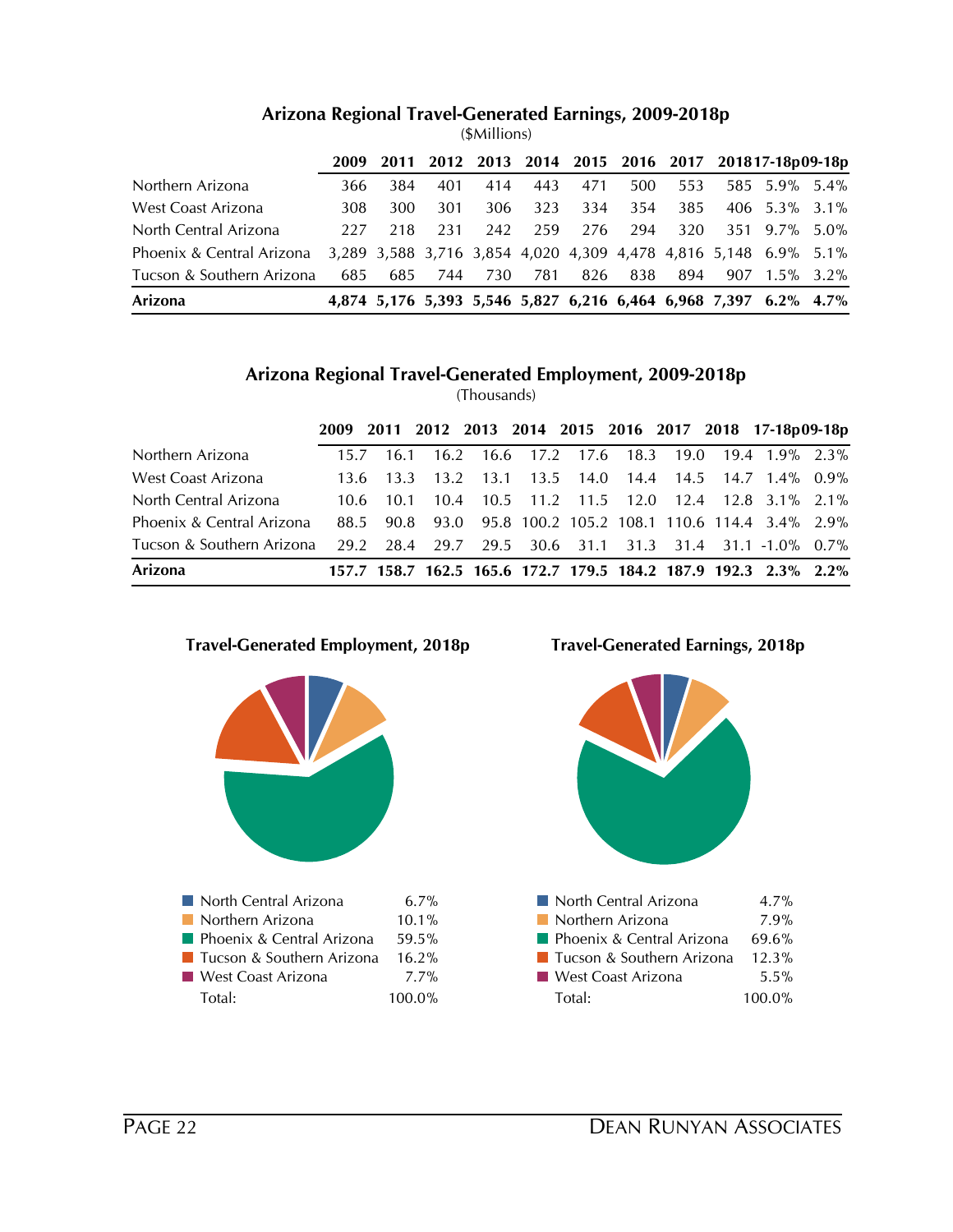#### **Northern Arizona Travel Impacts** 2009-2018p

| <b>Total Direct Travel Spending (\$Million)</b>                    |                  |                  |                  |                  |                  |                  |                                           |                  |                  |
|--------------------------------------------------------------------|------------------|------------------|------------------|------------------|------------------|------------------|-------------------------------------------|------------------|------------------|
|                                                                    | 2009             | 2011             | 2012             | 2013             | 2014             | 2015             | 2016                                      | 2017             | 2018             |
| <b>Destination Spending</b>                                        | 1,201            | 1,325            | 1,383            | 1,408            | 1,497            | 1,567            | 1,658                                     | 1,815            | 1,940            |
| Other Travel*                                                      | 60               | 86               | 99               | 102              | 101              | 87               | 75                                        | 84               | 91               |
| Total                                                              | 1,261            | 1,411            | 1,483            | 1,510            | 1,598            | 1,653            | 1,733                                     | 1,898            | 2,031            |
| Visitor Spending by Type of Accommodation (\$Million)              |                  |                  |                  |                  |                  |                  |                                           |                  |                  |
|                                                                    | 2009             | 2011             | 2012             | 2013             | 2014             | 2015             | 2016                                      | 2017             | 2018             |
| Hotel, Motel, STVR***                                              | 727              | 795              | 840              | 863              | 934              | 1,007            | 1,088                                     | 1,214            | 1,308            |
| Private Home                                                       | 133              | 157              | 161              | 159              | 163              | 158              | 157                                       | 163              | 164              |
| Campground                                                         | 45               | 50               | 50               | 50               | 49               | 47               | 47                                        | 49               | 51               |
| Vacation Home                                                      | 87               | 92               | 94               | 95               | 97               | 97               | 99                                        | 100              | 103              |
| Day Travel                                                         | 208              | 230              | 238              | 242              | 253              | 258              | 267                                       | 290              | 313              |
| Total                                                              | 1,201            | 1,325            | 1,383            | 1,408            | 1,497            | 1,567            | 1,658                                     | 1,815            | 1,940            |
| <b>Visitor Spending by Commodity Purchased (\$Million)</b>         |                  |                  |                  |                  |                  |                  |                                           |                  |                  |
|                                                                    | 2009             | 2011             | 2012             | 2013             | 2014             | 2015             | 2016                                      | 2017             | 2018             |
| Accommodations                                                     | 332              | 361              | 381              | 398              | 439              | 494              | 546                                       | 604              | 638              |
| Food Service                                                       | 298              | 315              | 331              | 340              | 364              | 390              | 422                                       | 463              | 505              |
| Food Stores                                                        | 75               | 80               | 83               | 83               | 88               | 93               | 95                                        | 99               | 103              |
| Local Tran. & Gas                                                  | 119              | 181              | 190              | 186              | 187              | 153              | 138                                       | 159              | 183              |
| Arts, Ent. & Rec.                                                  | 173              | 177              | 181              | 184              | 193              | 202              | 215                                       | 230              | 247              |
| <b>Retail Sales</b>                                                | 193              | 198              | 205              | 204              | 211              | 218              | 227                                       | 241              | 253              |
| Visitor Air Tran.                                                  | 10               | 14               | 14               | 13               | 15               | 17               | 16                                        | 19               | 12               |
| Total                                                              | 1,201            | 1,325            | 1,383            | 1,408            | 1,497            | 1,567            | 1,658                                     | 1,815            | 1,940            |
| <b>Industry Earnings Generated by Travel Spending (\$Million)</b>  |                  |                  |                  |                  |                  |                  |                                           |                  |                  |
|                                                                    | 2009             | 2011             | 2012             | 2013             | 2014             | 2015             | 2016                                      | 2017             | 2018             |
| Accom. & Food Serv.                                                | 231              | 231              | 244              | 254              | 268              | 284              | 301                                       | 332              | 359              |
| Arts, Ent. & Rec.                                                  | 80               | 99               | 100              | 102              | 112              | 118              | 126                                       | 138              | 141              |
| Retail**                                                           | 39               | 40               | 40               | 40               | 43               | 46               | 50                                        | 51               | 53               |
| Ground Tran.                                                       | 0                | $\boldsymbol{0}$ | $\boldsymbol{0}$ | $\boldsymbol{0}$ | $\boldsymbol{0}$ | $\boldsymbol{0}$ | $\boldsymbol{0}$                          | $\boldsymbol{0}$ | $\boldsymbol{0}$ |
| Visitor Air Tran.                                                  | $\overline{7}$   | 6                | 6                | 5                | $\overline{7}$   | 8                | 9                                         | 15               | 13               |
| Other Travel*                                                      | 9                | 8                | 11               | 13               | 14               | 14               | 14                                        | 17               | 20               |
| Total                                                              | 366              | 384              | 401              | 414              | 443              | 471              | 500                                       | 553              | 585              |
| <b>Industry Employment Generated by Travel Spending (Jobs)</b>     |                  |                  |                  |                  |                  |                  |                                           |                  |                  |
|                                                                    | 2009             | 2011             | 2012             | 2013             | 2014             | 2015             | 2016                                      | 2017             | 2018             |
| Accom. & Food Serv.                                                | 9,840            | 9,890            | 10,010           | 10,190           | 10,420           | 10,600           | 11,030                                    | 11,290           | 11,820           |
| Arts, Ent. & Rec.                                                  |                  |                  |                  |                  |                  |                  | 3,850 4,230 4,130 4,310 4,570 4,640 4,930 | 5,310            | 5,060            |
| Retail**                                                           | 1,580            | 1,590            | 1,580            | 1,560            | 1,620            | 1,700            | 1,800                                     | 1,760            | 1,780            |
| Ground Tran.                                                       | $\boldsymbol{0}$ | 0                | $\mathbf 0$      | $\boldsymbol{0}$ | $\boldsymbol{0}$ | 0                | $\boldsymbol{0}$                          | $\boldsymbol{0}$ | $\boldsymbol{0}$ |
| Visitor Air Tran.                                                  | 150              | 120              | 100              | 100              | 120              | 150              | 180                                       | 220              | 190              |
| Other Travel*                                                      | 300              | 260              | 370              | 420              | 460              | 490              | 400                                       | 430              | 510              |
| Total                                                              | 15,720           | 16,090           | 16,190           | 16,580           | 17,200           | 17,590           | 18,340                                    | 19,010           | 19,360           |
| <b>Government Revenue Generated by Travel Spending (\$Million)</b> |                  |                  |                  |                  |                  |                  |                                           |                  |                  |
|                                                                    | 2009             | 2011             | 2012             | 2013             | 2014             | 2015             | 2016                                      | 2017             | 2018             |
| Local Tax Receipts                                                 | 58               | 62               | 64               | 64               | 70               | 77               | 84                                        | 90               | 98               |
| <b>State Tax Receipts</b>                                          | 57               | 67               | 69               | 66               | 67               | 72               | 76                                        | 84               | 91               |
| <b>Total</b>                                                       | 115              | 129              | 134              | 131              | 138              | 149              | 160                                       | 174              | 189              |

\*Other Travel includes resident air travel, travel arrangment services, and convention and trade shows.

\*\*Retail includes gasoline. Details may not add to totals due to rounding.

\*\*\*STVR stands for Short Term Vacation Rental

Northern Arizona includes Apache, Coconino and Navajo counties.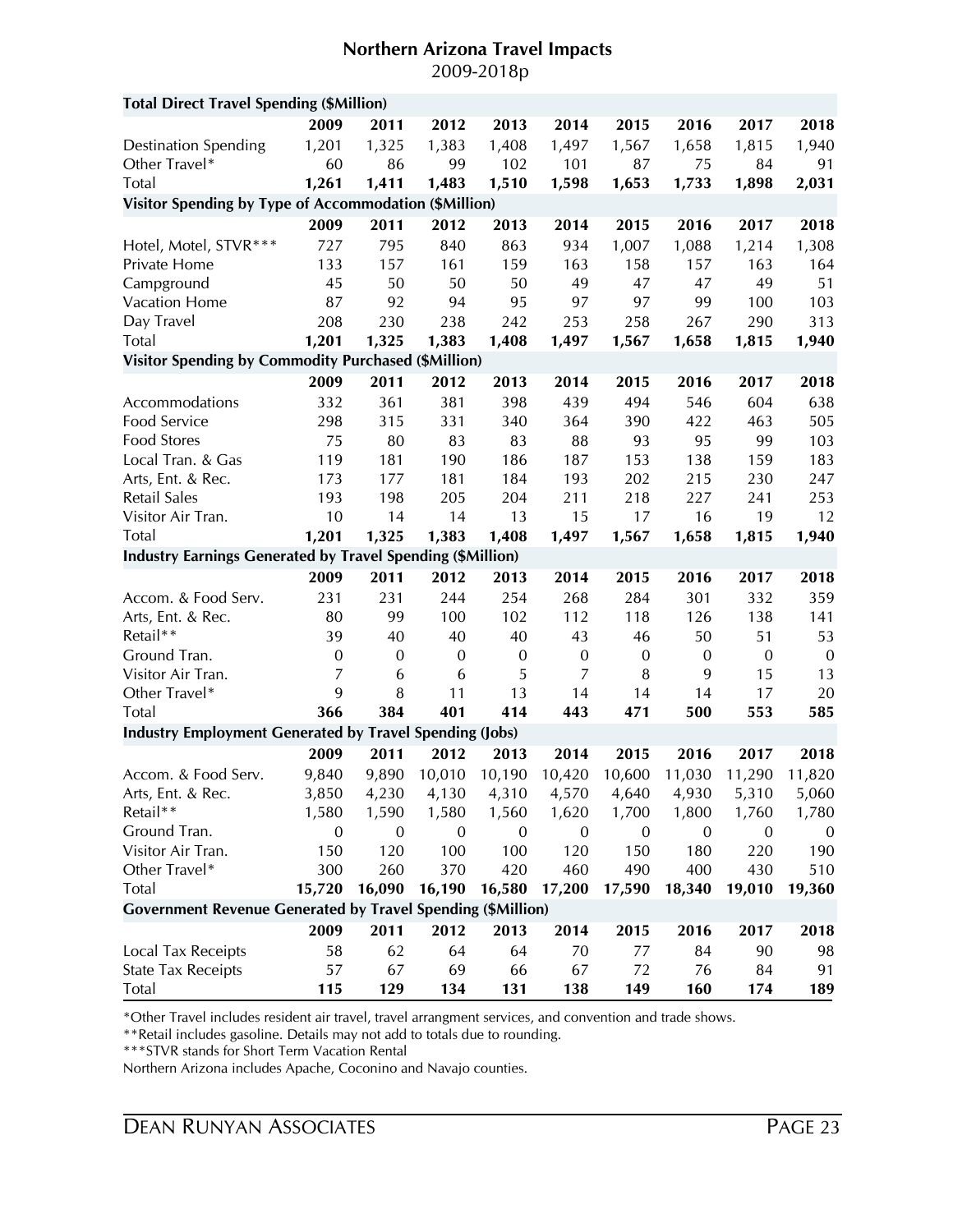#### **West Coast Arizona Travel Impacts** 2009-2018p

| <b>Total Direct Travel Spending (\$Million)</b>                    |                  |                  |                         |                  |                  |                  |                  |                  |                  |
|--------------------------------------------------------------------|------------------|------------------|-------------------------|------------------|------------------|------------------|------------------|------------------|------------------|
|                                                                    | 2009             | 2011             | 2012                    | 2013             | 2014             | 2015             | 2016             | 2017             | 2018             |
| <b>Destination Spending</b>                                        | 1,123            | 1,191            | 1,206                   | 1,211            | 1,221            | 1,194            | 1,191            | 1,272            | 1,326            |
| Other Travel*                                                      | 105              | 144              | 147                     | 148              | 152              | 93               | 84               | 110              | 118              |
| Total                                                              | 1,229            | 1,335            | 1,353                   | 1,360            | 1,373            | 1,287            | 1,275            | 1,381            | 1,444            |
| Visitor Spending by Type of Accommodation (\$Million)              |                  |                  |                         |                  |                  |                  |                  |                  |                  |
|                                                                    | 2009             | 2011             | 2012                    | 2013             | 2014             | 2015             | 2016             | 2017             | 2018             |
| Hotel, Motel, STVR***                                              | 244              | 278              | 277                     | 267              | 279              | 293              | 306              | 341              | 373              |
| Private Home                                                       | 232              | 265              | 265                     | 277              | 272              | 259              | 256              | 281              | 286              |
| Campground                                                         | 122              | 133              | 128                     | 122              | 120              | 117              | 116              | 119              | 125              |
| <b>Vacation Home</b>                                               | 96               | 104              | 106                     | 106              | 108              | 108              | 110              | 113              | 117              |
| Day Travel                                                         | 430              | 412              | 429                     | 440              | 441              | 416              | 402              | 418              | 425              |
| Total                                                              | 1,123            | 1,191            | 1,206                   | 1,211            | 1,221            | 1,194            | 1,191            | 1,272            | 1,326            |
| <b>Visitor Spending by Commodity Purchased (\$Million)</b>         |                  |                  |                         |                  |                  |                  |                  |                  |                  |
|                                                                    | 2009             | 2011             | 2012                    | 2013             | 2014             | 2015             | 2016             | 2017             | 2018             |
| Accommodations                                                     | 124              | 133              | 132                     | 128              | 137              | 148              | 157              | 173              | 185              |
| Food Service                                                       | 254              | 266              | 271                     | 279              | 284              | 292              | 304              | 330              | 347              |
| Food Stores                                                        | 133              | 126              | 131                     | 135              | 138              | 135              | 130              | 133              | 133              |
| Local Tran. & Gas                                                  | 126              | 188              | 191                     | 188              | 180              | 141              | 122              | 140              | 154              |
| Arts, Ent. & Rec.                                                  | 251              | 259              | 255                     | 250              | 250              | 254              | 261              | 274              | 283              |
| <b>Retail Sales</b>                                                | 224              | 206              | 214                     | 219              | 218              | 209              | 203              | 208              | 209              |
| Visitor Air Tran.                                                  | 11               | 12               | 12                      | 12               | 14               | 15               | 14               | 15               | 16               |
| Total                                                              | 1,123            | 1,191            | 1,206                   | 1,211            | 1,221            | 1,194            | 1,191            | 1,272            | 1,326            |
| <b>Industry Earnings Generated by Travel Spending (\$Million)</b>  |                  |                  |                         |                  |                  |                  |                  |                  |                  |
|                                                                    | 2009             | 2011             | 2012                    | 2013             | 2014             | 2015             | 2016             | 2017             | 2018             |
| Accom. & Food Serv.                                                | 135              | 140              | 137                     | 144              | 150              | 172              | 187              | 205              | 217              |
| Arts, Ent. & Rec.                                                  | 105              | 94               | 98                      | 95               | 103              | 105              | 108              | 113              | 119              |
| Retail**                                                           | 53               | 49               | 49                      | 50               | 52               | 52               | 52               | 54               | 56               |
| Ground Tran.                                                       | $\boldsymbol{0}$ | $\boldsymbol{0}$ | $\boldsymbol{0}$        | $\boldsymbol{0}$ | $\boldsymbol{0}$ | $\boldsymbol{0}$ | $\boldsymbol{0}$ | $\boldsymbol{0}$ | $\boldsymbol{0}$ |
| Visitor Air Tran.                                                  | $\mathbf{1}$     | 1                | $\mathbf 0$             | $\boldsymbol{0}$ | $\boldsymbol{0}$ | $\boldsymbol{0}$ | 1                | 1                | $\overline{1}$   |
| Other Travel*                                                      | 15               | 16               | 16                      | 17               | 19               | 5                | $\overline{7}$   | 13               | 12               |
| Total                                                              | 308              | 300              | 301                     | 306              | 323              | 334              | 354              | 385              | 406              |
| <b>Industry Employment Generated by Travel Spending (Jobs)</b>     |                  |                  |                         |                  |                  |                  |                  |                  |                  |
|                                                                    | 2009             | 2011             | 2012                    | 2013             | 2014             | 2015             | 2016             | 2017             | 2018             |
| Accom. & Food Serv.                                                | 6,730            | 6,810            | 6,440                   | 6,660            | 6,810            | 7,540            | 7,950            | 8,070            | 8,210            |
| Arts, Ent. & Rec.                                                  |                  |                  | 4,410 4,170 4,550 4,250 |                  | 4,440            | 4,600            | 4,550            | 4,420            | 4,500            |
| Retail**                                                           | 1,900            | 1,740            | 1,700                   | 1,700            | 1,720            | 1,690            | 1,680            | 1,650            | 1,660            |
| Ground Tran.                                                       | $\boldsymbol{0}$ | $\boldsymbol{0}$ | $\boldsymbol{0}$        | $\boldsymbol{0}$ | $\boldsymbol{0}$ | $\boldsymbol{0}$ | $\boldsymbol{0}$ | $\mathbf 0$      | $\boldsymbol{0}$ |
| Visitor Air Tran.                                                  | 10               | 20               | 10                      | 10               | 10               | 10               | 10               | 20               | 20               |
| Other Travel*                                                      | 540              | 530              | 520                     | 530              | 550              | 190              | 240              | 350              | 330              |
| <b>Total</b>                                                       | 13,600           | 13,270           | 13,210                  | 13,140           | 13,520           | 14,040           | 14,440           | 14,510           | 14,710           |
| <b>Government Revenue Generated by Travel Spending (\$Million)</b> |                  |                  |                         |                  |                  |                  |                  |                  |                  |
|                                                                    | 2009             | 2011             | 2012                    | 2013             | 2014             | 2015             | 2016             | 2017             | 2018             |
| Local Tax Receipts                                                 | 43               | 43               | 43                      | 43               | 43               | 45               | 47               | 51               | 55               |
| <b>State Tax Receipts</b>                                          | 54               | 59               | 60                      | 58               | 56               | 57               | 57               | 62               | 65               |
| <b>Total</b>                                                       | 97               | 102              | 102                     | 100              | 99               | 102              | 104              | 113              | 120              |

\*Other Travel includes resident air travel, travel arrangment services, and convention and trade shows.

\*\*Retail includes gasoline. Details may not add to totals due to rounding.

\*\*\*STVR stands for Short Term Vacation Rental

West Coast Arizona includes La Paz, Mohave and Yuma counties.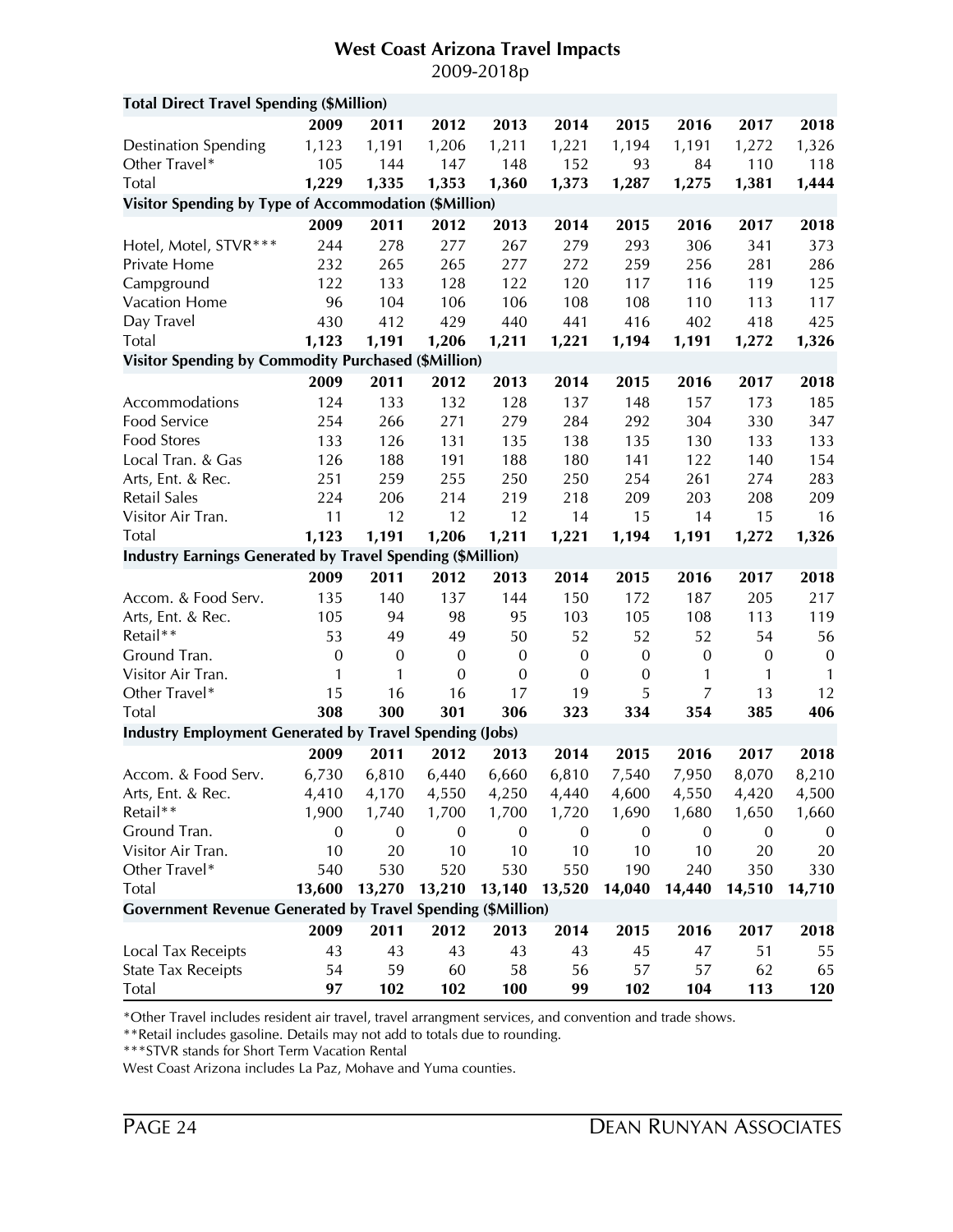#### **North Central Arizona Travel Impacts** 2009-2018p

| <b>Total Direct Travel Spending (\$Million)</b>                    |                  |                  |                                     |                  |                  |                  |                  |                  |                  |
|--------------------------------------------------------------------|------------------|------------------|-------------------------------------|------------------|------------------|------------------|------------------|------------------|------------------|
|                                                                    | 2009             | 2011             | 2012                                | 2013             | 2014             | 2015             | 2016             | 2017             | 2018             |
| <b>Destination Spending</b>                                        | 776              | 850              | 898                                 | 920              | 947              | 975              | 996              | 1,085            | 1,165            |
| Other Travel*                                                      | 54               | 73               | 75                                  | 77               | 78               | 51               | 46               | 58               | 81               |
| Total                                                              | 831              | 923              | 973                                 | 996              | 1,024            | 1,026            | 1,042            | 1,143            | 1,246            |
| Visitor Spending by Type of Accommodation (\$Million)              |                  |                  |                                     |                  |                  |                  |                  |                  |                  |
|                                                                    | 2009             | 2011             | 2012                                | 2013             | 2014             | 2015             | 2016             | 2017             | 2018             |
| Hotel, Motel, STVR***                                              | 236              | 261              | 293                                 | 312              | 332              | 365              | 387              | 449              | 505              |
| Private Home                                                       | 108              | 127              | 130                                 | 130              | 131              | 128              | 126              | 134              | 139              |
| Campground                                                         | 24               | 27               | 27                                  | 27               | 28               | 27               | 27               | 28               | 30               |
| Vacation Home                                                      | 37               | 39               | 39                                  | 40               | 41               | 41               | 42               | 43               | 45               |
| Day Travel                                                         | 371              | 397              | 408                                 | 411              | 415              | 413              | 413              | 430              | 447              |
| Total                                                              | 776              | 850              | 898                                 | 920              | 947              | 975              | 996              | 1,085            | 1,165            |
| <b>Visitor Spending by Commodity Purchased (\$Million)</b>         |                  |                  |                                     |                  |                  |                  |                  |                  |                  |
|                                                                    | 2009             | 2011             | 2012                                | 2013             | 2014             | 2015             | 2016             | 2017             | 2018             |
| Accommodations                                                     | 117              | 126              | 141                                 | 153              | 167              | 192              | 211              | 245              | 276              |
| Food Service                                                       | 155              | 166              | 176                                 | 183              | 190              | 202              | 211              | 231              | 249              |
| Food Stores                                                        | 60               | 64               | 66                                  | 67               | 70               | 72               | 72               | 74               | 76               |
| Local Tran. & Gas                                                  | 77               | 117              | 124                                 | 122              | 120              | 97               | 84               | 96               | 108              |
| Arts, Ent. & Rec.                                                  | 259              | 263              | 273                                 | 277              | 280              | 289              | 295              | 311              | 323              |
| Retail Sales                                                       | 107              | 113              | 116                                 | 117              | 118              | 121              | 122              | 127              | 132              |
| Visitor Air Tran.                                                  | 1                | 1                | $\overline{2}$                      | 1                | 1                | $\mathbf{1}$     | $\mathbf{1}$     | 1                | $\mathbf{1}$     |
| Total                                                              | 776              | 850              | 898                                 | 920              | 947              | 975              | 996              | 1,085            | 1,165            |
| <b>Industry Earnings Generated by Travel Spending (\$Million)</b>  |                  |                  |                                     |                  |                  |                  |                  |                  |                  |
|                                                                    | 2009             | 2011             | 2012                                | 2013             | 2014             | 2015             | 2016             | 2017             | 2018             |
| Accom. & Food Serv.                                                | 97               | 100              | 110                                 | 120              | 129              | 146              | 159              | 174              | 192              |
| Arts, Ent. & Rec.                                                  | 98               | 87               | 89                                  | 89               | 95               | 98               | 101              | 108              | 114              |
| Retail**                                                           | 24               | 25               | 25                                  | 25               | 26               | 28               | 29               | 31               | 32               |
| Ground Tran.                                                       | $\boldsymbol{0}$ | $\boldsymbol{0}$ | $\boldsymbol{0}$                    | $\boldsymbol{0}$ | $\boldsymbol{0}$ | $\boldsymbol{0}$ | $\boldsymbol{0}$ | $\boldsymbol{0}$ | $\boldsymbol{0}$ |
| Visitor Air Tran.                                                  | $\boldsymbol{0}$ | $\mathbf 0$      | $\boldsymbol{0}$                    | $\boldsymbol{0}$ | $\boldsymbol{0}$ | 0                | 1                | 1                | $\overline{1}$   |
| Other Travel*                                                      | $\overline{7}$   | 6                | 6                                   | $\overline{7}$   | 8                | 3                | 3                | 6                | 12               |
| Total                                                              | 227              | 218              | 231                                 | 242              | 259              | 276              | 294              | 320              | 351              |
| <b>Industry Employment Generated by Travel Spending (Jobs)</b>     |                  |                  |                                     |                  |                  |                  |                  |                  |                  |
|                                                                    | 2009             | 2011             | 2012                                | 2013             | 2014             | 2015             | 2016             | 2017             | 2018             |
| Accom. & Food Serv.                                                | 4,240            | 4,280            | 4,600                               | 4,830            | 5,100            | 5,490            | 5,870            | 6,030            | 6,340            |
| Arts, Ent. & Rec.                                                  |                  |                  | 5,090 4,630 4,590 4,510 4,830 4,840 |                  |                  |                  |                  | 4,870 5,110      | 5,100            |
| Retail**                                                           | 1,000            | 1,000            | 980                                 | 990              | 1,020            | 1,070            | 1,080            | 1,090            | 1,110            |
| Ground Tran.                                                       | $\boldsymbol{0}$ | $\boldsymbol{0}$ | $\mathbf 0$                         | $\boldsymbol{0}$ | $\boldsymbol{0}$ | $\boldsymbol{0}$ | $\boldsymbol{0}$ | $\boldsymbol{0}$ | $\boldsymbol{0}$ |
| Visitor Air Tran.                                                  | 10               | 10               | 10                                  | 10               | 10               | 10               | 10               | 10               | 10               |
| Other Travel*                                                      | 290              | 230              | 220                                 | 220              | 230              | 120              | 130              | 170              | 240              |
| Total                                                              | 10,640           | 10,150           | 10,390                              | 10,550           | 11,190           | 11,530           | 11,960           | 12,410           | 12,790           |
| <b>Government Revenue Generated by Travel Spending (\$Million)</b> |                  |                  |                                     |                  |                  |                  |                  |                  |                  |
|                                                                    | 2009             | 2011             | 2012                                | 2013             | 2014             | 2015             | 2016             | 2017             | 2018             |
| Local Tax Receipts                                                 | 31               | 32               | 34                                  | 36               | 38               | 41               | 44               | 50               | 56               |
| <b>State Tax Receipts</b>                                          | 37               | 42               | 44                                  | 43               | 43               | 45               | 47               | 51               | 56               |
| Total                                                              | 69               | 74               | 78                                  | 79               | 81               | 87               | 91               | 101              | 112              |

\*Other Travel includes resident air travel, travel arrangment services, and convention and trade shows.

\*\*Retail includes gasoline. Details may not add to totals due to rounding.

\*\*\*STVR stands for Short Term Vacation Rental

North Central Arizona includes Gila and Yavapai counties.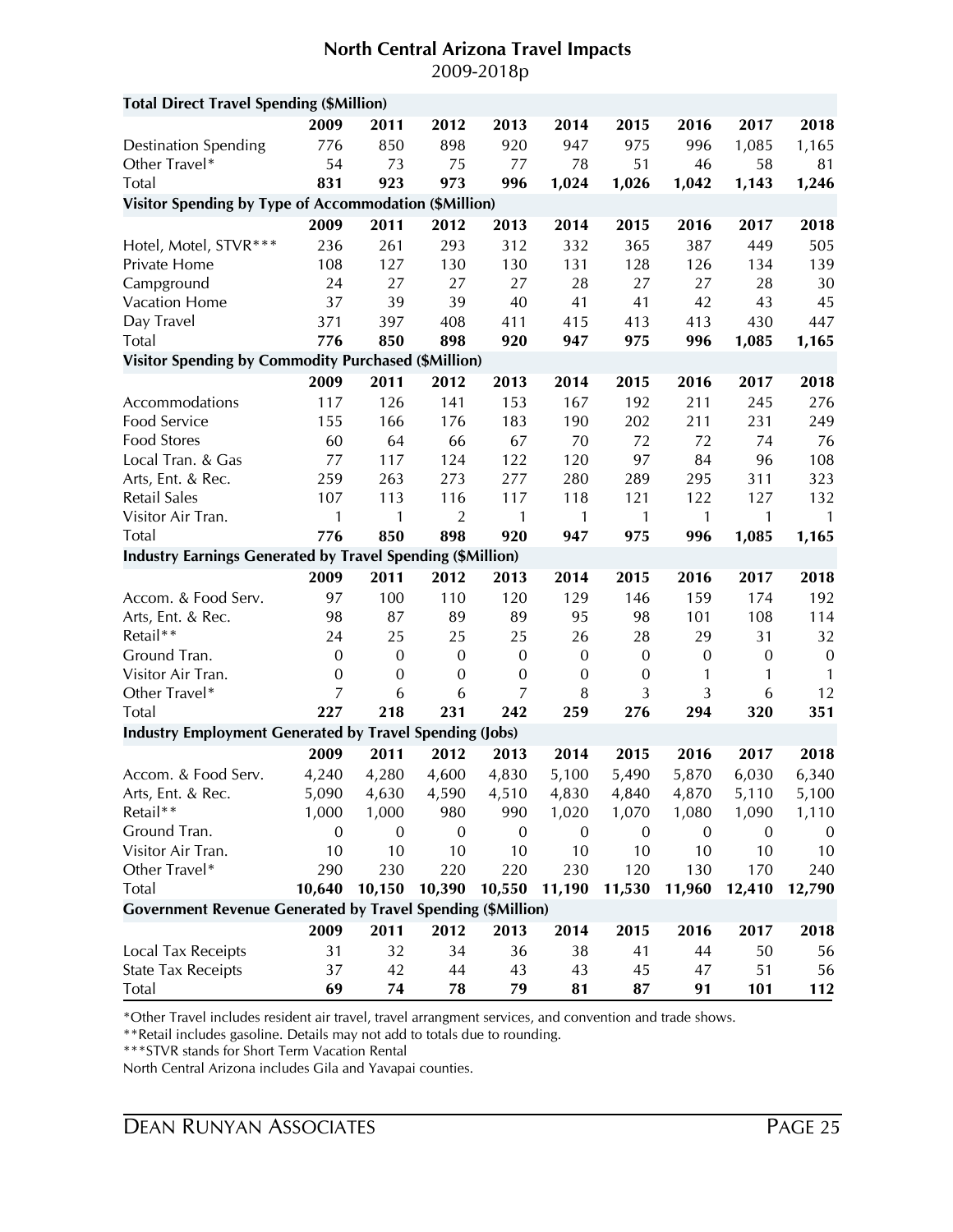#### **Phoenix & Central Arizona Travel Impacts** 2009-2018p

| <b>Total Direct Travel Spending (\$Million)</b>                    |        |                                                  |        |        |        |                                                |        |        |        |
|--------------------------------------------------------------------|--------|--------------------------------------------------|--------|--------|--------|------------------------------------------------|--------|--------|--------|
|                                                                    | 2009   | 2011                                             | 2012   | 2013   | 2014   | 2015                                           | 2016   | 2017   | 2018   |
| <b>Destination Spending</b>                                        | 7,990  | 9,130                                            | 9,290  | 9,582  | 10,140 | 10,639                                         | 10,954 | 11,580 | 12,637 |
| Other Travel*                                                      | 2,165  | 2,733                                            | 2,928  | 3,055  | 3,125  | 2,997                                          | 2,937  | 3,131  | 3,431  |
| <b>Total</b>                                                       | 10,155 | 11,863                                           | 12,219 | 12,638 | 13,264 | 13,636                                         | 13,891 | 14,711 | 16,067 |
| Visitor Spending by Type of Accommodation (\$Million)              |        |                                                  |        |        |        |                                                |        |        |        |
|                                                                    | 2009   | 2011                                             | 2012   | 2013   | 2014   | 2015                                           | 2016   | 2017   | 2018   |
| Hotel, Motel, STVR***                                              | 4,006  | 4,575                                            | 4,695  | 4,872  | 5,212  | 5,613                                          | 5,842  | 6,219  | 6,896  |
| Private Home                                                       | 2,288  | 2,623                                            | 2,624  | 2,696  | 2,828  | 2,918                                          | 2,970  | 3,112  | 3,325  |
| Campground                                                         | 267    | 293                                              | 297    | 304    | 321    | 314                                            | 315    | 327    | 347    |
| Vacation Home                                                      | 320    | 345                                              | 357    | 365    | 378    | 386                                            | 397    | 411    | 430    |
| Day Travel                                                         | 1,109  | 1,294                                            | 1,318  | 1,346  | 1,401  | 1,408                                          | 1,430  | 1,512  | 1,639  |
| Total                                                              | 7,990  | 9,130                                            | 9,290  | 9,582  | 10,140 | 10,639                                         | 10,954 | 11,580 | 12,637 |
| <b>Visitor Spending by Commodity Purchased (\$Million)</b>         |        |                                                  |        |        |        |                                                |        |        |        |
|                                                                    | 2009   | 2011                                             | 2012   | 2013   | 2014   | 2015                                           | 2016   | 2017   | 2018   |
| Accommodations                                                     | 1,375  | 1,522                                            | 1,568  | 1,642  | 1,794  | 2,025                                          | 2,115  | 2,265  | 2,519  |
| Food Service                                                       | 1,864  | 2,091                                            | 2,156  | 2,243  | 2,385  | 2,547                                          | 2,706  | 2,889  | 3,175  |
| Food Stores                                                        | 306    | 339                                              | 343    | 352    | 375    | 394                                            | 399    | 408    | 430    |
| Local Tran. & Gas                                                  | 954    | 1,268                                            | 1,297  | 1,313  | 1,350  | 1,238                                          | 1,202  | 1,295  | 1,447  |
| Arts, Ent. & Rec.                                                  | 1,111  | 1,192                                            | 1,205  | 1,229  | 1,280  | 1,332                                          | 1,387  | 1,443  | 1,545  |
| Retail Sales                                                       | 1,225  | 1,356                                            | 1,368  | 1,391  | 1,435  | 1,485                                          | 1,522  | 1,569  | 1,667  |
| Visitor Air Tran.                                                  | 1,155  | 1,363                                            | 1,353  | 1,411  | 1,520  | 1,618                                          | 1,623  | 1,711  | 1,853  |
| <b>Total</b>                                                       | 7,990  | 9,130                                            | 9,290  | 9,582  | 10,140 | 10,639                                         | 10,954 | 11,580 | 12,637 |
| <b>Industry Earnings Generated by Travel Spending (\$Million)</b>  |        |                                                  |        |        |        |                                                |        |        |        |
|                                                                    | 2009   | 2011                                             | 2012   | 2013   | 2014   | 2015                                           | 2016   | 2017   | 2018   |
| Accom. & Food Serv.                                                | 1,212  | 1,289                                            | 1,328  | 1,396  | 1,473  | 1,572                                          | 1,648  | 1,778  | 1,924  |
| Arts, Ent. & Rec.                                                  | 526    | 545                                              | 587    | 616    | 670    | 701                                            | 738    | 780    | 856    |
| Retail**                                                           | 207    | 230                                              | 227    | 228    | 246    | 265                                            | 281    | 291    | 309    |
| Ground Tran.                                                       | 108    | 116                                              | 119    | 120    | 129    | 139                                            | 149    | 170    | 183    |
| Visitor Air Tran.                                                  | 532    | 612                                              | 602    | 602    | 610    | 684                                            | 693    | 764    | 789    |
| Other Travel*                                                      | 705    | 795                                              | 854    | 893    | 892    | 947                                            | 971    | 1,034  | 1,087  |
| <b>Total</b>                                                       | 3,289  | 3,588                                            | 3,716  | 3,854  | 4,020  | 4,309                                          | 4,478  | 4,816  | 5,148  |
| <b>Industry Employment Generated by Travel Spending (Jobs)</b>     |        |                                                  |        |        |        |                                                |        |        |        |
|                                                                    | 2009   | 2011                                             | 2012   | 2013   | 2014   | 2015                                           | 2016   | 2017   | 2018   |
| Accom. & Food Serv.                                                | 43,530 | 44,580                                           | 45,030 | 47,160 | 48,480 | 50,120                                         | 51,860 | 53,170 | 55,020 |
| Arts, Ent. & Rec.                                                  |        | 16,600 17,170 17,870 18,780 20,010 21,350 21,490 |        |        |        |                                                |        | 22,140 | 23,730 |
| Retail**                                                           | 6,460  | 6,760                                            | 6,670  | 6,830  | 7,190  | 7,620                                          | 7,940  | 8,010  | 8,130  |
| Ground Tran.                                                       | 2,840  | 2,920                                            | 2,970  | 3,040  | 3,160  | 3,320                                          | 3,600  | 4,030  | 4,130  |
| Visitor Air Tran.                                                  | 7,000  | 7,040                                            | 7,160  | 7,000  | 7,300  | 7,720                                          | 7,820  | 8,010  | 8,360  |
| Other Travel*                                                      | 12,060 | 12,340                                           | 13,290 | 13,010 | 14,100 | 15,070                                         | 15,400 | 15,240 | 15,000 |
| Total                                                              | 88,490 | 90,800                                           | 92,990 |        |        | 95,820 100,240 105,190 108,110 110,600 114,370 |        |        |        |
| <b>Government Revenue Generated by Travel Spending (\$Million)</b> |        |                                                  |        |        |        |                                                |        |        |        |
|                                                                    | 2009   | 2011                                             | 2012   | 2013   | 2014   | 2015                                           | 2016   | 2017   | 2018   |
| <b>Local Tax Receipts</b>                                          | 447    | 492                                              | 495    | 514    | 536    | 586                                            | 613    | 665    | 800    |
| <b>State Tax Receipts</b>                                          | 406    | 491                                              | 503    | 495    | 491    | 522                                            | 538    | 582    | 638    |
| <b>Total</b>                                                       | 854    | 983                                              | 998    | 1,010  | 1,026  | 1,108                                          | 1,151  | 1,247  | 1,438  |

\*Other Travel includes resident air travel, travel arrangment services, and convention and trade shows.

\*\*Retail includes gasoline. Details may not add to totals due to rounding.

\*\*\*STVR stands for Short Term Vacation Rental

Phoenix & Central Arizona includes Maricopa and Pinal counties.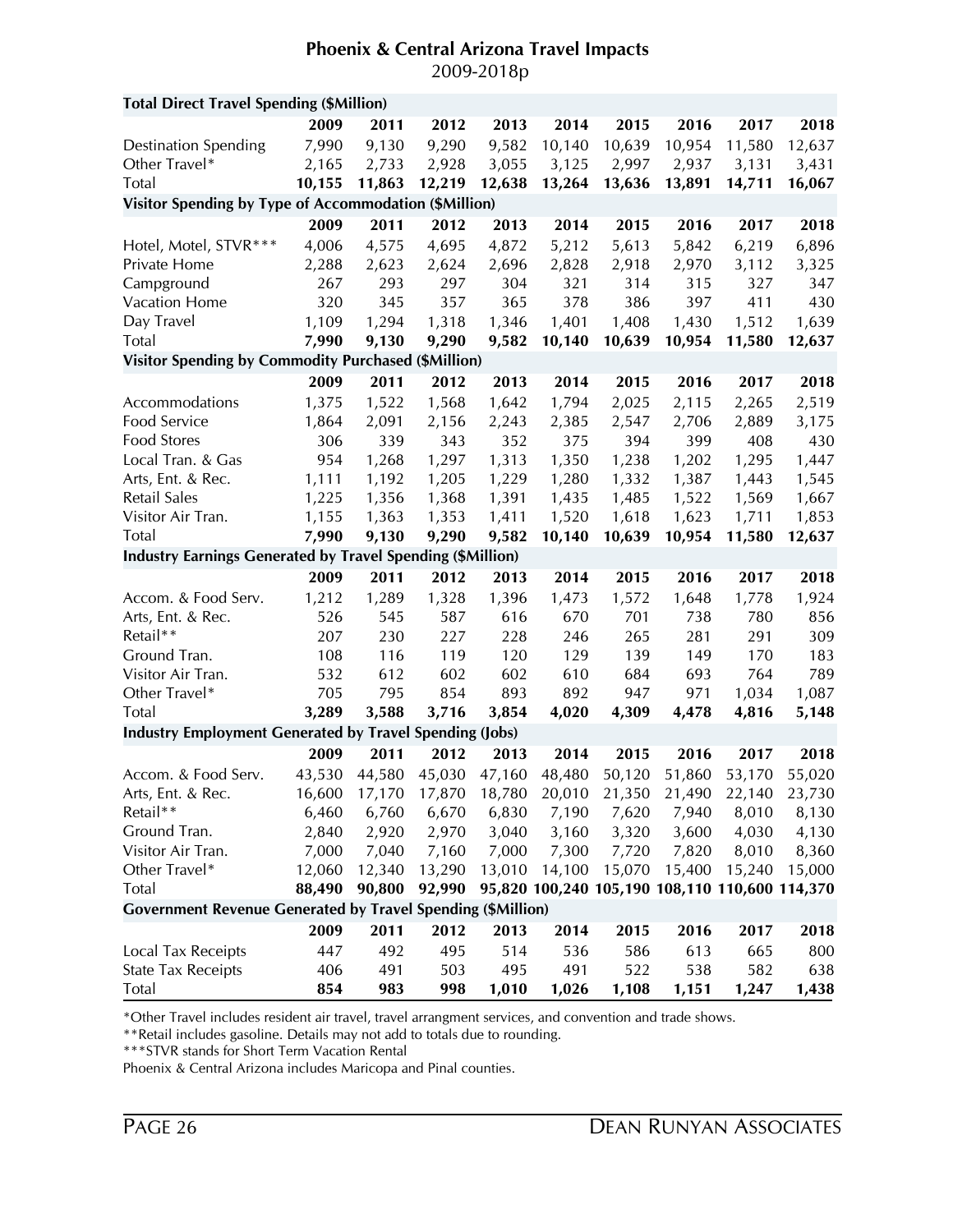#### **Tucson & Southern Arizona Travel Impacts** 2009-2018p

| <b>Total Direct Travel Spending (\$Million)</b>                    |        |        |                   |        |        |        |                   |        |        |
|--------------------------------------------------------------------|--------|--------|-------------------|--------|--------|--------|-------------------|--------|--------|
|                                                                    | 2009   | 2011   | 2012              | 2013   | 2014   | 2015   | 2016              | 2017   | 2018   |
| <b>Destination Spending</b>                                        | 2,630  | 2,668  | 2,771             | 2,805  | 2,874  | 2,861  | 2,756             | 2,957  | 3,060  |
| Other Travel*                                                      | 471    | 599    | 690               | 627    | 629    | 571    | 549               | 588    | 598    |
| Total                                                              | 3,102  | 3,267  | 3,461             | 3,432  | 3,503  | 3,432  | 3,305             | 3,545  | 3,658  |
| Visitor Spending by Type of Accommodation (\$Million)              |        |        |                   |        |        |        |                   |        |        |
|                                                                    | 2009   | 2011   | 2012              | 2013   | 2014   | 2015   | 2016              | 2017   | 2018   |
| Hotel, Motel, STVR***                                              | 1,023  | 1,093  | 1,118             | 1,131  | 1,169  | 1,227  | 1,197             | 1,292  | 1,360  |
| Private Home                                                       | 538    | 598    | 600               | 592    | 604    | 599    | 589               | 623    | 650    |
| Campground                                                         | 39     | 45     | 46                | 45     | 45     | 43     | 42                | 44     | 46     |
| <b>Vacation Home</b>                                               | 55     | 58     | 60                | 60     | 61     | 61     | 62                | 63     | 66     |
| Day Travel                                                         | 975    | 874    | 947               | 976    | 995    | 931    | 866               | 935    | 938    |
| Total                                                              | 2,630  | 2,668  | 2,771             | 2,805  | 2,874  | 2,861  | 2,756             | 2,957  | 3,060  |
| <b>Visitor Spending by Commodity Purchased (\$Million)</b>         |        |        |                   |        |        |        |                   |        |        |
|                                                                    | 2009   | 2011   | 2012              | 2013   | 2014   | 2015   | 2016              | 2017   | 2018   |
| Accommodations                                                     | 377    | 388    | 394               | 398    | 414    | 443    | 440               | 473    | 508    |
| Food Service                                                       | 629    | 651    | 682               | 699    | 724    | 760    | 756               | 817    | 851    |
| Food Stores                                                        | 310    | 265    | 289               | 302    | 313    | 299    | 275               | 286    | 279    |
| Local Tran. & Gas                                                  | 305    | 394    | 411               | 408    | 406    | 358    | 319               | 352    | 375    |
| Arts, Ent. & Rec.                                                  | 205    | 210    | 212               | 211    | 214    | 220    | 217               | 227    | 232    |
| <b>Retail Sales</b>                                                | 616    | 557    | 585               | 597    | 600    | 578    | 544               | 582    | 579    |
| Visitor Air Tran.                                                  | 188    | 203    | 198               | 190    | 202    | 204    | 205               | 219    | 236    |
| Total                                                              | 2,630  | 2,668  | 2,771             | 2,805  | 2,874  | 2,861  | 2,756             | 2,957  | 3,060  |
| <b>Industry Earnings Generated by Travel Spending (\$Million)</b>  |        |        |                   |        |        |        |                   |        |        |
|                                                                    | 2009   | 2011   | 2012              | 2013   | 2014   | 2015   | 2016              | 2017   | 2018   |
| Accom. & Food Serv.                                                | 373    | 385    | 411               | 416    | 444    | 481    | 491               | 530    | 536    |
| Arts, Ent. & Rec.                                                  | 93     | 92     | 93                | 93     | 104    | 107    | 107               | 114    | 127    |
| Retail**                                                           | 126    | 113    | 116               | 117    | 123    | 123    | 119               | 123    | 123    |
| Ground Tran.                                                       | 28     | 28     | 29                | 29     | 31     | 33     | 33                | 38     | 42     |
| Visitor Air Tran.                                                  | 11     | 10     | 9                 | $\, 8$ | 10     | 11     | 12                | 12     | 12     |
| Other Travel*                                                      | 55     | 57     | 86                | 67     | 70     | 71     | 76                | 77     | 67     |
| <b>Total</b>                                                       | 685    | 685    | 744               | 730    | 781    | 826    | 838               | 894    | 907    |
| <b>Industry Employment Generated by Travel Spending (Jobs)</b>     |        |        |                   |        |        |        |                   |        |        |
|                                                                    | 2009   | 2011   | 2012              | 2013   | 2014   | 2015   | 2016              | 2017   | 2018   |
| Accom. & Food Serv.                                                | 16,600 | 16,540 | 17,180            | 17,280 | 17,860 | 18,400 | 18,420            | 18,400 | 17,940 |
| Arts, Ent. & Rec.                                                  | 5,470  |        | 5,450 5,410 5,450 |        | 5,820  |        | 5,900 6,060 6,150 |        | 6,620  |
| Retail**                                                           | 4,550  | 4,000  | 4,000             | 4,020  | 4,120  | 4,050  | 3,870             | 3,840  | 3,740  |
| Ground Tran.                                                       | 730    | 710    | 740               | 740    | 750    | 800    | 800               | 900    | 950    |
| Visitor Air Tran.                                                  | 220    | 200    | 180               | 130    | 170    | 170    | 180               | 160    | 170    |
| Other Travel*                                                      | 1,650  | 1,510  | 2,210             | 1,920  | 1,850  | 1,830  | 1,980             | 1,950  | 1,670  |
| <b>Total</b>                                                       | 29,210 | 28,400 | 29,710            | 29,540 | 30,580 | 31,140 | 31,310            | 31,400 | 31,080 |
| <b>Government Revenue Generated by Travel Spending (\$Million)</b> |        |        |                   |        |        |        |                   |        |        |
|                                                                    | 2009   | 2011   | 2012              | 2013   | 2014   | 2015   | 2016              | 2017   | 2018   |
| Local Tax Receipts                                                 | 96     | 97     | 99                | 99     | 100    | 106    | 105               | 97     | 101    |
| <b>State Tax Receipts</b>                                          | 130    | 143    | 149               | 143    | 140    | 144    | 141               | 154    | 160    |
| Total                                                              | 226    | 240    | 249               | 241    | 240    | 249    | 246               | 250    | 262    |

\*Other Travel includes resident air travel, travel arrangment services, and convention and trade shows.

\*\*Retail includes gasoline. Details may not add to totals due to rounding.

\*\*\*STVR stands for Short Term Vacation Rental

Tucson & Southern Arizona includes Cochise, Graham, Greenlee, Pima and Santa Cruz counties.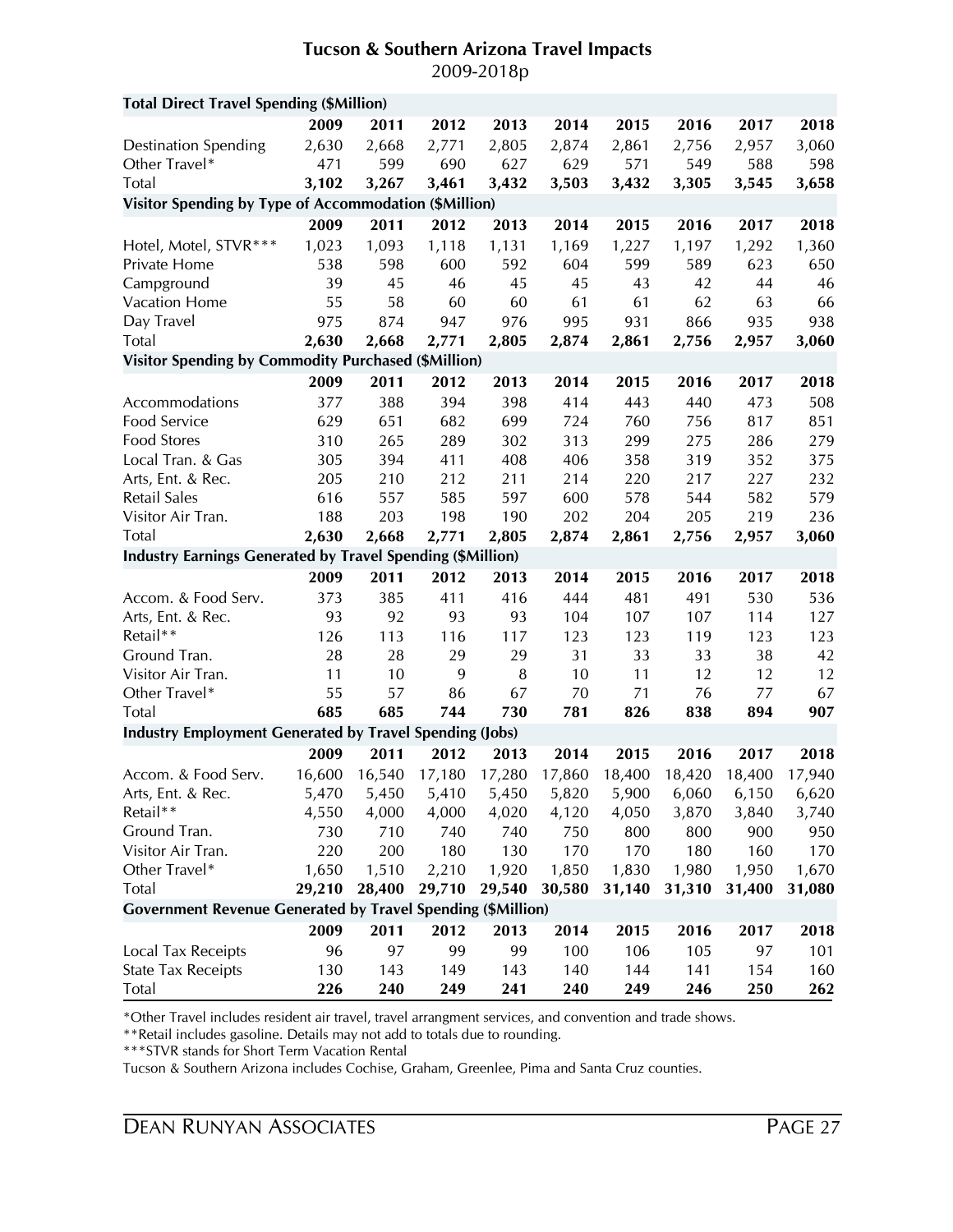## **IV. COUNTY TRAVEL IMPACTS** 2009-2018p **APACHE** COCONINO MOHAVE **NAVAJO** YAVAPAI LA PAZ GILA **GREENLEE MARICOPA** PINAL GRAHAM **YUMA** PIMA **COCHISE SANTA** CRUZ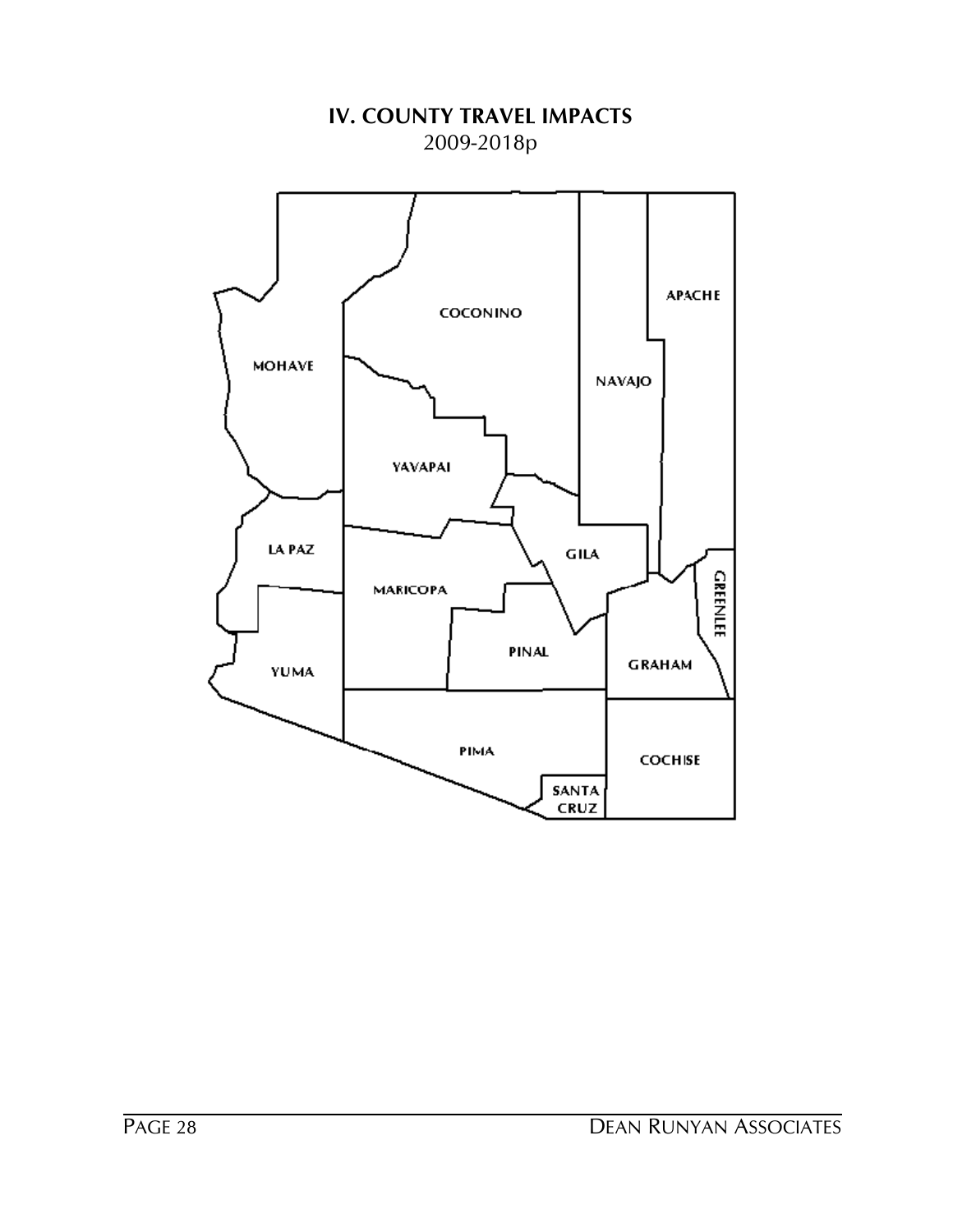The analysis of travel impacts at the county level provides a valuable overview of how the economic benefits of travel and tourism are distributed throughout the state.

Urban areas, such as Maricopa County, tend to have highly developed travel industry infrastructure consisting of large inventories of amusement and recreation opportunities, commercial accommodations, and well-developed transportation links. Hotel/motel guests are important to these areas and, hence, a large proportion of travel expenditures are spent on overnight lodging.

In many of the less urbanized areas of Arizona, however, the economic significance of travel and tourism is actually relatively more important. The infrastructure that serves visitors to Maricopa County also serves local residents. Most of the spending on recreation and food services in Maricopa County is by local residents. This is not the case in most other less urbanized areas of the state -leisure and hospitality businesses are generally much more dependent on visitor spending rather than local residents.

In the graph below, the two most populous counties in Arizona, Maricopa and Pima, are compared with the thirteen other counties in the state with respect to their share of total employment -two-thirds of all travel-generated jobs in the state are in the two most populous counties.



**Distribution of Travel-Generated Employment, 2018p**

Source: Dean Runyan Associates, U.S. Bureau of Labor Statistics, and U.S. Bureau of Economic Analysis. Total and travel-generated employments estimates by Dean Runyan Associates.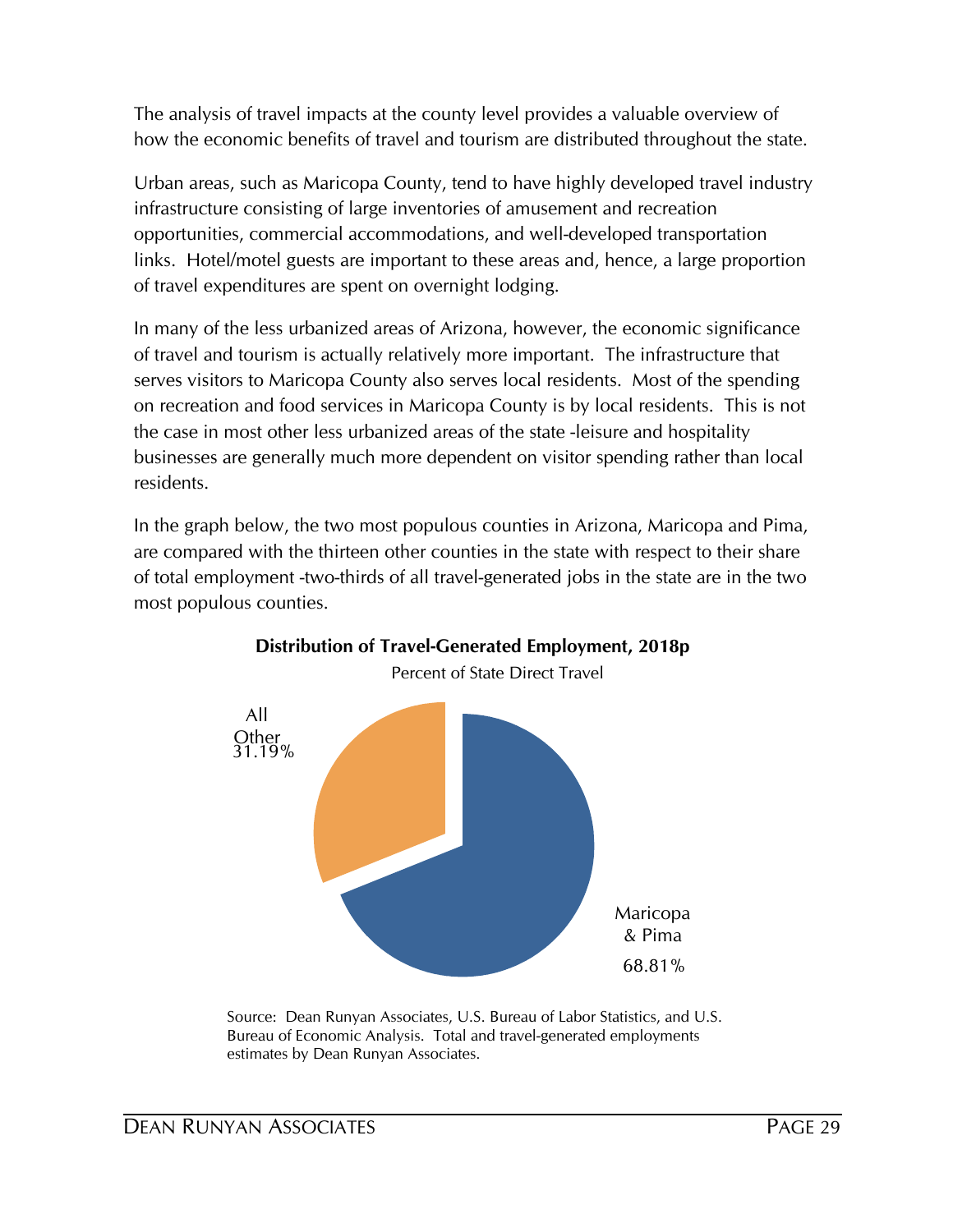However, as a group the less urbanized counties in the state actually have a higher proportion of travel-generated employment in relation to the total employment of the county. This is shown graphically below. Four percent of all employment in Maricopa and Pima counties is travel-generated. By contrast, the proportion is more than double for the other Arizona counties.





In general, the employment and earnings estimates provided in the preceding figures are probably the best measure at the county level of the relative importance of travel and tourism for local economies. The following table provides estimates for individual counties. Total employment includes all full-time and part-time wage and salary employment and self-employment. Because total employment includes all jobs, regardless of the hours worked, the average annual earnings of the job or the number of individuals employed, this indicator is in some respects less useful than earnings estimates. Nonetheless, the distribution of counties is similar for earnings and employment.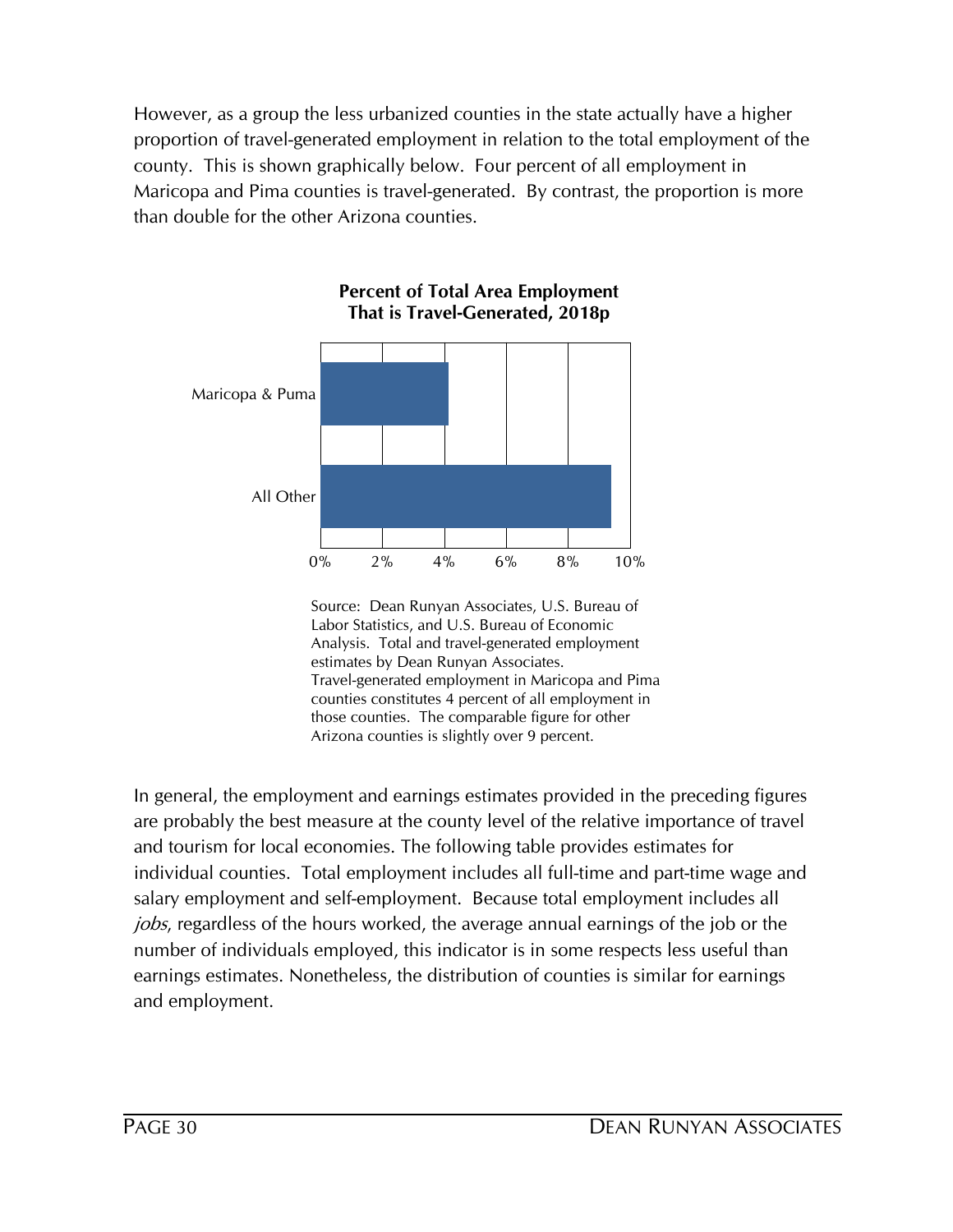|            |              | Employment    |                                 | <b>Earnings (\$Millions)</b> |               |                          |  |  |
|------------|--------------|---------------|---------------------------------|------------------------------|---------------|--------------------------|--|--|
|            | <b>Total</b> | <b>Travel</b> | <b>Percent</b><br><b>Travel</b> | <b>Total</b>                 | <b>Travel</b> | Percent<br><b>Travel</b> |  |  |
| Apache     | 28,420       | 1,590         | 5.6%                            | \$1,159                      | \$38          | 3.3%                     |  |  |
| Cochise    | 51,690       | 3,420         | 6.6%                            | \$2,895                      | \$84          | 2.9%                     |  |  |
| Coconino   | 87,350       | 13,640        | 15.6%                           | \$4,313                      | \$434         | 10.1%                    |  |  |
| Gila       | 21,270       | 2,880         | 13.5%                           | \$945                        | \$82          | 8.7%                     |  |  |
| Graham     | 12,690       | 910           | 7.2%                            | \$622                        | \$14          | 2.3%                     |  |  |
| Greenlee   | 5,660        | 110           | 1.9%                            | \$465                        | \$2           | 0.5%                     |  |  |
| La Paz     | 8,270        | 1,410         | 17.1%                           | \$385                        | \$41          | 10.6%                    |  |  |
| Maricopa   | 2,685,720    | 107,660       | 4.0%                            | \$157,304                    | \$4,961       | 3.2%                     |  |  |
| Mohave     | 72,000       | 7,090         | 9.8%                            | \$3,026                      | \$196         | 6.5%                     |  |  |
| Navajo     | 39,730       | 4,130         | 10.4%                           | \$1,618                      | \$113         | 7.0%                     |  |  |
| Pima       | 520,970      | 24,670        | 4.7%                            | \$27,352                     | \$752         | 2.8%                     |  |  |
| Pinal      | 98,370       | 6,710         | 6.8%                            | \$4,547                      | \$187         | 4.1%                     |  |  |
| Santa Cruz | 20,680       | 1,980         | 9.6%                            | \$1,224                      | \$54          | 4.4%                     |  |  |
| Yavapai    | 103,220      | 9,910         | 9.6%                            | \$4,203                      | \$269         | 6.4%                     |  |  |
| Yuma       | 90,190       | 6,210         | 6.9%                            | \$5,324                      | \$169         | 3.2%                     |  |  |

### **Travel-Generated Employment and Earnings as Percent of Total, 2018p**

Source: Dean Runyan Associates, U.S. Bureau of Labor Statistics, and U.S. Bureau of Economic Analysis. Total and travel-generated employment estimates by Dean Runyan Associates. Note: Details may not add to totals due to rounding. Percentages calculated on unrounded numbers.

Direct travel impact estimates can be found on the following pages. As noted in the appendix to this report, county level estimates are necessarily less reliable than the statewide estimates. Furthermore, estimates for the smallest counties are less reliable than those for larger counties due to survey sample sizes and other data limitations. For this reason, small changes in year-to-year estimates are less important than longer-term trends.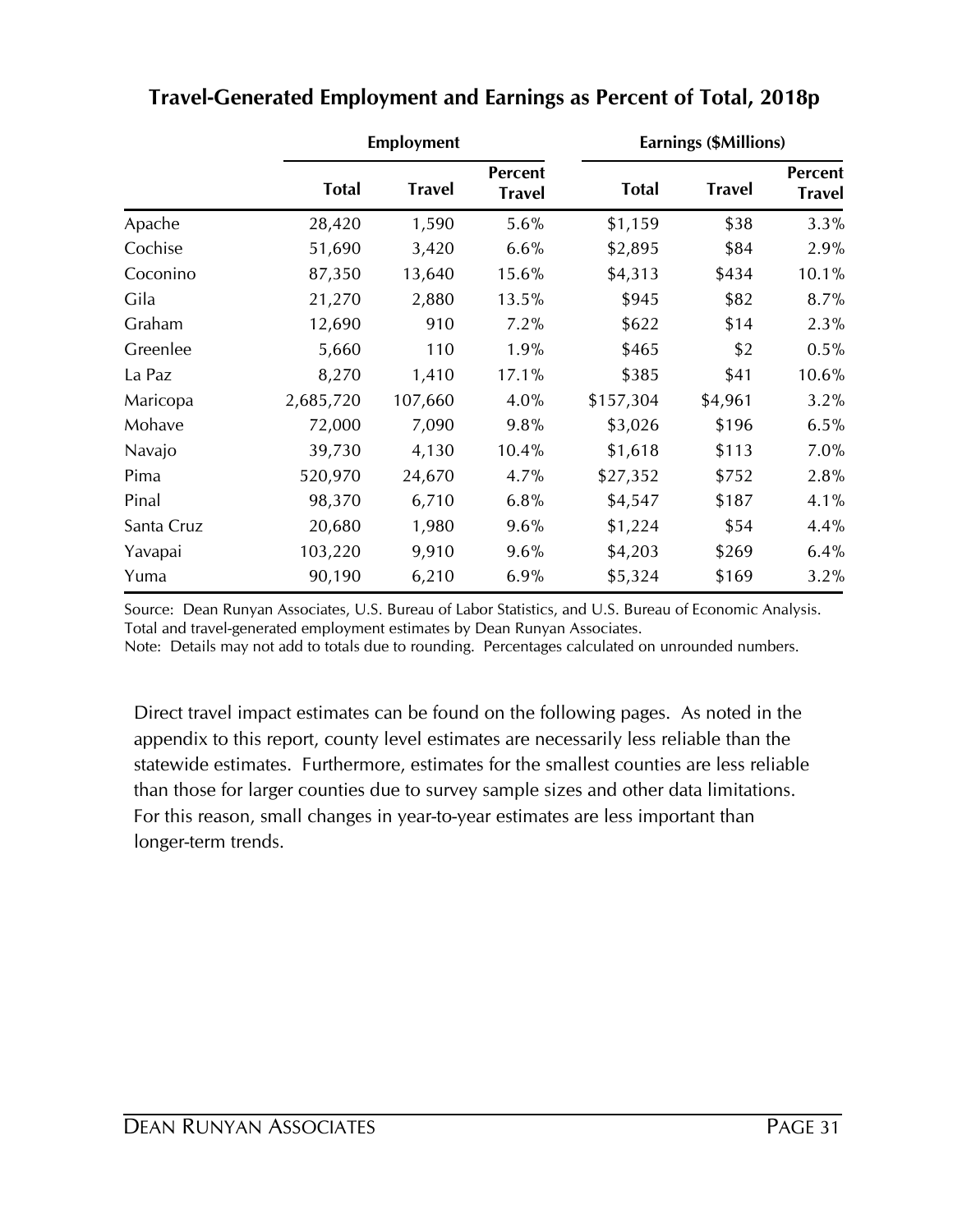|                | <b>Travel Spending</b>                  |                |                |                                            | <b>Taxes</b>         |                             |                             |  |  |
|----------------|-----------------------------------------|----------------|----------------|--------------------------------------------|----------------------|-----------------------------|-----------------------------|--|--|
|                | <b>Total</b><br>(\$Million) (\$Million) | <b>Visitor</b> | (\$Million)    | <b>Earnings Employment</b><br>$($ lobs $)$ | Local<br>(\$Million) | <b>State</b><br>(\$Million) | <b>Total</b><br>(\$Million) |  |  |
| Apache         | 119                                     | 105            | 38             | 1,590                                      | 4.0                  | 5.9                         | 9.9                         |  |  |
| Cochise        | 331                                     | 305            | 84             | 3,420                                      | 14.0                 | 15.0                        | 28.9                        |  |  |
| Coconino       | 1,569                                   | 1,513          | 434            | 13,640                                     | 79.1                 | 67.9                        | 147.0                       |  |  |
| Gila           | 297                                     | 286            | 82             | 2,880                                      | 9.9                  | 13.7                        | 23.6                        |  |  |
| Graham         | 64                                      | 56             | 14             | 910                                        | 2.7                  | 3.0                         | 5.7                         |  |  |
| Greenlee       | 14                                      | 12             | $\overline{2}$ | 110                                        | 0.2                  | 0.7                         | 0.9                         |  |  |
| La Paz         | 164                                     | 160            | 41             | 1,410                                      | 6.2                  | 7.2                         | 13.5                        |  |  |
| Maricopa       | 15,316                                  | 11,971         | 4,961          | 107,660                                    | 773.0                | 602.3                       | 1,375.3                     |  |  |
| Mohave         | 630                                     | 569            | 196            | 7,090                                      | 25.2                 | 29.4                        | 54.6                        |  |  |
| Navajo         | 343                                     | 322            | 113            | 4,130                                      | 14.8                 | 16.7                        | 31.5                        |  |  |
| Pima           | 3,021                                   | 2,467          | 752            | 24,670                                     | 76.6                 | 132.2                       | 208.8                       |  |  |
| Pinal          | 752                                     | 666            | 187            | 6,710                                      | 27.2                 | 35.3                        | 62.5                        |  |  |
| Santa Cruz     | 228                                     | 220            | 54             | 1,980                                      | 7.8                  | 9.5                         | 17.3                        |  |  |
| Yavapai        | 949                                     | 879            | 269            | 9,910                                      | 46.4                 | 41.9                        | 88.3                        |  |  |
| Yuma           | 651                                     | 598            | 169            | 6,210                                      | 23.4                 | 28.9                        | 52.2                        |  |  |
| <b>Arizona</b> | 24,446                                  | 20,128         | 7,397          | 192,320                                    | 1,111                | 1,010                       | 2,120                       |  |  |

### **2018p Arizona County Travel Impacts**

**Related Travel-Generated Impacts**

Details may not add to totals due to rounding.

The sum of county visitor spending is less than statewide visitor spending because a portion of county ground transportation is allocated to "other travel" at the county level.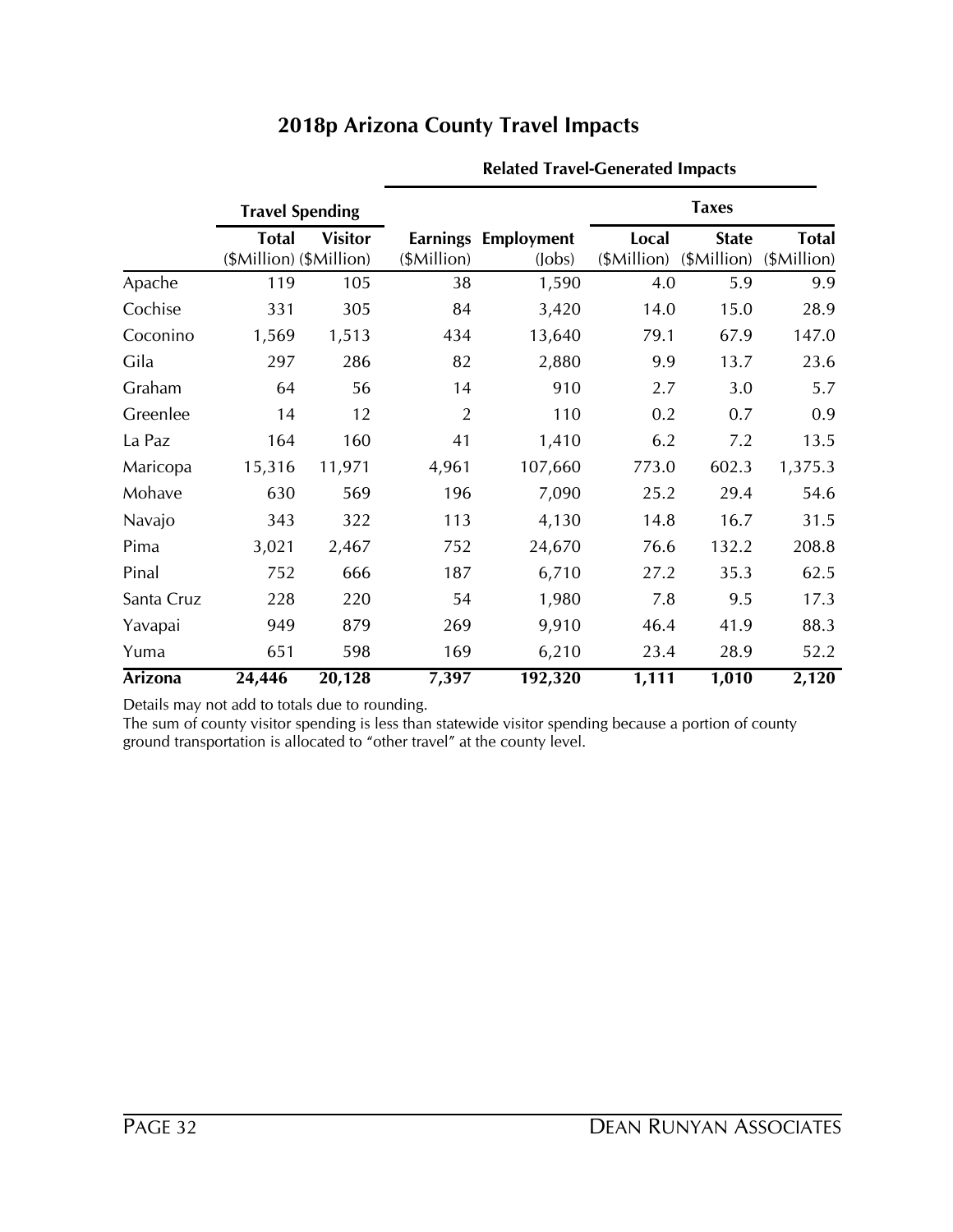|            |                |                |                |       |       |       |                |                |                | Annual Percent Chg. |        |
|------------|----------------|----------------|----------------|-------|-------|-------|----------------|----------------|----------------|---------------------|--------|
|            | 2009           | 2011           | 2012           | 2013  | 2014  | 2015  | 2016           | 2017           | 2018           | $17-18p$            | 09-18p |
| Apache     | 31             | 31             | 32             | 29    | 31    | 33    | 36             | 37             | 38             | 3.2%                | 2.3%   |
| Cochise    | 82             | 78             | 77             | 77    | 79    | 81    | 79             | 82             | 84             | 2.7%                | 0.4%   |
| Coconino   | 265            | 276            | 284            | 299   | 323   | 343   | 365            | 409            | 434            | 6.0%                | 5.6%   |
| Gila       | 64             | 55             | 58             | 61    | 65    | 69    | 73             | 78             | 82             | 5.2%                | 2.8%   |
| Graham     | 10             | 12             | 13             | 14    | 15    | 12    | 12             | 13             | 14             | 7.2%                | 3.6%   |
| Greenlee   | $\overline{2}$ | $\overline{2}$ | $\overline{2}$ | 3     | 3     | 3     | $\overline{2}$ | $\overline{2}$ | $\overline{2}$ | $-1.7%$             | 2.1%   |
| La Paz     | 29             | 31             | 31             | 33    | 33    | 34    | 34             | 36             | 41             | 13.7%               | 3.8%   |
| Maricopa   | 3,168          | 3,460          | 3,582          | 3,723 | 3,884 | 4,162 | 4,310          | 4,635          | 4,961          | $7.0\%$             | 5.1%   |
| Mohave     | 134            | 125            | 124            | 134   | 145   | 151   | 165            | 185            | 196            | 5.8%                | 4.3%   |
| Navajo     | 69             | 77             | 85             | 86    | 89    | 94    | 98             | 106            | 113            | 6.6%                | 5.6%   |
| Pima       | 538            | 549            | 605            | 587   | 631   | 674   | 693            | 743            | 752            | 1.3%                | 3.8%   |
| Pinal      | 121            | 128            | 134            | 131   | 137   | 147   | 168            | 181            | 187            | 3.5%                | 5.0%   |
| Santa Cruz | 54             | 44             | 47             | 49    | 53    | 57    | 53             | 54             | 54             | 0.6%                | 0.1%   |
| Yavapai    | 163            | 164            | 173            | 181   | 194   | 207   | 221            | 242            | 269            | 11.1%               | 5.7%   |
| Yuma       | 145            | 144            | 146            | 139   | 145   | 150   | 155            | 165            | 169            | 2.9%                | 1.7%   |

#### **Arizona County Travel-Generated Earnings, 2009-2018p (\$Millions)**

Details may not add to totals due to rounding. Percentages calculated on unrounded numbers.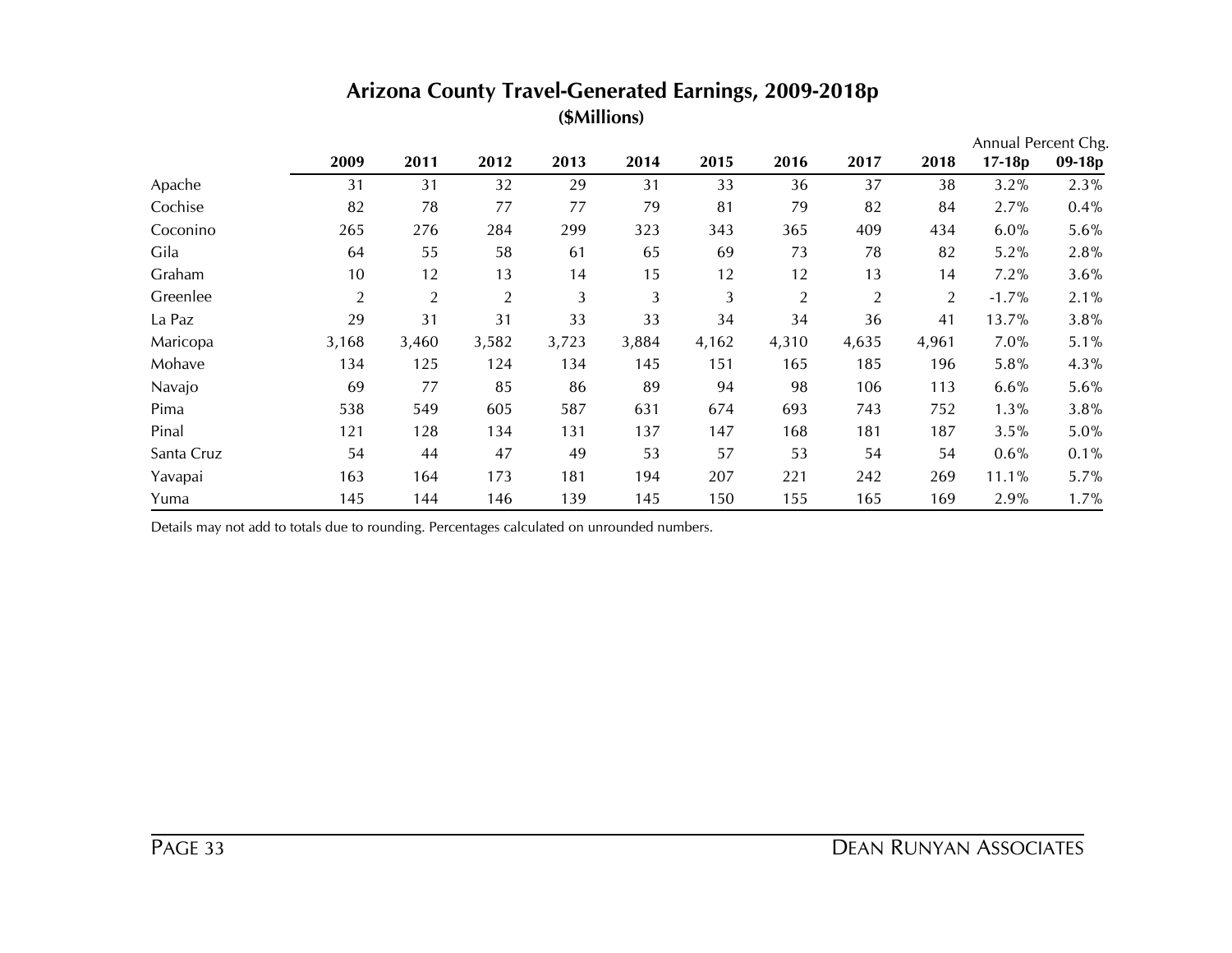|            |        |        |        |        |        |        |         |         |         | Annual Percent Chg. |          |
|------------|--------|--------|--------|--------|--------|--------|---------|---------|---------|---------------------|----------|
|            | 2009   | 2011   | 2012   | 2013   | 2014   | 2015   | 2016    | 2017    | 2018    | $17-18p$            | 09-18p   |
| Apache     | 1,640  | 1,640  | 1,590  | 1,480  | 1,540  | 1,610  | 1,700   | 1,600   | 1,590   | $-0.6%$             | $-0.4%$  |
| Cochise    | 4,150  | 3,910  | 3,750  | 3,710  | 3,750  | 3,760  | 3,580   | 3,430   | 3,420   | $-0.3\%$            | $-2.1%$  |
| Coconino   | 10,870 | 10,950 | 10,960 | 11,420 | 11,890 | 12,030 | 12,640  | 13,340  | 13,640  | 2.2%                | 2.6%     |
| Gila       | 2,950  | 2,670  | 2,660  | 2,640  | 2,690  | 2,740  | 2,920   | 2,900   | 2,880   | $-0.8\%$            | $-0.3\%$ |
| Graham     | 890    | 900    | 950    | 1,050  | 1,050  | 840    | 810     | 880     | 910     | 3.3%                | $0.3\%$  |
| Greenlee   | 120    | 130    | 140    | 150    | 160    | 140    | 110     | 110     | 110     | $-3.7%$             | $-1.5%$  |
| La Paz     | 1,230  | 1,320  | 1,310  | 1,380  | 1,380  | 1,330  | 1,350   | 1,300   | 1,410   | 8.1%                | 1.5%     |
| Maricopa   | 83,550 | 85,430 | 87,480 | 90,160 | 94,530 | 99,180 | 101,270 | 103,800 | 107,660 | 3.7%                | 2.9%     |
| Mohave     | 6,240  | 5,780  | 5,560  | 5,750  | 6,100  | 6,450  | 6,710   | 6,960   | 7,090   | 2.0%                | 1.4%     |
| Navajo     | 3,210  | 3,510  | 3,650  | 3,690  | 3,760  | 3,940  | 4,000   | 4,070   | 4,130   | 1.6%                | 2.9%     |
| Pima       | 21,830 | 21,630 | 22,950 | 22,600 | 23,440 | 24,050 | 24,700  | 24,970  | 24,670  | $-1.2%$             | 1.4%     |
| Pinal      | 4,940  | 5,360  | 5,500  | 5,660  | 5,710  | 6,010  | 6,840   | 6,810   | 6,710   | $-1.5%$             | 3.5%     |
| Santa Cruz | 2,220  | 1,840  | 1,920  | 2,020  | 2,180  | 2,360  | 2,110   | 2,010   | 1,980   | $-1.7\%$            | $-1.3\%$ |
| Yavapai    | 7,690  | 7,470  | 7,730  | 7,910  | 8,500  | 8,790  | 9,040   | 9,510   | 9,910   | 4.2%                | 2.9%     |
| Yuma       | 6,130  | 6,170  | 6,340  | 6,010  | 6,050  | 6,260  | 6,370   | 6,250   | 6,210   | $-0.6%$             | 0.2%     |

# **Arizona County Travel-Generated Employment, 2009-2018p**

Details may not add to totals due to rounding. Percentages calculated on unrounded numbers.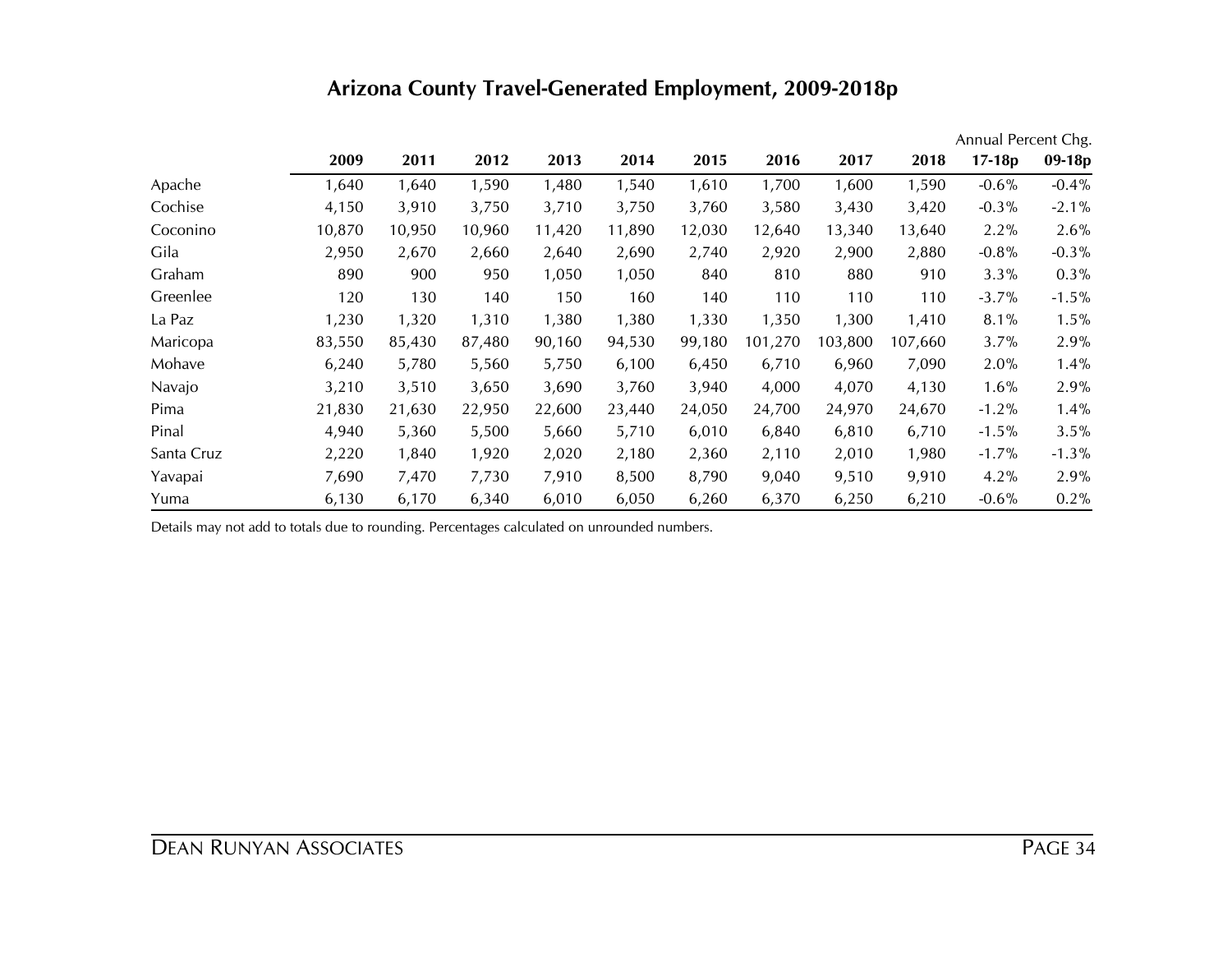### **Arizona County Direct Travel Spending, 2009-2018p (\$Millions)**

| Apache                  | 2009 | 2011           | 2012           | 2013           | 2014           | 2015           | 2016  | 2017           | 2018  | $17-18p$ | 09-18p  |
|-------------------------|------|----------------|----------------|----------------|----------------|----------------|-------|----------------|-------|----------|---------|
| <b>Total Spending</b>   | 118  | 127            | 129            | 117            | 119            | 115            | 116   | 118            | 119   | 0.7%     | 0.1%    |
| Visitor Spending        | 107  | 110            | 111            | 100            | 103            | 102            | 105   | 106            | 105   | $-0.5%$  | $-0.2%$ |
| Non-transportation      | 93   | 90             | 91             | 81             | 84             | 88             | 92    | 92             | 90    | $-1.7%$  | $-0.4%$ |
| Transportation          | 13   | 20             | 20             | 19             | 19             | 15             | 13    | 14             | 15    | 7.4%     | 1.1%    |
| <b>Cochise</b>          | 2009 | 2011           | 2012           | 2013           | 2014           | 2015           | 2016  | 2017           | 2018  | $17-18p$ | 09-18p  |
| <b>Total Spending</b>   | 353  | 362            | 350            | 343            | 338            | 325            | 307   | 327            | 331   | 1.0%     | $-0.7%$ |
| Visitor Spending        | 331  | 329            | 317            | 311            | 307            | 302            | 287   | 304            | 305   | 0.2%     | $-0.9%$ |
| Non-transportation      | 293  | 276            | 264            | 260            | 258            | 264            | 255   | 268            | 266   | $-0.8%$  | $-1.1%$ |
| Transportation          | 38   | 54             | 53             | 51             | 48             | 39             | 32    | 36             | 39    | 8.0%     | 0.3%    |
| Coconino                | 2009 | 2011           | 2012           | 2013           | 2014           | 2015           | 2016  | 2017           | 2018  | $17-18p$ | 09-18p  |
| <b>Total Spending</b>   | 881  | 996            | 1,050          | 1,088          | 1,172          | 1,236          | 1,311 | 1,450          | 1,569 | 8.2%     | 6.6%    |
| Visitor Spending        | 848  | 952            | 994            | 1,027          | 1,111          | 1,182          | 1,264 | 1,397          | 1,513 | 8.3%     | 6.6%    |
| Non-transportation      | 759  | 818            | 853            | 888            | 967            | 1,059          | 1,152 | 1,265          | 1,369 | 8.2%     | 6.8%    |
| Transportation          | 89   | 134            | 141            | 139            | 144            | 123            | 113   | 132            | 144   | 9.0%     | 5.5%    |
| Gila                    | 2009 | 2011           | 2012           | 2013           | 2014           | 2015           | 2016  | 2017           | 2018  | $17-18p$ | 09-18p  |
| <b>Total Spending</b>   | 245  | 266            | 279            | 282            | 278            | 278            | 279   | 294            | 297   | 0.8%     | 2.1%    |
| Visitor Spending        | 237  | 253            | 266            | 269            | 266            | 268            | 270   | 285            | 286   | 0.4%     | 2.1%    |
| Non-transportation      | 213  | 217            | 228            | 232            | 230            | 240            | 246   | 257            | 256   | $-0.3%$  | 2.1%    |
| Transportation          | 24   | 36             | 38             | 37             | 35             | 28             | 25    | 27             | 30    | 7.6%     | 2.2%    |
| <b>Graham</b>           | 2009 | 2011           | 2012           | 2013           | 2014           | 2015           | 2016  | 2017           | 2018  | $17-18p$ | 09-18p  |
| <b>Total Spending</b>   | 43   | 58             | 62             | 73             | 76             | 57             | 55    | 63             | 64    | 1.5%     | 4.3%    |
| <b>Visitor Spending</b> | 37   | 49             | 53             | 64             | 67             | 50             | 49    | 56             | 56    | 0.3%     | 4.6%    |
| Non-transportation      | 32   | 40             | 43             | 53             | 56             | 43             | 43    | 49             | 48    | $-0.8%$  | 4.9%    |
| Transportation          | 6    | 10             | 10             | 11             | 11             | 7              | 6     | $\overline{7}$ | 8     | 7.2%     | 3.3%    |
| <b>Greenlee</b>         | 2009 | 2011           | 2012           | 2013           | 2014           | 2015           | 2016  | 2017           | 2018  | $17-18p$ | 09-18p  |
| <b>Total Spending</b>   | 9    | 12             | 13             | 15             | 16             | 12             | 12    | 13             | 14    | 1.2%     | 4.6%    |
| Visitor Spending        | 8    | 10             | 11             | 13             | 14             | 11             | 11    | 12             | 12    | $-0.2%$  | 4.8%    |
| Non-transportation      | 6    | 8              | 9              | 11             | 11             | 9              | 9     | 10             | 10    | $-1.2%$  | 5.0%    |
| Transportation          | 1    | $\overline{2}$ | $\overline{2}$ | $\overline{2}$ | $\overline{2}$ | $\overline{2}$ | 1     | $\overline{2}$ | 2     | 6.2%     | 3.9%    |

Details may not add to totals due to rounding. Percentages represent annual change and calculated on unrounded numbers.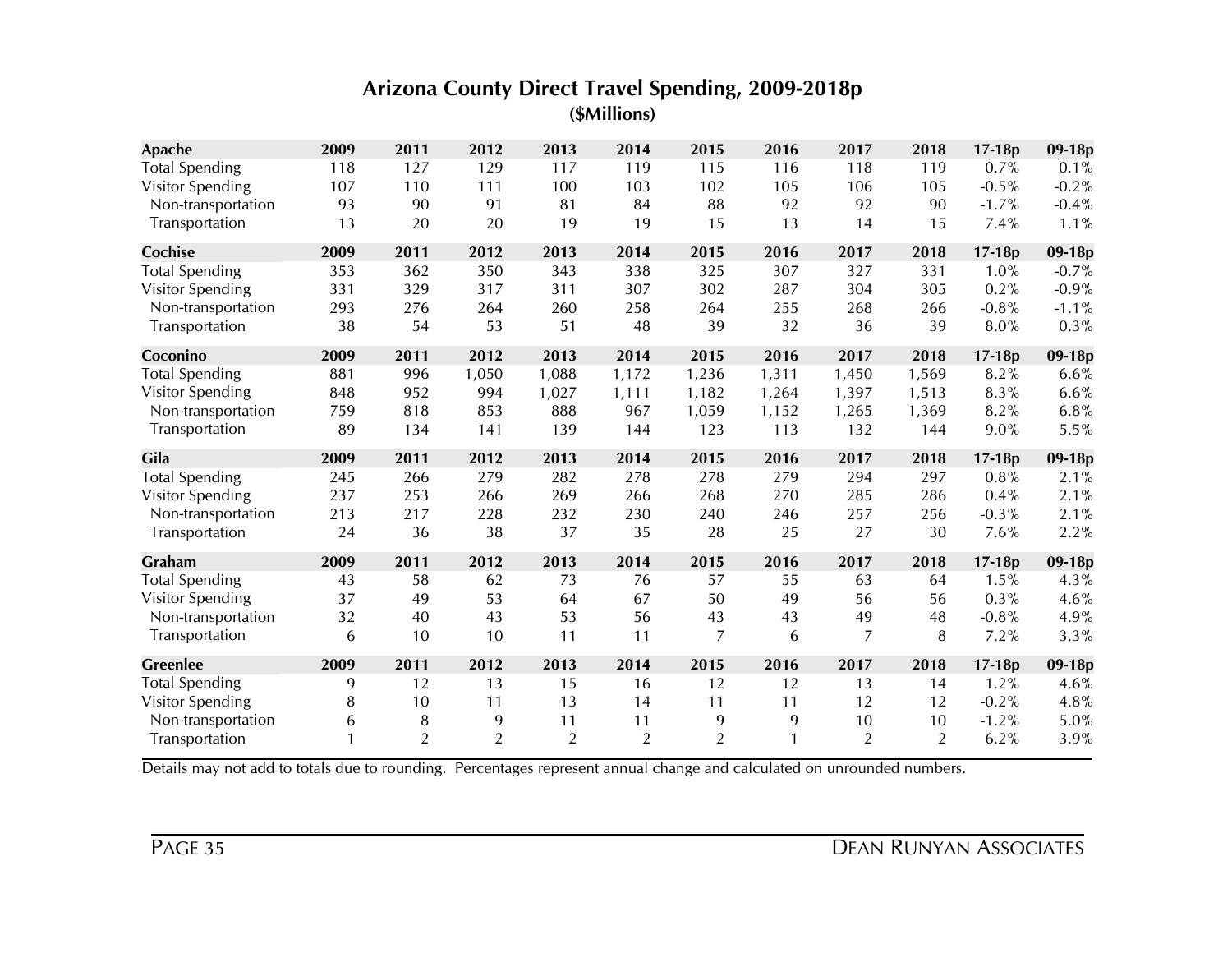### **Arizona County Direct Travel Spending, 2009-2018p (\$Millions)**

| La Paz                | 2009  | 2011          | 2012          | 2013          | 2014          | 2015          | 2016          | 2017   | 2018          | $17 - 18p$       | 09-18p         |
|-----------------------|-------|---------------|---------------|---------------|---------------|---------------|---------------|--------|---------------|------------------|----------------|
| <b>Total Spending</b> | 130   | 139           | 142           | 144           | 141           | 140           | 139           | 146    | 164           | 12.3%            | 2.6%           |
| Visitor Spending      | 127   | 135           | 138           | 139           | 136           | 136           | 136           | 142    | 160           | 12.3%            | 2.6%           |
| Non-transportation    | 113   | 113           | 116           | 118           | 116           | 120           | 122           | 127    | 141           | 11.8%            | 2.6%           |
| Transportation        | 14    | 21            | 22            | 22            | 20            | 16            | 14            | 16     | 18            | 16.1%            | 2.6%           |
| <b>Maricopa</b>       | 2009  | 2011          | 2012          | 2013          | 2014          | 2015          | 2016          | 2017   | 2018          | $17-18p$         | 09-18p         |
| <b>Total Spending</b> | 9,656 | 11,232        | 11,594        | 12,017        | 12,620        | 12,995        | 13,255        | 14,020 | 15,316        | 9.2%             | 5.3%           |
| Visitor Spending      | 7,545 | 8,586         | 8,756         | 9,051         | 9,585         | 10,071        | 10,383        | 10,963 | 11,971        | 9.2%             | 5.3%           |
| Non-transportation    | 5,492 | 6,048         | 6,198         | 6,416         | 6,804         | 7,288         | 7,621         | 8,029  | 8,753         | 9.0%             | 5.3%           |
| Transportation        | 2,053 | 2,538         | 2,557         | 2,635         | 2,781         | 2,783         | 2,762         | 2,934  | 3,217         | 9.7%             | 5.1%           |
| <b>Mohave</b>         | 2009  | 2011          | 2012          | 2013          | 2014          | 2015          | 2016          | 2017   | 2018          | $17-18p$         | 09-18p         |
| <b>Total Spending</b> | 486   | 545           | 554           | 580           | 581           | 524           | 529           | 600    | 630           | 5.0%             | 2.9%           |
| Visitor Spending      | 427   | 467           | 474           | 497           | 494           | 484           | 490           | 541    | 569           | 5.2%             | 3.2%           |
| Non-transportation    | 368   | 380           | 384           | 405           | 408           | 416           | 431           | 472    | 493           | 4.4%             | 3.3%           |
| Transportation        | 59    | 87            | 90            | 92            | 87            | 68            | 59            | 69     | 76            | 10.1%            | 2.9%           |
| Navajo                | 2009  | 2011          | 2012          | 2013          | 2014          | 2015          | 2016          | 2017   | 2018          | $17-18p$         | 09-18p         |
| <b>Total Spending</b> | 263   | 289           | 304           | 306           | 307           | 302           | 305           | 331    | 343           | 3.7%             | 3.0%           |
| Visitor Spending      | 246   | 264           | 278           | 281           | 283           | 283           | 289           | 312    | 322           | 3.2%             | 3.0%           |
| Non-transportation    |       |               |               |               |               |               |               |        |               |                  |                |
|                       | 219   | 223           | 236           | 239           | 243           | 250           | 260           | 280    | 286           | 2.4%             | 3.0%           |
| Transportation        | 27    | 41            | 43            | 42            | 40            | 32            | 28            | 32     | 35            | 10.4%            | 3.0%           |
| Pima                  | 2009  |               |               |               |               |               |               | 2017   |               |                  |                |
| <b>Total Spending</b> | 2,401 | 2011<br>2,595 | 2012<br>2,764 | 2013<br>2,713 | 2014<br>2,784 | 2015<br>2,772 | 2016<br>2,697 | 2,902  | 2018<br>3,021 | $17-18p$<br>4.1% | 09-18p<br>2.6% |
| Visitor Spending      | 1,967 | 2,051         | 2,129         | 2,140         | 2,208         | 2,240         | 2,183         | 2,353  | 2,467         | 4.8%             | 2.5%           |
| Non-transportation    | 1,536 | 1,542         | 1,611         | 1,631         | 1,686         | 1,745         | 1,713         | 1,843  | 1,921         | 4.2%             | 2.5%           |
| Transportation        | 431   | 509           | 519           | 508           | 522           | 495           | 469           | 510    | 546           | 6.9%             | 2.6%           |
| <b>Pinal</b>          | 2009  | 2011          | 2012          | 2013          | 2014          | 2015          | 2016          | 2017   | 2018          | $17-18p$         | 09-18p         |
| <b>Total Spending</b> | 499   | 631           | 625           | 621           | 644           | 640           | 636           | 692    | 752           | 8.7%             | 4.7%           |
| Visitor Spending      | 445   | 544           | 535           | 532           | 555           | 568           | 572           | 617    | 666           | 7.9%             | 4.6%           |
| Non-transportation    | 389   | 452           | 442           | 442           | 465           | 495           | 508           | 545    | 584           | 7.1%             | 4.6%           |

Details may not add to totals due to rounding. Percentages represent annual change and calculated on unrounded numbers.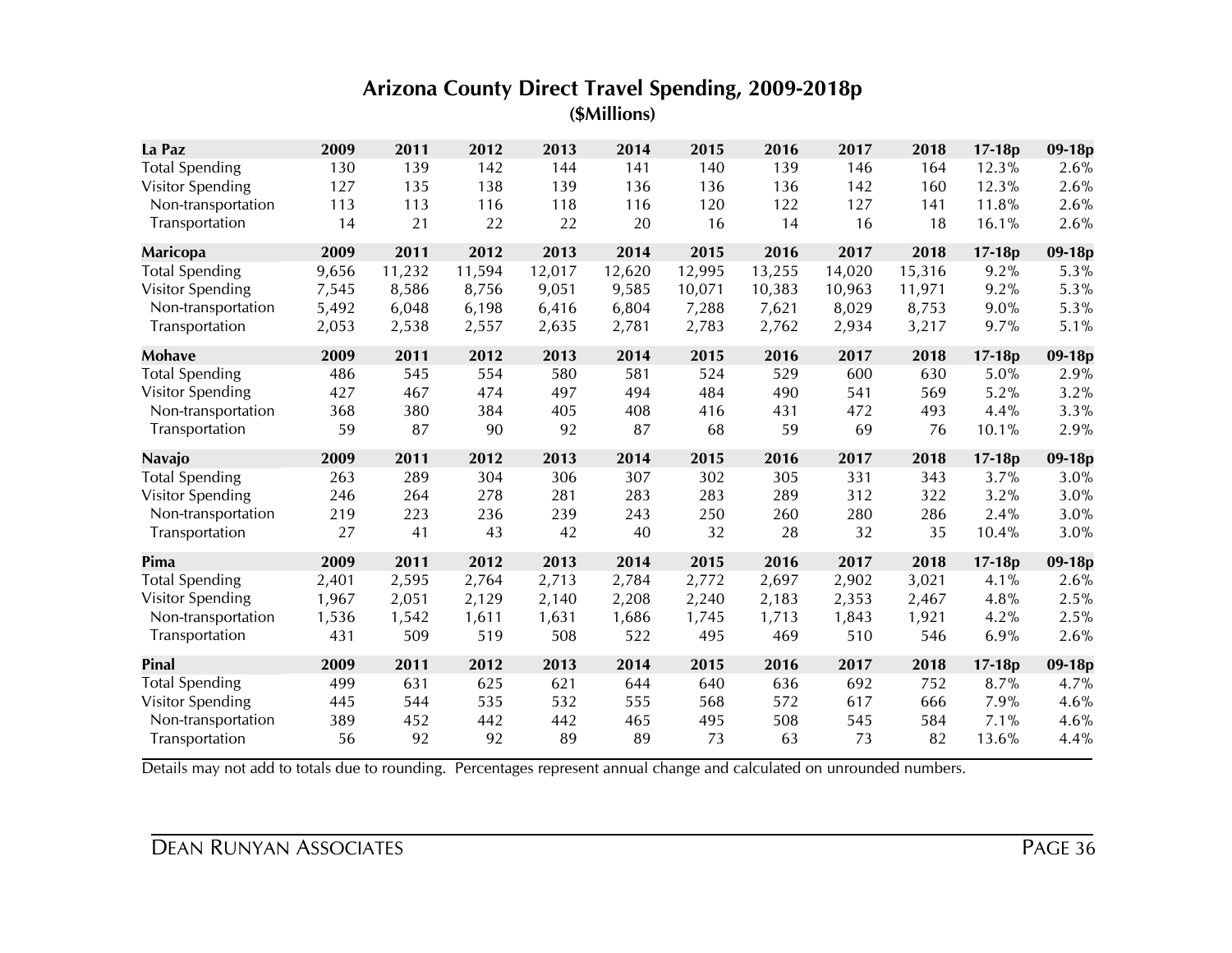|                       | (DIVILITIOITS) |        |        |        |        |        |        |        |        |            |          |  |
|-----------------------|----------------|--------|--------|--------|--------|--------|--------|--------|--------|------------|----------|--|
| Santa Cruz            | 2009           | 2011   | 2012   | 2013   | 2014   | 2015   | 2016   | 2017   | 2018   | $17 - 18p$ | 09-18p   |  |
| <b>Total Spending</b> | 295            | 239    | 271    | 288    | 289    | 266    | 234    | 239    | 228    | $-4.5\%$   | $-2.8\%$ |  |
| Visitor Spending      | 287            | 228    | 260    | 278    | 278    | 257    | 227    | 231    | 220    | $-5.0\%$   | $-2.9%$  |  |
| Non-transportation    | 270            | 206    | 235    | 252    | 254    | 239    | 212    | 215    | 202    | $-5.9\%$   | $-3.1%$  |  |
| Transportation        | 18             | 22     | 25     | 25     | 24     | 19     | 14     | 16     | 17     | $6.3\%$    | $-0.3\%$ |  |
| Yavapai               | 2009           | 2011   | 2012   | 2013   | 2014   | 2015   | 2016   | 2017   | 2018   | $17-18p$   | 09-18p   |  |
| <b>Total Spending</b> | 586            | 657    | 695    | 715    | 746    | 748    | 763    | 849    | 949    | 11.9%      | 5.5%     |  |
| Visitor Spending      | 540            | 597    | 632    | 651    | 681    | 707    | 725    | 800    | 879    | 9.9%       | 5.6%     |  |
| Non-transportation    | 486            | 515    | 544    | 565    | 596    | 637    | 665    | 730    | 800    | 9.5%       | $5.7\%$  |  |
| Transportation        | 54             | 82     | 87     | 86     | 85     | 69     | 60     | 70     | 79     | 13.9%      | 4.5%     |  |
| Yuma                  | 2009           | 2011   | 2012   | 2013   | 2014   | 2015   | 2016   | 2017   | 2018   | $17-18p$   | 09-18p   |  |
| <b>Total Spending</b> | 612            | 650    | 657    | 635    | 651    | 623    | 606    | 636    | 651    | 2.3%       | 0.7%     |  |
| Visitor Spending      | 569            | 589    | 594    | 575    | 590    | 575    | 564    | 588    | 598    | $1.6\%$    | 0.6%     |  |
| Non-transportation    | 505            | 498    | 503    | 488    | 504    | 502    | 501    | 518    | 522    | 0.7%       | 0.4%     |  |
| Transportation        | 64             | 92     | 91     | 87     | 87     | 73     | 64     | 70     | 76     | 8.1%       | 2.0%     |  |
| <b>Arizona</b>        | 2009           | 2011   | 2012   | 2013   | 2014   | 2015   | 2016   | 2017   | 2018   | $17 - 18p$ | 09-18p   |  |
| <b>Total Spending</b> | 16,577         | 18,798 | 19,489 | 19,936 | 20,762 | 21,034 | 21,245 | 22,679 | 24,446 | 7.8%       | 4.4%     |  |
| Visitor Spending      | 13,721         | 15,165 | 15,548 | 15,927 | 16,678 | 17,235 | 17,555 | 18,708 | 20,128 | $7.6\%$    | 4.3%     |  |
| Non-transportation    | 10,774         | 11,425 | 11,757 | 12,081 | 12,683 | 13,394 | 13,831 | 14,701 | 15,744 | $7.1\%$    | 4.3%     |  |
| Transportation        | 2,947          | 3,740  | 3,791  | 3,845  | 3,995  | 3,841  | 3,724  | 4,007  | 4,384  | 9.4%       | 4.5%     |  |

#### **Arizona County Direct Travel Spending, 2009-2018p (\$Millions)**

Details may not add to totals due to rounding. Percentages represent annual change and calculated on unrounded numbers.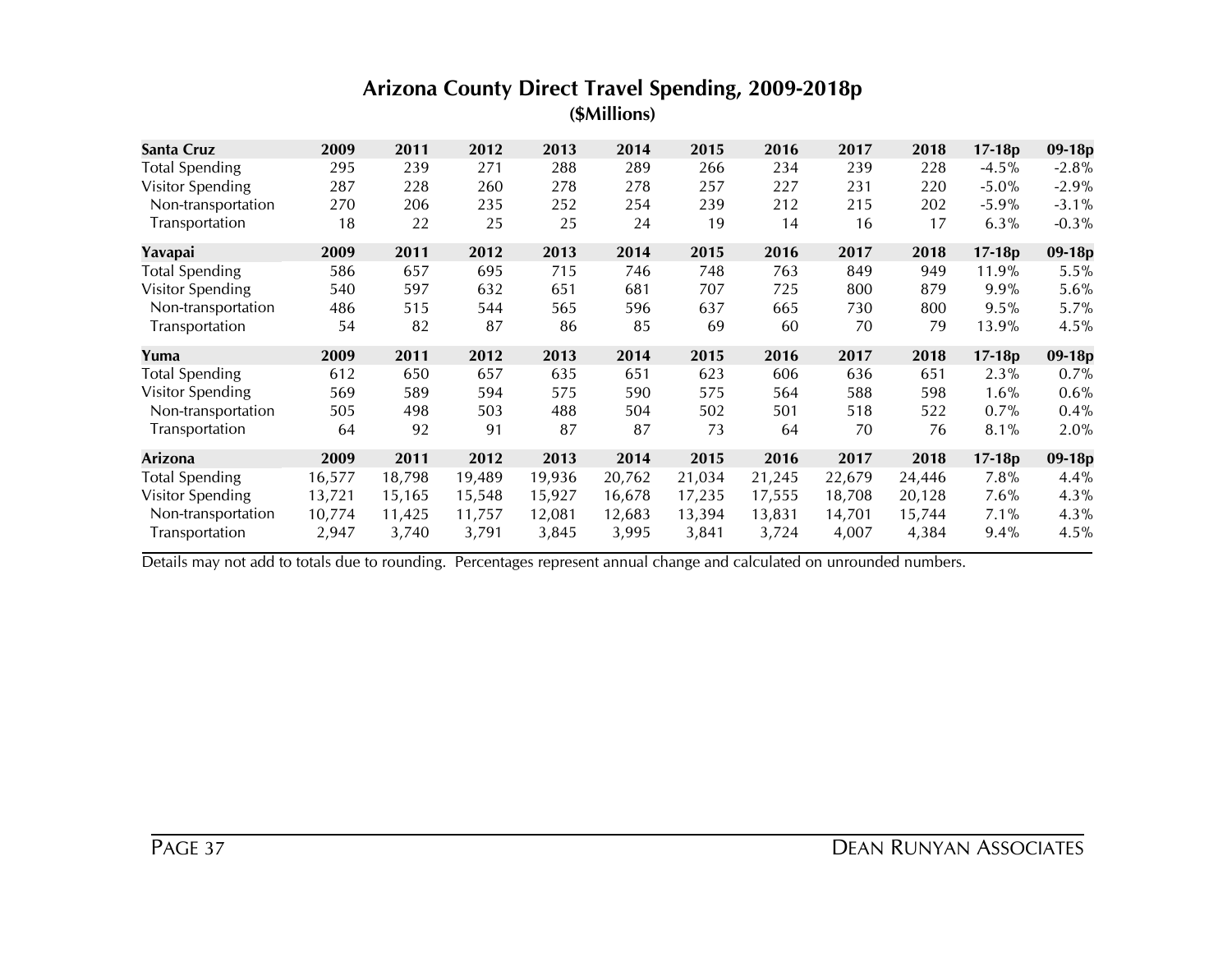### **APACHE COUNTY Travel Impacts, 2009-2018p**

| <b>Total Direct Travel Spending (\$Million)</b>                   |                  |       |                  |                  |                  |                  |                  |             |                  |
|-------------------------------------------------------------------|------------------|-------|------------------|------------------|------------------|------------------|------------------|-------------|------------------|
|                                                                   | 2009             | 2011  | 2012             | 2013             | 2014             | 2015             | 2016             | 2017        | 2018             |
| <b>Destination Spending</b>                                       | 106.8            | 109.9 | 111.5            | 100.0            | 102.9            | 102.2            | 105.3            | 105.5       | 105.0            |
| Other Travel*                                                     | 10.9             | 16.6  | 17.2             | 16.5             | 16.1             | 12.8             | 11.2             | 12.3        | 13.7             |
| <b>Total</b>                                                      | 117.7            | 126.5 | 128.6            | 116.5            | 119.1            | 114.9            | 116.5            | 117.9       | 118.7            |
| Visitor Spending by Type of Traveler Accommodation (\$Million)    |                  |       |                  |                  |                  |                  |                  |             |                  |
|                                                                   | 2009             | 2011  | 2012             | 2013             | 2014             | 2015             | 2016             | 2017        | 2018             |
| Hotel, Motel, STVR***                                             | 51.9             | 46.8  | 46.8             | 37.1             | 38.5             | 40.3             | 43.1             | 43.2        | 41.1             |
| Private Home                                                      | 32.1             | 38.1  | 39.0             | 37.7             | 39.1             | 37.1             | 37.1             | 37.1        | 38.0             |
| Campground                                                        | 6.6              | 7.5   | 7.7              | 7.5              | 7.4              | 7.1              | 6.9              | 7.2         | 7.5              |
| Vacation Home                                                     | 11.8             | 12.7  | 13.0             | 12.9             | 13.1             | 13.0             | 13.4             | 13.3        | 13.6             |
| Day Travel                                                        | 4.4              | 4.9   | 5.0              | 4.7              | 4.8              | 4.7              | 4.7              | 4.8         | 4.8              |
| <b>Total</b>                                                      | 106.8            | 109.9 | 111.5            | 100.0            | 102.9            | 102.2            | 105.3            | 105.5       | 105.0            |
| <b>Visitor Spending By Commodity Purchased (\$Million)</b>        |                  |       |                  |                  |                  |                  |                  |             |                  |
|                                                                   | 2009             | 2011  | 2012             | 2013             | 2014             | 2015             | 2016             | 2017        | 2018             |
| Accommodations                                                    | 23.4             | 21.1  | 21.0             | 17.3             | 17.9             | 19.1             | 20.7             | 20.6        | 19.7             |
| <b>Food Service</b>                                               | 28.6             | 28.7  | 29.4             | 27.4             | 28.8             | 29.9             | 31.9             | 32.2        | 32.5             |
| Food Stores                                                       | 9.3              | 9.8   | 10.0             | 9.6              | 10.1             | 10.2             | 10.4             | 10.1        | 10.0             |
| Local Tran. & Gas                                                 | 13.4             | 19.8  | 20.4             | 18.7             | 18.5             | 14.7             | 12.9             | 13.8        | 14.8             |
| Arts, Ent. & Rec.                                                 | 8.5              | 8.2   | 8.3              | 7.6              | 7.8              | 8.0              | 8.3              | 8.2         | 8.1              |
| <b>Retail Sales</b>                                               | 23.7             | 22.4  | 22.4             | 19.4             | 19.9             | 20.3             | 21.0             | 20.6        | 19.8             |
| Visitor Air Tran.                                                 | 0.0              | 0.0   | 0.0              | 0.0              | 0.0              | 0.0              | 0.0              | 0.0         | 0.0              |
| <b>Total</b>                                                      | 106.8            | 109.9 | 111.5            | 100.0            | 102.9            | 102.2            | 105.3            | 105.5       | 105.0            |
| <b>Industry Earnings Generated by Travel Spending (\$Million)</b> |                  |       |                  |                  |                  |                  |                  |             |                  |
|                                                                   | 2009             | 2011  | 2012             | 2013             | 2014             | 2015             | 2016             | 2017        | 2018             |
| Accom. & Food Serv.                                               | 21.4             | 22.1  | 23.0             | 20.8             | 21.8             | 23.5             | 26.0             | 26.8        | 27.6             |
| Arts, Ent. & Rec.                                                 | 4.1              | 3.7   | 3.7              | 3.4              | 4.0              | 4.1              | 4.3              | 4.4         | 4.4              |
| Retail**                                                          | 4.9              | 4.7   | 4.6              | 4.1              | 4.4              | 4.7              | 5.0              | 5.1         | 5.3              |
| Ground Tran.                                                      | 0.0              | 0.0   | 0.0              | 0.0              | 0.0              | 0.0              | 0.0              | 0.0         | 0.0              |
| Visitor Air Tran.                                                 | 0.0              | 0.0   | 0.0              | 0.0              | 0.0              | 0.0              | 0.0              | 0.0         | 0.0              |
| Other Travel*                                                     | 0.5              | 0.5   | 0.5              | 0.5              | 0.5              | 0.5              | 0.6              | 0.6         | 0.6              |
| <b>Total</b>                                                      | 30.9             | 31.0  | 31.9             | 28.9             | 30.8             | 32.9             | 35.9             | 36.8        | 38.0             |
| <b>Industry Employment Generated by Travel Spending (Jobs)</b>    |                  |       |                  |                  |                  |                  |                  |             |                  |
|                                                                   | 2009             | 2011  | 2012             | 2013             | 2014             | 2015             | 2016             | 2017        | 2018             |
| Accom. & Food Serv.                                               | 1,110            | 1,140 | 1,110            | 1,050            | 1,090            | 1,150            | 1,240            | 1,170       | 1,160            |
| Arts, Ent. & Rec.                                                 | 290              | 260   | 240              | 210              | 220              | 210              | 200              | 180         | 180              |
| Retail**                                                          | 220              | 210   | 200              | 200              | 210              | 220              | 230              | 210         | 220              |
| Ground Tran.                                                      | $\boldsymbol{0}$ | 0     | $\boldsymbol{0}$ | $\boldsymbol{0}$ | $\boldsymbol{0}$ | $\boldsymbol{0}$ | $\boldsymbol{0}$ | $\mathbf 0$ | $\boldsymbol{0}$ |
| Visitor Air Tran.                                                 | 0                | 0     | $\overline{0}$   | 0                | $\mathbf 0$      | 0                | 0                | 0           | 0                |
| Other Travel*                                                     | 30               | 20    | 20               | 30               | 30               | 30               | 30               | 30          | 30               |
| <b>Total</b>                                                      | 1,640            | 1,640 | 1,590            | 1,480            | 1,540            | 1,610            | 1,700            | 1,600       | 1,590            |
| Tax Receipts Generated by Travel Spending (\$Million)             |                  |       |                  |                  |                  |                  |                  |             |                  |
|                                                                   | 2009             | 2011  | 2012             | 2013             | 2014             | 2015             | 2016             | 2017        | 2018             |
| Local Tax Receipts                                                | 3.9              | 3.8   | 3.8              | 3.2              | 3.3              | 3.5              | 3.8              | 3.9         | 4.0              |
| <b>State Tax Receipts</b>                                         | 5.7              | 6.1   | 6.2              | 5.3              | 5.4              | 5.5              | 5.8              | 5.8         | 5.9              |
| <b>Total</b>                                                      | 9.6              | 10.0  | 10.0             | 8.5              | 8.6              | 9.0              | 9.5              | 9.7         | 9.9              |

Details may not add to total due to rounding.

\*Other Travel includes ground transportation and air travel impacts for travel to other Arizona visitor destinations and travel arrangement services.

\*\*Retail includes gasoline.

\*\*\*STVR stands for Short Term Vacation Rental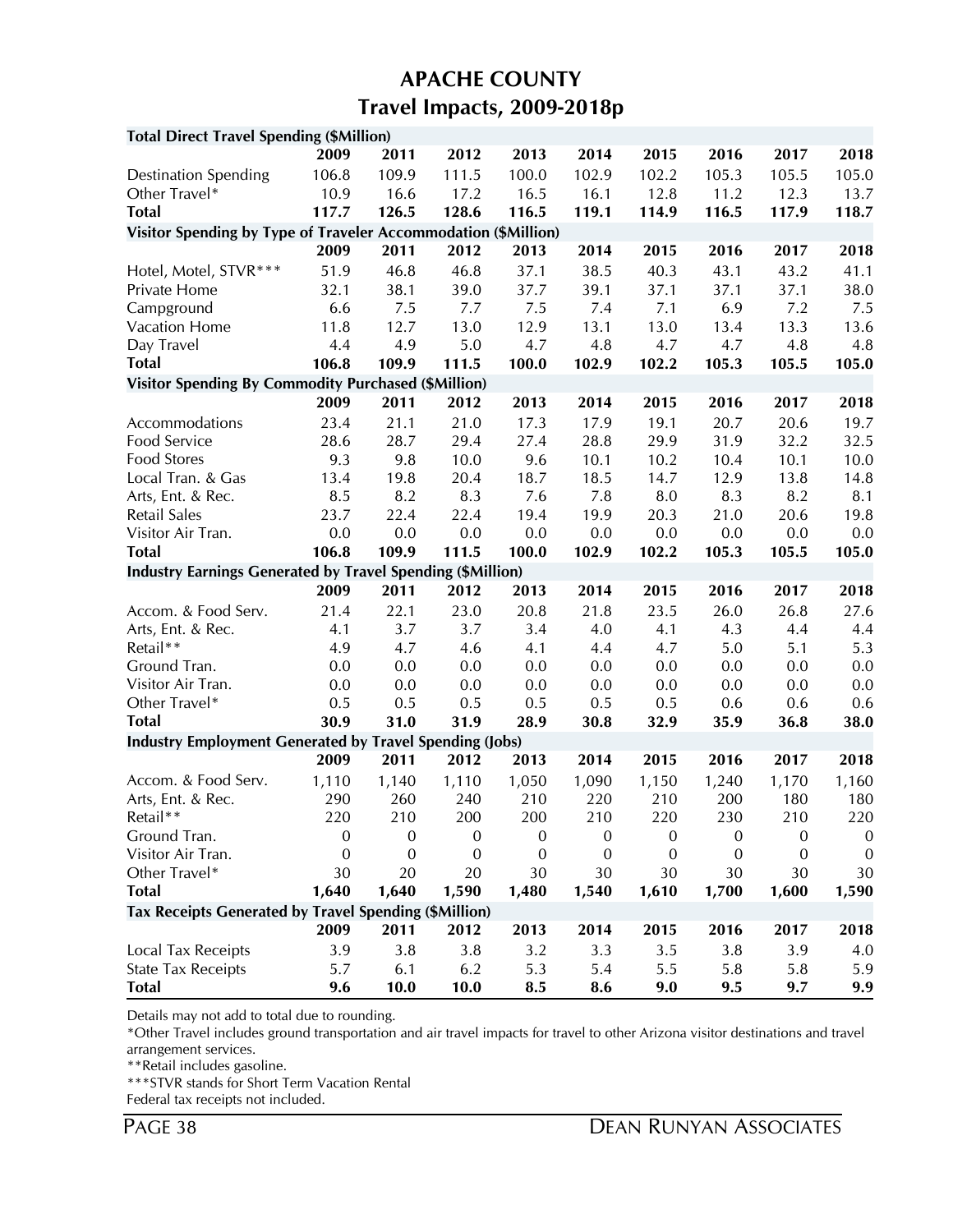# **COCHISE COUNTY Travel Impacts, 2009-2018p**

| <b>Total Direct Travel Spending (\$Million)</b>                   |                  |                  |              |                  |                  |             |       |                  |                  |
|-------------------------------------------------------------------|------------------|------------------|--------------|------------------|------------------|-------------|-------|------------------|------------------|
|                                                                   | 2009             | 2011             | 2012         | 2013             | 2014             | 2015        | 2016  | 2017             | 2018             |
| <b>Destination Spending</b>                                       | 330.6            | 329.1            | 316.6        | 310.8            | 306.7            | 302.4       | 287.0 | 304.2            | 304.9            |
| Other Travel*                                                     | 22.7             | 32.9             | 33.2         | 32.2             | 31.3             | 22.8        | 19.8  | 23.0             | 25.6             |
| <b>Total</b>                                                      | 353.3            | 362.0            | 349.8        | 343.0            | 338.0            | 325.3       | 306.7 | 327.2            | 330.5            |
| Visitor Spending by Type of Traveler Accommodation (\$Million)    |                  |                  |              |                  |                  |             |       |                  |                  |
|                                                                   | 2009             | 2011             | 2012         | 2013             | 2014             | 2015        | 2016  | 2017             | 2018             |
| Hotel, Motel, STVR***                                             | 129.2            | 131.7            | 111.8        | 102.4            | 98.5             | 106.2       | 104.5 | 113.9            | 113.4            |
| Private Home                                                      | 58.6             | 69.3             | 68.8         | 68.4             | 67.4             | 66.1        | 62.5  | 65.2             | 67.5             |
| Campground                                                        | 8.8              | 10.0             | 10.2         | 10.0             | 9.9              | 9.4         | 9.2   | 9.6              | 10.0             |
| <b>Vacation Home</b>                                              | 6.4              | 6.9              | 7.0          | 6.9              | 6.9              | 6.9         | 6.9   | 6.9              | 7.2              |
| Day Travel                                                        | 127.6            | 111.1            | 118.8        | 123.0            | 124.0            | 113.9       | 103.9 | 108.6            | 106.9            |
| <b>Total</b>                                                      | 330.6            | 329.1            | 316.6        | 310.8            | 306.7            | 302.4       | 287.0 | 304.2            | 304.9            |
| <b>Visitor Spending By Commodity Purchased (\$Million)</b>        |                  |                  |              |                  |                  |             |       |                  |                  |
|                                                                   | 2009             | 2011             | 2012         | 2013             | 2014             | 2015        | 2016  | 2017             | 2018             |
| Accommodations                                                    | 47.2             | 47.2             | 40.2         | 35.2             | 35.5             | 38.4        | 38.8  | 43.5             | 42.9             |
| Food Service                                                      | 85.3             | 83.5             | 80.9         | 81.4             | 81.2             | 85.1        | 84.3  | 89.4             | 91.0             |
| Food Stores                                                       | 64.5             | 52.8             | 57.3         | 59.9             | 61.7             | 57.9        | 52.6  | 53.8             | 51.8             |
| Local Tran. & Gas                                                 | 37.6             | 53.6             | 53.0         | 51.2             | 48.4             | 38.7        | 32.0  | 35.8             | 38.6             |
| Arts, Ent. & Rec.                                                 | 21.7             | 21.8             | 20.1         | 19.6             | 19.0             | 20.0        | 19.7  | 20.3             | 20.4             |
| <b>Retail Sales</b>                                               | 74.4             | 70.3             | 65.1         | 63.5             | 61.1             | 62.3        | 59.5  | 61.4             | 60.2             |
| Visitor Air Tran.                                                 | 0.0              | 0.0              | 0.0          | 0.0              | 0.0              | 0.0         | 0.0   | 0.0              | 0.0              |
| <b>Total</b>                                                      | 330.6            | 329.1            | 316.6        | 310.8            | 306.7            | 302.4       | 287.0 | 304.2            | 304.9            |
| <b>Industry Earnings Generated by Travel Spending (\$Million)</b> |                  |                  |              |                  |                  |             |       |                  |                  |
|                                                                   | 2009             | 2011             | 2012         | 2013             | 2014             | 2015        | 2016  | 2017             | 2018             |
| Accom. & Food Serv.                                               | 48.9             | 49.2             | 48.5         | 48.8             | 50.2             | 51.1        | 49.7  | 51.9             | 53.3             |
| Arts, Ent. & Rec.                                                 | 11.1             | 9.8              | 9.8          | 10.0             | 10.4             | 11.0        | 11.0  | 11.6             | 12.3             |
| Retail**                                                          | 19.7             | 17.5             | 16.8         | 16.6             | 17.0             | 17.4        | 16.8  | 17.2             | 17.2             |
| Ground Tran.                                                      | 0.0              | 0.0              | 0.0          | 0.0              | 0.0              | 0.0         | 0.0   | 0.0              | 0.0              |
| Visitor Air Tran.                                                 | 0.0              | 0.0              | 0.0          | 0.0              | 0.0              | 0.0         | 0.0   | 0.0              | 0.0              |
| Other Travel*                                                     | 2.0              | 1.7              | 1.7          | 1.8              | 1.9              | 1.1         | 1.2   | 1.6              | 1.6              |
| <b>Total</b>                                                      | 81.8             | 78.2             | 76.8         | 77.3             | 79.5             | 80.5        | 78.6  | 82.2             | 84.4             |
| <b>Industry Employment Generated by Travel Spending (Jobs)</b>    |                  |                  |              |                  |                  |             |       |                  |                  |
|                                                                   | 2009             | 2011             | 2012         | 2013             | 2014             | 2015        | 2016  | 2017             | 2018             |
| Accom. & Food Serv.                                               | 2,510            | 2,440            | 2,380        | 2,340            | 2,360            | 2,370       | 2,210 | 2,110            | 2,120            |
| Arts, Ent. & Rec.                                                 | 760              | 700              | 650          | 650              | 680              | 690         | 700   | 670              | 670              |
| Retail**                                                          | 800              | 700              | 660          | 650              | 650              | 650         | 630   | 600              | 580              |
| Ground Tran.                                                      | $\boldsymbol{0}$ | $\boldsymbol{0}$ | 0            | $\boldsymbol{0}$ | $\boldsymbol{0}$ | 0           | 0     | $\boldsymbol{0}$ | $\boldsymbol{0}$ |
| Visitor Air Tran.                                                 | 0                | $\mathbf{0}$     | $\mathbf{0}$ | $\boldsymbol{0}$ | 0                | $\mathbf 0$ | 0     | $\mathbf 0$      | $\boldsymbol{0}$ |
| Other Travel*                                                     | 90               | 70               | 60           | 70               | 70               | 50          | 50    | 50               | 50               |
| <b>Total</b>                                                      | 4,150            | 3,910            | 3,750        | 3,710            | 3,750            | 3,760       | 3,580 | 3,430            | 3,420            |
| Tax Receipts Generated by Travel Spending (\$Million)             |                  |                  |              |                  |                  |             |       |                  |                  |
|                                                                   | 2009             | 2011             | 2012         | 2013             | 2014             | 2015        | 2016  | 2017             | 2018             |
| Local Tax Receipts                                                | 14.5             | 14.2             | 13.1         | 12.2             | 12.0             | 12.6        | 12.4  | 13.3             | 14.0             |
| <b>State Tax Receipts</b>                                         | 15.6             | 16.7             | 16.0         | 15.0             | 14.1             | 14.5        | 14.0  | 14.8             | 15.0             |
| <b>Total</b>                                                      | 30.1             | 30.9             | 29.1         | 27.2             | 26.2             | 27.1        | 26.4  | 28.1             | 28.9             |

Details may not add to total due to rounding.

\*Other Travel includes ground transportation and air travel impacts for travel to other Arizona visitor destinations and travel arrangement services.

\*\*Retail includes gasoline.

\*\*\*STVR stands for Short Term Vacation Rental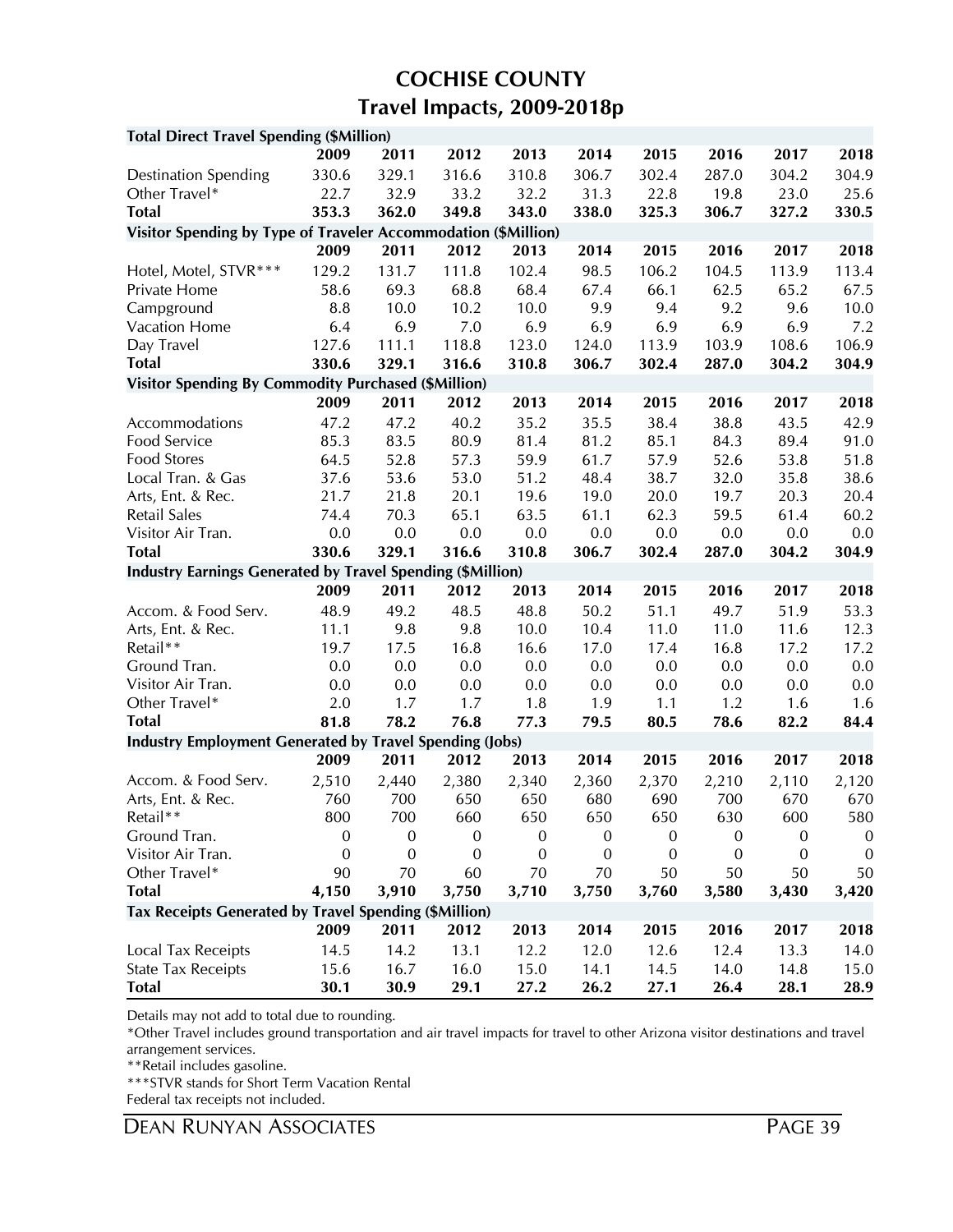# **COCONINO COUNTY Travel Impacts, 2009-2018p**

| <b>Total Direct Travel Spending (\$Million)</b>                   |                  |                  |         |                  |                  |                  |                  |                  |                  |
|-------------------------------------------------------------------|------------------|------------------|---------|------------------|------------------|------------------|------------------|------------------|------------------|
|                                                                   | 2009             | 2011             | 2012    | 2013             | 2014             | 2015             | 2016             | 2017             | 2018             |
| <b>Destination Spending</b>                                       | 847.9            | 951.7            | 993.5   | 1,027.5          | 1,111.1          | 1,181.7          | 1,264.5          | 1,397.4          | 1,513.0          |
| Other Travel*                                                     | 32.6             | 44.0             | 56.7    | 60.6             | 60.5             | 54.5             | 46.7             | 52.4             | 56.0             |
| <b>Total</b>                                                      | 880.5            | 995.7            | 1,050.2 | 1,088.1          | 1,171.6          | 1,236.2          | 1,311.2          | 1,449.8          | 1,569.0          |
| Visitor Spending by Type of Traveler Accommodation (\$Million)    |                  |                  |         |                  |                  |                  |                  |                  |                  |
|                                                                   | 2009             | 2011             | 2012    | 2013             | 2014             | 2015             | 2016             | 2017             | 2018             |
| Hotel, Motel, STVR***                                             | 562.8            | 633.4            | 664.9   | 695.2            | 764.3            | 832.3            | 906.3            | 1,013.2          | 1,105.3          |
| Private Home                                                      | 52.4             | 62.2             | 63.2    | 63.3             | 65.9             | 64.8             | 64.1             | 67.8             | 66.4             |
| Campground                                                        | 22.6             | 25.2             | 26.4    | 25.9             | 25.5             | 24.3             | 23.7             | 24.7             | 25.9             |
| Vacation Home                                                     | 31.0             | 32.8             | 33.9    | 34.2             | 35.0             | 35.3             | 36.0             | 36.6             | 37.8             |
| Day Travel                                                        | 179.2            | 198.1            | 205.2   | 208.9            | 220.3            | 225.1            | 234.3            | 255.2            | 277.6            |
| <b>Total</b>                                                      | 847.9            | 951.7            | 993.5   | 1,027.5          | 1,111.1          | 1,181.7          | 1,264.5          | 1,397.4          | 1,513.0          |
| <b>Visitor Spending By Commodity Purchased (\$Million)</b>        |                  |                  |         |                  |                  |                  |                  |                  |                  |
|                                                                   | 2009             | 2011             | 2012    | 2013             | 2014             | 2015             | 2016             | 2017             | 2018             |
| Accommodations                                                    | 258.3            | 289.0            | 304.5   | 323.9            | 363.9            | 415.8            | 462.2            | 513.3            | 548.8            |
| Food Service                                                      | 205.2            | 219.8            | 230.7   | 240.5            | 260.6            | 282.2            | 307.9            | 342.2            | 379.7            |
| Food Stores                                                       | 47.0             | 50.4             | 52.1    | 53.3             | 57.2             | 60.6             | 62.6             | 66.2             | 70.4             |
| Local Tran. & Gas                                                 | 78.8             | 120.3            | 126.8   | 126.0            | 128.2            | 105.7            | 97.0             | 113.6            | 132.4            |
| Arts, Ent. & Rec.                                                 | 135.1            | 138.9            | 142.9   | 145.8            | 154.6            | 163.3            | 174.4            | 188.9            | 204.4            |
| <b>Retail Sales</b>                                               | 113.2            | 119.5            | 122.8   | 124.9            | 131.1            | 137.3            | 144.3            | 154.5            | 165.5            |
| Visitor Air Tran.                                                 | 10.3             | 13.7             | 13.7    | 13.2             | 15.5             | 16.8             | 16.0             | 18.6             | 11.8             |
| <b>Total</b>                                                      | 847.9            | 951.7            | 993.5   | 1,027.5          | 1,111.1          | 1,181.7          | 1,264.5          | 1,397.4          | 1,513.0          |
| <b>Industry Earnings Generated by Travel Spending (\$Million)</b> |                  |                  |         |                  |                  |                  |                  |                  |                  |
|                                                                   | 2009             | 2011             | 2012    | 2013             | 2014             | 2015             | 2016             | 2017             | 2018             |
| Accom. & Food Serv.                                               | 163.1            | 161.3            | 169.3   | 179.4            | 192.1            | 202.2            | 213.6            | 238.0            | 261.2            |
| Arts, Ent. & Rec.                                                 | 63.4             | 77.1             | 74.4    | 76.8             | 85.2             | 90.5             | 97.6             | 107.8            | 106.5            |
| Retail**                                                          | 23.7             | 24.9             | 25.0    | 25.1             | 27.5             | 30.0             | 32.5             | 33.5             | 35.2             |
| Ground Tran.                                                      | 0.0              | 0.0              | 0.0     | 0.0              | 0.0              | 0.0              | 0.0              | 0.0              | 0.0              |
| Visitor Air Tran.                                                 | 7.1              | 6.4              | 5.5     | 5.4              | 6.5              | 7.9              | 9.4              | 14.8             | 13.0             |
| Other Travel*                                                     | 8.0              | 6.5              | 10.2    | 11.9             | 12.2             | 12.8             | 12.2             | 15.2             | 18.0             |
| <b>Total</b>                                                      | 265.3            | 276.2            | 284.3   | 298.7            | 323.5            | 343.3            | 365.4            | 409.4            | 433.9            |
| <b>Industry Employment Generated by Travel Spending (Jobs)</b>    |                  |                  |         |                  |                  |                  |                  |                  |                  |
|                                                                   | 2009             | 2011             | 2012    | 2013             | 2014             | 2015             | 2016             | 2017             | 2018             |
| Accom. & Food Serv.                                               | 6,570            | 6,500            | 6,600   | 6,820            | 6,990            | 7,020            | 7,330            | 7,630            | 8,140            |
| Arts, Ent. & Rec.                                                 | 2,990            | 3,160            | 3,000   | 3,200            | 3,410            | 3,390            | 3,690            | 4,040            | 3,740            |
| Retail**                                                          | 940              | 970              | 950     | 950              | 990              | 1,050            | 1,110            | 1,100            | 1,140            |
| Ground Tran.                                                      | $\boldsymbol{0}$ | $\boldsymbol{0}$ | 0       | $\boldsymbol{0}$ | $\boldsymbol{0}$ | $\boldsymbol{0}$ | $\boldsymbol{0}$ | $\boldsymbol{0}$ | $\boldsymbol{0}$ |
| Visitor Air Tran.                                                 | 150              | 120              | 100     | 100              | 120              | 150              | 180              | 220              | 190              |
| Other Travel*                                                     | 230              | 200              | 310     | 350              | 390              | 420              | 320              | 360              | 430              |
| <b>Total</b>                                                      | 10,870           | 10,950           | 10,960  | 11,420           | 11,890           | 12,030           | 12,640           | 13,340           | 13,640           |
| <b>Tax Receipts Generated by Travel Spending (\$Million)</b>      |                  |                  |         |                  |                  |                  |                  |                  |                  |
|                                                                   | 2009             | 2011             | 2012    | 2013             | 2014             | 2015             | 2016             | 2017             | 2018             |
| Local Tax Receipts                                                | 43.9             | 47.7             | 48.9    | 50.4             | 55.8             | 61.9             | 67.3             | 72.3             | 79.1             |
| <b>State Tax Receipts</b>                                         | 39.2             | 46.6             | 48.4    | 46.7             | 48.2             | 52.1             | 55.8             | 62.4             | 67.9             |
| <b>Total</b>                                                      | 83.1             | 94.2             | 97.2    | 97.1             | 104.1            | 114.0            | 123.1            | 134.6            | 147.0            |

Details may not add to total due to rounding.

\*Other Travel includes ground transportation and air travel impacts for travel to other Arizona visitor destinations and travel arrangement services.

\*\*Retail includes gasoline.

\*\*\*STVR stands for Short Term Vacation Rental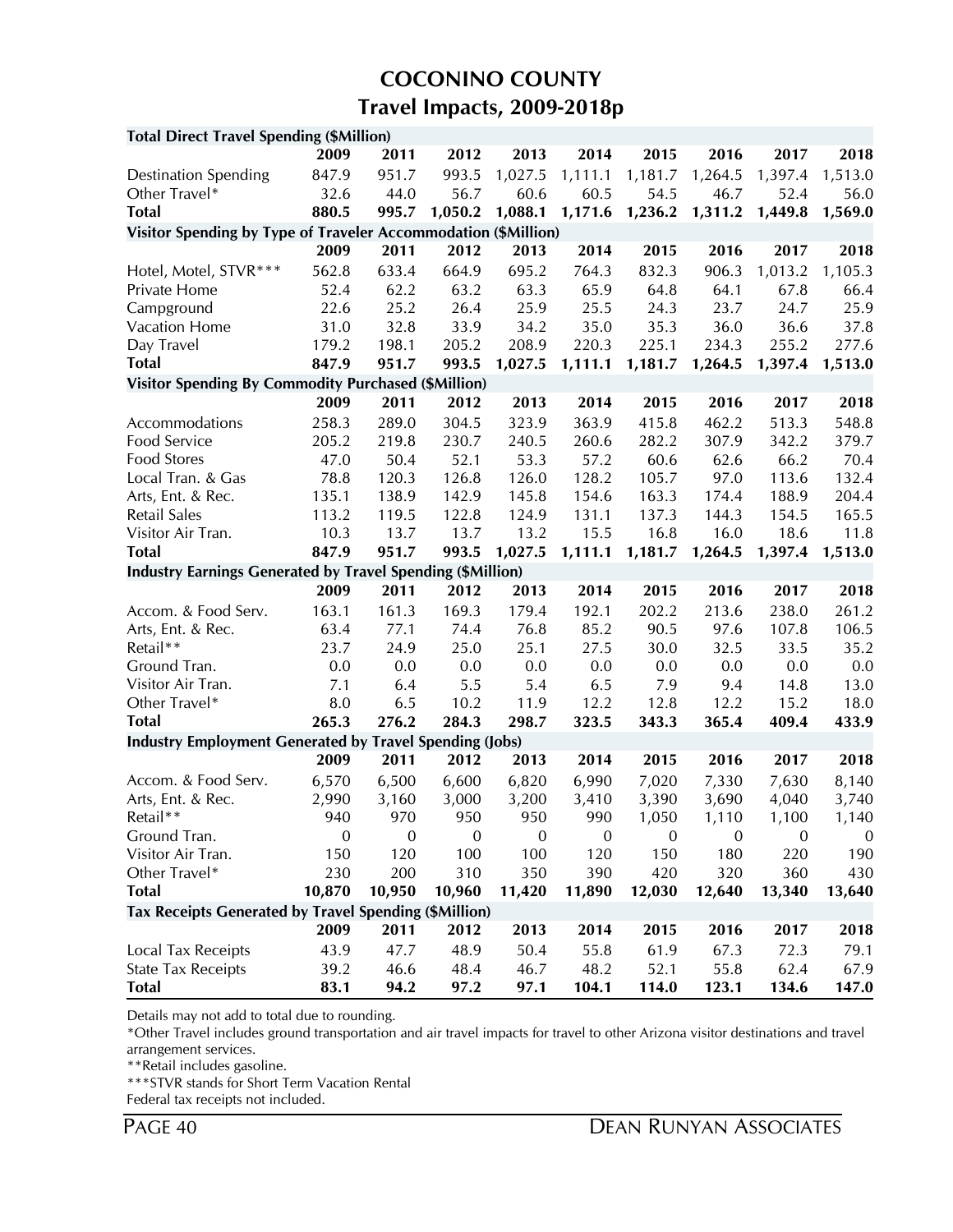## **GILA COUNTY Travel Impacts, 2009-2018p**

| <b>Total Direct Travel Spending (\$Million)</b>                   |                  |              |       |                  |                  |       |       |                  |                  |
|-------------------------------------------------------------------|------------------|--------------|-------|------------------|------------------|-------|-------|------------------|------------------|
|                                                                   | 2009             | 2011         | 2012  | 2013             | 2014             | 2015  | 2016  | 2017             | 2018             |
| <b>Destination Spending</b>                                       | 236.8            | 253.3        | 266.2 | 269.0            | 265.9            | 268.3 | 270.3 | 284.8            | 286.0            |
| Other Travel*                                                     | 8.5              | 12.3         | 12.5  | 12.6             | 12.4             | 9.5   | 8.3   | 9.5              | 10.5             |
| <b>Total</b>                                                      | 245.3            | 265.6        | 278.7 | 281.6            | 278.3            | 277.8 | 278.6 | 294.3            | 296.5            |
| Visitor Spending by Type of Traveler Accommodation (\$Million)    |                  |              |       |                  |                  |       |       |                  |                  |
|                                                                   | 2009             | 2011         | 2012  | 2013             | 2014             | 2015  | 2016  | 2017             | 2018             |
| Hotel, Motel, STVR***                                             | 38.2             | 39.6         | 47.4  | 50.6             | 48.9             | 53.5  | 56.4  | 64.8             | 62.9             |
| Private Home                                                      | 35.7             | 41.4         | 42.6  | 42.3             | 41.3             | 40.9  | 40.2  | 42.1             | 42.2             |
| Campground                                                        | 11.7             | 13.4         | 13.7  | 13.4             | 13.2             | 12.6  | 12.3  | 12.8             | 13.4             |
| <b>Vacation Home</b>                                              | 13.2             | 13.8         | 14.0  | 14.1             | 14.3             | 14.3  | 14.5  | 14.7             | 15.1             |
| Day Travel                                                        | 138.0            | 145.1        | 148.4 | 148.6            | 148.2            | 147.0 | 146.9 | 150.4            | 152.3            |
| <b>Total</b>                                                      | 236.8            | 253.3        | 266.2 | 269.0            | 265.9            | 268.3 | 270.3 | 284.8            | 286.0            |
| <b>Visitor Spending By Commodity Purchased (\$Million)</b>        |                  |              |       |                  |                  |       |       |                  |                  |
|                                                                   | 2009             | 2011         | 2012  | 2013             | 2014             | 2015  | 2016  | 2017             | 2018             |
| Accommodations                                                    | 16.3             | 16.5         | 18.7  | 19.6             | 20.0             | 22.4  | 23.9  | 27.1             | 26.6             |
| Food Service                                                      | 43.9             | 46.0         | 48.8  | 50.2             | 50.3             | 53.2  | 55.4  | 58.9             | 59.7             |
| Food Stores                                                       | 20.0             | 21.1         | 21.6  | 21.8             | 22.1             | 22.8  | 22.6  | 22.8             | 22.7             |
| Local Tran. & Gas                                                 | 24.2             | 36.2         | 38.2  | 37.3             | 35.5             | 28.5  | 24.6  | 27.4             | 29.5             |
| Arts, Ent. & Rec.                                                 | 100.0            | 100.3        | 104.6 | 105.8            | 104.4            | 107.3 | 109.6 | 113.8            | 113.2            |
| <b>Retail Sales</b>                                               | 32.3             | 33.3         | 34.2  | 34.3             | 33.6             | 34.1  | 34.2  | 34.8             | 34.4             |
| Visitor Air Tran.                                                 | 0.0              | 0.0          | 0.0   | 0.0              | 0.0              | 0.0   | 0.0   | 0.0              | 0.0              |
| <b>Total</b>                                                      | 236.8            | 253.3        | 266.2 | 269.0            | 265.9            | 268.3 | 270.3 | 284.8            | 286.0            |
| <b>Industry Earnings Generated by Travel Spending (\$Million)</b> |                  |              |       |                  |                  |       |       |                  |                  |
|                                                                   | 2009             | 2011         | 2012  | 2013             | 2014             | 2015  | 2016  | 2017             | 2018             |
| Accom. & Food Serv.                                               | 22.9             | 22.3         | 24.7  | 26.9             | 28.5             | 30.9  | 34.1  | 37.1             | 41.3             |
| Arts, Ent. & Rec.                                                 | 32.2             | 23.8         | 24.6  | 25.6             | 28.0             | 28.8  | 29.5  | 30.9             | 30.6             |
| Retail**                                                          | 7.9              | 8.1          | 8.1   | 8.0              | 8.2              | 8.7   | 9.0   | 9.3              | 9.4              |
| Ground Tran.                                                      | 0.0              | 0.0          | 0.0   | 0.0              | 0.0              | 0.0   | 0.0   | 0.0              | 0.0              |
| Visitor Air Tran.                                                 | 0.0              | 0.0          | 0.0   | 0.0              | 0.0              | 0.0   | 0.0   | 0.0              | 0.0              |
| Other Travel*                                                     | 0.5              | 0.4          | 0.4   | 0.5              | 0.5              | 0.4   | 0.5   | 0.5              | 0.5              |
| <b>Total</b>                                                      | 63.6             | 54.6         | 57.7  | 61.1             | 65.3             | 68.8  | 73.1  | 77.8             | 81.9             |
| <b>Industry Employment Generated by Travel Spending (Jobs)</b>    |                  |              |       |                  |                  |       |       |                  |                  |
|                                                                   | 2009             | 2011         | 2012  | 2013             | 2014             | 2015  | 2016  | 2017             | 2018             |
| Accom. & Food Serv.                                               | 1,130            | 1,110        | 1,170 | 1,240            | 1,300            | 1,380 | 1,500 | 1,510            | 1,590            |
| Arts, Ent. & Rec.                                                 | 1,450            | 1,220        | 1,150 | 1,050            | 1,030            | 1,000 | 1,040 | 1,020            | 930              |
| Retail**                                                          | 340              | 330          | 320   | 330              | 330              | 340   | 350   | 340              | 330              |
| Ground Tran.                                                      | $\boldsymbol{0}$ | 0            | 0     | $\boldsymbol{0}$ | $\boldsymbol{0}$ | 0     | 0     | $\boldsymbol{0}$ | $\boldsymbol{0}$ |
| Visitor Air Tran.                                                 | 0                | $\mathbf{0}$ | 0     | 0                | 0                | 0     | 0     | $\mathbf 0$      | $\boldsymbol{0}$ |
| Other Travel*                                                     | 30               | 20           | 20    | 20               | 20               | 20    | 20    | 20               | 20               |
| <b>Total</b>                                                      | 2,950            | 2,670        | 2,660 | 2,640            | 2,690            | 2,740 | 2,920 | 2,900            | 2,880            |
| <b>Tax Receipts Generated by Travel Spending (\$Million)</b>      |                  |              |       |                  |                  |       |       |                  |                  |
|                                                                   | 2009             | 2011         | 2012  | 2013             | 2014             | 2015  | 2016  | 2017             | 2018             |
| Local Tax Receipts                                                | 7.6              | 7.3          | 7.6   | 7.6              | 7.7              | 8.2   | 8.6   | 9.5              | 9.9              |
| <b>State Tax Receipts</b>                                         | 11.2             | 11.8         | 12.4  | 12.1             | 11.8             | 12.3  | 12.5  | 13.4             | 13.7             |
| <b>Total</b>                                                      | 18.8             | 19.1         | 20.0  | 19.8             | 19.5             | 20.5  | 21.1  | 22.8             | 23.6             |

Details may not add to total due to rounding.

\*Other Travel includes ground transportation and air travel impacts for travel to other Arizona visitor destinations and travel arrangement services.

\*\*Retail includes gasoline.

\*\*\*STVR stands for Short Term Vacation Rental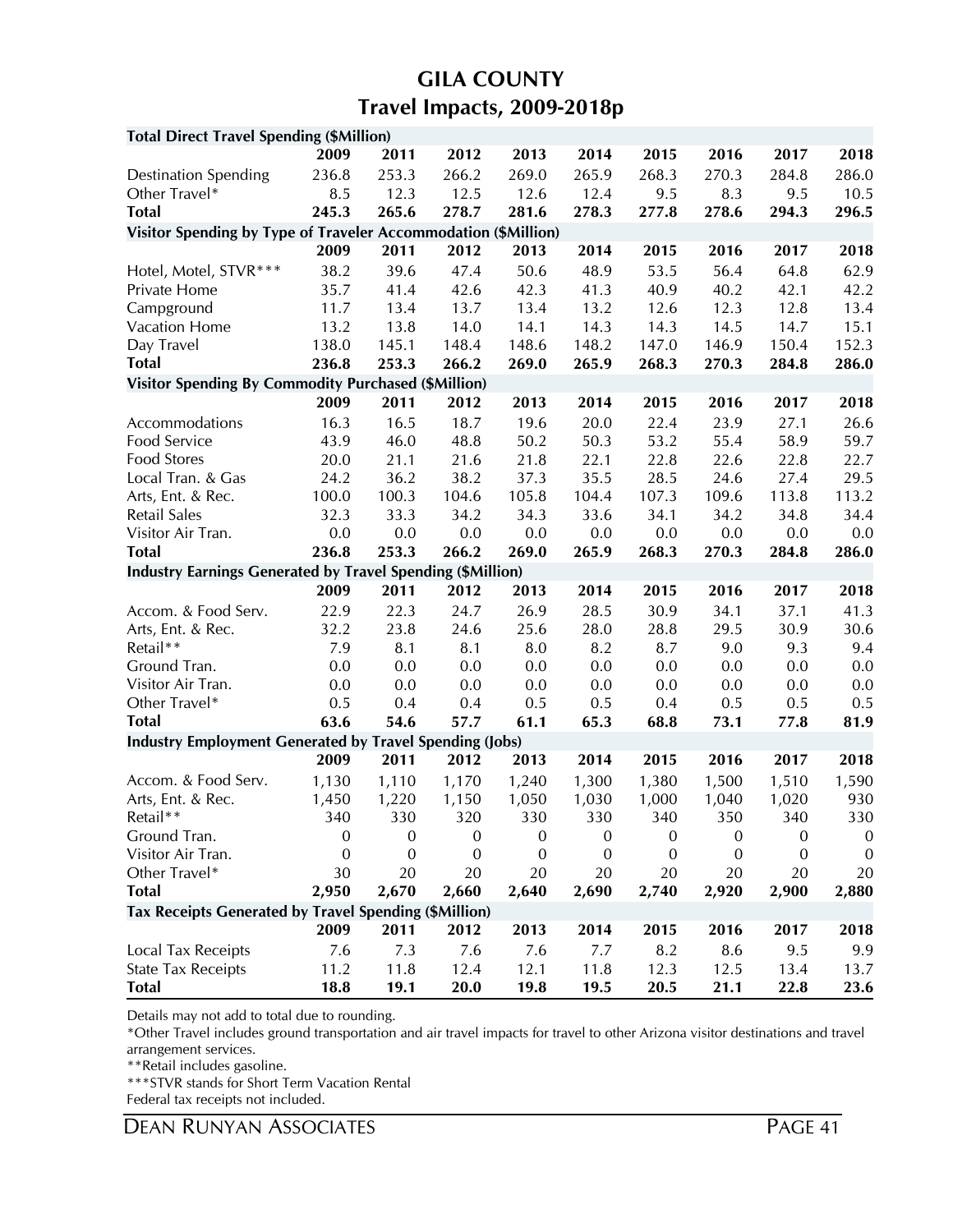# **GRAHAM COUNTY Travel Impacts, 2009-2018p**

| <b>Total Direct Travel Spending (\$Million)</b>                   |                  |                  |                |                  |                  |                  |                |                  |                  |
|-------------------------------------------------------------------|------------------|------------------|----------------|------------------|------------------|------------------|----------------|------------------|------------------|
|                                                                   | 2009             | 2011             | 2012           | 2013             | 2014             | 2015             | 2016           | 2017             | 2018             |
| <b>Destination Spending</b>                                       | 37.4             | 49.4             | 53.4           | 63.7             | 67.1             | 50.1             | 49.2           | 56.1             | 56.2             |
| Other Travel*                                                     | 6.0              | 8.9              | 9.0            | 9.0              | 9.0              | 6.8              | 5.8            | 6.7              | 7.5              |
| <b>Total</b>                                                      | 43.5             | 58.2             | 62.5           | 72.7             | 76.1             | 56.9             | 55.0           | 62.8             | 63.7             |
| Visitor Spending by Type of Traveler Accommodation (\$Million)    |                  |                  |                |                  |                  |                  |                |                  |                  |
|                                                                   | 2009             | 2011             | 2012           | 2013             | 2014             | 2015             | 2016           | 2017             | 2018             |
| Hotel, Motel, STVR***                                             | 14.0             | 21.2             | 25.1           | 34.7             | 37.5             | 23.7             | 23.0           | 28.2             | 27.8             |
| Private Home                                                      | 16.9             | 20.3             | 20.3           | 20.5             | 20.9             | 18.8             | 18.6           | 19.8             | 20.2             |
| Campground                                                        | 1.6              | 1.9              | 1.9            | 1.9              | 1.8              | 1.8              | 1.7            | 1.8              | 1.9              |
| <b>Vacation Home</b>                                              | 0.6              | 0.6              | 0.6            | 0.6              | 0.7              | 0.6              | 0.6            | 0.7              | 0.7              |
| Day Travel                                                        | 4.4              | 5.4              | 5.6            | 6.0              | 6.3              | 5.2              | 5.2            | 5.7              | 5.7              |
| <b>Total</b>                                                      | 37.4             | 49.4             | 53.4           | 63.7             | 67.1             | 50.1             | 49.2           | 56.1             | 56.2             |
| <b>Visitor Spending By Commodity Purchased (\$Million)</b>        |                  |                  |                |                  |                  |                  |                |                  |                  |
|                                                                   | 2009             | 2011             | 2012           | 2013             | 2014             | 2015             | 2016           | 2017             | 2018             |
| Accommodations                                                    | 5.3              | 7.4              | 9.0            | 13.2             | 13.7             | 8.4              | 8.3            | 10.5             | 10.3             |
| Food Service                                                      | 11.2             | 13.7             | 14.6           | 16.9             | 18.2             | 15.2             | 15.6           | 17.5             | 17.7             |
| Food Stores                                                       | 4.0              | 4.6              | 4.7            | 5.0              | 5.3              | 4.8              | 4.8            | 5.0              | 4.9              |
| Local Tran. & Gas                                                 | 5.9              | 9.7              | 10.2           | 10.8             | 10.8             | 7.3              | 6.3            | 7.4              | 7.9              |
| Arts, Ent. & Rec.                                                 | 3.1              | 3.6              | 3.7            | 4.2              | 4.5              | 3.7              | 3.7            | 4.0              | 4.0              |
| <b>Retail Sales</b>                                               | 7.9              | 10.3             | 11.2           | 13.6             | 14.6             | 10.7             | 10.5           | 11.8             | 11.5             |
| Visitor Air Tran.                                                 | 0.0              | 0.0              | 0.0            | 0.0              | 0.0              | 0.0              | 0.0            | 0.0              | 0.0              |
| <b>Total</b>                                                      | 37.4             | 49.4             | 53.4           | 63.7             | 67.1             | 50.1             | 49.2           | 56.1             | 56.2             |
| <b>Industry Earnings Generated by Travel Spending (\$Million)</b> |                  |                  |                |                  |                  |                  |                |                  |                  |
|                                                                   | 2009             | 2011             | 2012           | 2013             | 2014             | 2015             | 2016           | 2017             | 2018             |
| Accom. & Food Serv.                                               | 6.1              | 6.8              | 7.6            | 8.8              | 9.0              | 7.3              | 7.3            | 7.8              | 8.7              |
| Arts, Ent. & Rec.                                                 | 1.9              | 2.2              | 2.3            | 2.4              | 2.6              | 2.1              | 2.1            | 2.4              | 2.4              |
| Retail**                                                          | 1.8              | 2.2              | 2.2            | 2.5              | 2.8              | 2.3              | 2.3            | 2.5              | 2.5              |
| Ground Tran.                                                      | 0.0              | 0.0              | 0.0            | 0.0              | 0.0              | 0.0              | 0.0            | 0.0              | 0.0              |
| Visitor Air Tran.                                                 | 0.0              | 0.0              | 0.0            | 0.0              | 0.0              | 0.0              | 0.0            | 0.0              | 0.0              |
| Other Travel*                                                     | 0.4              | 0.4              | 0.4            | 0.4              | 0.4              | 0.3              | 0.3            | 0.4              | 0.4              |
| <b>Total</b>                                                      | 10.2             | 11.6             | 12.5           | 14.1             | 14.9             | 12.1             | 12.1           | 13.1             | 14.0             |
| <b>Industry Employment Generated by Travel Spending (Jobs)</b>    |                  |                  |                |                  |                  |                  |                |                  |                  |
|                                                                   | 2009             | 2011             | 2012           | 2013             | 2014             | 2015             | 2016           | 2017             | 2018             |
| Accom. & Food Serv.                                               | 430              | 430              | 470            | 550              | 540              | 420              | 410            | 400              | 440              |
| Arts, Ent. & Rec.                                                 | 360              | 370              | 380            | 390              | 400              | 320              | 300            | 370              | 370              |
| Retail**                                                          | 70               | 90               | 90             | 100              | 100              | 90               | 90             | 90               | 90               |
| Ground Tran.                                                      | $\boldsymbol{0}$ | $\boldsymbol{0}$ | 0              | 0                | $\boldsymbol{0}$ | $\boldsymbol{0}$ | 0              | $\boldsymbol{0}$ | $\boldsymbol{0}$ |
| Visitor Air Tran.                                                 | 0                | $\mathbf{0}$     | $\overline{0}$ | $\boldsymbol{0}$ | $\mathbf 0$      | 0                | $\overline{0}$ | 0                | $\boldsymbol{0}$ |
| Other Travel*                                                     | 20               | 20               | 20             | 20               | 20               | 10               | 10             | 20               | 20               |
| <b>Total</b>                                                      | 890              | 900              | 950            | 1,050            | 1,050            | 840              | 810            | 880              | 910              |
| <b>Tax Receipts Generated by Travel Spending (\$Million)</b>      |                  |                  |                |                  |                  |                  |                |                  |                  |
|                                                                   | 2009             | 2011             | 2012           | 2013             | 2014             | 2015             | 2016           | 2017             | 2018             |
| Local Tax Receipts                                                | 1.6              | 2.0              | 2.3            | 2.9              | 3.1              | 2.2              | 2.2            | 2.6              | 2.7              |
| <b>State Tax Receipts</b>                                         | 2.2              | 2.8              | 3.0            | 3.3              | 3.3              | 2.7              | 2.7            | 2.9              | 3.0              |
| <b>Total</b>                                                      | 3.8              | 4.9              | 5.3            | 6.2              | 6.4              | 4.9              | 4.9            | 5.6              | 5.7              |

Details may not add to total due to rounding.

\*Other Travel includes ground transportation and air travel impacts for travel to other Arizona visitor destinations and travel arrangement services.

\*\*Retail includes gasoline.

\*\*\*STVR stands for Short Term Vacation Rental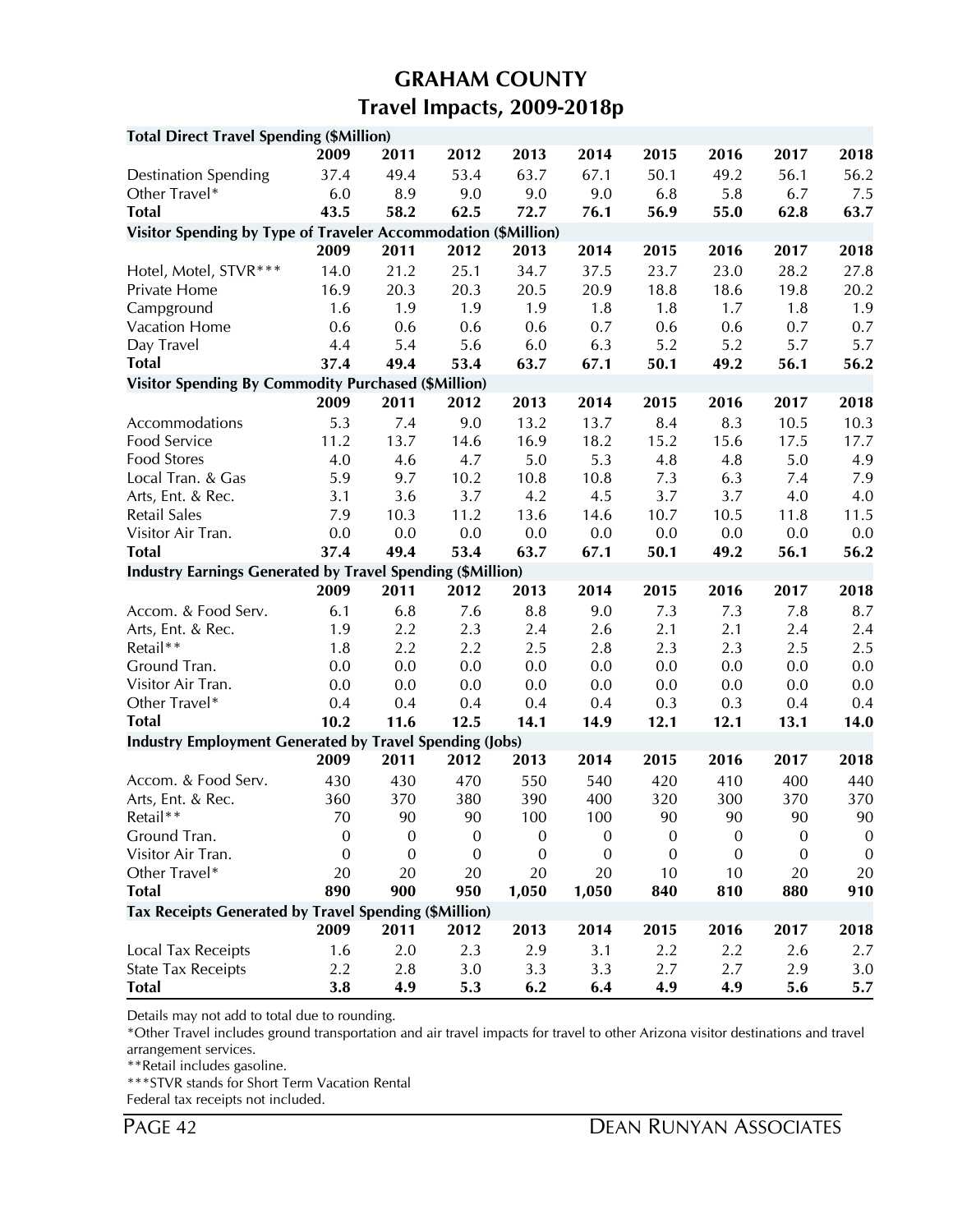### **GREENLEE COUNTY Travel Impacts, 2009-2018p**

| <b>Total Direct Travel Spending (\$Million)</b>                   |            |          |             |                  |                  |             |                  |                  |                  |
|-------------------------------------------------------------------|------------|----------|-------------|------------------|------------------|-------------|------------------|------------------|------------------|
|                                                                   | 2009       | 2011     | 2012        | 2013             | 2014             | 2015        | 2016             | 2017             | 2018             |
| <b>Destination Spending</b>                                       | 7.7        | 10.2     | 11.0        | 12.8             | 13.7             | 10.7        | 10.6             | 11.8             | 11.8             |
| Other Travel*                                                     | 1.3        | 2.0      | 2.1         | 2.0              | 2.1              | 1.7         | 1.5              | 1.6              | 1.8              |
| <b>Total</b>                                                      | 9.1        | 12.2     | 13.1        | 14.9             | 15.8             | 12.4        | 12.1             | 13.4             | 13.6             |
| Visitor Spending by Type of Traveler Accommodation (\$Million)    |            |          |             |                  |                  |             |                  |                  |                  |
|                                                                   | 2009       | 2011     | 2012        | 2013             | 2014             | 2015        | 2016             | 2017             | 2018             |
| Hotel, Motel, STVR***                                             | 2.5        | 3.9      | 4.5         | 6.2              | 6.7              | 4.3         | 4.1              | 5.0              | 5.0              |
| Private Home                                                      | 3.9        | 4.7      | 4.8         | 4.9              | 5.1              | 4.8         | 4.8              | 5.0              | 5.0              |
| Campground                                                        | 0.2        | 0.2      | 0.2         | 0.2              | 0.2              | 0.2         | 0.2              | 0.2              | 0.2              |
| Vacation Home                                                     | 0.2        | 0.2      | 0.3         | 0.3              | 0.3              | 0.3         | 0.3              | 0.3              | 0.3              |
| Day Travel                                                        | 1.0        | 1.2      | 1.2         | 1.3              | 1.4              | 1.2         | 1.2              | 1.3              | 1.3              |
| <b>Total</b>                                                      | 7.7        | 10.2     | 11.0        | 12.8             | 13.7             | 10.7        | 10.6             | 11.8             | 11.8             |
| <b>Visitor Spending By Commodity Purchased (\$Million)</b>        |            |          |             |                  |                  |             |                  |                  |                  |
|                                                                   | 2009       | 2011     | 2012        | 2013             | 2014             | 2015        | 2016             | 2017             | 2018             |
| Accommodations                                                    | 0.9        | 1.3      | 1.6         | 2.3              | 2.3              | 1.5         | 1.4              | 1.8              | 1.8              |
| Food Service                                                      | 2.4        | 2.9      | 3.1         | 3.6              | 3.9              | 3.4         | 3.5              | 3.9              | 3.9              |
| Food Stores                                                       | 0.9        | 1.0      | 1.0         | 1.1              | 1.2              | 1.1         | 1.1              | 1.2              | 1.1              |
| Local Tran. & Gas                                                 | 1.3        | 2.1      | 2.2         | 2.3              | 2.4              | 1.7         | 1.5              | 1.7              | 1.8              |
| Arts, Ent. & Rec.                                                 | 0.7        | 0.8      | 0.8         | 0.9              | 1.0              | $0.8\,$     | 0.8              | 0.9              | 0.9              |
| <b>Retail Sales</b>                                               | 1.6        | 2.1      | 2.3         | 2.7              | 2.9              | 2.2         | 2.2              | 2.4              | 2.3              |
| Visitor Air Tran.                                                 | 0.0        | 0.0      | 0.0         | 0.0              | 0.0              | 0.0         | 0.0              | 0.0              | 0.0              |
| <b>Total</b>                                                      | 7.7        | 10.2     | 11.0        | 12.8             | 13.7             | 10.7        | 10.6             | 11.8             | 11.8             |
| <b>Industry Earnings Generated by Travel Spending (\$Million)</b> |            |          |             |                  |                  |             |                  |                  |                  |
|                                                                   | 2009       | 2011     | 2012        | 2013             | 2014             | 2015        | 2016             | 2017             | 2018             |
| Accom. & Food Serv.                                               | 1.2        | 1.4      | 1.5         | 1.9              | 2.0              | 1.6         | 1.1              | 1.3              | 1.2              |
| Arts, Ent. & Rec.                                                 | 0.3        | 0.3      | 0.3         | 0.4              | 0.4              | 0.4         | 0.4              | 0.4              | 0.4              |
| Retail**                                                          | 0.4        | 0.5      | 0.5         | 0.6              | 0.7              | 0.6         | 0.6              | 0.6              | 0.6              |
| Ground Tran.                                                      | 0.0        | 0.0      | 0.0         | 0.0              | 0.0              | 0.0         | 0.0              | 0.0              | 0.0              |
| Visitor Air Tran.                                                 | 0.0        | 0.0      | 0.0         | 0.0              | 0.0              | 0.0         | 0.0              | 0.0              | 0.0              |
| Other Travel*                                                     | 0.1        | 0.1      | 0.1         | 0.1              | 0.1              | 0.1         | 0.1              | 0.1              | 0.1              |
| <b>Total</b>                                                      | 1.9        | 2.3      | 2.5         | 3.0              | 3.1              | 2.6         | 2.1              | 2.4              | 2.3              |
| <b>Industry Employment Generated by Travel Spending (Jobs)</b>    |            |          |             |                  |                  |             |                  |                  |                  |
|                                                                   | 2009       | 2011     | 2012        | 2013             | 2014             | 2015        | 2016             | 2017             | 2018             |
| Accom. & Food Serv.                                               | 90         | 90       | 100         | 110              | 110              | 100         | 60               | 70               | 70               |
| Arts, Ent. & Rec.                                                 | 10         | 10       | 10          | 10               | 20               | 10          | 10               | 20               | 20               |
| Retail**                                                          | 20         | 20       | 20          | 20               | 30               | 20          | 20               | 20               | 20               |
| Ground Tran.                                                      | 0          | 0        | $\mathbf 0$ | $\boldsymbol{0}$ | $\boldsymbol{0}$ | $\mathbf 0$ | $\boldsymbol{0}$ | $\boldsymbol{0}$ | $\boldsymbol{0}$ |
| Visitor Air Tran.                                                 | 0          | 0        | 0           | $\mathbf 0$      | 0                | 0           | $\mathbf{0}$     | 0                | $\boldsymbol{0}$ |
| Other Travel*                                                     | 10         | $\Omega$ | 0           | $\boldsymbol{0}$ | 10               | 10          | 10               | 10               | 10               |
| <b>Total</b>                                                      | 120        | 130      | 140         | 150              | 160              | 140         | 110              | 110              | 110              |
| <b>Tax Receipts Generated by Travel Spending (\$Million)</b>      | 2009       | 2011     |             |                  | 2014             |             |                  |                  |                  |
|                                                                   |            |          | 2012        | 2013             |                  | 2015        | 2016             | 2017             | 2018             |
| Local Tax Receipts                                                | 0.2        | 0.2      | 0.2         | 0.3              | 0.3              | 0.2         | 0.2              | 0.2              | 0.2              |
| <b>State Tax Receipts</b>                                         | 0.5<br>0.7 | 0.6      | 0.7         | 0.7              | 0.7              | 0.6         | 0.6              | 0.7              | 0.7              |
| <b>Total</b>                                                      |            | 0.8      | 0.9         | 1.0              | 1.0              | 0.9         | 0.8              | 0.9              | 0.9              |

Details may not add to total due to rounding.

\*Other Travel includes ground transportation and air travel impacts for travel to other Arizona visitor destinations and travel arrangement services.

\*\*Retail includes gasoline.

\*\*\*STVR stands for Short Term Vacation Rental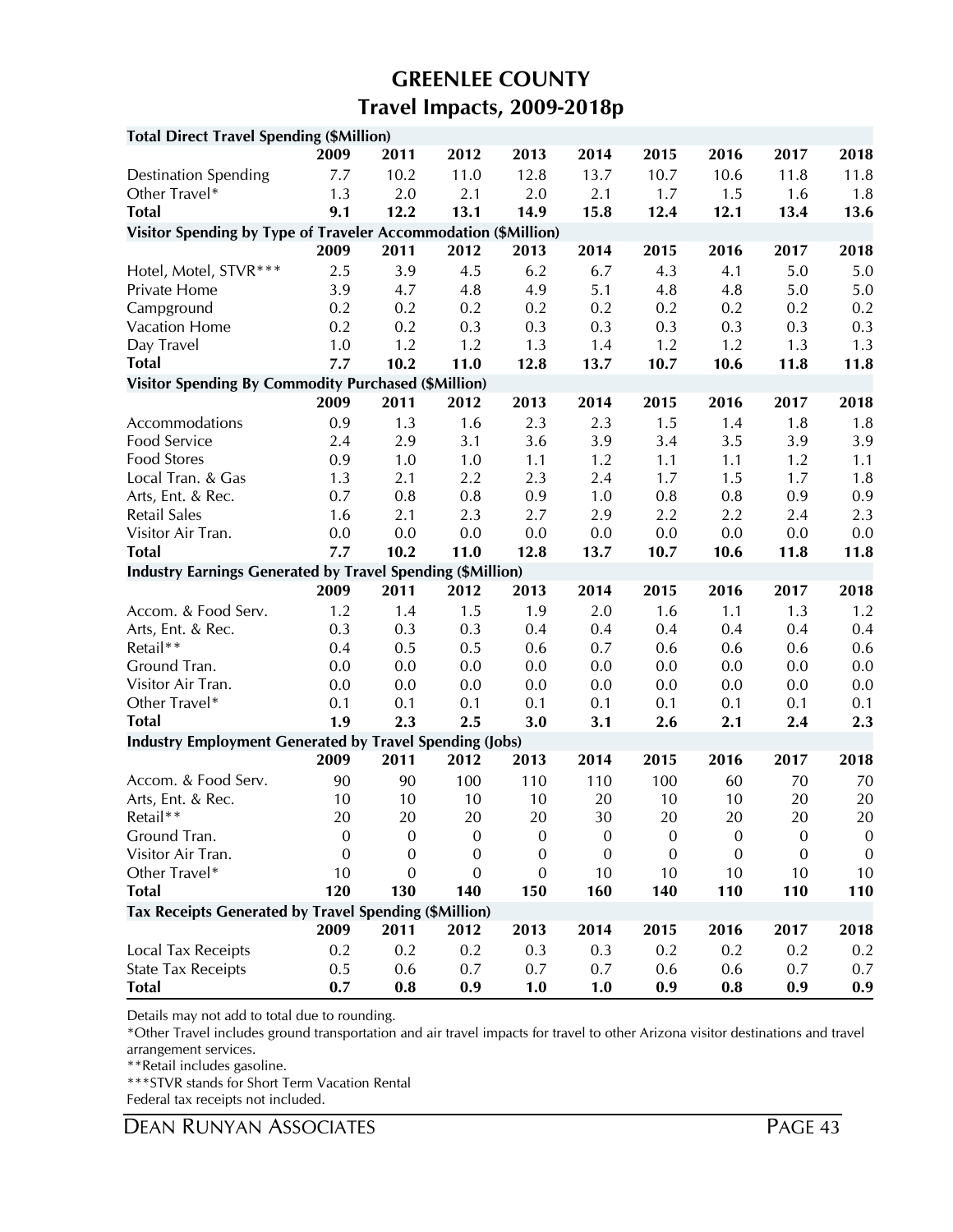# **LA PAZ COUNTY Travel Impacts, 2009-2018p**

| <b>Total Direct Travel Spending (\$Million)</b>                   |                  |       |                  |                  |                  |                  |                  |             |                  |
|-------------------------------------------------------------------|------------------|-------|------------------|------------------|------------------|------------------|------------------|-------------|------------------|
|                                                                   | 2009             | 2011  | 2012             | 2013             | 2014             | 2015             | 2016             | 2017        | 2018             |
| <b>Destination Spending</b>                                       | 127.2            | 134.6 | 137.6            | 139.2            | 136.0            | 136.0            | 136.3            | 142.2       | 159.6            |
| Other Travel*                                                     | 3.1              | 4.7   | 4.8              | 4.7              | 4.6              | 3.6              | 3.1              | 3.5         | 4.0              |
| <b>Total</b>                                                      | 130.3            | 139.3 | 142.4            | 143.9            | 140.6            | 139.6            | 139.4            | 145.7       | 163.7            |
| Visitor Spending by Type of Traveler Accommodation (\$Million)    |                  |       |                  |                  |                  |                  |                  |             |                  |
|                                                                   | 2009             | 2011  | 2012             | 2013             | 2014             | 2015             | 2016             | 2017        | 2018             |
| Hotel, Motel, STVR***                                             | 8.1              | 6.9   | 8.3              | 10.2             | 8.8              | 10.3             | 11.0             | 12.9        | 23.8             |
| Private Home                                                      | 14.4             | 16.5  | 16.4             | 16.4             | 15.6             | 15.6             | 15.3             | 16.2        | 17.2             |
| Campground                                                        | 29.6             | 31.9  | 32.5             | 31.9             | 31.4             | 30.6             | 30.4             | 31.3        | 32.5             |
| Vacation Home                                                     | 16.1             | 16.9  | 17.1             | 17.3             | 17.5             | 17.3             | 17.6             | 18.1        | 18.9             |
| Day Travel                                                        | 59.1             | 62.4  | 63.3             | 63.5             | 62.8             | 62.1             | 62.0             | 63.7        | 67.3             |
| <b>Total</b>                                                      | 127.2            | 134.6 | 137.6            | 139.2            | 136.0            | 136.0            | 136.3            | 142.2       | 159.6            |
| <b>Visitor Spending By Commodity Purchased (\$Million)</b>        |                  |       |                  |                  |                  |                  |                  |             |                  |
|                                                                   | 2009             | 2011  | 2012             | 2013             | 2014             | 2015             | 2016             | 2017        | 2018             |
| Accommodations                                                    | 9.8              | 9.6   | 10.1             | 10.8             | 10.6             | 11.4             | 11.9             | 12.7        | 16.7             |
| <b>Food Service</b>                                               | 23.9             | 24.5  | 25.3             | 26.2             | 25.9             | 27.4             | 28.5             | 30.2        | 34.5             |
| Food Stores                                                       | 12.5             | 13.0  | 13.2             | 13.3             | 13.4             | 13.8             | 13.7             | 13.8        | 14.5             |
| Local Tran. & Gas                                                 | 14.4             | 21.3  | 22.0             | 21.5             | 20.2             | 16.2             | 14.0             | 15.6        | 18.1             |
| Arts, Ent. & Rec.                                                 | 48.4             | 47.7  | 48.4             | 48.8             | 47.8             | 48.8             | 49.8             | 51.1        | 55.8             |
| <b>Retail Sales</b>                                               | 18.1             | 18.4  | 18.5             | 18.6             | 18.1             | 18.4             | 18.4             | 18.7        | 20.1             |
| Visitor Air Tran.                                                 | 0.0              | 0.0   | 0.0              | 0.0              | 0.0              | 0.0              | 0.0              | 0.0         | 0.0              |
| <b>Total</b>                                                      | 127.2            | 134.6 | 137.6            | 139.2            | 136.0            | 136.0            | 136.3            | 142.2       | 159.6            |
| <b>Industry Earnings Generated by Travel Spending (\$Million)</b> |                  |       |                  |                  |                  |                  |                  |             |                  |
|                                                                   | 2009             | 2011  | 2012             | 2013             | 2014             | 2015             | 2016             | 2017        | 2018             |
| Accom. & Food Serv.                                               | 10.3             | 12.5  | 12.5             | 13.4             | 13.3             | 13.6             | 13.3             | 14.2        | 17.0             |
| Arts, Ent. & Rec.                                                 | 14.3             | 14.2  | 14.4             | 14.8             | 15.1             | 15.5             | 15.9             | 16.5        | 18.2             |
| Retail**                                                          | 4.4              | 4.4   | 4.3              | 4.3              | 4.4              | 4.6              | 4.8              | 4.9         | 5.4              |
| Ground Tran.                                                      | 0.0              | 0.0   | 0.0              | 0.0              | 0.0              | 0.0              | 0.0              | 0.0         | 0.0              |
| Visitor Air Tran.                                                 | 0.0              | 0.0   | 0.0              | 0.0              | 0.0              | 0.0              | 0.0              | 0.0         | 0.0              |
| Other Travel*                                                     | 0.1              | 0.1   | 0.1              | 0.1              | 0.1              | 0.1              | 0.2              | 0.2         | 0.2              |
| <b>Total</b>                                                      | 29.1             | 31.3  | 31.3             | 32.6             | 32.9             | 33.9             | 34.1             | 35.8        | 40.8             |
| <b>Industry Employment Generated by Travel Spending (Jobs)</b>    |                  |       |                  |                  |                  |                  |                  |             |                  |
|                                                                   | 2009             | 2011  | 2012             | 2013             | 2014             | 2015             | 2016             | 2017        | 2018             |
| Accom. & Food Serv.                                               | 550              | 650   | 650              | 700              | 690              | 670              | 670              | 650         | 730              |
| Arts, Ent. & Rec.                                                 | 480              | 470   | 480              | 500              | 510              | 480              | 490              | 470         | 490              |
| Retail**                                                          | 190              | 190   | 180              | 180              | 170              | 180              | 190              | 180         | 190              |
| Ground Tran.                                                      | $\boldsymbol{0}$ | 0     | $\boldsymbol{0}$ | $\boldsymbol{0}$ | $\boldsymbol{0}$ | $\boldsymbol{0}$ | $\boldsymbol{0}$ | $\mathbf 0$ | $\boldsymbol{0}$ |
| Visitor Air Tran.                                                 | 0                | 0     | 0                | 0                | $\mathbf 0$      | 0                | 0                | 0           | $\mathbf 0$      |
| Other Travel*                                                     | 10               | 10    | 10               | 10               | 10               | 10               | 10               | 10          | 10               |
| <b>Total</b>                                                      | 1,230            | 1,320 | 1,310            | 1,380            | 1,380            | 1,330            | 1,350            | 1,300       | 1,410            |
| Tax Receipts Generated by Travel Spending (\$Million)             |                  |       |                  |                  |                  |                  |                  |             |                  |
|                                                                   | 2009             | 2011  | 2012             | 2013             | 2014             | 2015             | 2016             | 2017        | 2018             |
| Local Tax Receipts                                                | 4.2              | 4.3   | 4.4              | 4.3              | 4.2              | 4.4              | 4.5              | 5.3         | 6.2              |
| <b>State Tax Receipts</b>                                         | 5.7              | 6.2   | 6.3              | 6.2              | 5.9              | 6.1              | 6.1              | 6.4         | 7.2              |
| <b>Total</b>                                                      | 9.9              | 10.6  | 10.7             | 10.6             | 10.1             | 10.5             | 10.6             | 11.6        | 13.5             |

Details may not add to total due to rounding.

\*Other Travel includes ground transportation and air travel impacts for travel to other Arizona visitor destinations and travel arrangement services.

\*\*Retail includes gasoline.

\*\*\*STVR stands for Short Term Vacation Rental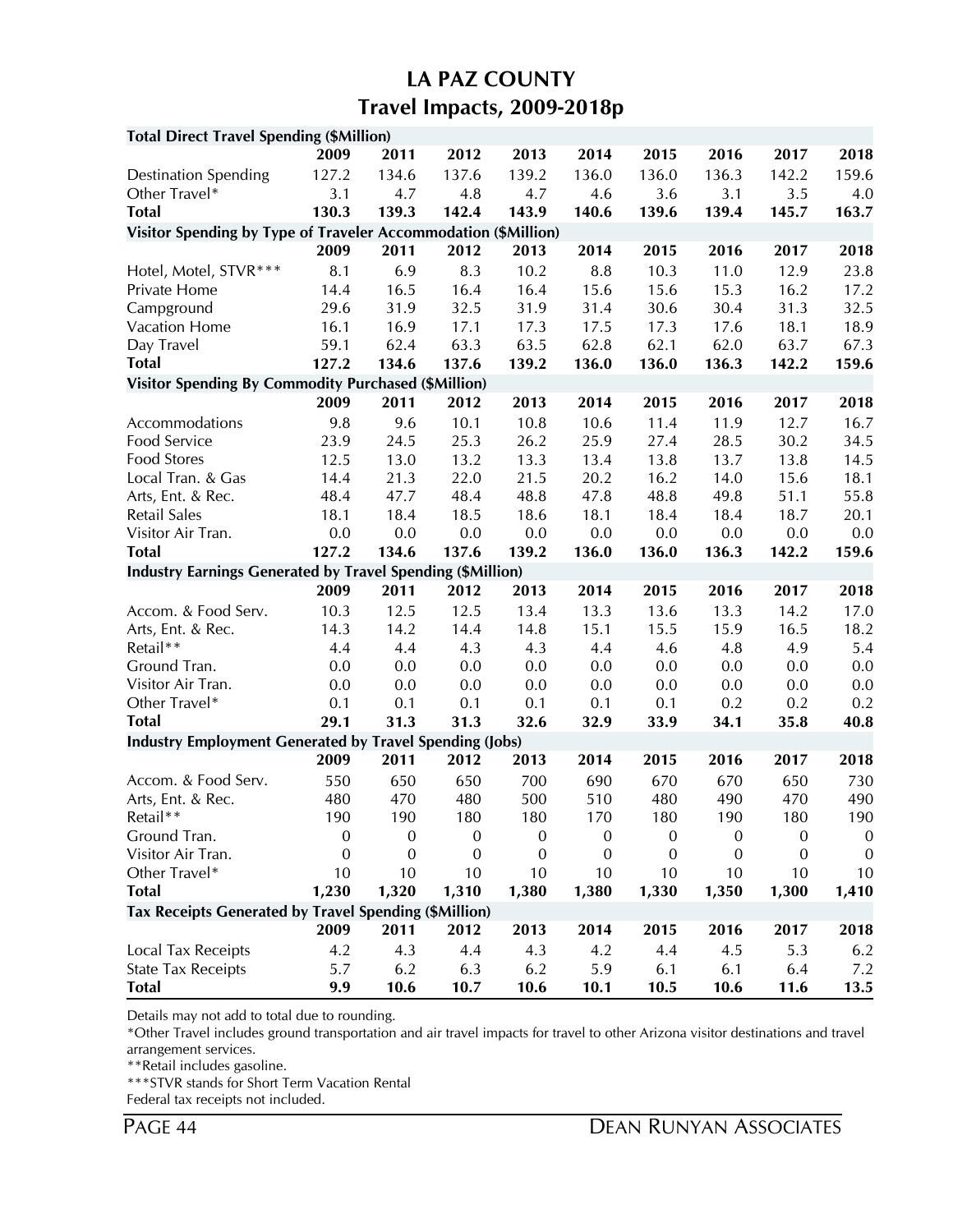### **MARICOPA COUNTY Travel Impacts, 2009-2018p**

| <b>Total Direct Travel Spending (\$Million)</b>                   |        |        |        |        |        |        |        |                                |        |
|-------------------------------------------------------------------|--------|--------|--------|--------|--------|--------|--------|--------------------------------|--------|
|                                                                   | 2009   | 2011   | 2012   | 2013   | 2014   | 2015   | 2016   | 2017                           | 2018   |
| <b>Destination Spending</b>                                       | 7,545  | 8,586  | 8,756  | 9,051  | 9,585  | 10,071 | 10,383 | 10,963                         | 11,971 |
| Other Travel*                                                     | 2,111  | 2,645  | 2,838  | 2,966  | 3,035  | 2,925  | 2,873  | 3,057                          | 3,345  |
| <b>Total</b>                                                      | 9,656  | 11,232 | 11,594 | 12,017 | 12,620 | 12,995 | 13,255 | 14,020                         | 15,316 |
| Visitor Spending by Type of Traveler Accommodation (\$Million)    |        |        |        |        |        |        |        |                                |        |
|                                                                   | 2009   | 2011   | 2012   | 2013   | 2014   | 2015   | 2016   | 2017                           | 2018   |
| Hotel, Motel, STVR***                                             | 3,975  | 4,535  | 4,657  | 4,839  | 5,178  | 5,575  | 5,803  | 6,170                          | 6,835  |
| Private Home                                                      | 2,085  | 2,370  | 2,381  | 2,451  | 2,568  | 2,648  | 2,699  | 2,821                          | 3,015  |
| Campground                                                        | 223    | 243    | 245    | 253    | 271    | 267    | 269    | 279                            | 296    |
| Vacation Home                                                     | 252    | 268    | 278    | 284    | 294    | 299    | 308    | 317                            | 331    |
| Day Travel                                                        | 1,009  | 1,170  | 1,195  | 1,223  | 1,273  | 1,281  | 1,304  | 1,376                          | 1,494  |
| <b>Total</b>                                                      | 7,545  | 8,586  | 8,756  | 9,051  | 9,585  | 10,071 | 10,383 | 10,963                         | 11,971 |
| <b>Visitor Spending By Commodity Purchased (\$Million)</b>        |        |        |        |        |        |        |        |                                |        |
|                                                                   | 2009   | 2011   | 2012   | 2013   | 2014   | 2015   | 2016   | 2017                           | 2018   |
| Accommodations                                                    | 1,337  | 1,479  | 1,526  | 1,600  | 1,751  | 1,979  | 2,066  | 2,211                          | 2,459  |
| Food Service                                                      | 1,717  | 1,917  | 1,984  | 2,070  | 2,200  | 2,348  | 2,499  | 2,663                          | 2,930  |
| Food Stores                                                       | 263    | 289    | 294    | 303    | 323    | 339    | 344    | 351                            | 370    |
| Local Tran. & Gas                                                 | 898    | 1,175  | 1,204  | 1,224  | 1,261  | 1,165  | 1,139  | 1,222                          | 1,364  |
| Arts, Ent. & Rec.                                                 | 1,044  | 1,116  | 1,132  | 1,156  | 1,203  | 1,252  | 1,305  | 1,356                          | 1,453  |
| <b>Retail Sales</b>                                               | 1,131  | 1,246  | 1,262  | 1,286  | 1,327  | 1,371  | 1,407  | 1,449                          | 1,541  |
| Visitor Air Tran.                                                 | 1,155  | 1,363  | 1,353  | 1,411  | 1,520  | 1,618  | 1,623  | 1,711                          | 1,853  |
| <b>Total</b>                                                      | 7,545  | 8,586  | 8,756  | 9,051  | 9,585  | 10,071 | 10,383 | 10,963                         | 11,971 |
| <b>Industry Earnings Generated by Travel Spending (\$Million)</b> |        |        |        |        |        |        |        |                                |        |
|                                                                   | 2009   | 2011   | 2012   | 2013   | 2014   | 2015   | 2016   | 2017                           | 2018   |
| Accom. & Food Serv.                                               | 1,147  | 1,214  | 1,248  | 1,319  | 1,395  | 1,487  | 1,544  | 1,663                          | 1,806  |
| Arts, Ent. & Rec.                                                 | 491    | 517    | 556    | 585    | 637    | 666    | 701    | 743                            | 818    |
| Retail**                                                          | 188    | 208    | 206    | 207    | 224    | 241    | 256    | 265                            | 282    |
| Ground Tran.                                                      | 108    | 116    | 119    | 120    | 129    | 139    | 149    | 170                            | 183    |
| Visitor Air Tran.                                                 | 532    | 612    | 602    | 602    | 610    | 684    | 693    | 764                            | 789    |
| Other Travel*                                                     | 702    | 792    | 851    | 890    | 889    | 944    | 968    | 1,031                          | 1,083  |
| <b>Total</b>                                                      | 3,168  | 3,460  | 3,582  | 3,723  | 3,884  | 4,162  | 4,310  | 4,635                          | 4,961  |
| <b>Industry Employment Generated by Travel Spending (Jobs)</b>    |        |        |        |        |        |        |        |                                |        |
|                                                                   | 2009   | 2011   | 2012   | 2013   | 2014   | 2015   | 2016   | 2017                           | 2018   |
| Accom. & Food Serv.                                               | 40,620 | 41,370 | 41,710 | 43,650 | 45,010 | 46,470 | 47,530 | 48,800                         | 50,750 |
| Arts, Ent. & Rec.                                                 | 15,440 | 15,960 | 16,560 | 17,510 | 18,710 | 20,000 | 20,020 | 20,750                         | 22,330 |
| Retail**                                                          | 5,730  | 5,940  | 5,910  | 6,070  | 6,390  | 6,750  | 7,050  | 7,120                          | 7,240  |
| Ground Tran.                                                      | 2,840  | 2,920  | 2,970  | 3,040  | 3,160  | 3,320  | 3,600  | 4,030                          | 4,130  |
| Visitor Air Tran.                                                 | 7,000  | 7,040  | 7,160  | 7,000  | 7,300  | 7,720  | 7,820  | 8,010                          | 8,360  |
| Other Travel*                                                     | 11,930 | 12,210 | 13,170 | 12,890 | 13,960 | 14,930 | 15,250 | 15,090                         | 14,860 |
| <b>Total</b>                                                      | 83,550 | 85,430 | 87,480 | 90,160 | 94,530 |        |        | 99,180 101,270 103,800 107,660 |        |
| Tax Receipts Generated by Travel Spending (\$Million)             |        |        |        |        |        |        |        |                                |        |
|                                                                   | 2009   | 2011   | 2012   | 2013   | 2014   | 2015   | 2016   | 2017                           | 2018   |
| Local Tax Receipts                                                | 430    | 472    | 476    | 495    | 516    | 565    | 590    | 640                            | 773    |
| <b>State Tax Receipts</b>                                         | 382    | 461    | 473    | 467    | 463    | 492    | 507    | 549                            | 602    |
| <b>Total</b>                                                      | 812    | 933    | 949    | 962    | 979    | 1,057  | 1,098  | 1,189                          | 1,375  |

Details may not add to total due to rounding.

\*Other Travel includes ground transportation and air travel impacts for travel to other Arizona visitor destinations and travel arrangement services.

\*\*Retail includes gasoline.

\*\*\*STVR stands for Short Term Vacation Rental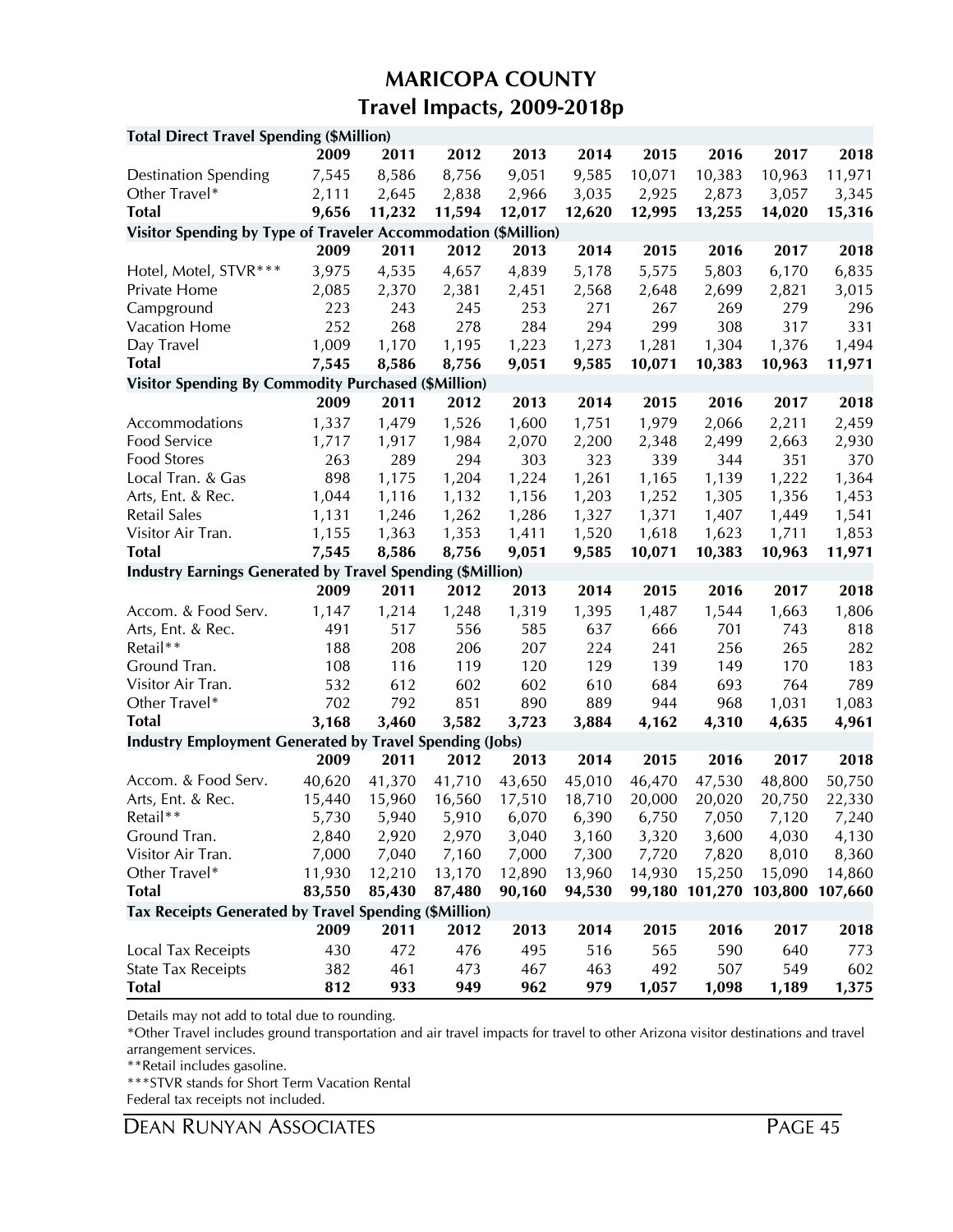# **MOHAVE COUNTY Travel Impacts, 2009-2018p**

| <b>Total Direct Travel Spending (\$Million)</b>                   |                  |                  |                |             |                  |                  |                  |             |                  |
|-------------------------------------------------------------------|------------------|------------------|----------------|-------------|------------------|------------------|------------------|-------------|------------------|
|                                                                   | 2009             | 2011             | 2012           | 2013        | 2014             | 2015             | 2016             | 2017        | 2018             |
| <b>Destination Spending</b>                                       | 427.4            | 466.8            | 473.6          | 497.1       | 494.5            | 483.6            | 490.3            | 541.2       | 569.1            |
| Other Travel*                                                     | 58.7             | 78.3             | 80.4           | 83.3        | 86.3             | 40.7             | 38.9             | 58.3        | 60.4             |
| <b>Total</b>                                                      | 486.0            | 545.1            | 554.0          | 580.4       | 580.8            | 524.3            | 529.2            | 599.5       | 629.5            |
| Visitor Spending by Type of Traveler Accommodation (\$Million)    |                  |                  |                |             |                  |                  |                  |             |                  |
|                                                                   | 2009             | 2011             | 2012           | 2013        | 2014             | 2015             | 2016             | 2017        | 2018             |
| Hotel, Motel, STVR***                                             | 107.0            | 119.5            | 120.0          | 124.7       | 132.6            | 137.2            | 144.9            | 162.7       | 182.8            |
| Private Home                                                      | 143.9            | 157.5            | 160.8          | 173.5       | 165.5            | 155.2            | 153.8            | 173.2       | 174.2            |
| Campground                                                        | 19.4             | 22.1             | 22.6           | 22.2        | 21.8             | 20.8             | 20.4             | 21.2        | 22.2             |
| <b>Vacation Home</b>                                              | 37.0             | 39.5             | 40.4           | 40.6        | 41.3             | 41.5             | 42.0             | 43.1        | 44.4             |
| Day Travel                                                        | 120.1            | 128.2            | 129.8          | 136.1       | 133.2            | 128.9            | 129.3            | 141.2       | 145.6            |
| <b>Total</b>                                                      | 427.4            | 466.8            | 473.6          | 497.1       | 494.5            | 483.6            | 490.3            | 541.2       | 569.1            |
| <b>Visitor Spending By Commodity Purchased (\$Million)</b>        |                  |                  |                |             |                  |                  |                  |             |                  |
|                                                                   | 2009             | 2011             | 2012           | 2013        | 2014             | 2015             | 2016             | 2017        | 2018             |
| Accommodations                                                    | 52.7             | 56.2             | 56.5           | 58.7        | 64.0             | 69.3             | 74.8             | 82.8        | 89.5             |
| Food Service                                                      | 121.8            | 126.4            | 129.4          | 138.7       | 139.3            | 142.4            | 149.3            | 166.3       | 175.5            |
| Food Stores                                                       | 42.0             | 43.5             | 44.1           | 46.7        | 46.5             | 46.8             | 46.8             | 50.0        | 50.3             |
| Local Tran. & Gas                                                 | 59.1             | 87.1             | 89.7           | 92.2        | 86.8             | 67.7             | 58.8             | 69.4        | 76.4             |
| Arts, Ent. & Rec.                                                 | 81.7             | 81.8             | 82.0           | 85.7        | 84.7             | 84.8             | 87.2             | 94.3        | 97.5             |
| <b>Retail Sales</b>                                               | 70.0             | 71.7             | 71.9           | 75.1        | 73.2             | 72.6             | 73.3             | 78.6        | 80.0             |
| Visitor Air Tran.                                                 | 0.0              | 0.0              | 0.0            | 0.0         | 0.0              | 0.0              | 0.0              | 0.0         | 0.0              |
| <b>Total</b>                                                      | 427.4            | 466.8            | 473.6          | 497.1       | 494.5            | 483.6            | 490.3            | 541.2       | 569.1            |
| <b>Industry Earnings Generated by Travel Spending (\$Million)</b> |                  |                  |                |             |                  |                  |                  |             |                  |
|                                                                   | 2009             | 2011             | 2012           | 2013        | 2014             | 2015             | 2016             | 2017        | 2018             |
| Accom. & Food Serv.                                               | 63.7             | 64.9             | 61.3           | 66.8        | 71.6             | 89.8             | 100.3            | 112.3       | 118.0            |
| Arts, Ent. & Rec.                                                 | 40.7             | 29.1             | 32.0           | 34.5        | 39.0             | 39.2             | 40.6             | 41.7        | 46.7             |
| Retail**                                                          | 17.5             | 17.7             | 17.3           | 18.0        | 18.2             | 18.8             | 19.6             | 21.1        | 21.9             |
| Ground Tran.                                                      | 0.0              | 0.0              | 0.0            | 0.0         | 0.0              | 0.0              | 0.0              | 0.0         | 0.0              |
| Visitor Air Tran.                                                 | 0.0              | 0.0              | 0.0            | 0.0         | 0.0              | 0.0              | 0.0              | 0.0         | 0.0              |
| Other Travel*                                                     | 11.7             | 12.8             | 13.1           | 14.6        | 16.1             | 3.1              | 4.3              | 9.9         | 9.2              |
| <b>Total</b>                                                      | 133.5            | 124.6            | 123.8          | 133.9       | 144.9            | 150.9            | 164.8            | 185.0       | 195.7            |
| <b>Industry Employment Generated by Travel Spending (Jobs)</b>    |                  |                  |                |             |                  |                  |                  |             |                  |
|                                                                   | 2009             | 2011             | 2012           | 2013        | 2014             | 2015             | 2016             | 2017        | 2018             |
| Accom. & Food Serv.                                               | 3,300            | 3,240            | 2,950          | 3,110       | 3,290            | 3,940            | 4,220            | 4,390       | 4,430            |
| Arts, Ent. & Rec.                                                 | 1,890            | 1,500            | 1,580          | 1,590       | 1,750            | 1,790            | 1,700            | 1,660       | 1,770            |
| Retail**                                                          | 610              | 610              | 600            | 620         | 610              | 620              | 640              | 650         | 660              |
| Ground Tran.                                                      | $\boldsymbol{0}$ | $\boldsymbol{0}$ | $\mathbf 0$    | $\mathbf 0$ | $\boldsymbol{0}$ | $\mathbf 0$      | $\boldsymbol{0}$ | 0           | $\boldsymbol{0}$ |
| Visitor Air Tran.                                                 | $\boldsymbol{0}$ | $\boldsymbol{0}$ | $\overline{0}$ | 0           | 0                | $\boldsymbol{0}$ | $\mathbf{0}$     | $\mathbf 0$ | $\boldsymbol{0}$ |
| Other Travel*                                                     | 440              | 430              | 430            | 430         | 450              | 110              | 150              | 260         | 230              |
| <b>Total</b>                                                      | 6,240            | 5,780            | 5,560          | 5,750       | 6,100            | 6,450            | 6,710            | 6,960       | 7,090            |
| Tax Receipts Generated by Travel Spending (\$Million)             |                  |                  |                |             |                  |                  |                  |             |                  |
|                                                                   | 2009             | 2011             | 2012           | 2013        | 2014             | 2015             | 2016             | 2017        | 2018             |
| Local Tax Receipts                                                | 16.7             | 16.8             | 16.5           | 17.5        | 18.1             | 19.3             | 20.6             | 23.2        | 25.2             |
| <b>State Tax Receipts</b>                                         | 21.9             | 24.1             | 24.3           | 24.4        | 23.7             | 24.1             | 24.8             | 27.8        | 29.4             |
| <b>Total</b>                                                      | 38.6             | 40.9             | 40.8           | 41.9        | 41.8             | 43.4             | 45.5             | 51.0        | 54.6             |

Details may not add to total due to rounding.

\*Other Travel includes ground transportation and air travel impacts for travel to other Arizona visitor destinations and travel arrangement services.

\*\*Retail includes gasoline.

\*\*\*STVR stands for Short Term Vacation Rental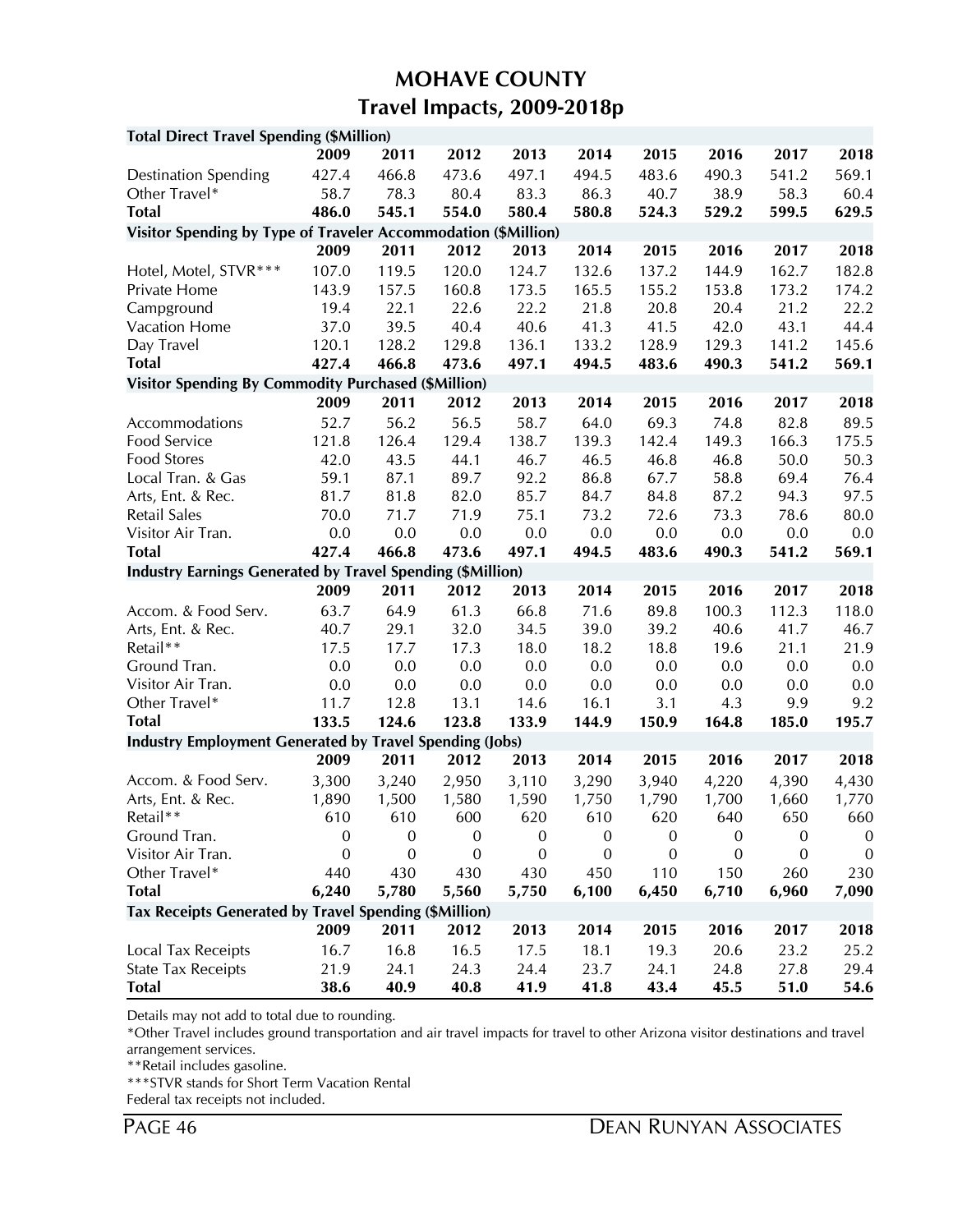### **NAVAJO COUNTY Travel Impacts, 2009-2018p**

| <b>Total Direct Travel Spending (\$Million)</b>                   |                  |                  |              |                  |                  |       |                  |                  |                  |
|-------------------------------------------------------------------|------------------|------------------|--------------|------------------|------------------|-------|------------------|------------------|------------------|
|                                                                   | 2009             | 2011             | 2012         | 2013             | 2014             | 2015  | 2016             | 2017             | 2018             |
| <b>Destination Spending</b>                                       | 246.0            | 263.8            | 278.5        | 280.8            | 283.0            | 282.7 | 288.6            | 311.9            | 321.8            |
| Other Travel*                                                     | 16.8             | 24.9             | 25.4         | 24.8             | 24.5             | 19.3  | 16.9             | 18.8             | 21.2             |
| <b>Total</b>                                                      | 262.8            | 288.7            | 303.9        | 305.7            | 307.4            | 302.1 | 305.5            | 330.7            | 343.0            |
| Visitor Spending by Type of Traveler Accommodation (\$Million)    |                  |                  |              |                  |                  |       |                  |                  |                  |
|                                                                   | 2009             | 2011             | 2012         | 2013             | 2014             | 2015  | 2016             | 2017             | 2018             |
| Hotel, Motel, STVR***                                             | 112.7            | 115.2            | 128.1        | 130.4            | 131.3            | 134.1 | 139.0            | 157.4            | 161.8            |
| Private Home                                                      | 48.3             | 57.1             | 58.5         | 57.7             | 58.2             | 55.8  | 55.3             | 57.7             | 59.4             |
| Campground                                                        | 15.9             | 17.6             | 16.4         | 16.8             | 16.2             | 16.1  | 16.3             | 16.8             | 17.8             |
| Vacation Home                                                     | 44.4             | 46.7             | 47.4         | 47.9             | 48.9             | 48.9  | 50.0             | 50.4             | 52.0             |
| Day Travel                                                        | 24.6             | 27.2             | 28.1         | 28.1             | 28.3             | 27.8  | 28.0             | 29.6             | 30.8             |
| <b>Total</b>                                                      | 246.0            | 263.8            | 278.5        | 280.8            | 283.0            | 282.7 | 288.6            | 311.9            | 321.8            |
| <b>Visitor Spending By Commodity Purchased (\$Million)</b>        |                  |                  |              |                  |                  |       |                  |                  |                  |
|                                                                   | 2009             | 2011             | 2012         | 2013             | 2014             | 2015  | 2016             | 2017             | 2018             |
| Accommodations                                                    | 50.3             | 50.5             | 55.0         | 56.5             | 57.0             | 59.5  | 63.3             | 69.7             | 69.5             |
| Food Service                                                      | 64.2             | 66.6             | 70.7         | 72.2             | 74.3             | 77.6  | 81.7             | 88.5             | 92.9             |
| Food Stores                                                       | 18.9             | 20.1             | 20.4         | 20.6             | 21.2             | 21.8  | 21.9             | 22.4             | 22.7             |
| Local Tran. & Gas                                                 | 27.2             | 40.7             | 42.7         | 41.7             | 40.4             | 32.3  | 28.2             | 32.0             | 35.4             |
| Arts, Ent. & Rec.                                                 | 29.7             | 29.6             | 30.0         | 30.2             | 30.3             | 30.9  | 31.9             | 33.2             | 34.1             |
| <b>Retail Sales</b>                                               | 55.7             | 56.2             | 59.6         | 59.7             | 59.7             | 60.7  | 61.7             | 66.0             | 67.4             |
| Visitor Air Tran.                                                 | 0.0              | 0.0              | 0.0          | 0.0              | 0.0              | 0.0   | 0.0              | 0.0              | 0.0              |
| <b>Total</b>                                                      | 246.0            | 263.8            | 278.5        | 280.8            | 283.0            | 282.7 | 288.6            | 311.9            | 321.8            |
| <b>Industry Earnings Generated by Travel Spending (\$Million)</b> |                  |                  |              |                  |                  |       |                  |                  |                  |
|                                                                   | 2009             | 2011             | 2012         | 2013             | 2014             | 2015  | 2016             | 2017             | 2018             |
| Accom. & Food Serv.                                               | 46.2             | 47.6             | 52.1         | 53.5             | 54.5             | 58.7  | 61.1             | 67.2             | 70.6             |
| Arts, Ent. & Rec.                                                 | 12.3             | 18.3             | 21.7         | 21.8             | 22.8             | 23.3  | 24.3             | 25.8             | 29.7             |
| Retail**                                                          | 10.1             | 10.4             | 10.5         | 10.4             | 10.9             | 11.5  | 12.1             | 12.4             | 12.1             |
| Ground Tran.                                                      | 0.0              | 0.0              | 0.0          | 0.0              | 0.0              | 0.0   | 0.0              | 0.0              | 0.0              |
| Visitor Air Tran.                                                 | 0.0              | 0.0              | 0.0          | 0.0              | 0.0              | 0.0   | 0.0              | 0.0              | 0.0              |
| Other Travel*                                                     | 0.9              | 0.8              | 0.8          | 0.8              | 0.8              | 0.8   | 0.8              | 0.9              | 0.9              |
| <b>Total</b>                                                      | 69.5             | 77.1             | 85.2         | 86.5             | 89.0             | 94.3  | 98.2             | 106.3            | 113.3            |
| <b>Industry Employment Generated by Travel Spending (Jobs)</b>    |                  |                  |              |                  |                  |       |                  |                  |                  |
|                                                                   | 2009             | 2011             | 2012         | 2013             | 2014             | 2015  | 2016             | 2017             | 2018             |
| Accom. & Food Serv.                                               | 2,160            | 2,250            | 2,300        | 2,330            | 2,350            | 2,420 | 2,450            | 2,490            | 2,520            |
| Arts, Ent. & Rec.                                                 | 580              | 810              | 890          | 900              | 940              | 1,040 | 1,040            | 1,090            | 1,140            |
| Retail**                                                          | 410              | 410              | 420          | 410              | 420              | 440   | 460              | 440              | 430              |
| Ground Tran.                                                      | $\boldsymbol{0}$ | $\boldsymbol{0}$ | 0            | $\boldsymbol{0}$ | $\boldsymbol{0}$ | 0     | 0                | $\boldsymbol{0}$ | $\boldsymbol{0}$ |
| Visitor Air Tran.<br>Other Travel*                                | $\boldsymbol{0}$ | $\mathbf{0}$     | $\mathbf{0}$ | $\boldsymbol{0}$ | 0                | 0     | $\boldsymbol{0}$ | $\mathbf 0$      | $\boldsymbol{0}$ |
|                                                                   | 50               | 40               | 40           | 40               | 40               | 40    | 40<br>4,000      | 40               | 40               |
| <b>Total</b>                                                      | 3,210            | 3,510            | 3,650        | 3,690            | 3,760            | 3,940 |                  | 4,070            | 4,130            |
| <b>Tax Receipts Generated by Travel Spending (\$Million)</b>      | 2009             | 2011             | 2012         |                  |                  |       |                  |                  |                  |
|                                                                   |                  |                  |              | 2013             | 2014             | 2015  | 2016             | 2017             | 2018             |
| Local Tax Receipts                                                | 10.1             | 10.7             | 11.4         | 10.9             | 11.1             | 12.1  | 12.6             | 13.9             | 14.8             |
| <b>State Tax Receipts</b>                                         | 12.3             | 14.1             | 14.9         | 14.2             | 13.8             | 14.3  | 14.6             | 15.9             | 16.7             |
| <b>Total</b>                                                      | 22.4             | 24.8             | 26.3         | 25.0             | 24.9             | 26.3  | 27.2             | 29.8             | 31.5             |

Details may not add to total due to rounding.

\*Other Travel includes ground transportation and air travel impacts for travel to other Arizona visitor destinations and travel arrangement services.

\*\*Retail includes gasoline.

\*\*\*STVR stands for Short Term Vacation Rental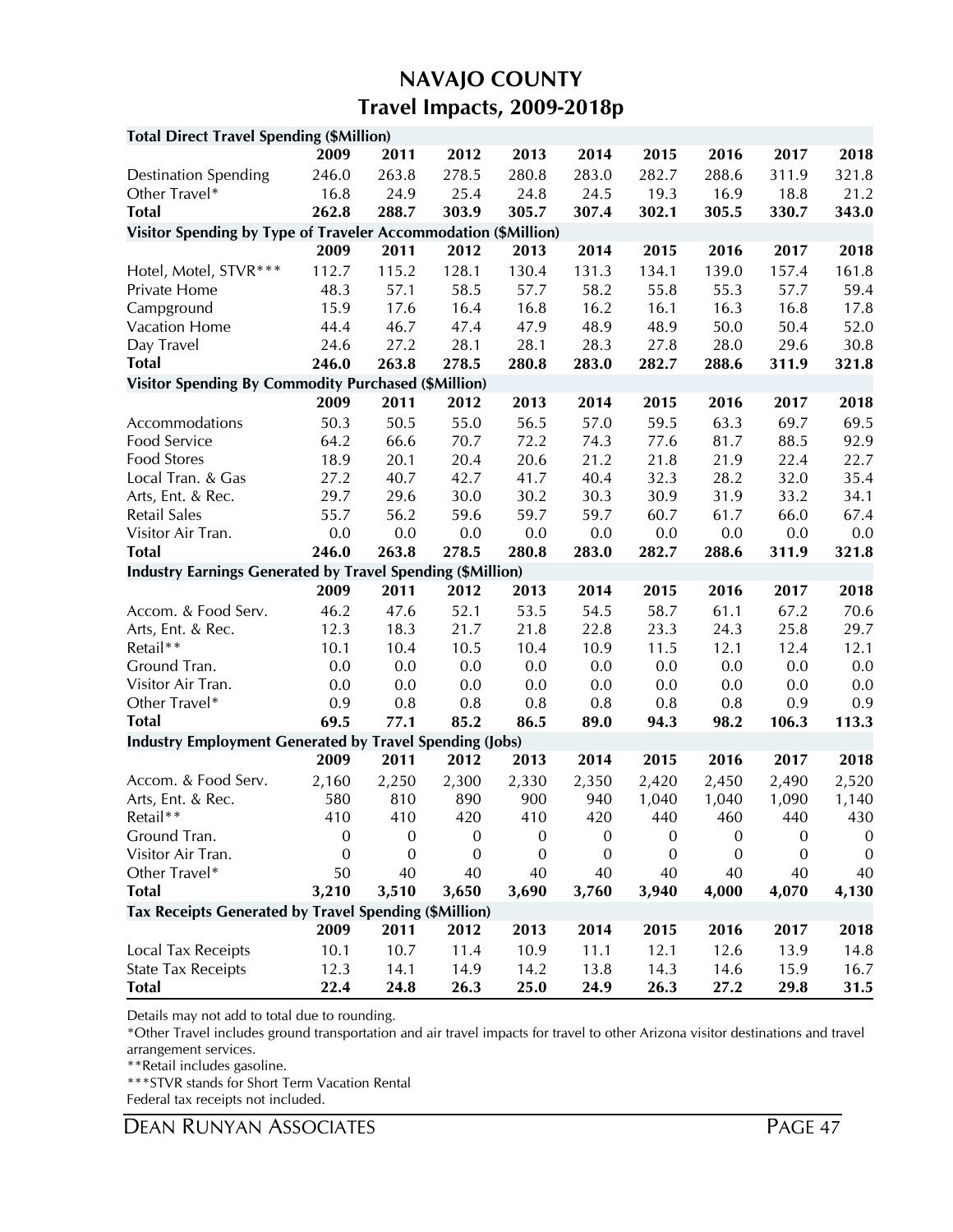### **PIMA COUNTY Travel Impacts, 2009-2018p**

| <b>Total Direct Travel Spending (\$Million)</b>                   |         |                 |         |         |         |         |         |         |         |
|-------------------------------------------------------------------|---------|-----------------|---------|---------|---------|---------|---------|---------|---------|
|                                                                   | 2009    | 2011            | 2012    | 2013    | 2014    | 2015    | 2016    | 2017    | 2018    |
| <b>Destination Spending</b>                                       | 1,967.4 | 2,051.0         | 2,129.5 | 2,139.7 | 2,208.3 | 2,240.0 | 2,182.7 | 2,353.5 | 2,467.0 |
| Other Travel*                                                     | 434.0   | 544.1           | 634.8   | 573.4   | 575.8   | 531.6   | 514.4   | 549.0   | 554.5   |
| <b>Total</b>                                                      |         | 2,401.4 2,595.0 | 2,764.2 | 2,713.1 | 2,784.1 | 2,771.7 | 2,697.1 | 2,902.5 | 3,021.5 |
| Visitor Spending by Type of Traveler Accommodation (\$Million)    |         |                 |         |         |         |         |         |         |         |
|                                                                   | 2009    | 2011            | 2012    | 2013    | 2014    | 2015    | 2016    | 2017    | 2018    |
| Hotel, Motel, STVR***                                             | 849.4   | 908.4           | 945.7   | 952.7   | 994.0   | 1,053.5 | 1,032.8 | 1,109.5 | 1,176.7 |
| Private Home                                                      | 427.3   | 467.0           | 467.6   | 460.3   | 474.4   | 473.2   | 469.3   | 497.7   | 520.5   |
| Campground                                                        | 27.3    | 31.2            | 32.5    | 31.9    | 31.4    | 30.2    | 29.6    | 30.8    | 32.2    |
| Vacation Home                                                     | 46.3    | 49.1            | 50.3    | 50.8    | 51.9    | 52.2    | 53.0    | 54.2    | 56.1    |
| Day Travel                                                        | 617.0   | 595.3           | 633.3   | 644.0   | 656.6   | 631.0   | 597.9   | 661.3   | 681.5   |
| <b>Total</b>                                                      | 1,967.4 | 2,051.0         | 2,129.5 | 2,139.7 | 2,208.3 | 2,240.0 | 2,182.7 | 2,353.5 | 2,467.0 |
| <b>Visitor Spending By Commodity Purchased (\$Million)</b>        |         |                 |         |         |         |         |         |         |         |
|                                                                   | 2009    | 2011            | 2012    | 2013    | 2014    | 2015    | 2016    | 2017    | 2018    |
| Accommodations                                                    | 311.1   | 320.3           | 330.0   | 333.3   | 349.2   | 378.5   | 377.6   | 401.9   | 437.1   |
| Food Service                                                      | 488.0   | 514.1           | 541.6   | 552.2   | 576.5   | 610.5   | 610.0   | 662.4   | 694.0   |
| Food Stores                                                       | 134.9   | 130.7           | 137.8   | 140.3   | 146.3   | 146.3   | 138.9   | 149.3   | 151.5   |
| Local Tran. & Gas                                                 | 242.9   | 305.8           | 320.7   | 318.1   | 320.6   | 291.9   | 264.9   | 291.2   | 309.9   |
| Arts, Ent. & Rec.                                                 | 171.0   | 175.3           | 178.4   | 177.3   | 181.0   | 186.2   | 184.6   | 193.3   | 197.7   |
| <b>Retail Sales</b>                                               | 431.1   | 401.2           | 423.0   | 428.1   | 432.8   | 423.0   | 401.9   | 436.3   | 441.1   |
| Visitor Air Tran.                                                 | 188.3   | 203.5           | 198.0   | 190.3   | 201.9   | 203.6   | 204.6   | 219.1   | 235.8   |
| <b>Total</b>                                                      | 1,967.4 | 2,051.0         | 2,129.5 | 2,139.7 | 2,208.3 | 2,240.0 | 2,182.7 | 2,353.5 | 2,467.0 |
| <b>Industry Earnings Generated by Travel Spending (\$Million)</b> |         |                 |         |         |         |         |         |         |         |
|                                                                   | 2009    | 2011            | 2012    | 2013    | 2014    | 2015    | 2016    | 2017    | 2018    |
| Accom. & Food Serv.                                               | 296.5   | 309.3           | 333.8   | 337.1   | 360.3   | 393.0   | 407.4   | 443.6   | 446.1   |
| Arts, Ent. & Rec.                                                 | 75.6    | 75.4            | 75.7    | 75.3    | 84.9    | 87.8    | 87.8    | 93.8    | 105.4   |
| Retail**                                                          | 75.3    | 71.7            | 73.4    | 73.2    | 77.5    | 79.4    | 78.1    | 81.3    | 82.4    |
| Ground Tran.                                                      | 27.5    | 28.3            | 29.5    | 29.2    | 30.9    | 33.4    | 33.2    | 37.9    | 41.8    |
| Visitor Air Tran.                                                 | 11.2    | 10.4            | 9.4     | 7.5     | 9.9     | 10.8    | 11.9    | 11.5    | 12.0    |
| Other Travel*                                                     | 51.8    | 54.4            | 83.5    | 64.7    | 67.2    | 69.2    | 74.2    | 74.6    | 64.5    |
| <b>Total</b>                                                      | 538.0   | 549.4           | 605.4   | 587.1   | 630.8   | 673.6   | 692.6   | 742.7   | 752.2   |
| <b>Industry Employment Generated by Travel Spending (Jobs)</b>    |         |                 |         |         |         |         |         |         |         |
|                                                                   | 2009    | 2011            | 2012    | 2013    | 2014    | 2015    | 2016    | 2017    | 2018    |
| Accom. & Food Serv.                                               | 12,610  | 12,720          | 13,330  | 13,340  | 13,810  | 14,290  | 14,630  | 14,780  | 14,300  |
| Arts, Ent. & Rec.                                                 | 4,030   | 4,070           | 4,080   | 4,060   | 4,350   | 4,440   | 4,640   | 4,700   | 5,170   |
| Retail**                                                          | 2,720   | 2,540           | 2,520   | 2,510   | 2,610   | 2,610   | 2,550   | 2,570   | 2,510   |
| Ground Tran.                                                      | 730     | 710             | 740     | 740     | 750     | 800     | 800     | 900     | 950     |
| Visitor Air Tran.                                                 | 220     | 200             | 180     | 130     | 170     | 170     | 180     | 160     | 170     |
| Other Travel*                                                     | 1,520   | 1,400           | 2,110   | 1,820   | 1,750   | 1,750   | 1,900   | 1,860   | 1,570   |
| <b>Total</b>                                                      | 21,830  | 21,630          | 22,950  | 22,600  | 23,440  | 24,050  | 24,700  | 24,970  | 24,670  |
| Tax Receipts Generated by Travel Spending (\$Million)             |         |                 |         |         |         |         |         |         |         |
|                                                                   | 2009    | 2011            | 2012    | 2013    | 2014    | 2015    | 2016    | 2017    | 2018    |
| Local Tax Receipts                                                | 71.1    | 73.4            | 75.9    | 75.1    | 76.9    | 82.4    | 82.8    | 72.8    | 76.6    |
| <b>State Tax Receipts</b>                                         | 100.5   | 112.6           | 118.5   | 112.9   | 111.0   | 115.6   | 114.0   | 125.6   | 132.2   |
| <b>Total</b>                                                      | 171.6   | 186.0           | 194.4   | 187.9   | 187.9   | 198.0   | 196.8   | 198.4   | 208.8   |

Details may not add to total due to rounding.

\*Other Travel includes ground transportation and air travel impacts for travel to other Arizona visitor destinations and travel arrangement services.

\*\*Retail includes gasoline.

\*\*\*STVR stands for Short Term Vacation Rental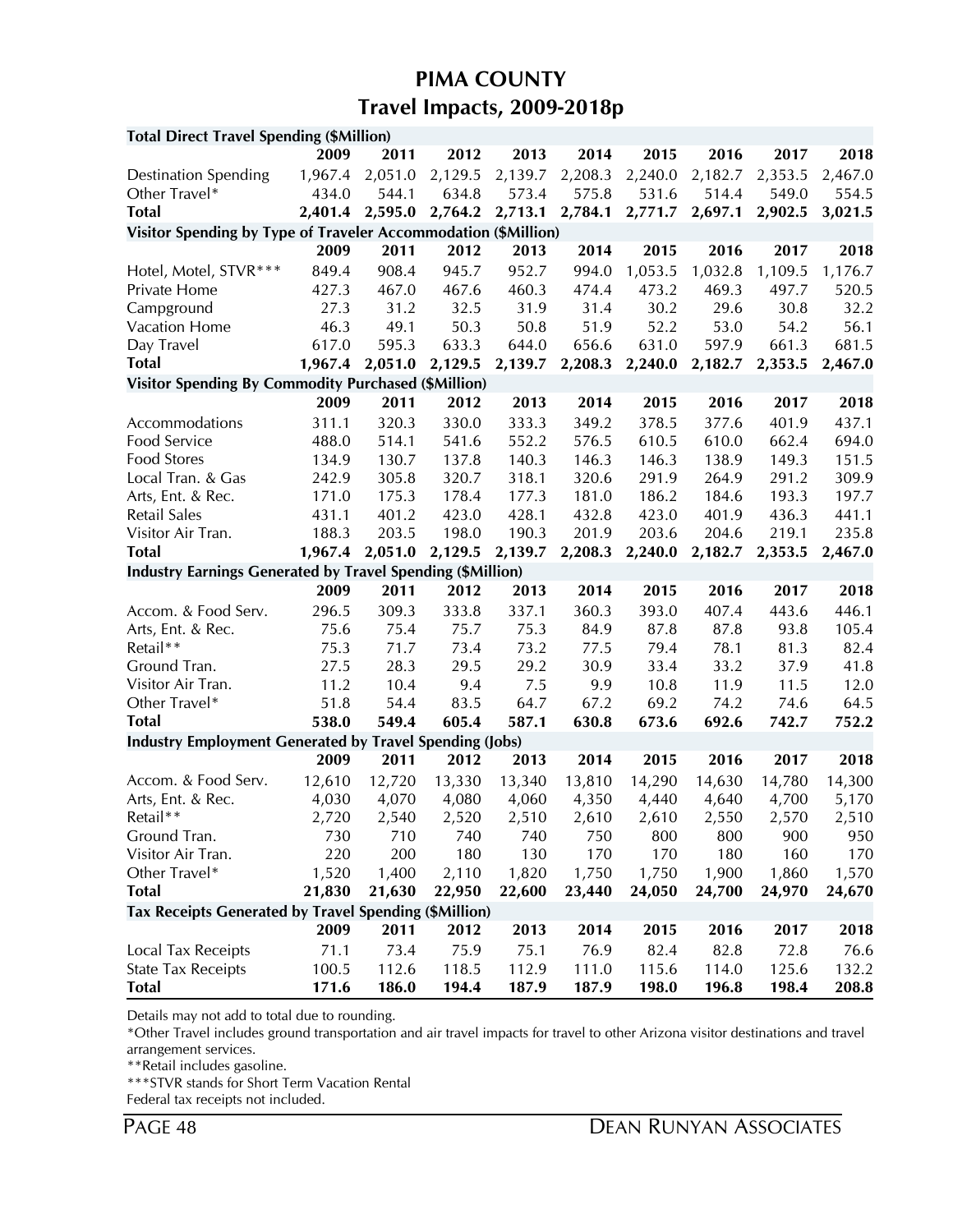### **PINAL COUNTY Travel Impacts, 2009-2018p**

| <b>Total Direct Travel Spending (\$Million)</b>                   |             |                  |       |              |       |             |                  |                  |                  |
|-------------------------------------------------------------------|-------------|------------------|-------|--------------|-------|-------------|------------------|------------------|------------------|
|                                                                   | 2009        | 2011             | 2012  | 2013         | 2014  | 2015        | 2016             | 2017             | 2018             |
| <b>Destination Spending</b>                                       | 445.0       | 544.1            | 534.7 | 531.8        | 554.5 | 567.8       | 571.6            | 617.4            | 666.0            |
| Other Travel*                                                     | 54.0        | 87.4             | 90.4  | 89.0         | 89.5  | 72.6        | 64.2             | 74.3             | 85.6             |
| <b>Total</b>                                                      | 499.0       | 631.4            | 625.1 | 620.7        | 644.0 | 640.4       | 635.8            | 691.7            | 751.6            |
| Visitor Spending by Type of Traveler Accommodation (\$Million)    |             |                  |       |              |       |             |                  |                  |                  |
|                                                                   | 2009        | 2011             | 2012  | 2013         | 2014  | 2015        | 2016             | 2017             | 2018             |
| Hotel, Motel, STVR***                                             | 30.7        | 40.0             | 37.8  | 33.3         | 33.4  | 38.1        | 38.9             | 49.0             | 60.8             |
| Private Home                                                      | 202.5       | 252.3            | 243.2 | 245.0        | 260.1 | 269.2       | 270.8            | 291.0            | 310.0            |
| Campground                                                        | 44.1        | 50.2             | 51.4  | 50.5         | 49.6  | 47.3        | 46.3             | 48.1             | 50.4             |
| Vacation Home                                                     | 67.7        | 77.0             | 79.5  | 80.5         | 84.2  | 86.2        | 89.4             | 93.5             | 99.0             |
| Day Travel                                                        | 100.1       | 124.5            | 122.8 | 122.4        | 127.3 | 127.0       | 126.2            | 135.9            | 145.8            |
| <b>Total</b>                                                      | 445.0       | 544.1            | 534.7 | 531.8        | 554.5 | 567.8       | 571.6            | 617.4            | 666.0            |
| <b>Visitor Spending By Commodity Purchased (\$Million)</b>        |             |                  |       |              |       |             |                  |                  |                  |
|                                                                   | 2009        | 2011             | 2012  | 2013         | 2014  | 2015        | 2016             | 2017             | 2018             |
| Accommodations                                                    | 37.6        | 43.0             | 42.9  | 41.7         | 43.0  | 46.8        | 48.7             | 53.9             | 60.7             |
| Food Service                                                      | 147.1       | 173.5            | 171.1 | 173.3        | 184.7 | 199.0       | 207.8            | 226.3            | 245.3            |
| Food Stores                                                       | 43.0        | 49.8             | 49.0  | 49.2         | 52.3  | 55.2        | 55.1             | 57.2             | 59.6             |
| Local Tran. & Gas                                                 | 56.0        | 92.4             | 92.3  | 89.4         | 89.4  | 73.1        | 63.4             | 72.5             | 82.4             |
| Arts, Ent. & Rec.                                                 | 67.3        | 75.5             | 73.5  | 73.1         | 76.3  | 79.9        | 81.9             | 86.7             | 91.4             |
| <b>Retail Sales</b>                                               | 94.0        | 109.8            | 105.9 | 105.0        | 108.9 | 113.8       | 114.6            | 120.7            | 126.5            |
| Visitor Air Tran.                                                 | 0.0         | 0.0              | 0.0   | 0.0          | 0.0   | 0.0         | 0.0              | 0.0              | 0.0              |
| <b>Total</b>                                                      | 445.0       | 544.1            | 534.7 | 531.8        | 554.5 | 567.8       | 571.6            | 617.4            | 666.0            |
| <b>Industry Earnings Generated by Travel Spending (\$Million)</b> |             |                  |       |              |       |             |                  |                  |                  |
|                                                                   | 2009        | 2011             | 2012  | 2013         | 2014  | 2015        | 2016             | 2017             | 2018             |
| Accom. & Food Serv.                                               | 64.3        | 75.4             | 79.4  | 76.8         | 78.1  | 84.8        | 103.7            | 114.3            | 117.6            |
| Arts, Ent. & Rec.                                                 | 34.6        | 28.2             | 31.0  | 31.1         | 33.6  | 35.4        | 36.6             | 36.6             | 38.2             |
| Retail**                                                          | 19.0        | 21.9             | 20.7  | 20.3         | 22.0  | 23.9        | 24.9             | 26.1             | 27.3             |
| Ground Tran.                                                      | 0.0         | 0.0              | 0.0   | 0.0          | 0.0   | 0.0         | 0.0              | 0.0              | 0.0              |
| Visitor Air Tran.                                                 | 0.0         | 0.0              | 0.0   | 0.0          | 0.0   | 0.0         | 0.0              | 0.0              | 0.0              |
| Other Travel*                                                     | 2.7         | 2.6              | 2.6   | 2.7          | 2.9   | 3.0         | 3.2              | 3.5              | 3.7              |
| <b>Total</b>                                                      | 120.6       | 128.2            | 133.7 | 131.0        | 136.6 | 147.1       | 168.4            | 180.5            | 186.9            |
| <b>Industry Employment Generated by Travel Spending (Jobs)</b>    |             |                  |       |              |       |             |                  |                  |                  |
|                                                                   | 2009        | 2011             | 2012  | 2013         | 2014  | 2015        | 2016             | 2017             | 2018             |
| Accom. & Food Serv.                                               | 2,910       | 3,210            | 3,310 | 3,510        | 3,470 | 3,650       | 4,340            | 4,370            | 4,270            |
| Arts, Ent. & Rec.                                                 | 1,170       | 1,210            | 1,310 | 1,270        | 1,300 | 1,350       | 1,470            | 1,400            | 1,390            |
| Retail**                                                          | 730         | 820              | 760   | 760          | 800   | 870         | 880              | 890              | 900              |
| Ground Tran.                                                      | $\mathbf 0$ | $\boldsymbol{0}$ | 0     | $\mathbf 0$  | 0     | $\mathbf 0$ | 0                | $\boldsymbol{0}$ | $\boldsymbol{0}$ |
| Visitor Air Tran.                                                 | 0           | $\boldsymbol{0}$ | 0     | 0            | 0     | $\mathbf 0$ | $\boldsymbol{0}$ | $\mathbf 0$      | $\boldsymbol{0}$ |
| Other Travel*<br><b>Total</b>                                     | 140         | 130              | 120   | 130          | 140   | 140         | 140<br>6,840     | 150              | 150              |
|                                                                   | 4,940       | 5,360            | 5,500 | 5,660        | 5,710 | 6,010       |                  | 6,810            | 6,710            |
| Tax Receipts Generated by Travel Spending (\$Million)             | 2009        | 2011             |       |              |       |             | 2016             | 2017             | 2018             |
|                                                                   |             |                  | 2012  | 2013         | 2014  | 2015        |                  |                  |                  |
| Local Tax Receipts                                                | 17.6        | 20.1             | 19.7  | 19.3         | 19.7  | 21.4        | 22.8             | 24.9             | 27.2             |
| <b>State Tax Receipts</b>                                         | 23.8        | 29.6             | 29.3  | 28.1<br>47.3 | 27.8  | 29.5        | 30.5             | 33.0             | 35.3             |
| <b>Total</b>                                                      | 41.4        | 49.6             | 49.0  |              | 47.6  | 50.8        | 53.2             | 57.9             | 62.5             |

Details may not add to total due to rounding.

\*Other Travel includes ground transportation and air travel impacts for travel to other Arizona visitor destinations and travel arrangement services.

\*\*Retail includes gasoline.

\*\*\*STVR stands for Short Term Vacation Rental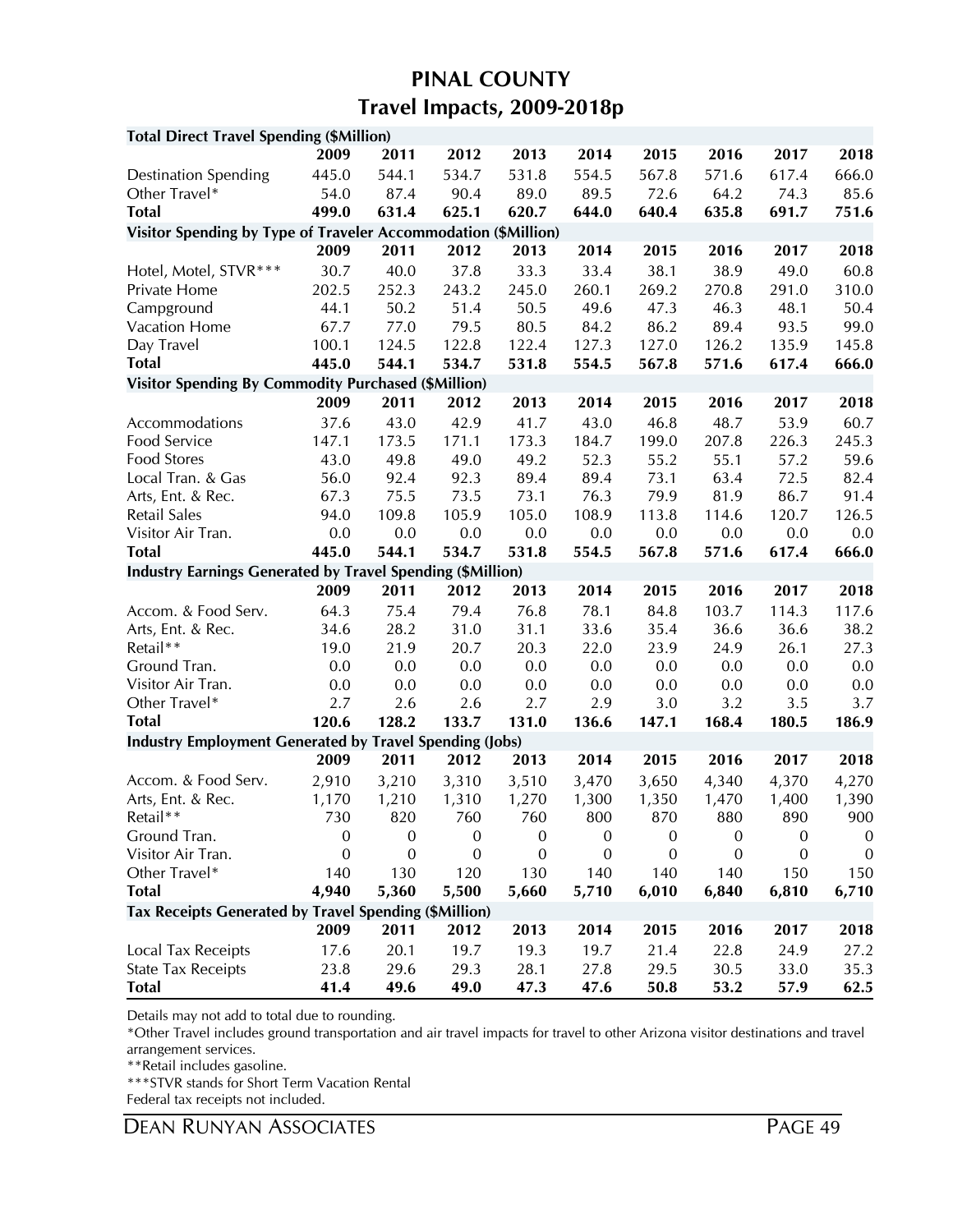# **SANTA CRUZ COUNTY Travel Impacts, 2009-2018p**

| <b>Total Direct Travel Spending (\$Million)</b>                   |             |                  |       |                  |                  |       |             |       |                  |
|-------------------------------------------------------------------|-------------|------------------|-------|------------------|------------------|-------|-------------|-------|------------------|
|                                                                   | 2009        | 2011             | 2012  | 2013             | 2014             | 2015  | 2016        | 2017  | 2018             |
| <b>Destination Spending</b>                                       | 287.3       | 228.2            | 260.0 | 277.7            | 278.2            | 257.5 | 226.7       | 231.1 | 219.6            |
| Other Travel*                                                     | 7.2         | 10.9             | 11.2  | 10.8             | 10.5             | 8.3   | $7.0\,$     | 8.0   | 8.9              |
| <b>Total</b>                                                      | 294.5       | 239.2            | 271.2 | 288.5            | 288.6            | 265.8 | 233.8       | 239.1 | 228.4            |
| Visitor Spending by Type of Traveler Accommodation (\$Million)    |             |                  |       |                  |                  |       |             |       |                  |
|                                                                   | 2009        | 2011             | 2012  | 2013             | 2014             | 2015  | 2016        | 2017  | 2018             |
| Hotel, Motel, STVR***                                             | 28.2        | 28.0             | 31.0  | 35.1             | 32.6             | 39.2  | 32.8        | 35.0  | 37.4             |
| Private Home                                                      | 31.3        | 36.4             | 38.2  | 38.0             | 36.0             | 35.8  | 33.3        | 35.7  | 37.3             |
| Campground                                                        | 1.2         | 1.3              | 1.4   | 1.3              | 1.3              | 1.3   | 1.2         | 1.3   | 1.3              |
| Vacation Home                                                     | 1.2         | 1.3              | 1.3   | 1.3              | 1.3              | 1.3   | 1.3         | 1.4   | 1.4              |
| Day Travel                                                        | 225.5       | 161.2            | 188.2 | 201.9            | 206.9            | 179.9 | 158.0       | 157.8 | 142.1            |
| <b>Total</b>                                                      | 287.3       | 228.2            | 260.0 | 277.7            | 278.2            | 257.5 | 226.7       | 231.1 | 219.6            |
| <b>Visitor Spending By Commodity Purchased (\$Million)</b>        |             |                  |       |                  |                  |       |             |       |                  |
|                                                                   | 2009        | 2011             | 2012  | 2013             | 2014             | 2015  | 2016        | 2017  | 2018             |
| Accommodations                                                    | 12.4        | 11.9             | 12.8  | 14.0             | 13.4             | 16.4  | 14.0        | 15.1  | 15.9             |
| Food Service                                                      | 42.6        | 37.0             | 41.5  | 44.8             | 44.4             | 45.4  | 42.0        | 44.2  | 44.4             |
| Food Stores                                                       | 105.4       | 76.1             | 88.6  | 95.3             | 98.9             | 88.3  | 77.6        | 77.0  | 69.5             |
| Local Tran. & Gas                                                 | 17.6        | 22.3             | 25.0  | 25.5             | 23.9             | 18.6  | 14.5        | 16.1  | 17.2             |
| Arts, Ent. & Rec.                                                 | 8.1         | 8.0              | 8.5   | 9.0              | 8.4              | 9.4   | 8.5         | 8.9   | 9.2              |
| <b>Retail Sales</b>                                               | 101.2       | 72.9             | 83.7  | 89.1             | 89.1             | 79.3  | 70.1        | 69.8  | 63.4             |
| Visitor Air Tran.                                                 | 0.0         | 0.0              | 0.0   | 0.0              | 0.0              | 0.0   | 0.0         | 0.0   | 0.0              |
| <b>Total</b>                                                      | 287.3       | 228.2            | 260.0 | 277.7            | 278.2            | 257.5 | 226.7       | 231.1 | 219.6            |
| <b>Industry Earnings Generated by Travel Spending (\$Million)</b> |             |                  |       |                  |                  |       |             |       |                  |
|                                                                   | 2009        | 2011             | 2012  | 2013             | 2014             | 2015  | 2016        | 2017  | 2018             |
| Accom. & Food Serv.                                               | 20.1        | 18.4             | 19.1  | 19.8             | 22.3             | 27.7  | 25.3        | 25.8  | 26.8             |
| Arts, Ent. & Rec.                                                 | 4.4         | 4.1              | 4.3   | 4.4              | 5.2              | 5.9   | 5.4         | 5.7   | 6.1              |
| Retail**                                                          | 28.7        | 20.8             | 23.1  | 24.2             | 25.3             | 23.6  | 21.5        | 21.8  | 20.8             |
| Ground Tran.                                                      | 0.0         | 0.0              | 0.0   | 0.0              | 0.0              | 0.0   | 0.0         | 0.0   | 0.0              |
| Visitor Air Tran.                                                 | 0.0         | 0.0              | 0.0   | 0.0              | 0.0              | 0.0   | 0.0         | 0.0   | 0.0              |
| Other Travel*                                                     | 0.4         | 0.3              | 0.3   | 0.3              | 0.4              | 0.4   | 0.4         | 0.4   | 0.4              |
| <b>Total</b>                                                      | 53.6        | 43.6             | 46.9  | 48.7             | 53.3             | 57.5  | 52.6        | 53.7  | 54.1             |
| <b>Industry Employment Generated by Travel Spending (Jobs)</b>    |             |                  |       |                  |                  |       |             |       |                  |
|                                                                   | 2009        | 2011             | 2012  | 2013             | 2014             | 2015  | 2016        | 2017  | 2018             |
| Accom. & Food Serv.                                               | 960         | 870              | 900   | 930              | 1,040            | 1,220 | 1,110       | 1,030 | 1,020            |
| Arts, Ent. & Rec.                                                 | 300         | 300              | 290   | 330              | 390              | 440   | 400         | 400   | 400              |
| Retail**                                                          | 940         | 650              | 710   | 740              | 730              | 680   | 580         | 570   | 540              |
| Ground Tran.                                                      | $\mathbf 0$ | $\boldsymbol{0}$ | 0     | $\boldsymbol{0}$ | $\boldsymbol{0}$ | 0     | $\mathbf 0$ | 0     | $\boldsymbol{0}$ |
| Visitor Air Tran.                                                 | 0           | 0                | 0     | 0                | $\mathbf 0$      | 0     | 0           | 0     | $\boldsymbol{0}$ |
| Other Travel*                                                     | 20          | 20               | 20    | 20               | 20               | 20    | 20          | 20    | 20               |
| <b>Total</b>                                                      | 2,220       | 1,840            | 1,920 | 2,020            | 2,180            | 2,360 | 2,110       | 2,010 | 1,980            |
| <b>Tax Receipts Generated by Travel Spending (\$Million)</b>      |             |                  |       |                  |                  |       |             |       |                  |
|                                                                   | 2009        | 2011             | 2012  | 2013             | 2014             | 2015  | 2016        | 2017  | 2018             |
| Local Tax Receipts                                                | 8.8         | 7.2              | 7.9   | 8.1              | 8.0              | 8.2   | 7.3         | 7.8   | 7.8              |
| <b>State Tax Receipts</b>                                         | 11.1        | 9.9              | 11.1  | 11.1             | 10.6             | 10.4  | 9.3         | 9.6   | 9.5              |
| <b>Total</b>                                                      | 19.9        | 17.1             | 18.9  | 19.1             | 18.6             | 18.5  | 16.6        | 17.4  | 17.3             |

Details may not add to total due to rounding.

\*Other Travel includes ground transportation and air travel impacts for travel to other Arizona visitor destinations and travel arrangement services.

\*\*Retail includes gasoline.

\*\*\*STVR stands for Short Term Vacation Rental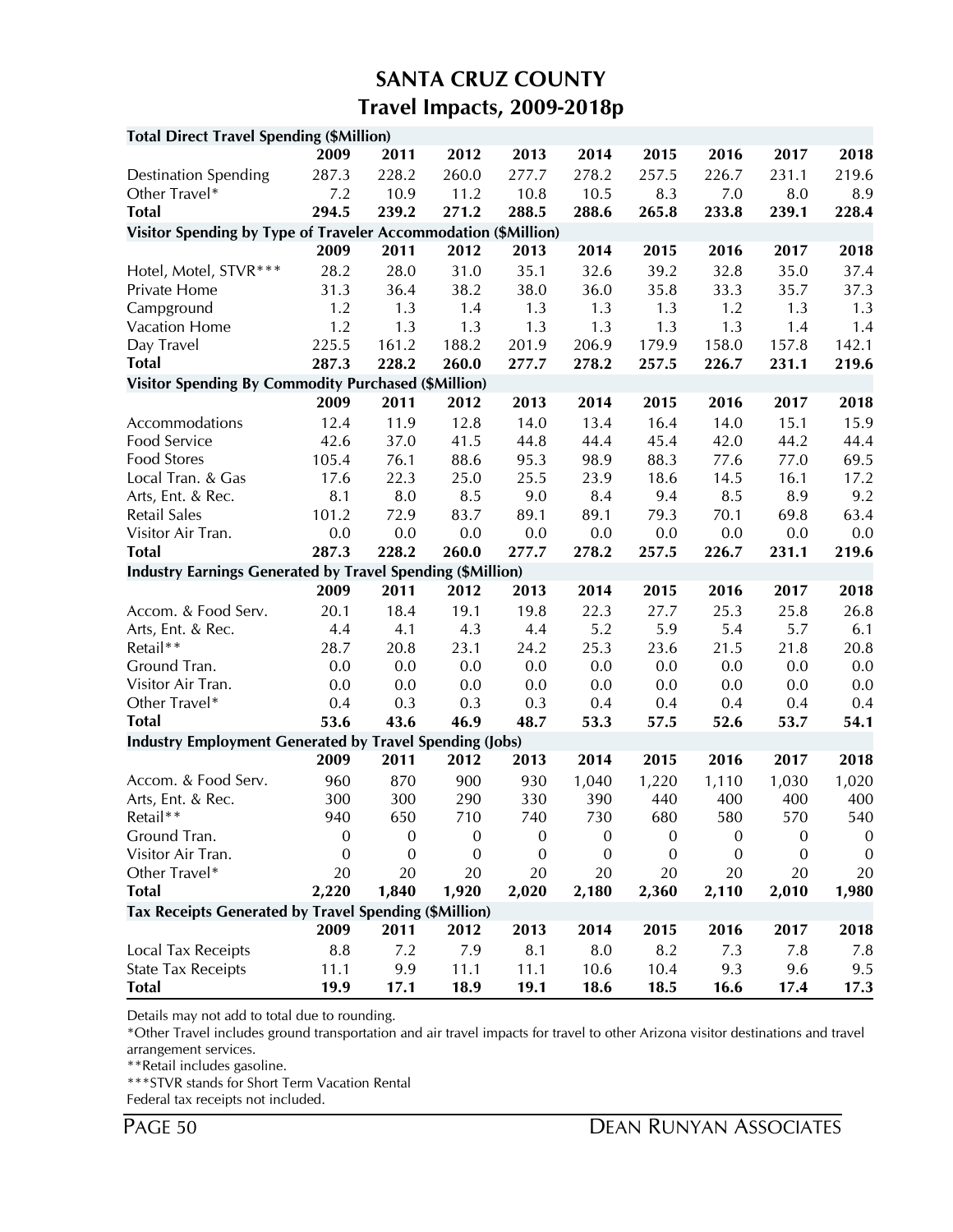### **YAVAPAI COUNTY Travel Impacts, 2009-2018p**

| <b>Total Direct Travel Spending (\$Million)</b>                   |             |                  |       |             |                  |             |       |                  |                  |
|-------------------------------------------------------------------|-------------|------------------|-------|-------------|------------------|-------------|-------|------------------|------------------|
|                                                                   | 2009        | 2011             | 2012  | 2013        | 2014             | 2015        | 2016  | 2017             | 2018             |
| <b>Destination Spending</b>                                       | 539.7       | 596.9            | 631.9 | 650.8       | 680.9            | 706.6       | 725.5 | 800.0            | 879.3            |
| Other Travel*                                                     | 45.9        | 60.6             | 62.8  | 64.1        | 65.3             | 41.6        | 37.6  | 48.6             | 70.2             |
| <b>Total</b>                                                      | 585.6       | 657.5            | 694.7 | 714.9       | 746.2            | 748.2       | 763.1 | 848.6            | 949.5            |
| Visitor Spending by Type of Traveler Accommodation (\$Million)    |             |                  |       |             |                  |             |       |                  |                  |
|                                                                   | 2009        | 2011             | 2012  | 2013        | 2014             | 2015        | 2016  | 2017             | 2018             |
| Hotel, Motel, STVR***                                             | 198.3       | 221.3            | 245.6 | 261.6       | 282.8            | 311.4       | 330.6 | 384.4            | 442.5            |
| Private Home                                                      | 72.3        | 85.4             | 87.5  | 87.8        | 89.6             | 87.3        | 86.3  | 92.3             | 96.8             |
| Campground                                                        | 12.2        | 13.2             | 13.8  | 13.5        | 14.7             | 14.6        | 14.8  | 15.2             | 16.1             |
| Vacation Home                                                     | 23.5        | 24.7             | 25.4  | 25.8        | 26.7             | 27.0        | 27.7  | 28.5             | 29.5             |
| Day Travel                                                        | 233.4       | 252.2            | 259.6 | 262.0       | 267.1            | 266.3       | 266.1 | 279.6            | 294.4            |
| <b>Total</b>                                                      | 539.7       | 596.9            | 631.9 | 650.8       | 680.9            | 706.6       | 725.5 | 800.0            | 879.3            |
| <b>Visitor Spending By Commodity Purchased (\$Million)</b>        |             |                  |       |             |                  |             |       |                  |                  |
|                                                                   | 2009        | 2011             | 2012  | 2013        | 2014             | 2015        | 2016  | 2017             | 2018             |
| Accommodations                                                    | 100.4       | 109.6            | 122.7 | 133.3       | 147.4            | 169.7       | 187.1 | 217.9            | 249.8            |
| Food Service                                                      | 111.2       | 120.0            | 127.1 | 132.4       | 139.9            | 149.2       | 155.7 | 171.8            | 189.5            |
| Food Stores                                                       | 40.1        | 43.1             | 44.4  | 45.3        | 47.6             | 49.6        | 49.4  | 51.3             | 53.5             |
| Local Tran. & Gas                                                 | 52.8        | 81.0             | 85.7  | 84.9        | 84.4             | 68.5        | 59.3  | 68.5             | 78.7             |
| Arts, Ent. & Rec.                                                 | 159.2       | 162.9            | 168.3 | 170.9       | 176.0            | 182.0       | 185.8 | 197.2            | 209.8            |
| <b>Retail Sales</b>                                               | 75.1        | 79.3             | 81.8  | 83.0        | 84.7             | 87.0        | 87.5  | 92.1             | 97.3             |
| Visitor Air Tran.                                                 | 0.9         | 1.0              | 1.8   | 1.0         | 0.8              | 0.7         | 0.8   | 1.3              | 0.8              |
| <b>Total</b>                                                      | 539.7       | 596.9            | 631.9 | 650.8       | 680.9            | 706.6       | 725.5 | 800.0            | 879.3            |
| <b>Industry Earnings Generated by Travel Spending (\$Million)</b> |             |                  |       |             |                  |             |       |                  |                  |
|                                                                   | 2009        | 2011             | 2012  | 2013        | 2014             | 2015        | 2016  | 2017             | 2018             |
| Accom. & Food Serv.                                               | 73.9        | 77.7             | 85.8  | 93.1        | 100.6            | 114.9       | 125.1 | 137.4            | 150.5            |
| Arts, Ent. & Rec.                                                 | 66.0        | 63.0             | 64.4  | 63.4        | 67.2             | 69.7        | 71.7  | 77.2             | 83.8             |
| Retail**                                                          | 16.2        | 17.0             | 17.1  | 17.1        | 18.2             | 19.6        | 20.3  | 21.6             | 22.7             |
| Ground Tran.                                                      | 0.0         | 0.0              | 0.0   | 0.0         | 0.0              | 0.0         | 0.0   | 0.0              | 0.0              |
| Visitor Air Tran.                                                 | 0.4         | 0.3              | 0.4   | 0.3         | 0.3              | 0.5         | 0.7   | 0.9              | 0.7              |
| Other Travel*                                                     | 6.5         | 5.7              | 5.9   | 6.7         | 7.4              | 2.4         | 2.9   | 5.4              | 11.6             |
| <b>Total</b>                                                      | 163.0       | 163.8            | 173.5 | 180.5       | 193.8            | 207.1       | 220.7 | 242.5            | 269.3            |
| <b>Industry Employment Generated by Travel Spending (Jobs)</b>    |             |                  |       |             |                  |             |       |                  |                  |
|                                                                   | 2009        | 2011             | 2012  | 2013        | 2014             | 2015        | 2016  | 2017             | 2018             |
| Accom. & Food Serv.                                               | 3,120       | 3,180            | 3,430 | 3,590       | 3,810            | 4,110       | 4,370 | 4,520            | 4,740            |
| Arts, Ent. & Rec.                                                 | 3,640       | 3,410            | 3,430 | 3,460       | 3,790            | 3,840       | 3,820 | 4,080            | 4,170            |
| Retail**                                                          | 660         | 670              | 660   | 660         | 690              | 720         | 730   | 740              | 770              |
| Ground Tran.                                                      | $\mathbf 0$ | $\boldsymbol{0}$ | 0     | $\mathbf 0$ | $\boldsymbol{0}$ | $\mathbf 0$ | 0     | $\boldsymbol{0}$ | $\boldsymbol{0}$ |
| Visitor Air Tran.                                                 | 10          | 10               | 10    | 10          | 10               | 10          | 10    | 10               | 10               |
| Other Travel*                                                     | 260         | 210              | 200   | 190         | 200              | 100         | 110   | 150              | 220              |
| <b>Total</b>                                                      | 7,690       | 7,470            | 7,730 | 7,910       | 8,500            | 8,790       | 9,040 | 9,510            | 9,910            |
| Tax Receipts Generated by Travel Spending (\$Million)             |             |                  |       |             |                  |             |       |                  |                  |
|                                                                   | 2009        | 2011             | 2012  | 2013        | 2014             | 2015        | 2016  | 2017             | 2018             |
| Local Tax Receipts                                                | 23.7        | 24.9             | 26.2  | 28.1        | 30.0             | 33.2        | 35.5  | 40.5             | 46.4             |
| <b>State Tax Receipts</b>                                         | 26.2        | 30.0             | 31.6  | 30.9        | 31.1             | 33.1        | 34.2  | 37.9             | 41.9             |
| <b>Total</b>                                                      | 49.9        | 54.9             | 57.8  | 59.0        | 61.1             | 66.3        | 69.6  | 78.4             | 88.3             |

Details may not add to total due to rounding.

\*Other Travel includes ground transportation and air travel impacts for travel to other Arizona visitor destinations and travel arrangement services.

\*\*Retail includes gasoline.

\*\*\*STVR stands for Short Term Vacation Rental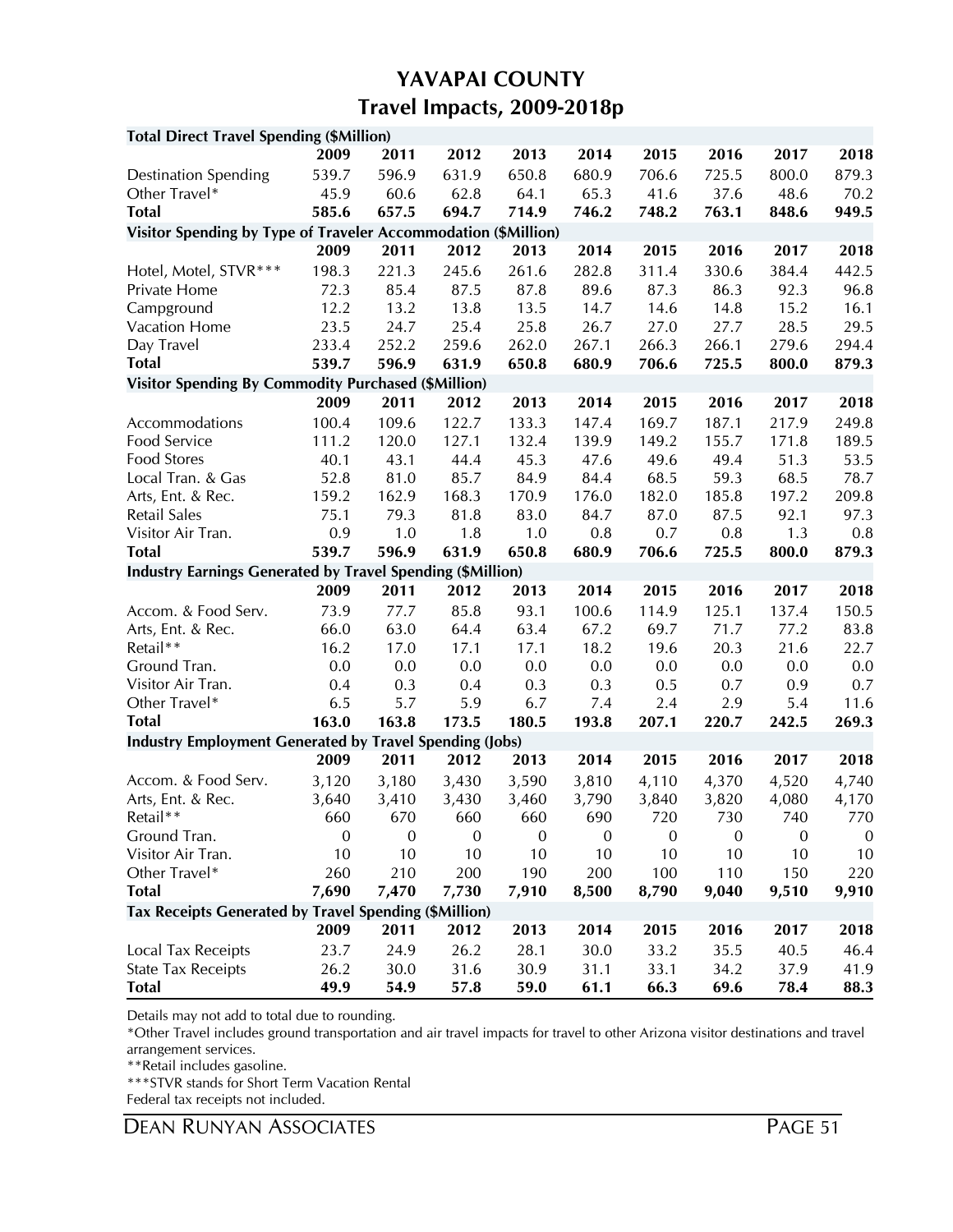# **YUMA COUNTY Travel Impacts, 2009-2018p**

| <b>Total Direct Travel Spending (\$Million)</b>                   |                  |                  |                  |                  |                  |             |                  |                  |                  |
|-------------------------------------------------------------------|------------------|------------------|------------------|------------------|------------------|-------------|------------------|------------------|------------------|
|                                                                   | 2009             | 2011             | 2012             | 2013             | 2014             | 2015        | 2016             | 2017             | 2018             |
| <b>Destination Spending</b>                                       | 568.7            | 589.5            | 594.5            | 575.1            | 590.4            | 574.7       | 564.1            | 588.2            | 597.7            |
| Other Travel*                                                     | 43.7             | 60.9             | 62.3             | 60.2             | 60.8             | 48.6        | 42.0             | 48.0             | 53.2             |
| <b>Total</b>                                                      | 612.4            | 650.4            | 656.7            | 635.3            | 651.2            | 623.3       | 606.1            | 636.2            | 650.9            |
| Visitor Spending by Type of Traveler Accommodation (\$Million)    |                  |                  |                  |                  |                  |             |                  |                  |                  |
|                                                                   | 2009             | 2011             | 2012             | 2013             | 2014             | 2015        | 2016             | 2017             | 2018             |
| Hotel, Motel, STVR***                                             | 128.8            | 151.2            | 149.2            | 131.9            | 137.7            | 145.8       | 150.6            | 165.5            | 166.1            |
| Private Home                                                      | 73.5             | 90.6             | 87.7             | 86.7             | 90.8             | 88.6        | 87.2             | 91.6             | 94.7             |
| Campground                                                        | 72.8             | 79.2             | 72.9             | 68.0             | 66.9             | 65.3        | 64.9             | 66.8             | 70.4             |
| <b>Vacation Home</b>                                              | 43.0             | 47.4             | 48.2             | 48.5             | 49.5             | 49.6        | 50.4             | 51.7             | 53.9             |
| Day Travel                                                        | 250.7            | 221.1            | 236.3            | 240.0            | 245.4            | 225.4       | 211.0            | 212.7            | 212.5            |
| <b>Total</b>                                                      | 568.7            | 589.5            | 594.5            | 575.1            | 590.4            | 574.7       | 564.1            | 588.2            | 597.7            |
| <b>Visitor Spending By Commodity Purchased (\$Million)</b>        |                  |                  |                  |                  |                  |             |                  |                  |                  |
|                                                                   | 2009             | 2011             | 2012             | 2013             | 2014             | 2015        | 2016             | 2017             | 2018             |
| Accommodations                                                    | 61.6             | 67.5             | 65.2             | 59.0             | 62.1             | 67.2        | 70.4             | 77.1             | 78.7             |
| Food Service                                                      | 108.2            | 115.1            | 116.5            | 113.8            | 119.2            | 122.4       | 126.0            | 133.4            | 136.8            |
| Food Stores                                                       | 78.8             | 69.2             | 73.5             | 75.1             | 78.4             | 74.3        | 69.6             | 69.0             | 68.3             |
| Local Tran. & Gas                                                 | 52.0             | 79.2             | 79.4             | 74.2             | 73.2             | 57.5        | 49.2             | 55.0             | 59.9             |
| Arts, Ent. & Rec.                                                 | 120.8            | 129.6            | 124.4            | 115.6            | 117.6            | 120.6       | 123.7            | 128.5            | 129.8            |
| <b>Retail Sales</b>                                               | 135.8            | 116.4            | 123.7            | 124.9            | 126.4            | 117.6       | 110.9            | 110.4            | 108.5            |
| Visitor Air Tran.                                                 | 11.5             | 12.3             | 11.7             | 12.5             | 13.6             | 15.0        | 14.4             | 14.9             | 15.6             |
| <b>Total</b>                                                      | 568.7            | 589.5            | 594.5            | 575.1            | 590.4            | 574.7       | 564.1            | 588.2            | 597.7            |
| <b>Industry Earnings Generated by Travel Spending (\$Million)</b> |                  |                  |                  |                  |                  |             |                  |                  |                  |
|                                                                   | 2009             | 2011             | 2012             | 2013             | 2014             | 2015        | 2016             | 2017             | 2018             |
| Accom. & Food Serv.                                               | 60.7             | 63.0             | 63.7             | 63.7             | 64.6             | 68.7        | 73.0             | 78.4             | 82.5             |
| Arts, Ent. & Rec.                                                 | 50.4             | 50.5             | 52.0             | 45.5             | 48.5             | 49.9        | 51.5             | 54.4             | 54.1             |
| Retail**                                                          | 30.9             | 27.1             | 27.7             | 27.5             | 29.1             | 28.5        | 27.9             | 28.2             | 29.1             |
| Ground Tran.                                                      | 0.0              | 0.0              | 0.0              | 0.0              | 0.0              | 0.0         | 0.0              | 0.0              | 0.0              |
| Visitor Air Tran.                                                 | 0.6              | 0.8              | 0.3              | 0.3              | 0.3              | 0.4         | 0.5              | 0.7              | 0.8              |
| Other Travel*                                                     | 2.8              | 3.0              | 2.3              | 2.5              | 2.6              | 2.0         | 2.2              | 2.8              | 2.9              |
| <b>Total</b>                                                      | 145.3            | 144.4            | 145.9            | 139.4            | 145.2            | 149.5       | 155.1            | 164.5            | 169.4            |
| <b>Industry Employment Generated by Travel Spending (Jobs)</b>    |                  |                  |                  |                  |                  |             |                  |                  |                  |
|                                                                   | 2009             | 2011             | 2012             | 2013             | 2014             | 2015        | 2016             | 2017             | 2018             |
| Accom. & Food Serv.                                               | 2,870            | 2,920            | 2,840            | 2,850            | 2,830            | 2,940       | 3,060            | 3,040            | 3,060            |
| Arts, Ent. & Rec.                                                 | 2,050            | 2,200            | 2,490            | 2,160            | 2,190            | 2,340       | 2,360            | 2,290            | 2,240            |
| Retail**                                                          | 1,090            | 930              | 920              | 900              | 930              | 890         | 850              | 820              | 810              |
| Ground Tran.                                                      | $\boldsymbol{0}$ | $\boldsymbol{0}$ | $\boldsymbol{0}$ | $\boldsymbol{0}$ | $\boldsymbol{0}$ | $\mathbf 0$ | $\boldsymbol{0}$ | $\boldsymbol{0}$ | $\boldsymbol{0}$ |
| Visitor Air Tran.                                                 | 10               | 20               | 10               | 10               | 10               | 10          | 10               | 20               | 20               |
| Other Travel*                                                     | 100              | 100              | 90               | 90               | 90               | 80          | 80               | 90               | 90               |
| <b>Total</b>                                                      | 6,130            | 6,170            | 6,340            | 6,010            | 6,050            | 6,260       | 6,370            | 6,250            | 6,210            |
| Tax Receipts Generated by Travel Spending (\$Million)             |                  |                  |                  |                  |                  |             |                  |                  |                  |
|                                                                   | 2009             | 2011             | 2012             | 2013             | 2014             | 2015        | 2016             | 2017             | 2018             |
| Local Tax Receipts                                                | 22.1             | 22.0             | 21.9             | 20.8             | 21.1             | 21.6        | 21.9             | 22.4             | 23.4             |
| <b>State Tax Receipts</b>                                         | 26.4             | 28.9             | 29.1             | 27.0             | 26.3             | 26.5        | 26.4             | 28.1             | 28.9             |
| <b>Total</b>                                                      | 48.5             | 50.9             | 50.9             | 47.7             | 47.4             | 48.1        | 48.3             | 50.5             | 52.2             |

Details may not add to total due to rounding.

\*Other Travel includes ground transportation and air travel impacts for travel to other Arizona visitor destinations and travel arrangement services.

\*\*Retail includes gasoline.

\*\*\*STVR stands for Short Term Vacation Rental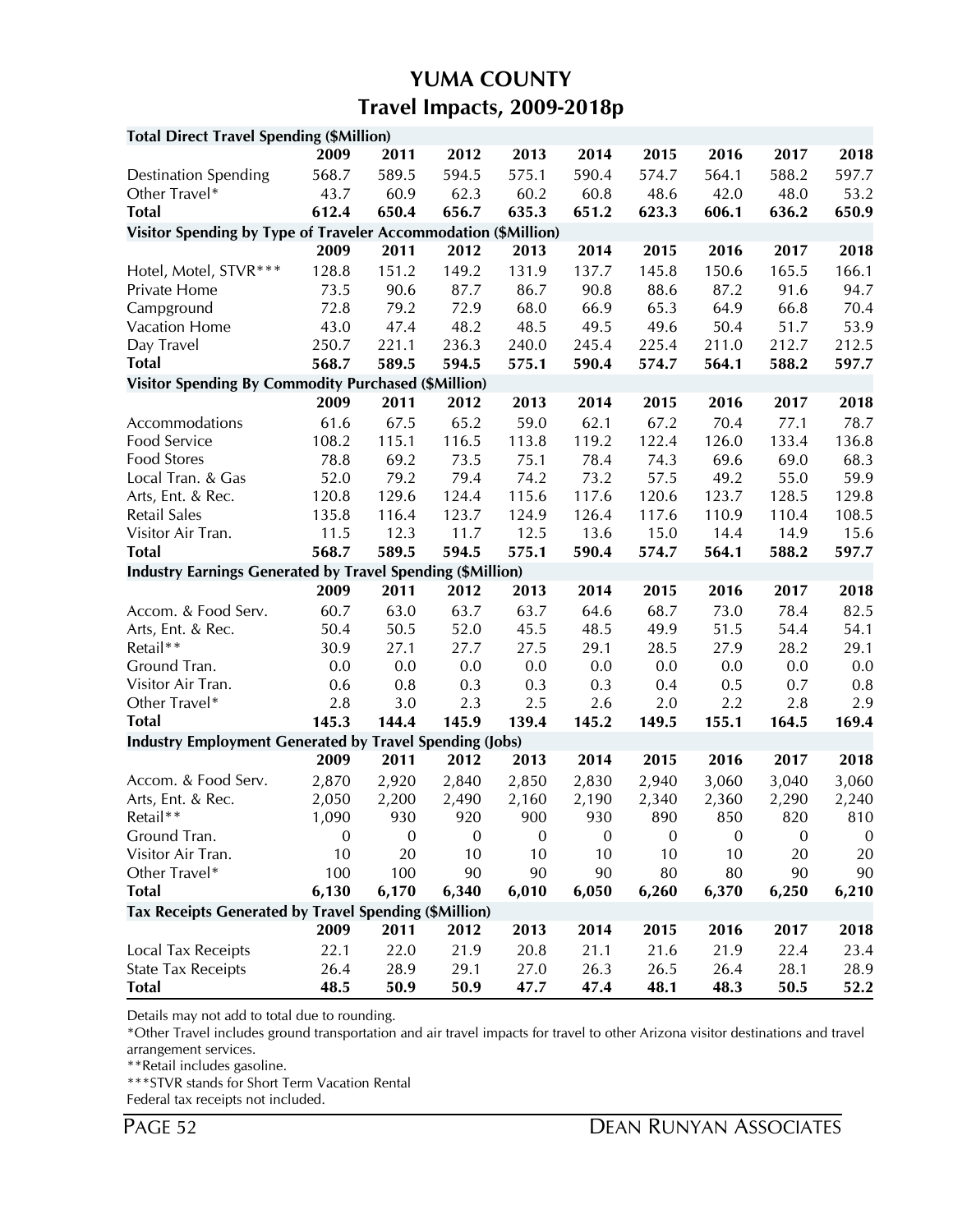### **APPENDICES**

| Appendix A | 2018 Travel Impact Estimates                       |
|------------|----------------------------------------------------|
| Appendix B | <b>Key Terms and Definitions</b>                   |
| Appendix C | <b>Regional Travel Impact Model</b>                |
| Appendix D | <b>Travel Industry Accounts</b>                    |
| Appendix E | Arizona Earnings and Employment by Industry Sector |
| Appendix F | <b>Industry Groups</b>                             |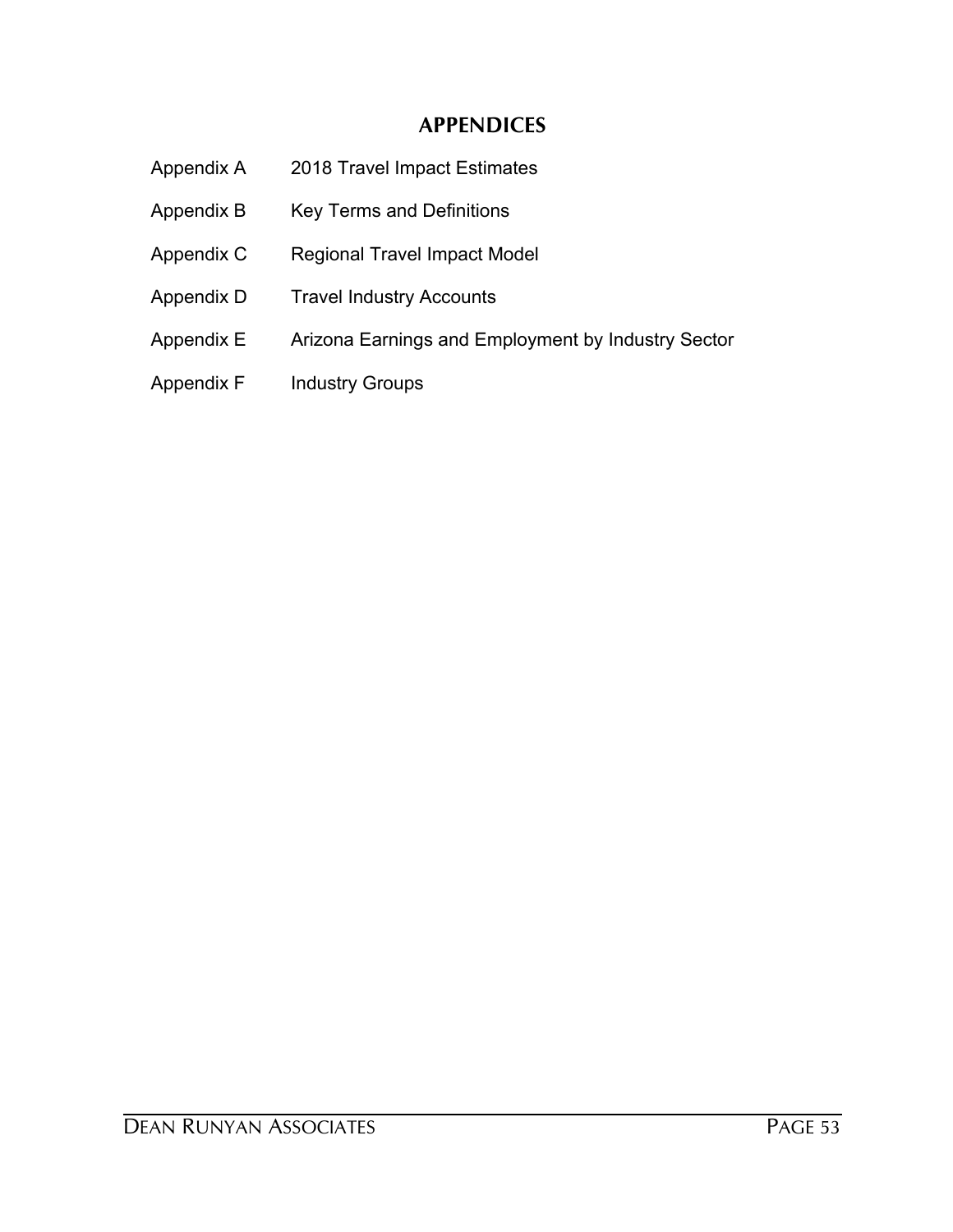#### **2018 TRAVEL IMPACT ESTIMATES**

This appendix provides a brief overview of the methodology, terminology and limitations of the travel impact and visitor volume estimates.

#### **DIRECT IMPACTS**

The estimates of the direct impacts associated with traveler spending in Arizona were produced using the Regional Travel Impact Model (RTIM) developed by Dean Runyan Associates. The input data used to detail the economic impacts of the Arizona travel industry were gathered from various local, state and federal sources.

Travel impacts consist of estimates of travel spending and the employment, earnings, and state and local taxes generated by this spending. These estimates are also broken out by type of traveler accommodation and by the type of business in which the expenditures occur.

#### **PRELIMINARY ESTIMATES**

Preliminary estimates for 2018 were prepared at the state, regional and county level. These estimates take advantage of the most current available data. However, because full-year data was not available in all cases, these estimates are subject to subsequent revision as additional information relating to travel and its economic impact in 2018 becomes available.

#### **TRANSPORTATION IMPACTS**

The treatment of ground transportation expenditures depends upon the level of geography (county, region or state). County and regional level estimates of destination spending include only a portion of ground transportation expenditures because some county and regional transportation expenditures are for travel to other Arizona destinations. These expenditures are allocated to "other travel." State level estimates include all in-state expenditures for ground transportation.

#### **SECONDARY (INDIRECT AND INDUCED) IMPACTS**

Direct impacts are reported for all counties within Arizona. Secondary employment and earnings impacts over and above direct impacts are reported at the state level only for the year 2018. These indirect and induced impacts are generated from the direct impacts produced by the RTIM, discussed above, and an input-output model of the Arizona economy prepared by the IMPLAN Group, Inc. Indirect impacts represent the purchases of goods and services from other firms by businesses that directly receive expenditures from travelers. Hotels, for example, purchase maintenance services from independent contractors. Induced impacts represent the purchase of goods and services by employees whose earnings are in part derived from travel expenditures. The sum of the direct,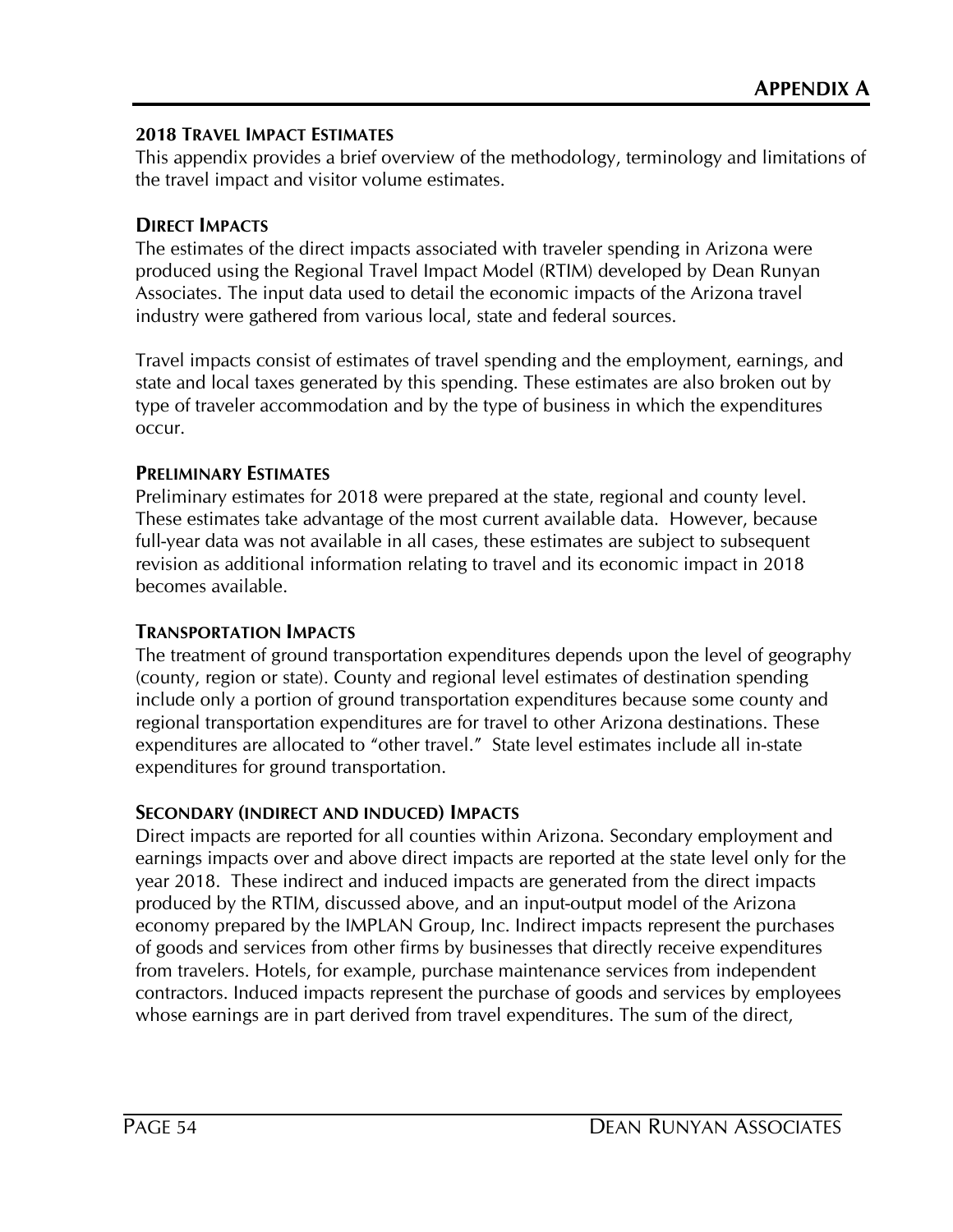indirect and induced impacts equals the total impact of all spending by visitors in the state. The "multiplier" refers to the ratio of the total impacts to the direct impacts for employment or earnings.

#### **GROSS DOMESTIC PRODUCT**

An estimate of the Gross Domestic Product (GDP) of the Arizona travel industry based on the RTIM direct travel impacts is also provided in this report. The GDP of an industry is equal to gross output (sales or receipts) minus intermediate inputs (the goods and services purchased from other industries). GDP is always less than output or sales because GDP measures only the "value" added of an industry and does not include the cost of the inputs that are also necessary to produce a good or service. GDP is a useful concept because it permits comparisons of the economic contributions of different industries. The relationship between spending and gross domestic product is illustrated in the figure below. Examples of inputs are the food or accounting services that restaurants purchase from suppliers. "Goods resold" are the commodities that retail establishments purchase from manufacturers or wholesale trade businesses and resell with a markup. These inputs or goods are not counted as the GDP of the restaurant or retail industry because their value was created in other industries (agriculture, accounting, manufacturing).

#### **Relationship Between Spending and Gross Domestic Product**



It is for this reason that "travel spending" - as measured from surveys of visitors - is not the best measure of the travel industry's real economic contribution. This is because some visitor spending is actually counted as the GDP of other industries (e.g., agriculture, accounting, manufacturing). Furthermore, these other industries may or may not be located within the geographic area of interest. If the farm were located within the region of interest, then the GDP of the local farm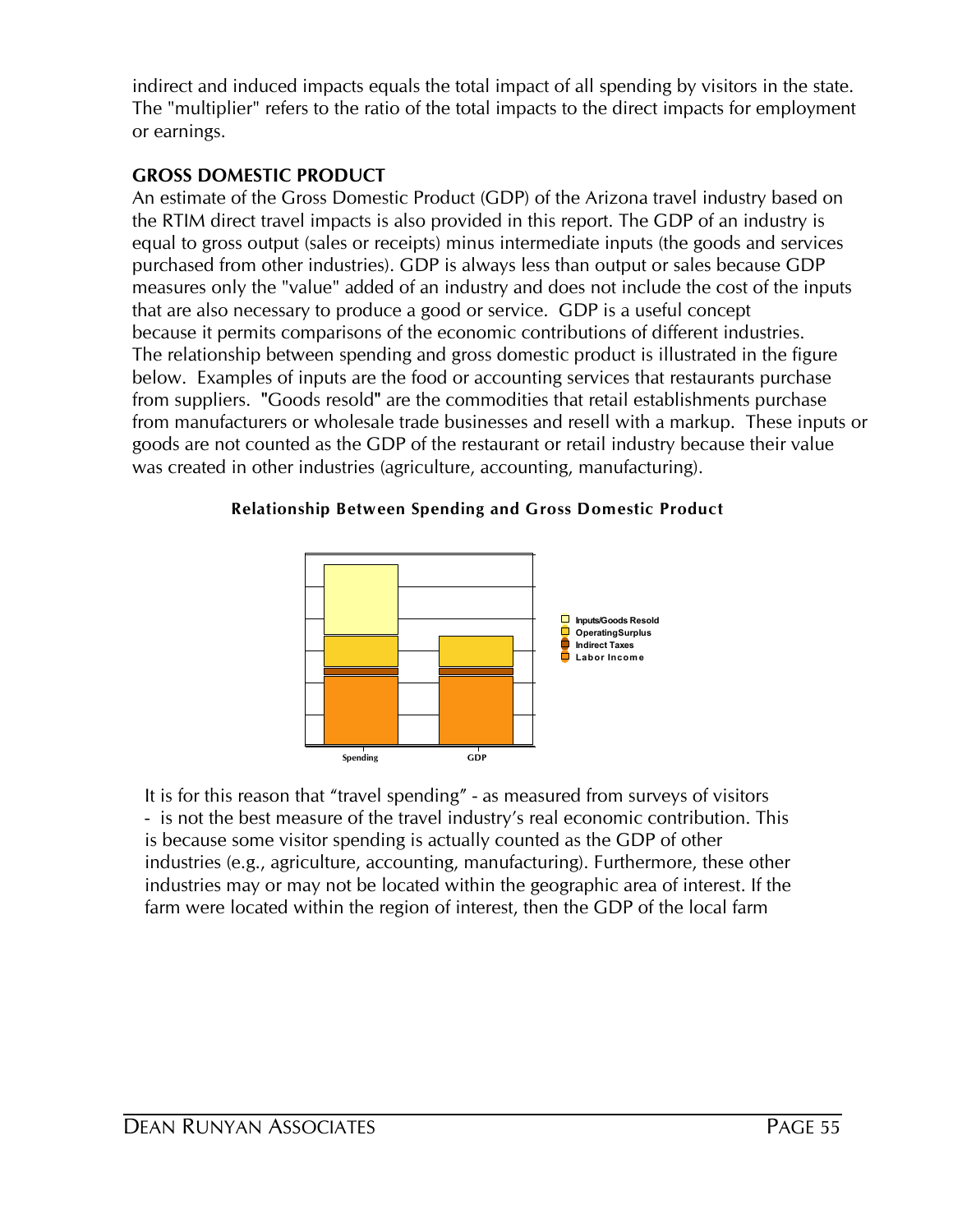would be included as an indirect or secondary effect. If no (e.g., a manufacturing firm in another state or country), then that portion of GDP is not counted. The preceding graph also shows the three main components of GDP. For most industries, labor income (essentially equivalent to earnings in this report) is the primary component of GDP. This is true of the travel industry. A second component is the tax payments that businesses make to government, such as sales, excise and property taxes. In the case of excise taxes, businesses are essentially a collection agency for the government. The final component, operating surplus, represents the income and payments (e.g., dividends, interest) to other stakeholders of the firm. The concept of GDP also illustrates that with small geographic units of analysis (e.g., counties), earnings, employment, and tax revenues are the best measures of the economic value of the travel industry to the local economy. Small area measures of GDP are less reliable and much of the operating surplus may leak out of the local economy anyway. Indirect effects are also generally less in smaller economies.

#### **INTERPRETATION OF IMPACT ESTIMATES**

Users of this report should be aware of several issues regarding the interpretation of the impact estimates contained herein:

- The estimates contained in this report are based on the most current data available and supersede all previous estimates of travel impacts.
- The estimates in this report are expressed in *current* dollars unless otherwise noted.
- · The employment estimates in this report are estimates of the total number of full and part-time jobs directly generated by travel spending, rather than the number of individuals employed. Both payroll and self-employment are included in these estimates. Caution should therefore be used in comparing these estimates with other employment data series.
- In general, estimates of small geographic areas (e.g., rural counties) are less reliable than estimates for regions or metropolitan counties. Trend analysis and comparisons of counties with relatively low levels of travel related economic activity should therefore be interpreted cautiously.
- The estimates of travel impacts published in this report will necessarily differ somewhat from estimates generated from different models, methodologies and data sources. Nonetheless, it should be emphasized that all credible estimates of direct travel impacts at the state level, including those of Dean Runyan Associates, are of similar magnitude.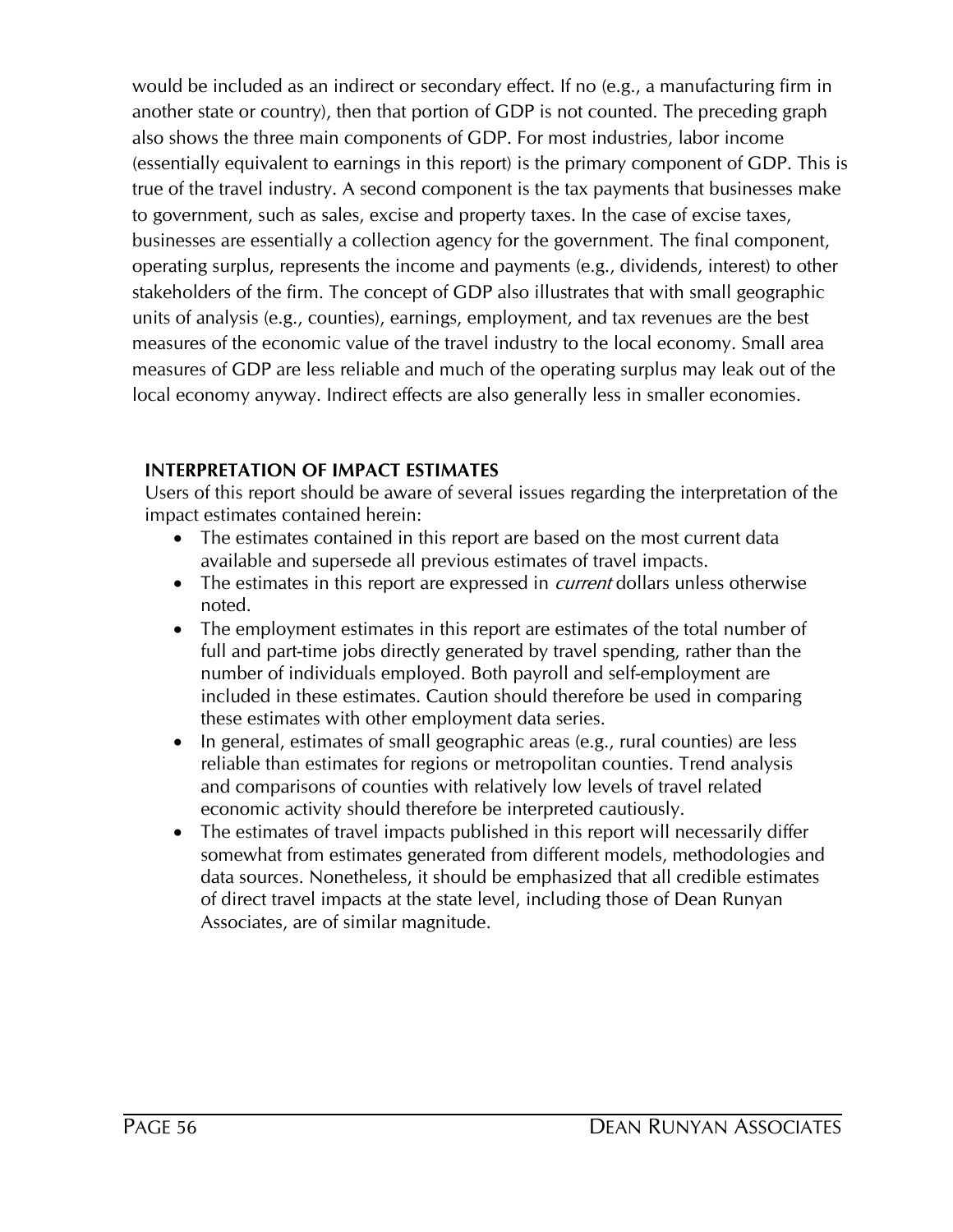#### **DEFINITION OF TERMS**

**Commodity:** A classification of a product or service, such as lodging or food service. An establishment or industry may produce more than one commodity.

**Direct Impacts:** Employment, earnings and tax receipts *directly* generated by travel spending, as distinguished from secondary and total impacts.

**Earnings:** Earnings include wage and salary disbursements, other earned income or benefits, and proprietor income. Only the earnings attributable to travel expenditures are included.

**Employment:** Industry employment (jobs) associated with travel-generated *earnings*. Includes both full-time and part-time positions, and salaried or self-employed individuals. Employment is reported as an average for a time period, typically annual. (Unless otherwise noted, the employment estimates refer to establishment or industry employment at place of work, not the employment status or residence of the individual.)

**Federal Taxes:** Federal taxes include the motor fuel excise tax, airline ticket taxes, and personal income and payroll taxes.

**Industry:** A classification of business or government establishments based on their primary technological process. (See NAICS Appendix table.)

**Local Taxes:** Lodging taxes imposed by cities, counties and other regional tax jurisdictions in Arizona. These taxes are levied on sales to visitors and the spending of employees attributable to travel industry earnings. Passenger Facility Charges attributable to visitors (a fee imposed on airline tickets) are included in counties with airports. Property tax payments attributable to travel industry businesses and employees are also included.

**Other spending:** Other spending includes spending by residents on ground and air transportation for travel to other destinations, spending on travel arrangement services, and convention/ trade shows.

**Private Home:** Unpaid overnight accommodations of friends and relatives.

**Receipts:** Travel expenditures less the sales and excise taxes paid by the consumer.

**State Taxes:** Lodging taxes, motor fuel, and business and personal income taxes imposed by the state of Arizona. These taxes are levied on sales to visitors and the spending of employees attributable to travel industry earnings.

**STVR:** Acronym for Short Term Vacation Rentals. STVR includes lodging using "shared economy" services.

**Total Impacts:** The sum of *Direct* and *Secondary* impacts.

**Travel spending:** The sum of visitor and other spending related to travel.

**Visitor spending:** All spending on goods & services by visitors at the destination. Also referred to as destination spending.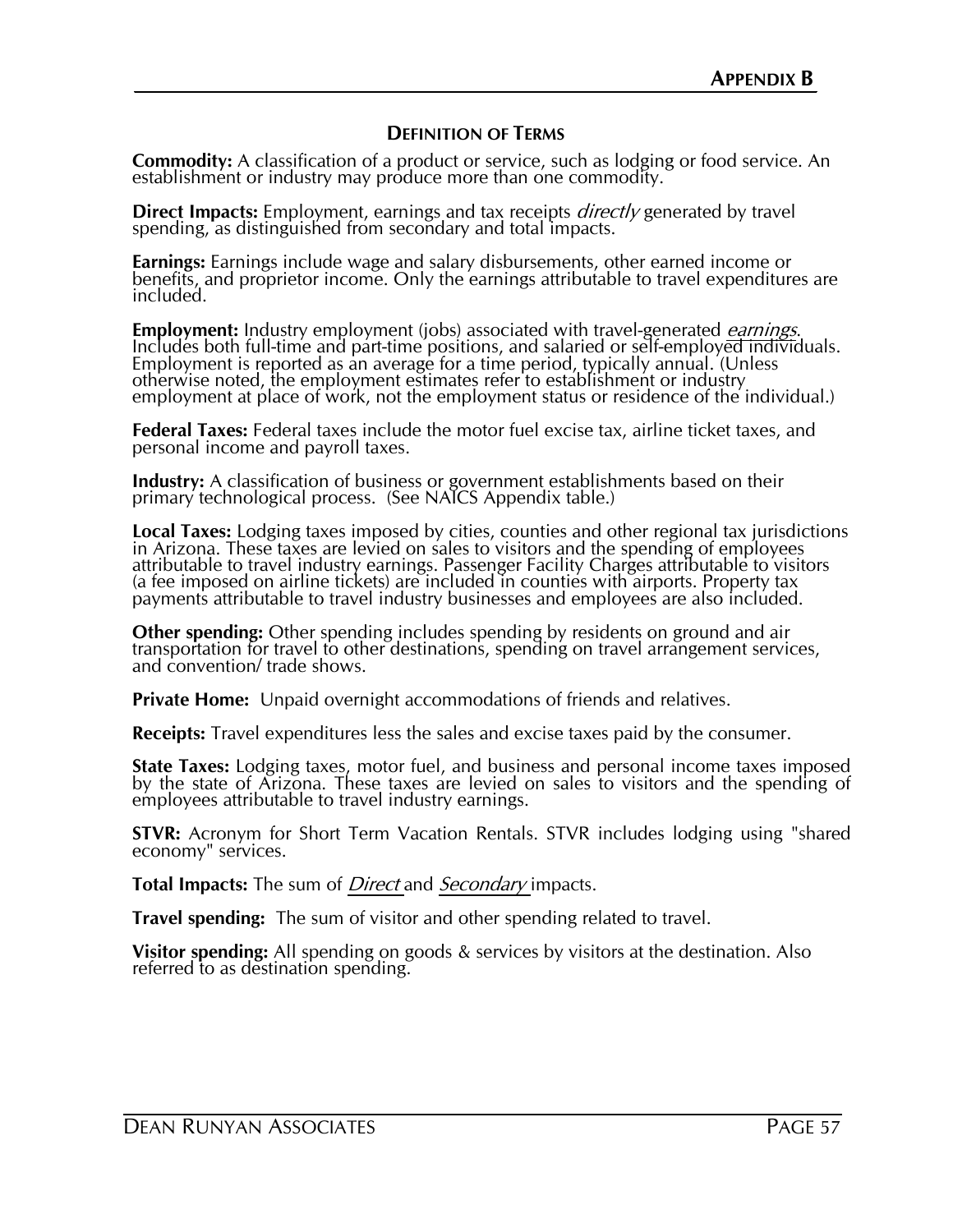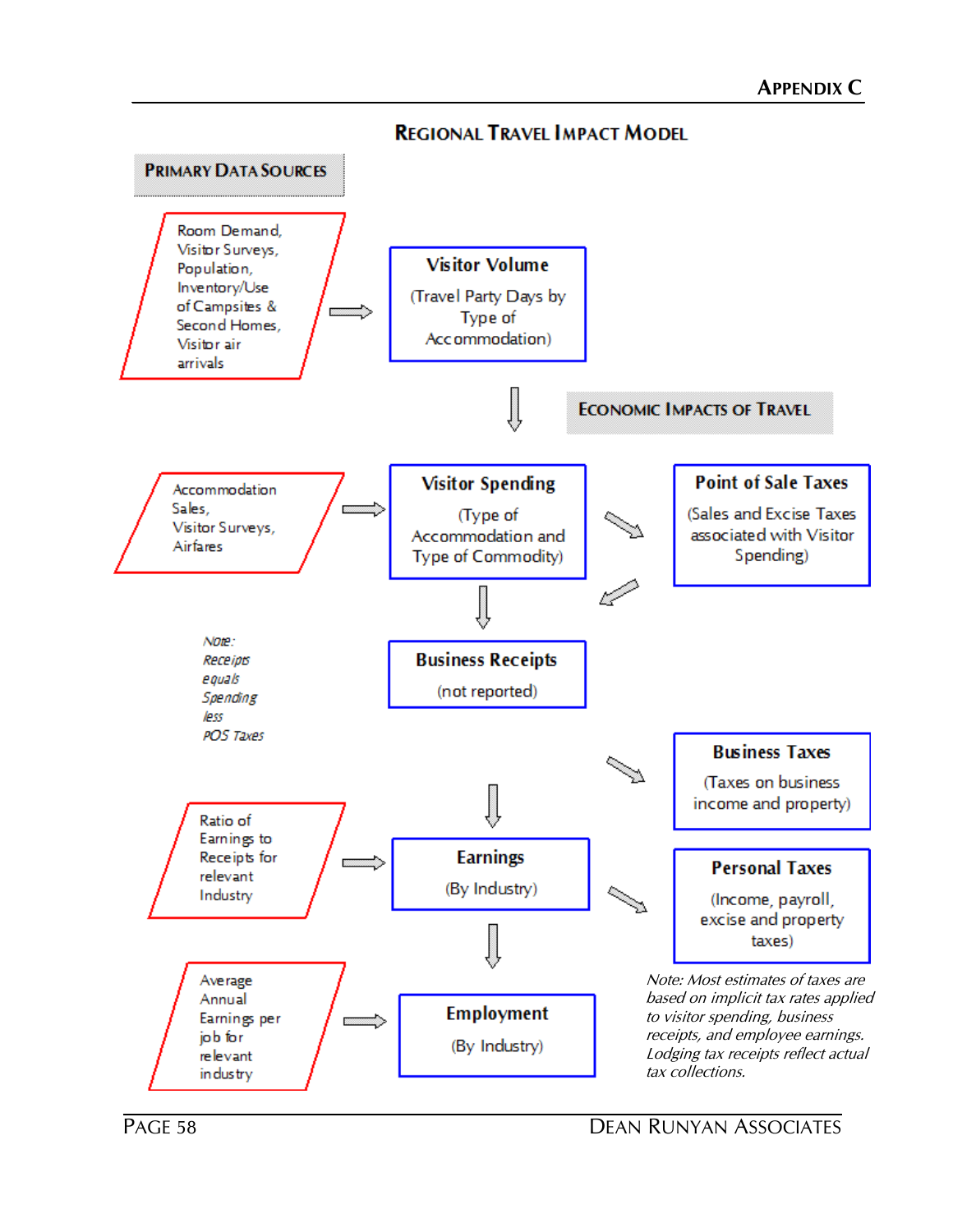#### **TRAVEL INDUSTRY ACCOUNTS: A COMPARISON OF THE REGIONAL TRAVEL IMPACT MODEL AND TRAVEL & TOURISM SATELLITE ACCOUNTS**

An economic account is a method for displaying inter-related information about a set of economic activities. A travel industry account is a method to report different types of related information about the purchase of goods and services by visitors. The Bureau of Economic Analysis (BEA), which now provides annual and quarterly estimates of travel and tourism at the national level, describes a Travel and Tourism Satellite Account (TTSA) as "present(ing) a rearrangement of information from the National Income and Product Accounts, from the industry accounts, and from other sources so that travel and tourism activities can be analyzed more completely than is possible in the structure of the traditional national economic accounts."[1] Similarly, the RTIM has been developed by Dean Runyan Associates to estimate travel spending, earnings, employment, and tax receipts at the state, county, and regional levels. These initial findings can, in turn, be used as input data for deriving estimates of other economic measures, such as value-added and indirect effects.

This appendix provides an overview of the Regional Travel Impact Model (RTIM) and travel and tourism satellite accounts (TTSAs). Although there is no single or absolute form of a TTSA, the one developed by the Bureau of Economic Analysis (BEA) will be the basis of the analysis here. The definitions, framework, and estimating methods used for the U.S. BEA TTSA follow, as closely as is practicable, the guidelines for similar travel satellite accounts that were developed by the World Tourism Organization (WTO) and the Organization for Economic Co-operation and Development (OECD).

The primary focus is on the direct impacts of visitor spending. Visitors are defined as persons that stay overnight away from home, or travel more than fifty miles one- way on a non-routine trip. Only the expenditures related to specific trips are counted as visitor spending. Other travel related expenditures such as the consumption of durable goods (e.g., recreational vehicles or sporting equipment) or the purchase of vacation homes are not considered.

While such a definition of the travel industry (i.e., the trip related expenditures of visitors) is conservative, it is also in keeping with the notion of the travel industry as being an export-oriented industry for specific local communities. That is, visitors are important to regions because they inject money into the local economy. This focus on the export-oriented nature of the travel industry for local communities becomes blurred if the industry is defined so as to include non-trip related expenditures.

[1] Peter D. Kuhbach, Mark A. Planting, and Erich H. Strassner, "U.S. Travel and Tourism Satellite Accounts for 1998-2003," Survey of Current Business 84 (September 2004): 43-59.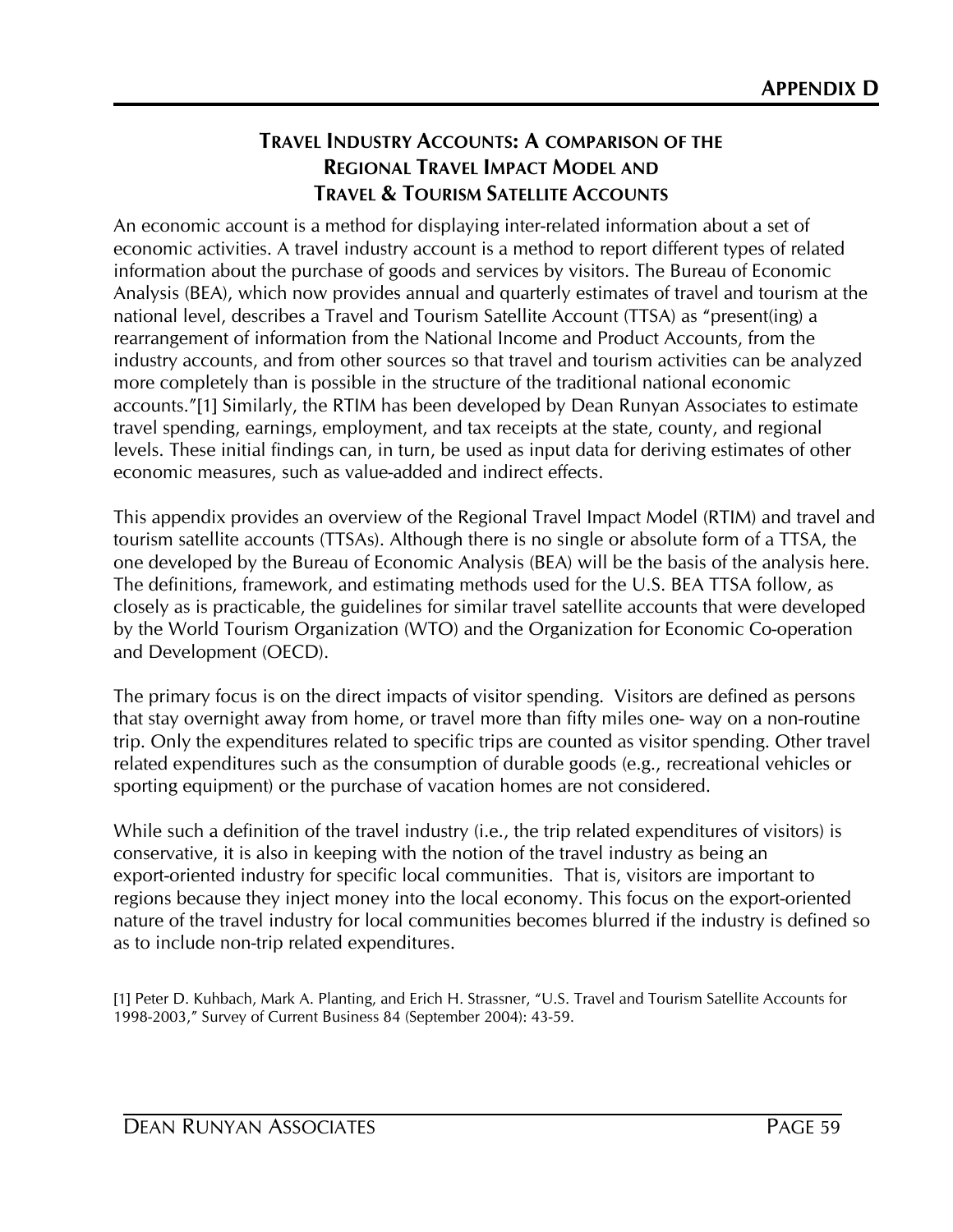#### **PRIMARY CONCEPTS, CATEGORIES & DATA REQUIREMENTS**

There are three primary types of information that are measured and/or estimated in a travel industry account. The first is a measure of the *travel industry* in terms of both the characteristics of the business firms that sell travel goods and services and the characteristics of consumers that purchase travel industry goods and services. The second is a measure of the *demand segments*  that consume travel industry goods and services. For example, the distinction between business and leisure travel is a measure of demand segments. The third is a measure of the *components of economic output* associated with the travel industry. The employee earnings generated by visitor spending is one such component. Travel-generated tax receipts are another. These three categories of information represent different aspects of the accounting ledger - they represent different ways of viewing or analyzing the travel industry.

The bulk of this paper will discuss these three types of information in terms of their conceptual foundations, the data requirements, and some of the more salient issues that users of this information should be aware of. There will also be some discussion of *indirect and induced effects* in that these effects can be reasonably estimated from the direct travel industry accounts. These secondary (versus direct) effects describe the relationship of the travel industry to other sectors of the larger economy.

The intent of this discussion will be to provide a general overview of the process of constructing travel industry accounts and the underlying similarity between the RTIM and a TTSA. More technical issues are generally placed in footnotes.

#### **TRAVEL INDUSTRY**

Defining the travel industry is probably the most critical and data intensive effort involved in developing a travel industry account. It is an exercise in matching supply (sellers of goods and services) with demand (the travelers that purchase those particular goods and services). It is complicated by the fact that no single industrial classification scheme provides a valid measure of the travel industry.[2] There are only three significant industrial classifications (Accommodations [NAICS 721], Scheduled Passenger Air Transportation [NAICS 481111] and Travel Arrangement and Reservation Services [NAICS 5615]) that *primarily* sell travel industry goods and services.[3] Firms in other industries (retail, recreation, transportation) provide goods and services to both travelers and other types of consumers.

Because of this, most satellite accounts, as well as the RTIM, incorporate at least some information about the expenditures of visitors in order to define the supply of visitor industry

[2]The North American Industrial Classification System (NAICS) is the current standard in the United States. [3] Even these industries are not purely travel. For example, the accommodations industry provides services to local residents (food service and meeting rooms). Passenger airlines also ship cargo on the same planes that carry passengers. Fortunately, it is usually possible to make adjustments for these non-travel components through the use of additional data.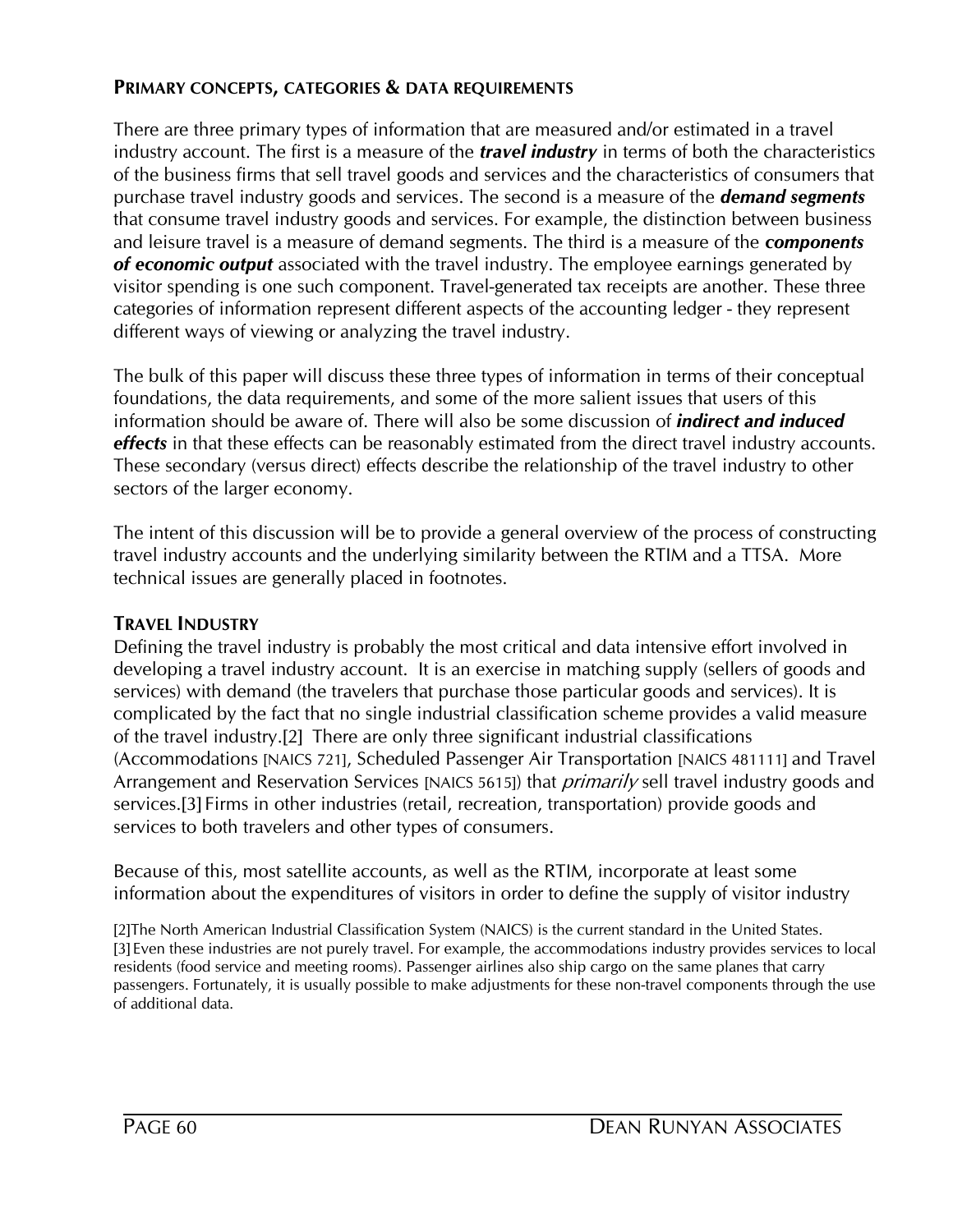firms. For example, if there is an estimate of visitor-days and an estimate of how much the average visitor spends on food services per day, then an estimate of visitor spending on food services can be calculated. In most cases, this will be only a fraction of all food service sales in that residents are a larger market for most restaurants.[4] The industry sectors that are usually matched to visitor spending in this way are: accommodations (NAICS 721), food service (722), arts, entertainment and recreation (71), and retail trade (44-45). A portion of transportation business is also part of the travel industry for obvious reasons.

In the case of the transportation sector, the definition and measurement of the travel industry component is more complicated because most transportation spending by visitors involves travel to and from the destination, rather than travel at or within the destination market. This is not an issue if the geographic scope of the travel industry market includes the origin and destination of travel. National travel industry accounts thus include all domestic passenger air transportation in the travel industry. The issue is more complicated at the state or regional level, however.

Suppose, for example, that the focus of a travel industry account is the state of Arizona. How should the purchase of a round trip airline ticket by a Chicago resident traveling to Phoenix be treated in that only some of the economic impact of this spending will occur in Arizona? A reasonable approach would be to allocate only a portion of this spending (and related payroll, taxes, etc.) to Arizona and ignore the remainder for the purpose of creating a travel industry account for Arizona. However, if this procedure were followed for every state, the sum of the state accounts would be less than the national travel account. The state accounts would be additive if outbound air travel from each state were included. However, this is methodologically inconsistent with the construction of a national account, which does not include outbound travel as a component of domestic tourism demand. The approach used in the RTIM is to make a distinction between the *visitor industry*, that includes only visitor demand, and the *travel industry*, which includes visitor demand and that portion of outbound travel that can be attributed to the resident economy. For example, the passenger air transportation employment in Arizona can be divided between three groups of travelers: inbound, outbound, and pass-through. Only that employment attributable to inbound travel is part of the Arizona *visitor industry*. Employment attributable to outbound and pass- through travelers is included with the larger *travel industry*.[5]

<sup>[4]</sup>The proportion can vary enormously among regions and localities, however. In many popular visitor destinations, the primary market for food service will be visitors. It should also be noted that even with reliable visitor survey data, there is still the issue of how to translate spending on food service *commodities* to the supply of food service by *industry*. As indicated in the footnote above, food service is also supplied by the accommodation industry.

<sup>[5]</sup>The same issue arises with travel agencies and reservation services (NAICS 5615). Most of these services are probably related to outbound travel and are treated as such in the RTIM.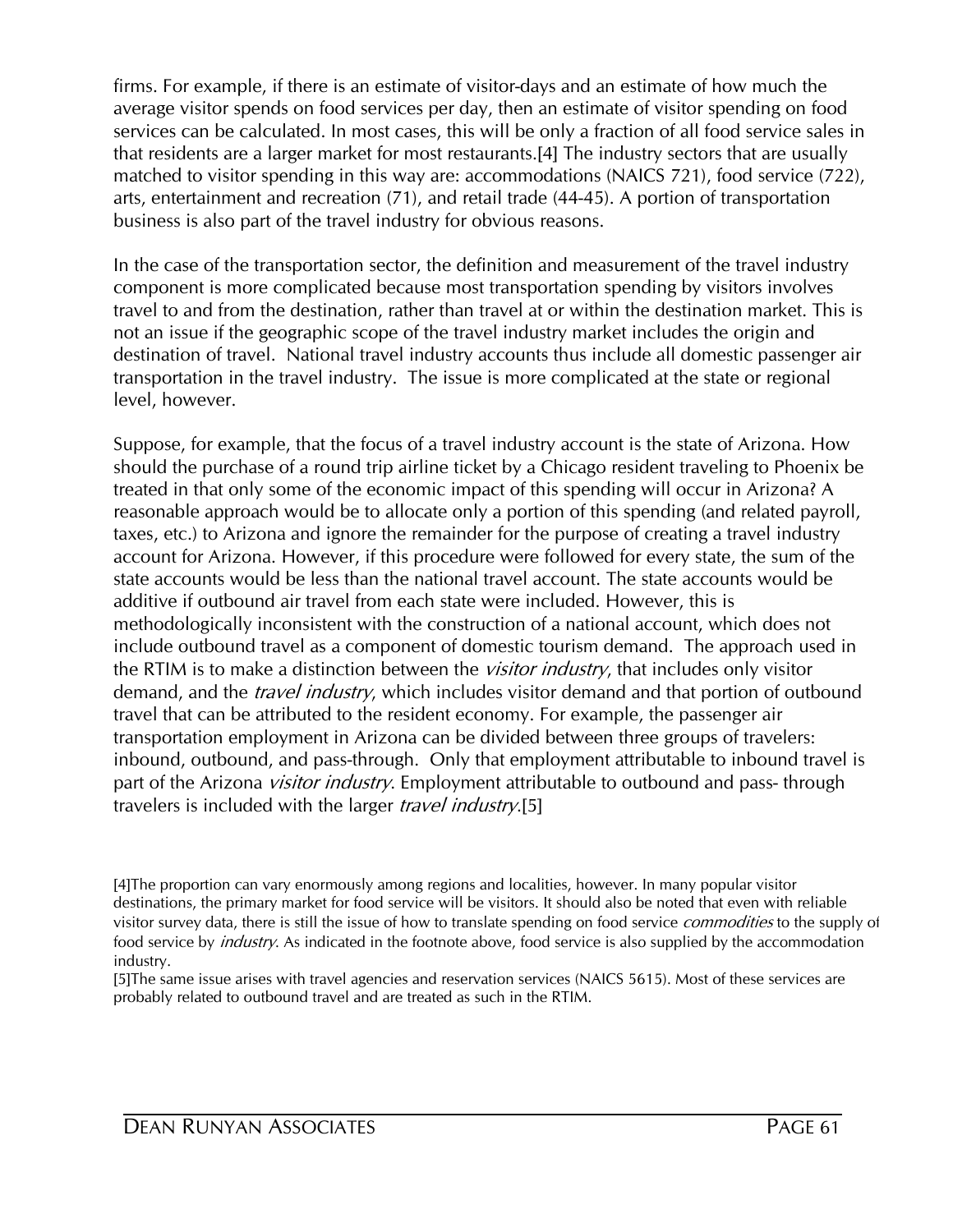The following two tables display the specific industries that are included in the travel industry for the BEA's national TTSA and the RTIM. Although not identical, the industries are equivalent with only a few exceptions.[6]

| <b>Accommodation &amp; Food Services</b>        |                |
|-------------------------------------------------|----------------|
| Traveler accommodations                         | 38.1%<br>21.5% |
| Food services and drinking places               | 16.6%          |
|                                                 |                |
| Transportation                                  | 23.3%          |
| Air transportation                              | 15.4%          |
| Rail transportation                             | $0.4\%$        |
| Water transportation                            | 1.2%           |
| Interurban bus transportation                   | $0.3\%$        |
| Interurban charter bus transportation           | $0.2\%$        |
| Urban transit systems & other tran.             | 1.7%           |
| Taxi service                                    | 1.0%           |
| Automotive equipment rental & leasing           | 2.0%           |
| Automotive repair services                      | 0.8%           |
| Parking lots and garages                        | $0.2\%$        |
| Toll highways                                   | $0.1\%$        |
| <b>Recreation</b>                               | 11.2%          |
| Scenic and sightseeing transportation           | $0.4\%$        |
| Motion pictures and performing arts             | 1.1%           |
| Spectator sports                                | 2.3%           |
| Participant sports                              | 2.4%           |
| Gambling                                        | 3.0%           |
| All other recreation and entertainment          | 2.0%           |
| <b>Retail &amp; Nondurable Goods Production</b> | 16.2%          |
| Petroleum refineries                            | 0.6%           |
| Industries producing nondurable PCE             |                |
| commodities, excluding petroleum refineries     | $4.4\%$        |
| Wholesale trade & tran. services                | 4.2%           |
| Gasoline service stations                       | 1.3%           |
| Retail trade services, excluding                |                |
| gasoline service stations                       | 5.8%           |
| <b>Travel Arrangement</b>                       | 7.3%           |
| All other industries                            | 2.2%           |
|                                                 |                |

#### **Bureau of Economic Analysis Tourism Industries Distribution of Travel-Generated Compensation in United States, 2007**

**Total Tourism Compensation 100.0%** Source: Adapted from Eric S. Griffith and Steven L. Zemanek, "U.S. Travel and Tourism Satellite Accounts for 2005-2008," Survey of Current Business (June 2009): 37, table 6.

[6]The major exception is that the BEA includes the production of consumer non-durables that are sold through retail outlets. This is not a major component and would be even less so at the level of the state.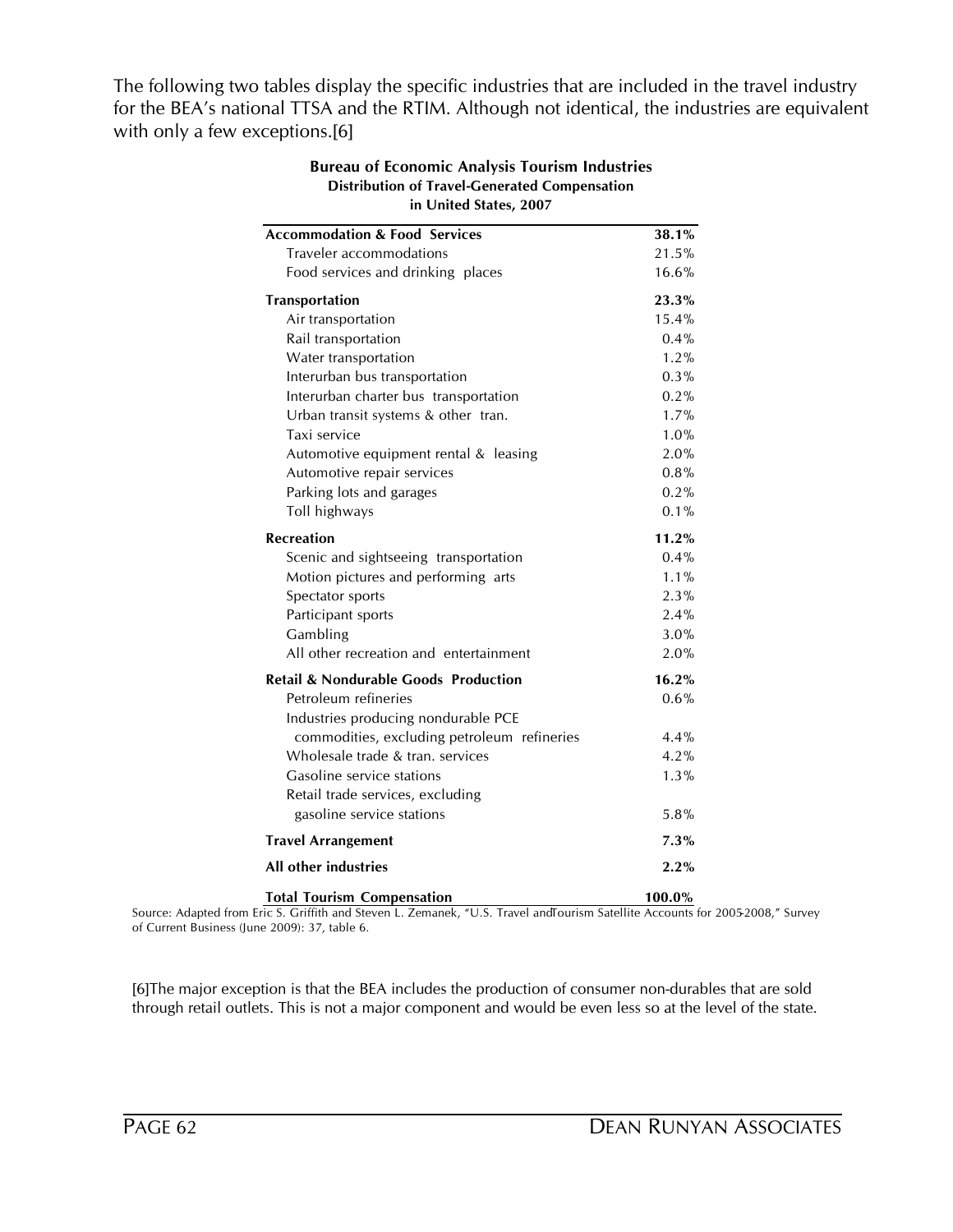| <b>RTIM Travel Impact Industries Matched to NAICS</b> |  |  |  |
|-------------------------------------------------------|--|--|--|
|-------------------------------------------------------|--|--|--|

| <b>Travel Impact Industry</b>               | <b>NAICS Industry (code)</b>                        |  |
|---------------------------------------------|-----------------------------------------------------|--|
| <b>Accommodation &amp; Food Services</b>    |                                                     |  |
|                                             | Accommodation (721)                                 |  |
|                                             | Food Services and Drinking Places (722)             |  |
| <b>Arts, Entertainment &amp; Recreation</b> |                                                     |  |
|                                             | Performing Arts, Spectator Sports (711)             |  |
|                                             | Museums (712)                                       |  |
|                                             | Amusement, Gambling (713)                           |  |
|                                             | Scenic and Sightseeing Transportation (487)         |  |
| Retail                                      |                                                     |  |
|                                             | Food & Beverage Stores (445)                        |  |
|                                             | Gasoline Stations (447)                             |  |
|                                             | Clothing and Clothing Accessories Stores (448)      |  |
|                                             | Sporting Goods, Hobby, Book, and Music Stores (451) |  |
|                                             | General Merchandise Stores (452)                    |  |
|                                             | Miscellaneous Store Retailers (453)                 |  |
| <b>Ground Transportation</b>                |                                                     |  |
|                                             | Interurban and rural bus transportation (4852)      |  |
|                                             | Taxi and Limousine Service (4853)                   |  |
|                                             | Charter Bus Industry (4855)                         |  |
|                                             | Passenger Car Rental (532111)                       |  |
|                                             | Parking Lots and Garages (812930)                   |  |
| <b>Air Transportation</b>                   |                                                     |  |
|                                             | Scheduled Air Passenger Transportation (481111)     |  |
|                                             | Support Activities for Air Transportation (4881)    |  |
| <b>Administrative/Support Services</b>      |                                                     |  |
|                                             | Travel Arrangement and Reservation Services (5615)  |  |
|                                             | Convention and Trade Show Organizers (56192)        |  |
|                                             |                                                     |  |

Source: Dean Runyan Associates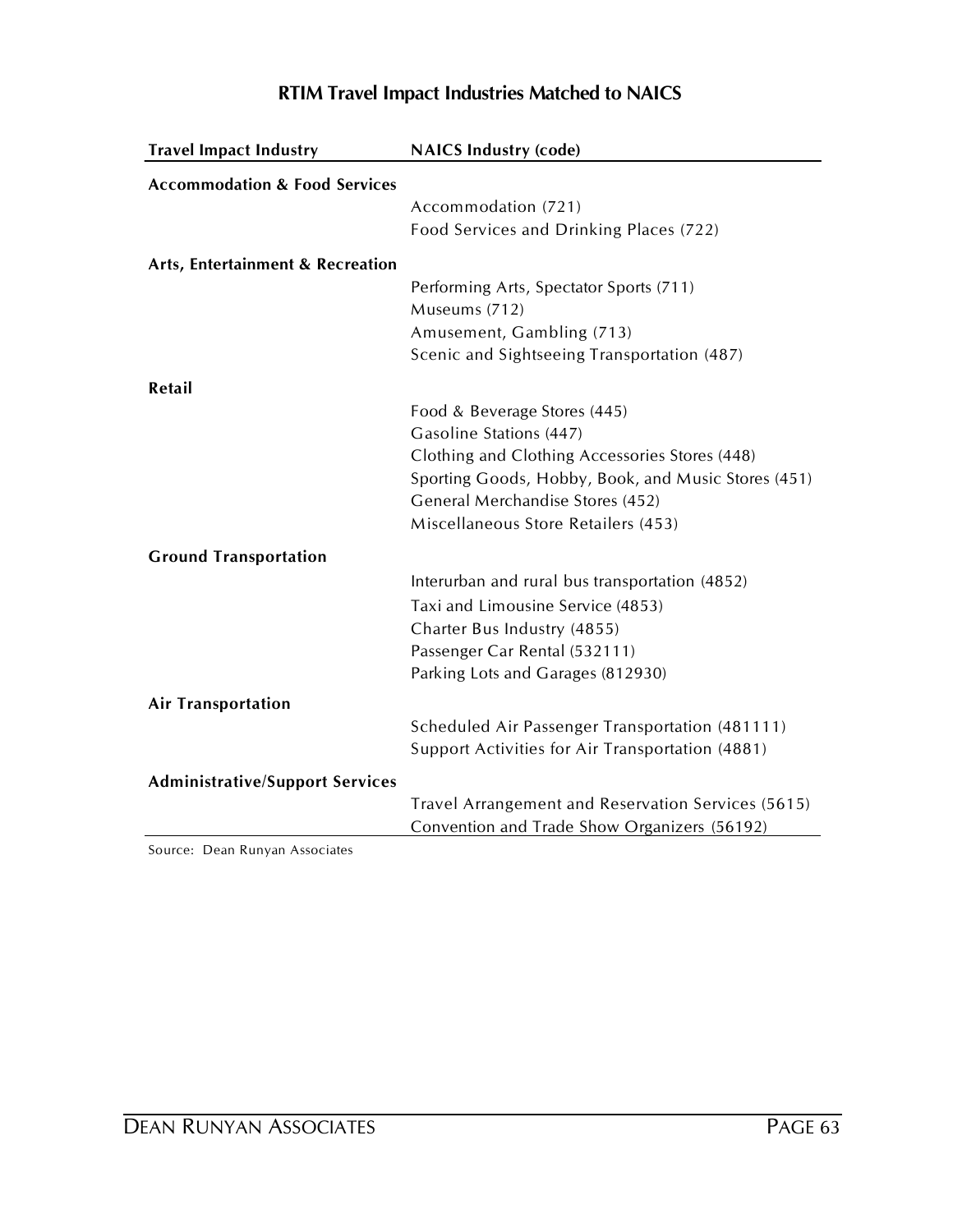#### **DEMAND SEGMENTS**

The distinction between inbound and outbound travel has already been discussed in the previous section and in terms of the concepts of the *visitor industry* and the *travel industry*. Three other types of demand segments that are related exclusively to the *visitor industry* will be discussed here. The first two demand categories are reported by the BEA in their national TTSA. They are: *leisure versus business travel*, and *resident versus non-resident travel*. The third demand category is typically reported in the RTIM: *type of traveler accommodation*. These three demand categories will be discussed in turn.

The distinction between *leisure versus business travel* is useful for several reasons. Economists like to distinguish between personal consumption expenditures on the one hand and business expenditures on the other. Indeed, this distinction is central for the National Income and Product Accounts (NIPAs). Those in the travel industry are more likely to be interested in this distinction because leisure travelers represent a more "marketable" segment because their travel choices are less determined by economic and business factors. Furthermore, business and leisure travelers tend to have different spending profiles. The availability of this information in either a state or regional TTSA or RTIM is essentially dependent on the availability of survey data (as it is at the national level). It should be noted, however, that such estimates are considerably less reliable for smaller geographic areas because of the limitations of survey data. Even at the state level, year-to-year changes in the composition of this demand segment should be interpreted in conjunction with other data.

The distinction between *resident versus non-resident travel* is fundamental to a national TTSA because it mirrors the distinction between the domestic economy and international transactions. Non-resident travel in the United States is considered an export in the official international transaction accounts.[7] The distinction is obviously also important because it is based on different political, legal, and currency regimes - factors that in themselves influence travel behavior. At the level of the state or region, the distinction between resident and nonresident travel is less important, although it is often reported.[8] There are at least two reasons why this distinction is less useful at state and regional levels.

First, there is considerably less of an economic rationale for distinguishing resident and non-resident travel at the level of the state, or any other political jurisdiction within the United States, than there is at the national level. States do not maintain interstate trade balance sheets that chart the flow of goods and services across state boundaries. From an economic point of view, the administration of the tax system is the primary, if only, reason for this distinction. In the case of travel and tourism, the evaluation of the tax impacts of resident versus nonresident travel might also be important.[9]

[7]Conversely, the spending of U.S. visitors in other countries is treated as an import in the international transaction accounts.

[8]The issues discussed with regard to the reliability of survey data for leisure versus business travel also applies to this category

[9]Nonresident visitors who pay taxes in their destination state represent an unambiguous gain for the state. This effect is less clear for resident travelers within the state.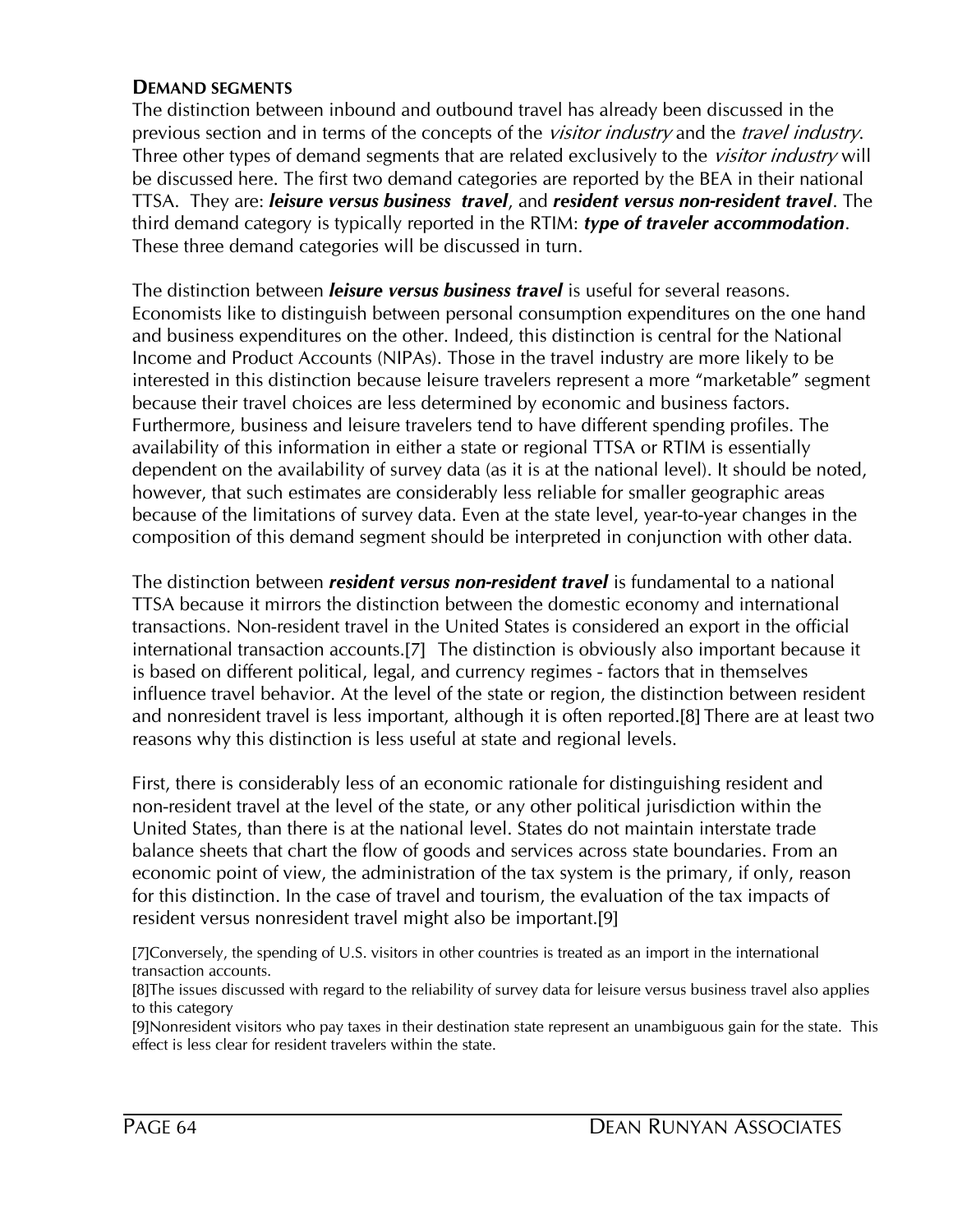Second, travel is behaviorally defined by length of distance from home (usually at least 50 miles one-way), trip purpose (non-routine), and/or the use of an overnight accommodation away from home. Rarely is domestic travel defined by virtue of crossing a geographic boundary.[10] The operators of tourist attractions in local communities are generally less interested in the origin of visitors than in the revenue that they generate for their businesses. In terms of the economic impacts at the *local* level, the distinction between in-state residents, out-of-state residents and international visitors may not be relevant other than for the purpose of marketing. However, other geographic characteristics of the visitor (e.g., distance traveled, the specific area of origin) are generally more useful measures of the visitor market than whether the visitor is a resident or nonresident.

Finally, the distinction among different *types of traveler accommodations* is generally reported in the RTIM. Typically, these categories are:

- Visitors who stay in hotels, motels, B&Bs., and similar lodging facilities
- · Visitors who stay at campsites
- · Visitors who stay in the private homes of friends or relatives
- · Visitors who stay in vacation or second homes
- Visitors who do not stay in overnight accommodations on their trip away from home (day visitors).

These distinctions can be useful because estimates of economic impacts are often used for different purposes. The total of all accommodation types, of course, is an estimate of the total magnitude of the visitor industry. Visitors who stay in commercial lodging such as hotels and motels are most likely to have the greatest economic impact on a person-day basis. These visitors are also more likely to be influenced by marketing efforts. In urban areas, a large proportion will represent business travel. In other words, the type of accommodation category can be used in conjunction with other types of data to analyze the market characteristics of visitors.

[10]In essence, state level travel impact estimates really represent an aggregation of smaller geographic units, such as counties or regions. Populous states with large landmasses (e.g., California or Texas) will have a higher proportion of resident travel than small states (e.g., Rhode Island or Delaware).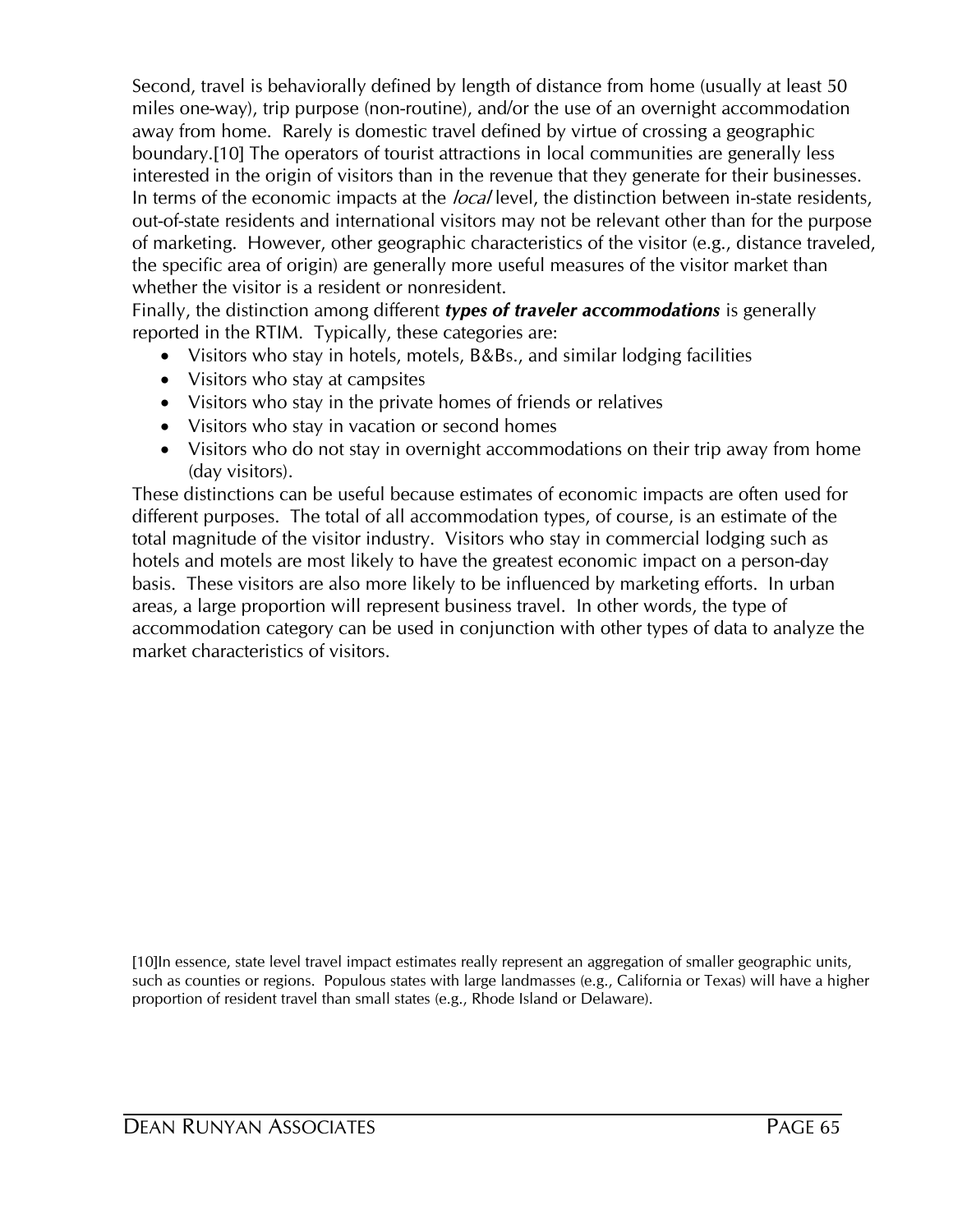# **COMPONENTS OF INDUSTRY OUTPUT**

Because both the RTIM and the TTSA are empirically linked to NAICS industry accounts, it is possible to provide estimates of different components of economic output. The major economic components most often estimated are.[11]

- Travel spending (Gross Output)
- · Value-added (Gross Product)
- Earnings (labor income)
- Indirect business taxes (sales, excise, property taxes & fees).

The relationship of these components is shown below. As indicated, the value- added of a particular industry (the bar on the right) is equal to gross output (travel spending) minus the intermediate inputs used by travel industry businesses to produce the good or service. Restaurants, for example, prepare and serve the food products that are purchased from suppliers. Airlines purchase or lease airplanes from other firms. These intermediate inputs are not counted as part of the value- added of the travel industry. They are counted as value-added in other industries (e.g., agriculture, aerospace manufacturing).

# **Components of Industry Output**



The distinction between gross output and value-added is probably even more important at the state or regional level. This is because the intermediate inputs that are purchased from other industries are even more likely to be purchased from businesses located in different regions or states. For example, the economic impact of air passenger travel in the state of

[11]There are some small differences between the BEA TTSA and the RTIM in what these components include. The BEA allocates proprietor income to Operating Surplus, the RTIM allocates it to Labor Income. The RTIM does not have an estimate of property taxes in indirect taxes. Overall, property taxes on businesses are a relatively small proportion of indirect taxes.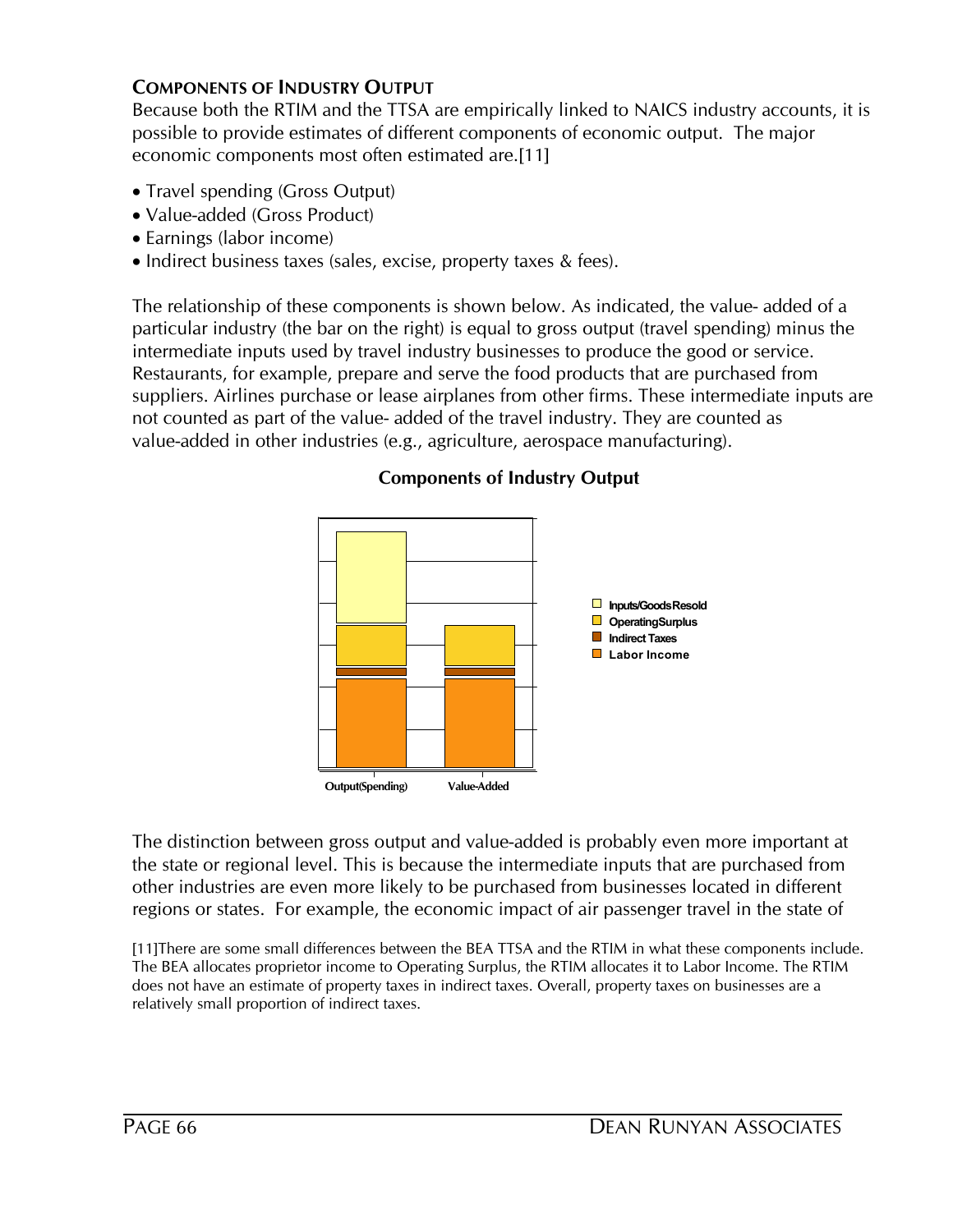Hawaii should not include the purchase of airplanes manufactured in other parts of the world. Travel industry value-added is a more meaningful measure of the true economic impact of visitor spending in Hawaii because a portion of the economic impact of visitor spending in the state will actually occur elsewhere.[12] Value-added can also be viewed in terms of the distribution or payout of industry receipts, exclusive of those paid to other firms for intermediate inputs. Some of the receipts are distributed to labor as wages, benefits, and proprietor income. Some receipts are paid to government as indirect taxes. These taxes are called "indirect" because most of them are actually paid by consumers in the form of sales or excise taxes.[13] The remainder leaves gross operating surplus. Out of gross operating surplus various payments are made in the form of dividends, interest, and other payments, or retained by the firm. The sum of these three broad categories of payments is equal to travel industry value-added. To summarize:

Value-added = Spending *less* intermediate goods & services, or Value-added = Labor Income *plus* indirect business taxes *plus* gross operating surplus.

The RTIM is similar to the TTSA in that it also provides estimates of these components of economic output. Travel spending, earnings, and tax impacts are generally provided at the state or regional level. Value-added is generally reported at the state-level only (sometimes referred to as Travel Industry Gross State Product). At the level of the state, travel industry value-added or GSP is an important measure – more economically meaningful than travel spending.[14] For smaller geographic areas, however, the rationale for reporting value-added is less clear. First, there are real data limitations and data costs in deriving these estimates. Second, *the most important components of value added for the travel industry are earnings and tax receipts*. Because the travel industry is relatively labor intensive and because a large proportion of travel industry goods and services are subject to excise and sales taxes, these two components of value-added (labor income and indirect taxes) are relatively high for the travel industry. The local effects of gross operating surplus are generally less important and certainly much more difficult to assess than are earnings and tax impacts. The relevance of earnings and tax receipts is also in keeping the export-oriented emphasis of the travel industry: earnings and tax receipts are more likely to stay in the local economy than is operating surplus.

[12]It should also be noted the value of the intermediate inputs used by travel industry firms will not necessarily disappear if the travel industry stops buying them. Aerospace firms will shift their production to other users (e.g., military). Agriculture will seek new markets for their products.

[13]Other taxes included here are property taxes, business franchise taxes, and other fees. Income taxes are not included, because they are paid out of operating surplus.

[14]It is also possible to compare different industries with respect to their value-added. It is more difficult and less useful to compare industries on the basis of sales.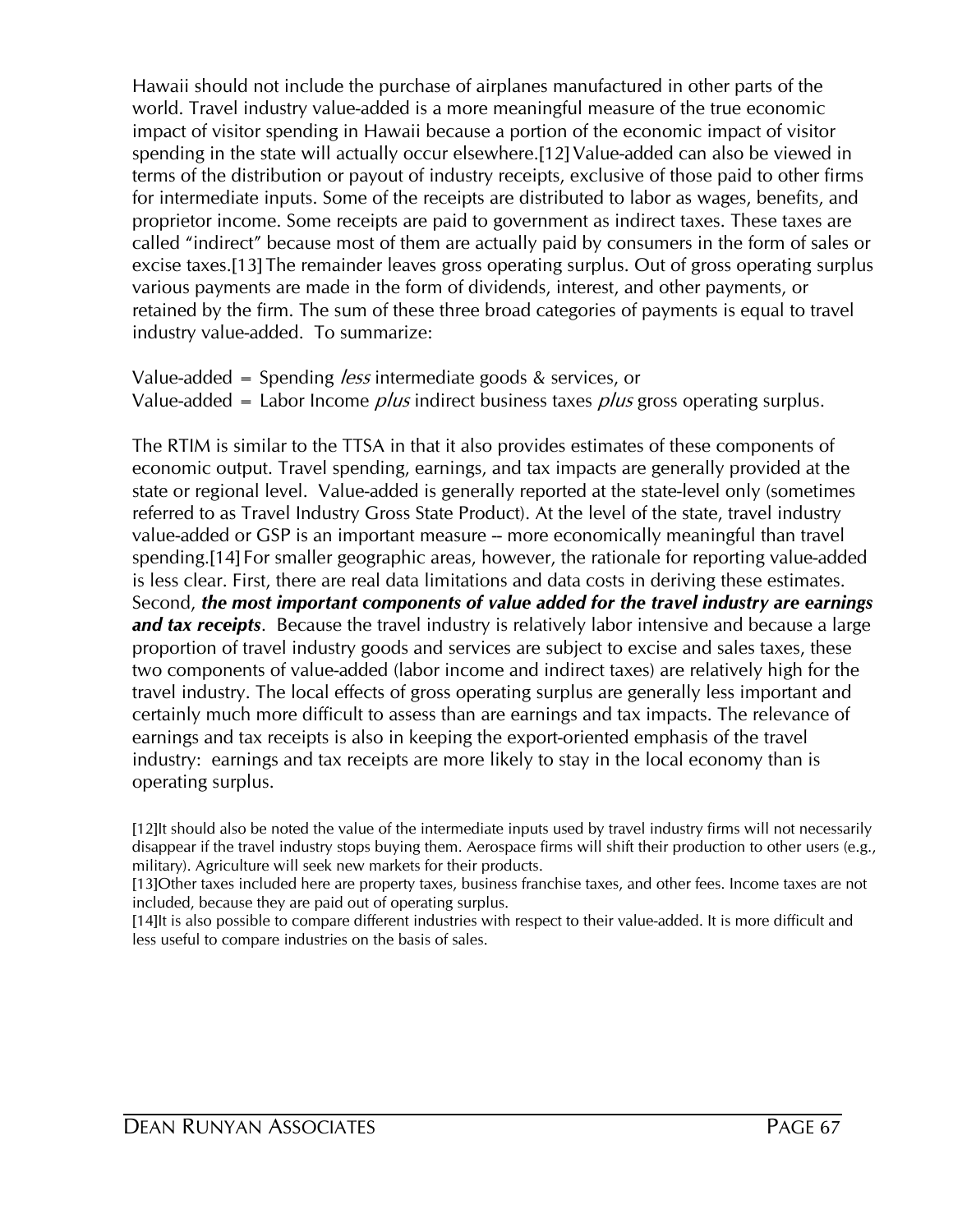# **INDIRECT, INDUCED AND SECONDARY EFFECTS**

To this point, the discussion of travel industry accounts has referred only to the direct output components. That is, the ripple effects of the re-spending of travel industry receipts throughout the larger economy have not been analyzed. The structure of both the TTSA and the RTIM permit such analysis.

· **Indirect** effects refer to the intermediate inputs used to produce the final product or service, providing that those inputs are themselves produced within the designated geographic area.

• **Induced** effects refer to the purchase of goods and services by *employees* that are attributable to direct and indirect impacts. These induced impacts are derived from economic data that describe the purchasing patterns of households. For example, employees of all the designated export-oriented industries will spend their income on food, household durables, health care, and so on.

· The sum of indirect and induced impacts is sometimes referred to as the **secondary** effect. These secondary impacts may be as great or greater than the direct impact alone.

• The ratio of the total effects (direct plus either indirect, induced, or secondary) to the direct effects is the **multiplier**.

The BEA reports the **indirect** components of economic output. This is equivalent to domestic travel spending less the goods and services imported from abroad to meet domestic demand. For travel, these imports would include souvenirs manufactured in China and petroleum extracted in Saudi Arabia. The indirect output multiplier for 2002 was 1.76. The ratio of domestic travel spending to travel industry value-added was 1.88. The difference reflects the intermediate inputs for travel imported from abroad.

At the state level, these indirect output multipliers are typically lower because relatively more of the intermediate inputs are purchased from outside of the state. At the county or metropolitan level, the multipliers are generally even lower for the same reason. Furthermore, the estimates are usually less reliable because of the data limitations of the regional input-output model used to estimate the indirect effects.

The BEA does not report **induced** effects - the effect of household spending of the direct and indirect labor income. Typically, these induced effects will be larger than the indirect effects at the state or regional level, in part because they are based on both the direct and indirect components.15 As with indirect effects, the induced effects will also tend to be lower for smaller economic areas and the reliability of the estimates will be less.

[15]The induced effects can be estimated with the Implan model maintained by the Minnesota Implan Group.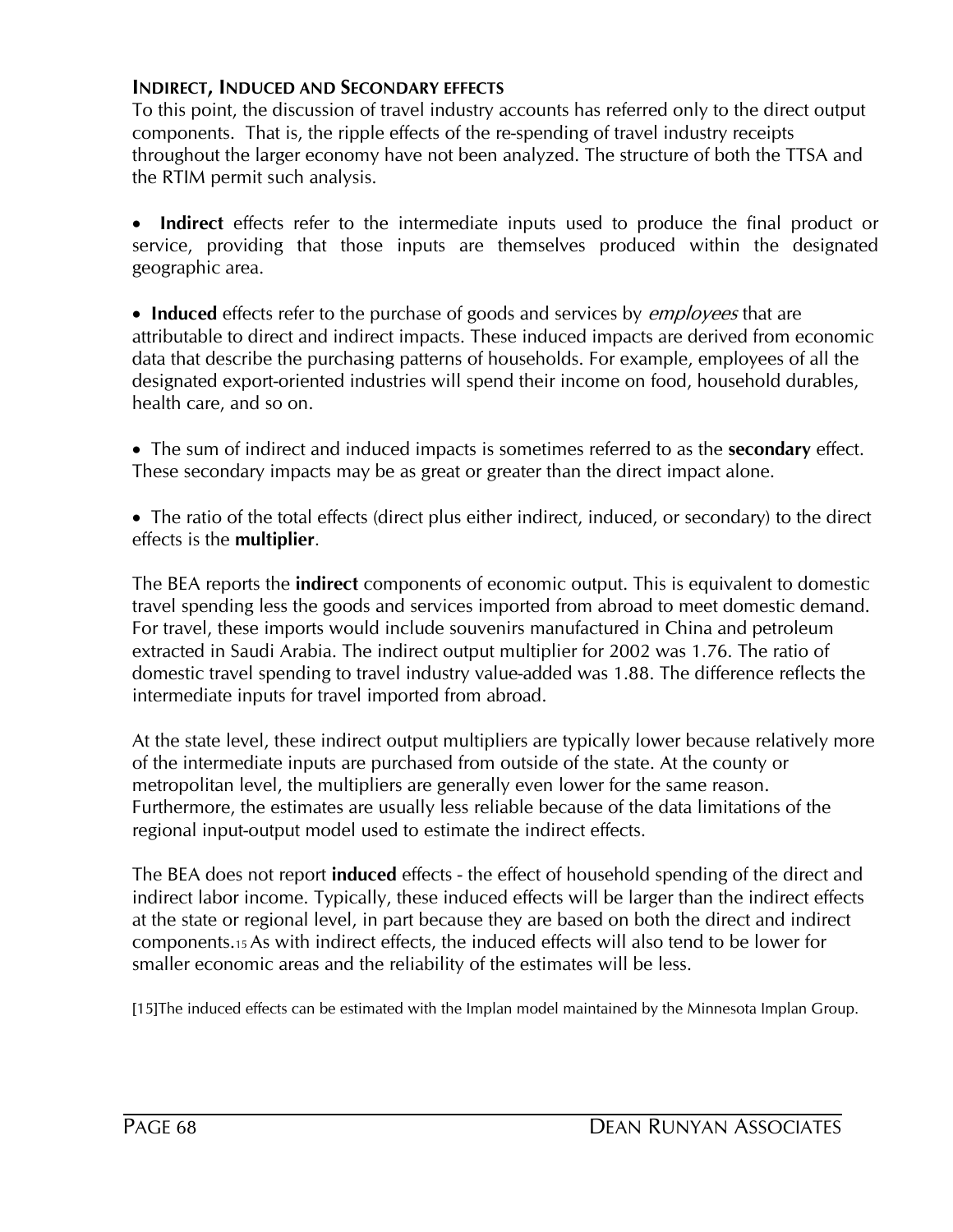Secondary effects should be interpreted cautiously. These effects describe the relationship of economic transactions at a point in time. These relationships will not necessarily remain constant with a change in direct economic output. This is because all economic resources have alternative uses. Because of this, it is often difficult to determine the effect of an increase or decrease in visitor spending on the larger economic system over time.

## **THE REGIONAL TRAVEL IMPACT MODEL AND TRAVEL & TOURISM SATELLITE ACCOUNTS COMPARED**

This appendix has provided an overview of Dean Runyan Associates RTIM and the Bureau of Economic Analysis' domestic TTSA. These travel industry accounts are similar in terms of how they define the travel industry and the measures of the industry that are reported. The differences stem largely from their different levels of analysis - the BEA provides estimates at the national level only, while the RTIM's are typically constructed on a state or regional level. Because of this geographic focus, the RTIM provides a distinction between the visitor industry and the travel industry. The RTIM also provides measures of all of the components of economic output and secondary effects at the state or large region level. At smaller units of analysis, however, the emphasis is on earnings and tax receipts generated by travel spending as these are the most reliable and meaningful measures of the economic impact of travel at the local level.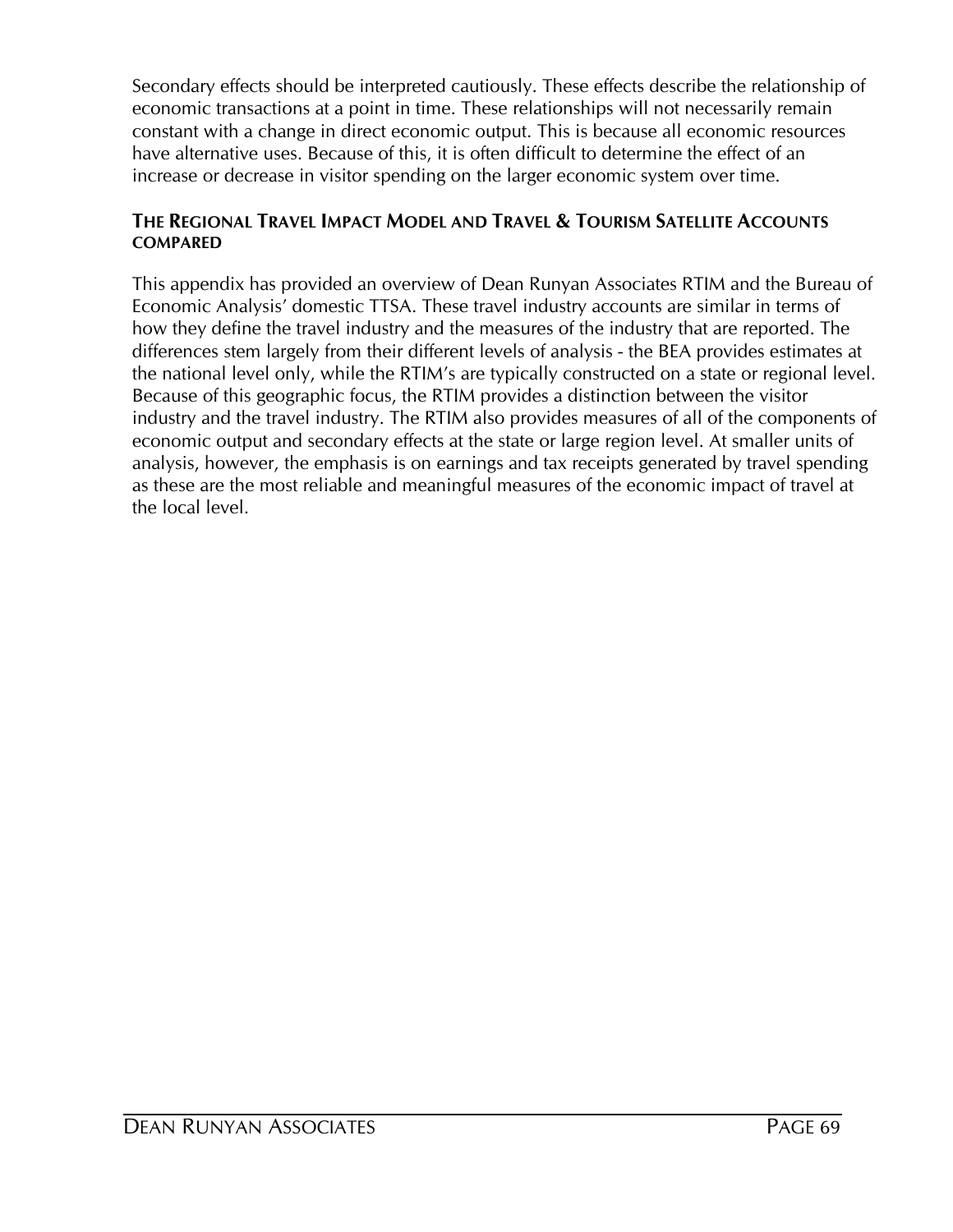|                                              | <b>Earnings</b> | <b>Percent Employment</b> |            | <b>Percent</b> |
|----------------------------------------------|-----------------|---------------------------|------------|----------------|
| <b>Industry Sector</b>                       | (\$Billion)     | of Total                  | (Thousand) | of Total       |
| <b>Primarily Export-Oriented</b>             | 19.0            | 9.4%                      | 252        | 6.8%           |
| Agriculture, Forestry, Fishing and related   | 2.4             | 1.2%                      | 47         | 1.3%           |
| Mining                                       | 1.5             | 0.7%                      | 24         | 0.6%           |
| Manufacturing                                | 15.1            | 7.5%                      | 181        | 4.8%           |
| **Travel                                     | 7.0             | 3.4%                      | 188        | 5.0%           |
| <b>Primarily Non Export-Oriented</b>         | 99.8            | 49.4%                     | 1,924      | 51.6%          |
| Construction                                 | 12.4            | 6.1%                      | 203        | 5.5%           |
| <b>Utilities</b>                             | 1.8             | 0.9%                      | 14         | 0.4%           |
| Wholesale trade                              | 9.6             | 4.8%                      | 109        | 2.9%           |
| Retail trade                                 | 14.3            | 7.1%                      | 399        | 10.7%          |
| Real estate and rental and leasing           | 5.8             | 2.9%                      | 213        | 5.7%           |
| Management of companies and enterprises      | 3.5             | 1.7%                      | 41         | 1.1%           |
| Administrative and waste services            | 12.6            | 6.3%                      | 304        | 8.2%           |
| Other services, except public administration | 7.3             | 3.6%                      | 191        | 5.1%           |
| Government and government enterprises        | 32.4            | 16.0%                     | 449        | 12.0%          |
| <b>Mixed</b>                                 | 83.2            | 41.2%                     | 1,552      | 41.6%          |
| Transportation and warehousing               | 6.9             | 3.4%                      | 134        | 3.6%           |
| Information                                  | 4.8             | 2.4%                      | 57         | 1.5%           |
| Finance and insurance                        | 15.8            | 7.8%                      | 250        | 6.7%           |
| Professional and technical services          | 15.8            | 7.8%                      | 237        | 6.3%           |
| <b>Educational services</b>                  | 3.3             | 1.6%                      | 80         | 2.1%           |
| Health care and social assistance            | 25.4            | 12.6%                     | 417        | 11.2%          |
| Leisure and Hospitality                      | 11.3            | 5.6%                      | 379        | 10.2%          |
| Arizona Total**                              | 202.0           | 100.0%                    | 3,728      | 100.0%         |

# **Arizona Earnings and Employment by Industry Sector, 2017**

\*\*Travel is not included in the sub and grand totals because it is also represented in other sectors (primarily leisure and hospitality, transporation, and retail trade).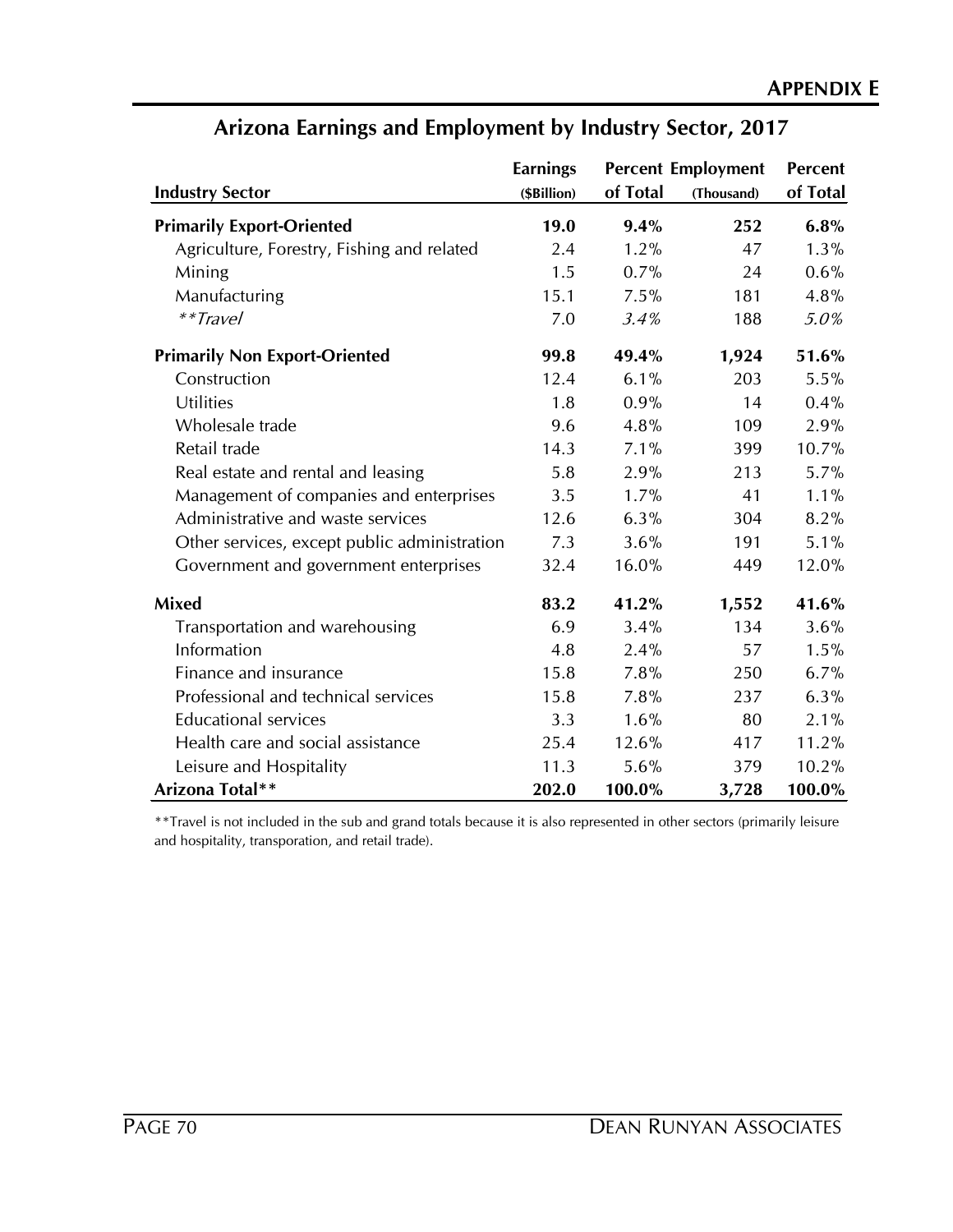## **Industry G roups**

## **Accommodation & Food Services**

Food services and drinking places Hotels and m otels, including casino hotels O ther accom m odations

#### **Arts, Entertainment & Recreation**

Am usem ent parks, arcades, and gam bling industries Bowling centers Fitness and recreational sports centers Independent artists, writers, and perform ers M useum s, historical sites, zoos, and parks Other am usement and recreation industries Perform ing arts com panies Prom oters of perform ing arts and sports and agents for public figures Spectator sports com panies

#### **Construction**

Construction of new nonresidential commercial and health care structures Construction of new nonresidential m anufacturing structures Construction of new residential perm anent site single- and m ulti-fam ily structures Construction of other new nonresidential structures Construction of other new residential structures M aintenance and repair construction of nonresidential structures M aintenance and repair construction of residential structures

## **Education and Health Services**

Child day care services Com m unity food, housing, and other relief services, including rehabilitation services Hom e health care services Individual and fam ily services Medical and diagnostic labs and outpatient and other ambulatory care services Nursing and residential care facilities O ffices of physicians, dentists, and other health practitioners O ther private educational services Private elem entary and secondary schools Private hospitals Private junior colleges, colleges, universities, and professional schools

## **Financial Activities**

Commercial and industrial machinery and equipment rental and leasing Funds, trusts, and other financial vehicles General and consum er goods rental except video tapes and discs Im puted rental activity for owner-occupied dwellings Insurance agencies, brokerages Insurance carriers Lessors of nonfinancial intangible assets M onetary authorities and depository credit interm ediation activities Nondepository credit interm ediation and related activities Real estate establishm ents Securities, commodity contracts, investments, and related activities Video tape and disc rental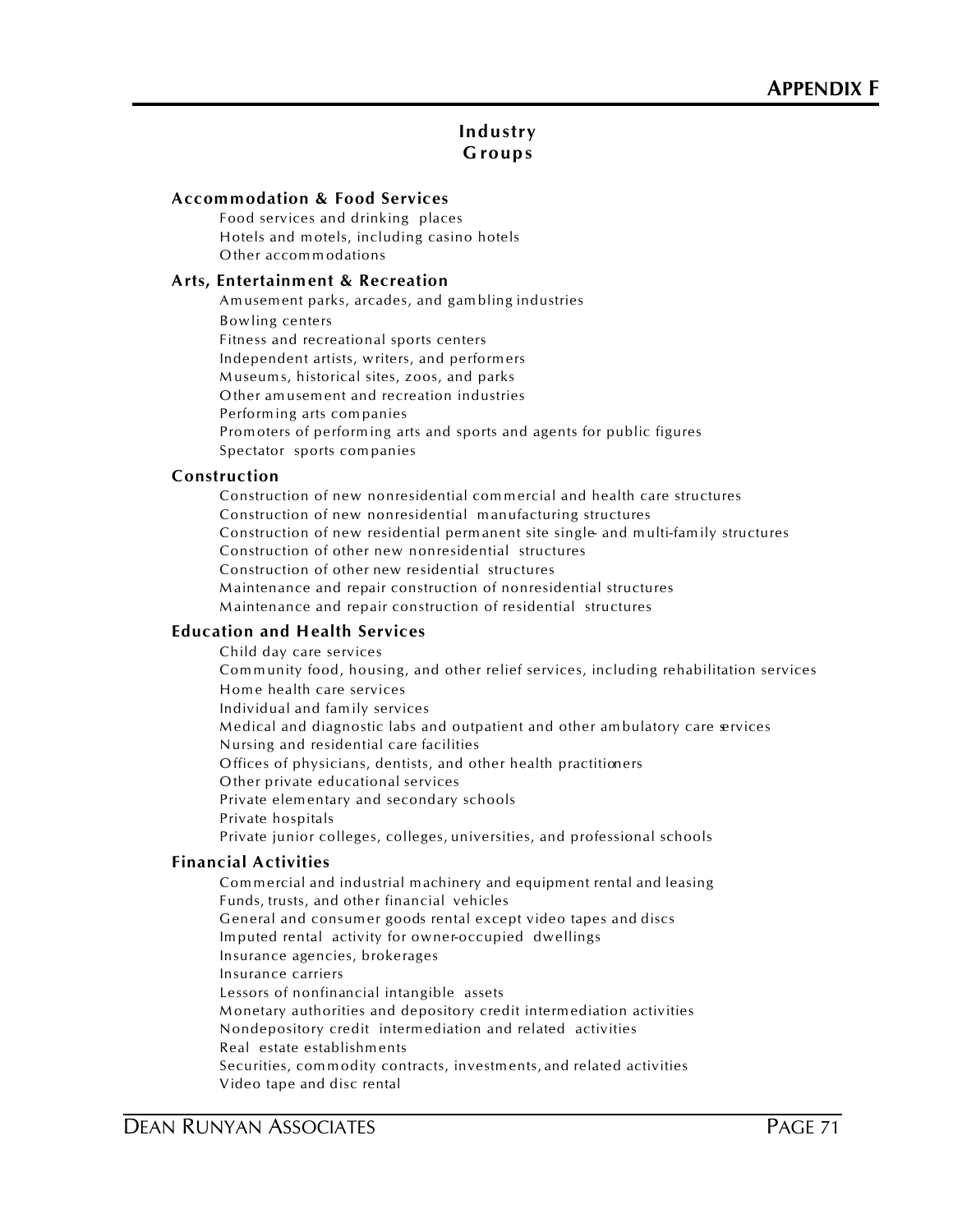#### **Information**

Book publishers Cable and other subscription programming Data processing, hosting, ISP, web search portals and related services Directory, mailing list, and other publishers Internet publishing and broadcasting Motion picture and video industries Newspaper publishers Other information services Periodical publishers Radio and television broadcasting Software publishers Sound recording industries Telecommunications

#### **Manufacturing & Utilities**

(280 industries)

#### **Natural Resources and Mining**

All other crop farming Animal production, except cattle and poultry and eggs Cattle ranching and farming Commercial fishing Commercial hunting and trapping Commercial logging Cotton farming Dairy cattle and milk production Drilling oil and gas wells Extraction of oil and natural gas Forestry, forest products, and timber tract production Fruit farming Grain farming Greenhouse, nursery, and floriculture production Mining and quarrying other nonmetallic minerals Mining and quarrying sand, gravel, clay, and ceramic and refractory minerals Mining and quarrying stone Mining coal Mining copper, nickel, lead, and zinc Mining gold, silver, and other metal ore Mining iron ore Oilseed farming Poultry and egg production Sugarcane and sugar beet farming Support activities for agriculture and forestry Support activities for oil and gas operations Support activities for other mining Tobacco farming Tree nut farming Vegetable and melon farming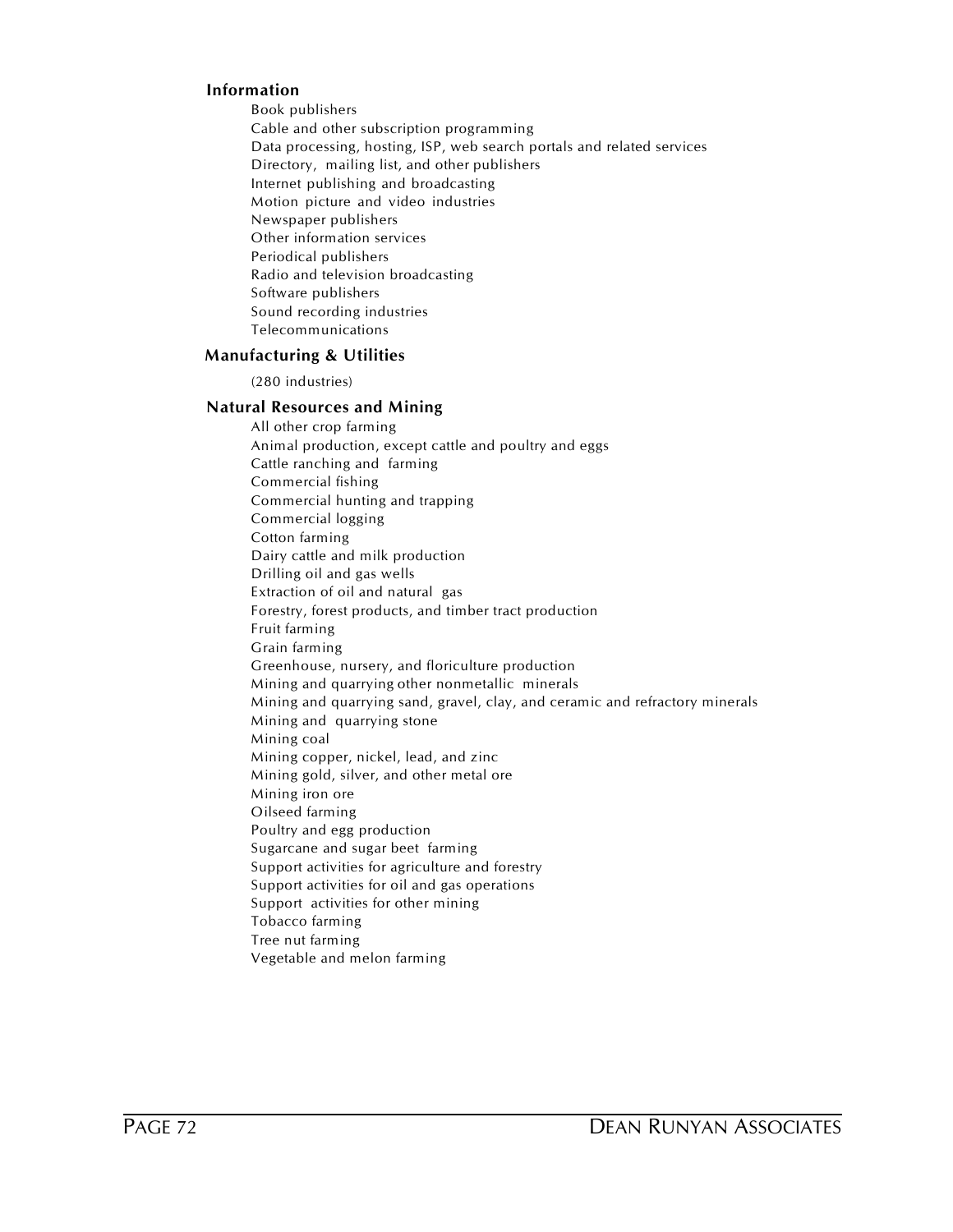#### **Other Services**

Automotive repair and maintenance, except car washes Car washes Civic, social, professional, and similar organizations Commercial and industrial machinery and equipment repair and maintenance Death care services Dry-cleaning and laundry services Electronic and precision equipment repair and maintenance Grantmaking, giving, and social advocacy organizations Other personal services Personal and household goods repair and maintenance Personal care services Private household operations Religious organizations

#### **Professional and Business Services**

Accounting, tax preparation, bookkeeping, and payroll services Advertising and related services All other miscellaneous professional, scientific, and technical services Architectural, engineering, and related services Business support services Computer systems design services Custom computer programming services Employment services Environmental and other technical consulting services Facilities support services Investigation and security services Legal services Management of companies and enterprises Management, scientific, and technical consulting services Office administrative services Other computer related services, including facilities management Other support services Photographic services Scientific research and development services Services to buildings and dwellings Specialized design services Travel arrangement and reservation services Veterinary services Waste management and remediation services

#### **Public Administration**

Federal electric utilities Other Federal Government enterprises Other state and local government enterprises State and local government electric utilities State and local government passenger transit US Postal Service